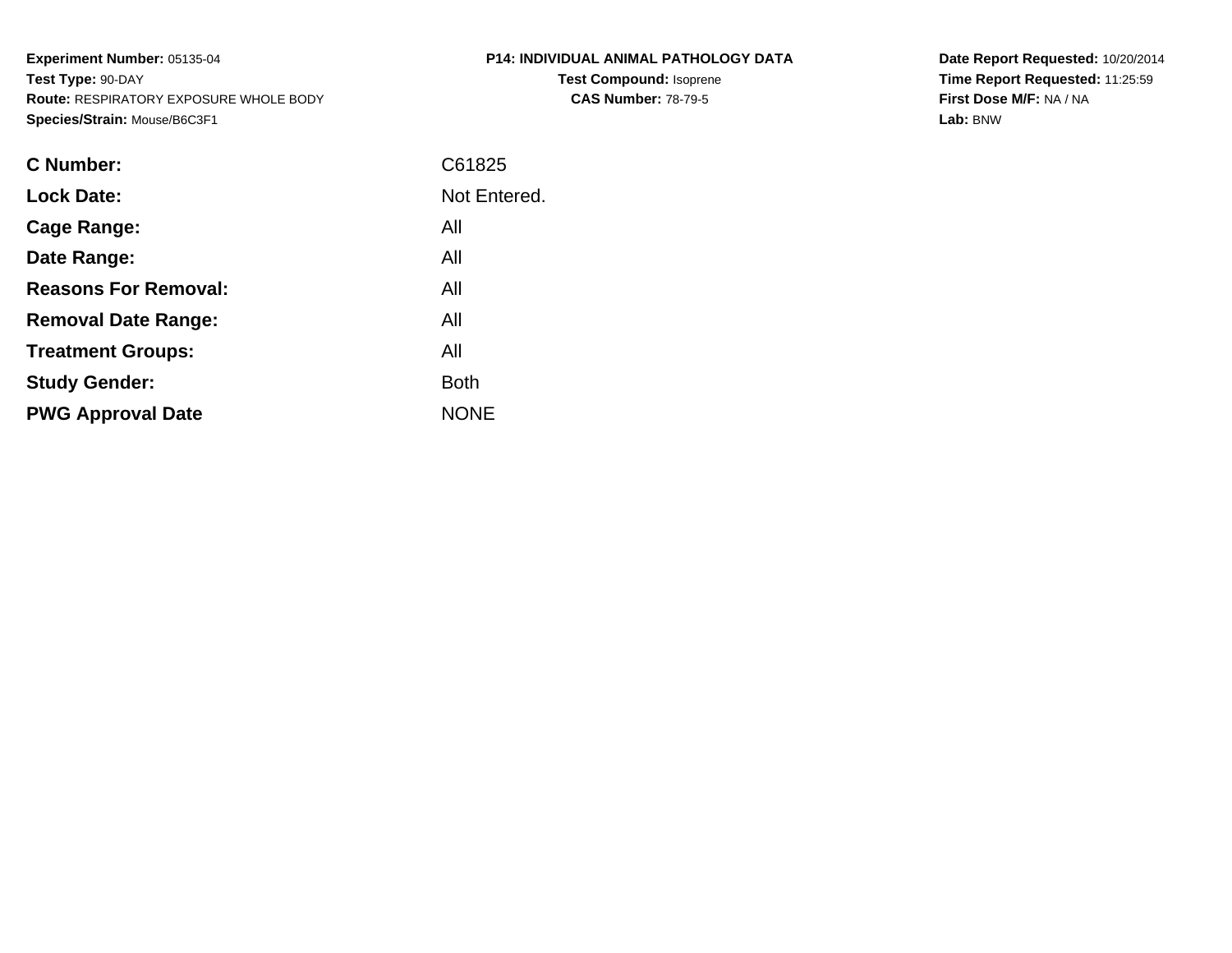| Experiment Number: 05135-04<br>Test Type: 90-DAY                       |                             | <b>P14: INDIVIDUAL ANIMAL PATHOLOGY DATA</b><br>Test Compound: Isoprene | Date Report Requested: 10/20/2014<br>Time Report Requested: 11:25:59 |
|------------------------------------------------------------------------|-----------------------------|-------------------------------------------------------------------------|----------------------------------------------------------------------|
| Route: RESPIRATORY EXPOSURE WHOLE BODY<br>Species/Strain: Mouse/B6C3F1 |                             | <b>CAS Number: 78-79-5</b>                                              | First Dose M/F: NA / NA<br>Lab: BNW                                  |
| <b>ANIMAL ID: 1</b>                                                    | <b>TRT#: 1</b>              | <b>SEX: Male</b>                                                        | DAY ON TEST: 93                                                      |
|                                                                        | <b>DOSE: CONTROL</b>        | <b>DISP: Terminal Sacrifice</b>                                         | <b>HISTO: 19531</b>                                                  |
|                                                                        |                             | ORGAN AND ACCOUNTABLE SITE STATUS                                       |                                                                      |
| <b>NORMAL</b>                                                          |                             |                                                                         |                                                                      |
| * Adrenal Cortex                                                       | * Adrenal Medulla           | * Blood Vessel                                                          | * Bone                                                               |
| * Bone Marrow                                                          | * Brain                     | * Epididymis                                                            | * Esophagus                                                          |
| * Gallbladder                                                          | * Heart                     | * Intestine Large, Cecum                                                | * Intestine Large, Colon                                             |
| * Intestine Large, Rectum                                              | * Intestine Small, Duodenum | * Intestine Small, Ileum                                                | * Intestine Small, Jejunum                                           |
| * Islets, Pancreatic                                                   | * Kidney                    | * Larynx                                                                | * Lung                                                               |
| * Lymph Node, Bronchial                                                | * Lymph Node, Mediastinal   | * Lymph Node, Mesenteric                                                | * Nose                                                               |
| * Pancreas                                                             | * Parathyroid Gland         | * Peripheral Nerve                                                      | * Pituitary Gland                                                    |
| * Preputial Gland                                                      | * Prostate                  | * Salivary Glands                                                       | * Seminal Vesicle                                                    |
| * Skeletal Muscle                                                      | * Skin                      | * Spinal Cord                                                           | * Spleen                                                             |
| * Stomach, Forestomach                                                 | * Stomach, Glandular        | * Testes                                                                | * Thymus                                                             |
| * Thyroid Gland                                                        | * Trachea                   | * Urinary Bladder                                                       |                                                                      |
| <b>MISSING</b>                                                         |                             |                                                                         |                                                                      |
| * Lymph Node, Mandibular                                               | * Mammary Gland             |                                                                         |                                                                      |
| <b>OBSERVATIONS</b>                                                    |                             |                                                                         |                                                                      |
| * Blood Vessel                                                         |                             |                                                                         |                                                                      |
| Note: Aorta is normal.                                                 |                             |                                                                         |                                                                      |
| * Liver                                                                |                             | Necrosis                                                                | Minimal                                                              |
| * Lym Node Bron                                                        |                             |                                                                         |                                                                      |
| Note: Tracheobronchial lymph node is normal.                           |                             |                                                                         |                                                                      |
| * Perph Nerve                                                          |                             |                                                                         |                                                                      |
| Note: Sciatic nerve is normal.                                         |                             |                                                                         |                                                                      |
| PRIMARY CAUSE OF DEATH                                                 |                             |                                                                         |                                                                      |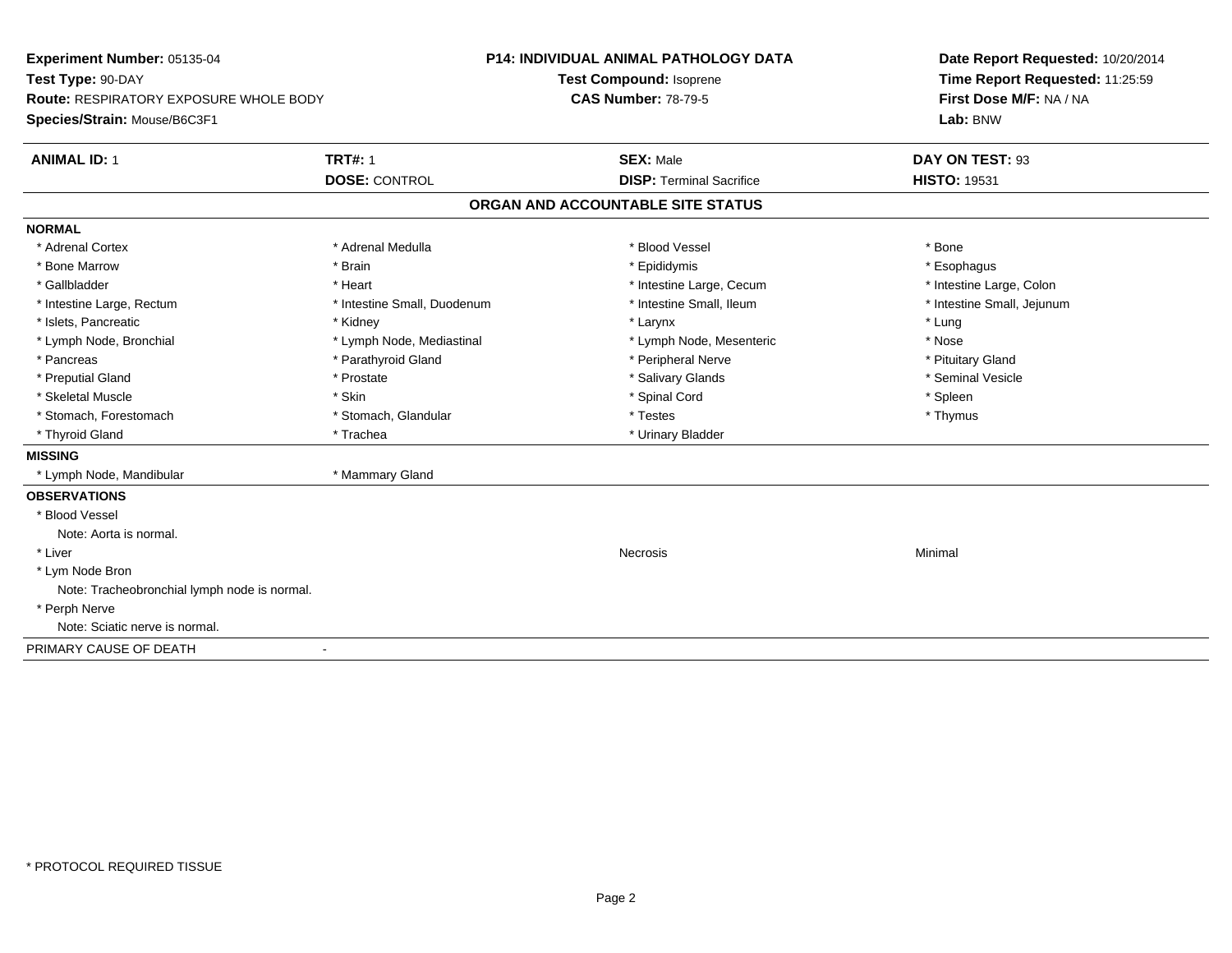**Experiment Number:** 05135-04**Test Type:** 90-DAY **Route:** RESPIRATORY EXPOSURE WHOLE BODY**Species/Strain:** Mouse/B6C3F1**P14: INDIVIDUAL ANIMAL PATHOLOGY DATATest Compound:** Isoprene**CAS Number:** 78-79-5**Date Report Requested:** 10/20/2014**Time Report Requested:** 11:25:59**First Dose M/F:** NA / NA**Lab:** BNW**ANIMAL ID:** 2**TRT#:** 1 **SEX:** Male **DAY ON TEST:** 93 **DOSE:** CONTROL**DISP:** Terminal Sacrifice **HISTO:** 19532 **ORGAN AND ACCOUNTABLE SITE STATUSNORMAL**\* Adrenal Cortex \* Adrenal Cortex \* \* Adrenal Medulla \* \* Adrenal Medulla \* \* Blood Vessel \* \* Brood Vessel \* \* Bone \* Esophagus \* Bone Marrow \* Brain \* Epididymis \* Esophagus \* Intestine Large, Colon \* Gallbladder \* The mode of the state of the state of the state of the state of the state of the state of the state of the state of the state of the state of the state of the state of the state of the state of the state of \* Intestine Small, Jejunum \* Intestine Large, Rectum \* Intestine Small, Duodenum \* Intestine Small, Ileum \* Intestine Small, Ileum \* Islets, Pancreatic \* \* \* Andrew \* Kidney \* \* Kidney \* \* Larynx \* Larynx \* \* Larynx \* \* Liver \* Liver \* Liver \* Lung \* Lymph Node, Bronchial \* Lymph Node, Mandibular \* Lymph Node, Mesenteric\* Nose \* \* Pancreas \* \* Pancreas \* \* Pancreas \* \* Parathyroid Gland \* \* Peripheral Nerve \* Peripheral Nerve \* \* Salivary Glands \* Pituitary Gland \* \* Then the state \* Preputial Gland \* Prosection \* Prostate \* \* Salivary Glands \* Salivary Glands \* Salivary Glands \* Salivary Glands \* Salivary Glands \* Salivary Glands \* Salivary Glands \* Salivary Glan \* Seminal Vesicle \* \* Spinal Cord \* Skeletal Muscle \* \* Skin \* \* Skin \* \* Spinal Vesicle \* Spinal Cord \* Spinal Cord \* Spleen \* Stomach, Forestomach \* Stomach \* Stomach, Slandular \* Testes \* Testes \* Urinary Bladder \* Thymus \* Thyroid Gland \* Trachea \* Urinary Bladder \* **MISSING** \* Lymph Node, Mediastinal \* Mammary Gland**OBSERVATIONS** \* Blood VesselNote: Aorta is normal. \* Lym Node Bron Note: Tracheobronchial lymph node is normal. \* Perph Nerve Note: Sciatic nerve is normal. \* Urin BladderNote: TGL 1 is related to apparent seminal fluid and not considered a significant finding.

PRIMARY CAUSE OF DEATH-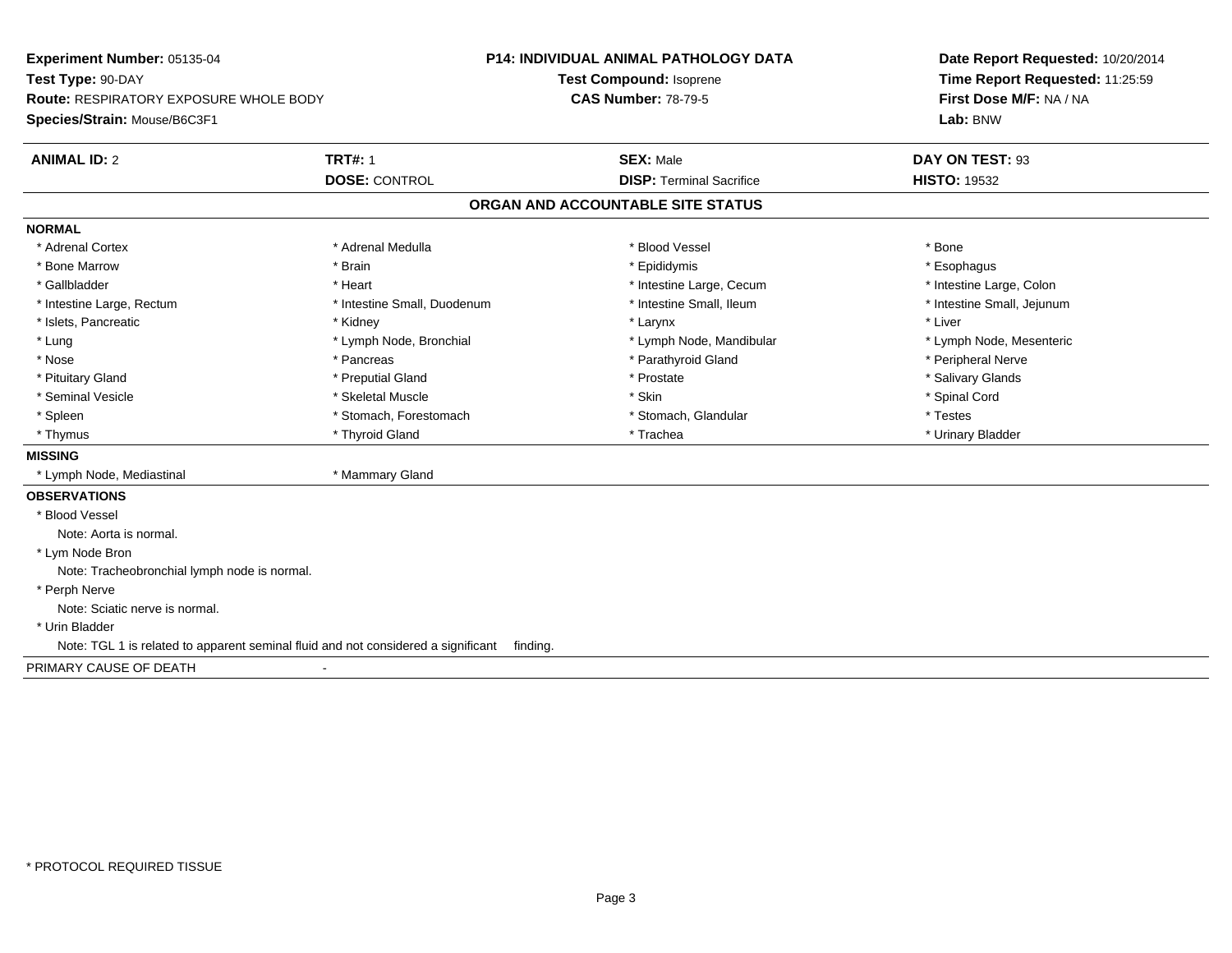| Experiment Number: 05135-04                                                      |                             | <b>P14: INDIVIDUAL ANIMAL PATHOLOGY DATA</b>                                 | Date Report Requested: 10/20/2014 |
|----------------------------------------------------------------------------------|-----------------------------|------------------------------------------------------------------------------|-----------------------------------|
| Test Type: 90-DAY                                                                |                             | <b>Test Compound: Isoprene</b>                                               | Time Report Requested: 11:25:59   |
| <b>Route: RESPIRATORY EXPOSURE WHOLE BODY</b>                                    |                             | <b>CAS Number: 78-79-5</b>                                                   | First Dose M/F: NA / NA           |
| Species/Strain: Mouse/B6C3F1                                                     |                             |                                                                              | Lab: BNW                          |
| <b>ANIMAL ID: 3</b>                                                              | <b>TRT#: 1</b>              | <b>SEX: Male</b>                                                             | DAY ON TEST: 93                   |
|                                                                                  | <b>DOSE: CONTROL</b>        | <b>DISP: Terminal Sacrifice</b>                                              | <b>HISTO: 19533</b>               |
|                                                                                  |                             | ORGAN AND ACCOUNTABLE SITE STATUS                                            |                                   |
| <b>NORMAL</b>                                                                    |                             |                                                                              |                                   |
| * Adrenal Cortex                                                                 | * Adrenal Medulla           | * Blood Vessel                                                               | * Bone                            |
| * Bone Marrow                                                                    | * Brain                     | * Epididymis                                                                 | * Esophagus                       |
| * Gallbladder                                                                    | * Heart                     | * Intestine Large, Cecum                                                     | * Intestine Large, Colon          |
| * Intestine Large, Rectum                                                        | * Intestine Small, Duodenum | * Intestine Small, Ileum                                                     | * Intestine Small, Jejunum        |
| * Islets, Pancreatic                                                             | * Larynx                    | * Liver                                                                      | * Lung                            |
| * Lymph Node, Bronchial                                                          | * Lymph Node, Mesenteric    | * Nose                                                                       | * Pancreas                        |
| * Parathyroid Gland                                                              | * Peripheral Nerve          | * Pituitary Gland                                                            | * Preputial Gland                 |
| * Prostate                                                                       | * Salivary Glands           | * Seminal Vesicle                                                            | * Skeletal Muscle                 |
| * Skin                                                                           | * Spinal Cord               | * Spleen                                                                     | * Stomach, Forestomach            |
| * Stomach, Glandular                                                             | * Testes                    | * Thymus                                                                     | * Thyroid Gland                   |
| * Trachea                                                                        | * Urinary Bladder           |                                                                              |                                   |
| <b>MISSING</b>                                                                   |                             |                                                                              |                                   |
| * Lymph Node, Mandibular                                                         | * Lymph Node, Mediastinal   | * Mammary Gland                                                              |                                   |
| <b>OBSERVATIONS</b>                                                              |                             |                                                                              |                                   |
| * Blood Vessel                                                                   |                             |                                                                              |                                   |
| Note: Aorta is normal.                                                           |                             |                                                                              |                                   |
| * Kidney                                                                         | <b>Bilateral</b>            | Hydronephrosis                                                               | Minimal                           |
| [Hydronephrosis TGLS = 1-5]                                                      |                             |                                                                              |                                   |
| * Lym Node Bron                                                                  |                             |                                                                              |                                   |
| Note: Tracheobronchial lymph node is normal.                                     |                             |                                                                              |                                   |
| * Perph Nerve                                                                    |                             |                                                                              |                                   |
| Note: Sciatic nerve is normal.                                                   |                             |                                                                              |                                   |
| * Stom Forestom                                                                  |                             |                                                                              |                                   |
| Note: TGL 2 was produced by apparent artificial rupture of the muscularis of the |                             | forestomach and protrusion of inner tissue. This is not considered a lesion. |                                   |
| PRIMARY CAUSE OF DEATH                                                           |                             |                                                                              |                                   |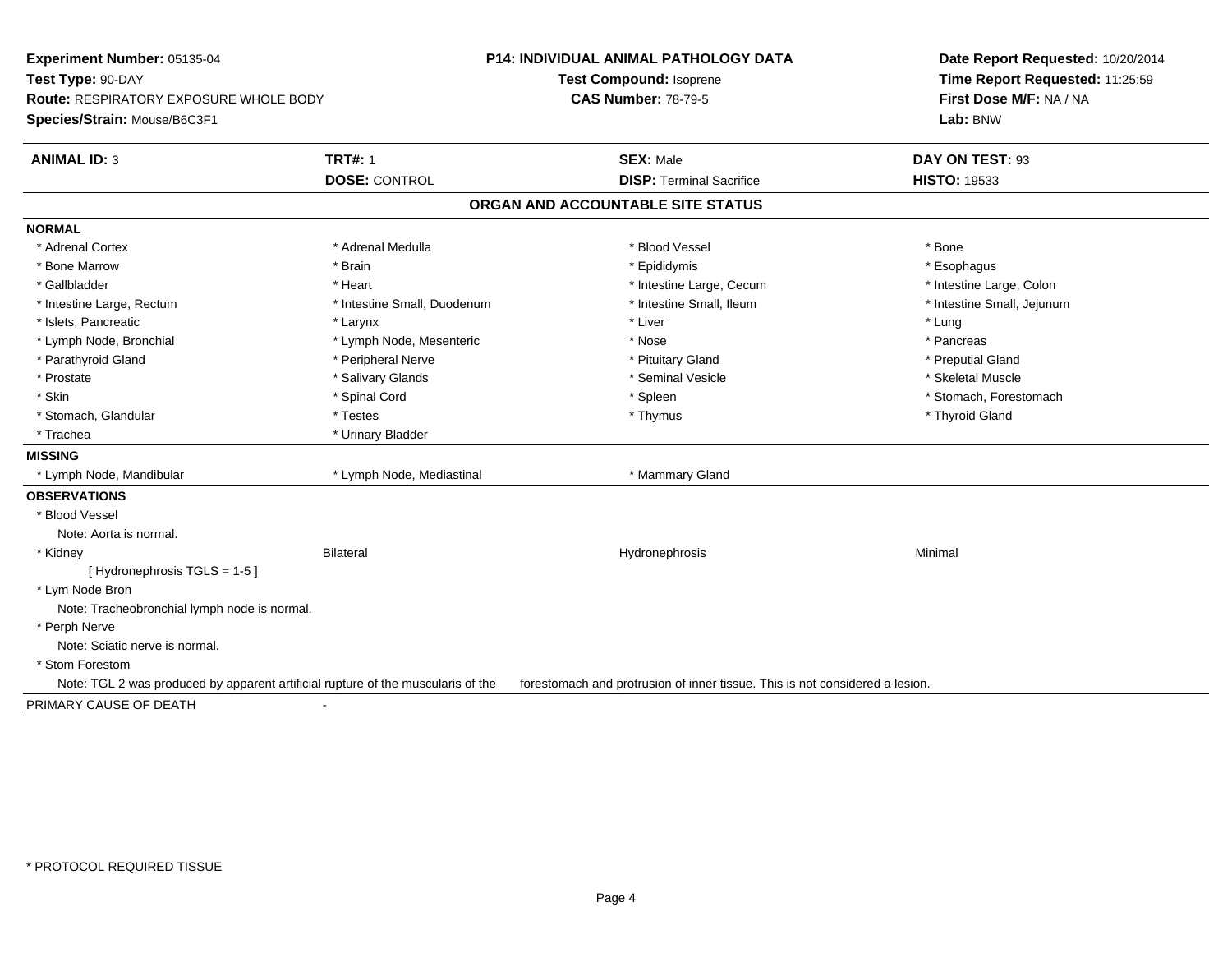**Experiment Number:** 05135-04**Test Type:** 90-DAY **Route:** RESPIRATORY EXPOSURE WHOLE BODY**Species/Strain:** Mouse/B6C3F1**P14: INDIVIDUAL ANIMAL PATHOLOGY DATATest Compound:** Isoprene**CAS Number:** 78-79-5**Date Report Requested:** 10/20/2014**Time Report Requested:** 11:25:59**First Dose M/F:** NA / NA**Lab:** BNW**ANIMAL ID:** 4**TRT#:** 1 **SEX:** Male **DAY ON TEST:** 93 **DOSE:** CONTROL**DISP:** Terminal Sacrifice **HISTO:** 19534 **ORGAN AND ACCOUNTABLE SITE STATUSNORMAL**\* Adrenal Cortex \* Adrenal Cortex \* \* Adrenal Medulla \* \* Adrenal Medulla \* \* Blood Vessel \* \* Brood Vessel \* \* Bone \* Esophagus \* Bone Marrow \* Brain \* Epididymis \* Esophagus \* Gallbladder \* Thestine Large, Colon \* Heart \* Heart \* Thestine Large, Cecum \* Intestine Large, Colon \* Intestine Large, Colon \* Intestine Large, Colon \* Intestine Small, Jejunum \* Intestine Large, Rectum \* Intestine Small, Duodenum \* Intestine Small, Ileum \* Intestine Small, Ileum \* Islets, Pancreatic \* \* \* Andrew \* Kidney \* \* Kidney \* \* Larynx \* Larynx \* \* Larynx \* \* Liver \* Liver \* Liver \* Lung \* Lymph Node, Bronchial \* Nose \* Lymph Node, Mesenteric \* Nose \* Nose \* Pituitary Gland \* Pancreas \* Parathyroid Gland \* Parathyroid Gland \* Peripheral Nerve \* Seminal Vesicle \* Preputial Gland \* \* Annual vesicle \* \* Prostate \* \* Salivary Glands \* \* Salivary Glands \* \* Seminal Vesicle \* \* Skeletal Muscle \* Skin \* Spinal Cord \* Spleen \* Thymus \* Stomach, Forestomach \* Testes \* Stomach, Glandular \* Testes \* Testes \* Testes \* Testes \* \* Testes \* \* Testes \* \* Testes \* \* Testes \* \* Testes \* \* Testes \* \* Testes \* \* Testes \* \* Testes \* \* Testes \* \* Testes \* \* Testes \* \* Thyroid Gland \* Trachea \* Trachea \* Trachea \* Trachea \* Urinary Bladder **MISSING** \* Lymph Node, Mandibular \* Lymph Node, Mediastinal \* Mammary Gland**OBSERVATIONS** \* Blood VesselNote: Aorta is normal. \* Lym Node Bron Note: Tracheobronchial lymph node is normal. \* Perph Nerve Note: Sciatic nerve is normal.PRIMARY CAUSE OF DEATH-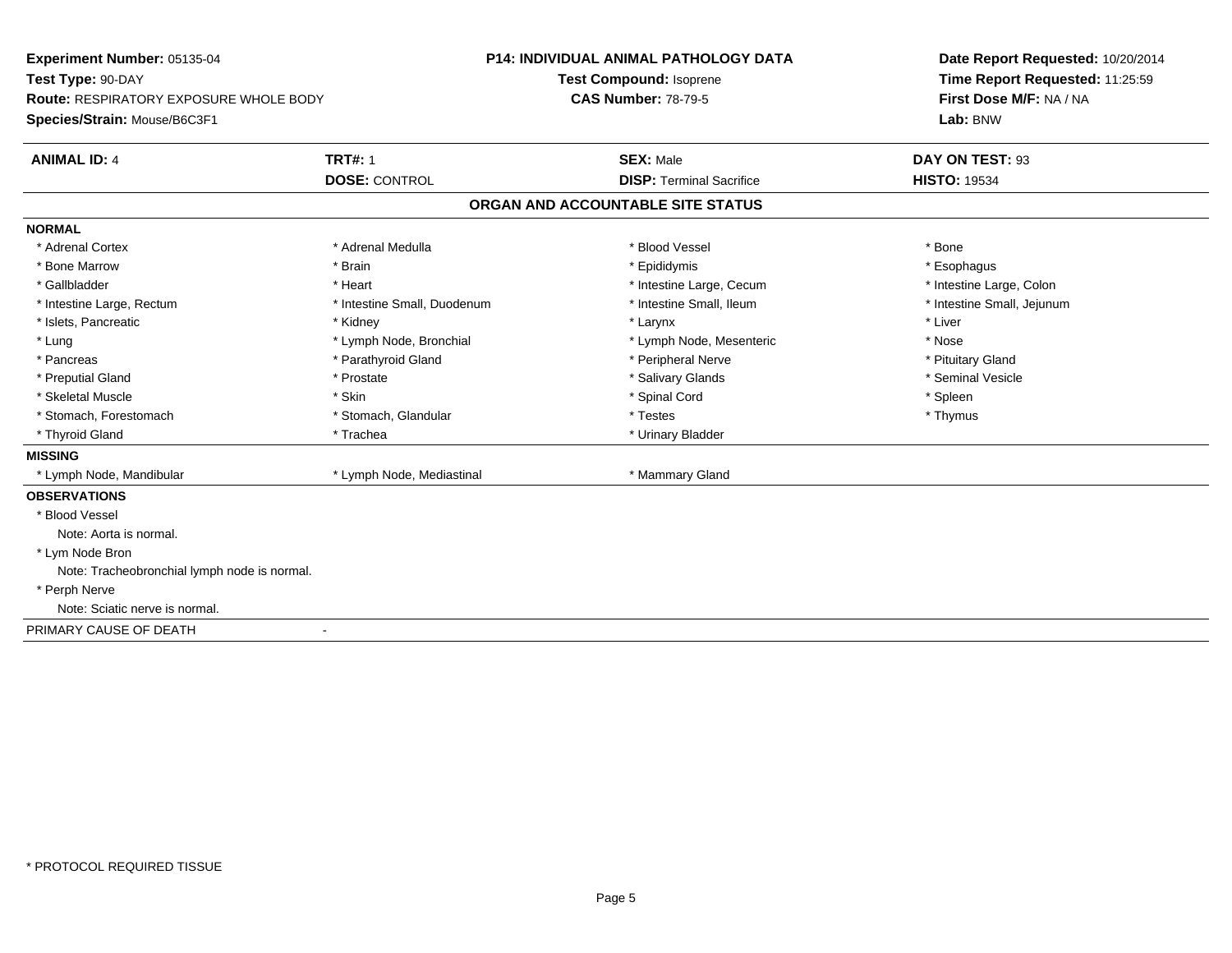| Experiment Number: 05135-04<br>Test Type: 90-DAY |                             | <b>P14: INDIVIDUAL ANIMAL PATHOLOGY DATA</b> | Date Report Requested: 10/20/2014 |
|--------------------------------------------------|-----------------------------|----------------------------------------------|-----------------------------------|
|                                                  |                             | Test Compound: Isoprene                      | Time Report Requested: 11:25:59   |
| Route: RESPIRATORY EXPOSURE WHOLE BODY           |                             | <b>CAS Number: 78-79-5</b>                   | First Dose M/F: NA / NA           |
| Species/Strain: Mouse/B6C3F1                     |                             |                                              | Lab: BNW                          |
| <b>ANIMAL ID: 5</b>                              | <b>TRT#: 1</b>              | <b>SEX: Male</b>                             | DAY ON TEST: 93                   |
|                                                  | <b>DOSE: CONTROL</b>        | <b>DISP: Terminal Sacrifice</b>              | <b>HISTO: 19535</b>               |
|                                                  |                             | ORGAN AND ACCOUNTABLE SITE STATUS            |                                   |
| <b>NORMAL</b>                                    |                             |                                              |                                   |
| * Adrenal Cortex                                 | * Adrenal Medulla           | * Blood Vessel                               | * Bone                            |
| * Bone Marrow                                    | * Brain                     | * Epididymis                                 | * Esophagus                       |
| * Gallbladder                                    | * Heart                     | * Intestine Large, Cecum                     | * Intestine Large, Colon          |
| * Intestine Large, Rectum                        | * Intestine Small, Duodenum | * Intestine Small. Ileum                     | * Intestine Small, Jejunum        |
| * Islets, Pancreatic                             | * Kidney                    | * Larynx                                     | * Liver                           |
| * Lymph Node, Bronchial                          | * Lymph Node, Mesenteric    | * Nose                                       | * Pancreas                        |
| * Parathyroid Gland                              | * Pituitary Gland           | * Preputial Gland                            | * Prostate                        |
| * Salivary Glands                                | * Seminal Vesicle           | * Skeletal Muscle                            | * Skin                            |
| * Spinal Cord                                    | * Spleen                    | * Stomach, Forestomach                       | * Stomach, Glandular              |
| * Testes                                         | * Thymus                    | * Thyroid Gland                              | * Trachea                         |
| * Urinary Bladder                                |                             |                                              |                                   |
| <b>MISSING</b>                                   |                             |                                              |                                   |
| * Lymph Node, Mandibular                         | * Lymph Node, Mediastinal   | * Mammary Gland                              | * Peripheral Nerve                |
| <b>OBSERVATIONS</b>                              |                             |                                              |                                   |
| * Blood Vessel                                   |                             |                                              |                                   |
| Note: Aorta is normal.                           |                             |                                              |                                   |
| * Lung                                           |                             | Hemorrhage                                   | Minimal                           |
| * Lym Node Bron                                  |                             |                                              |                                   |
| Note: Tracheobronchial lymph node is normal.     |                             |                                              |                                   |
| * Perph Nerve                                    |                             |                                              |                                   |
| Note: Sciatic nerve is missing                   |                             |                                              |                                   |
| PRIMARY CAUSE OF DEATH                           | $\blacksquare$              |                                              |                                   |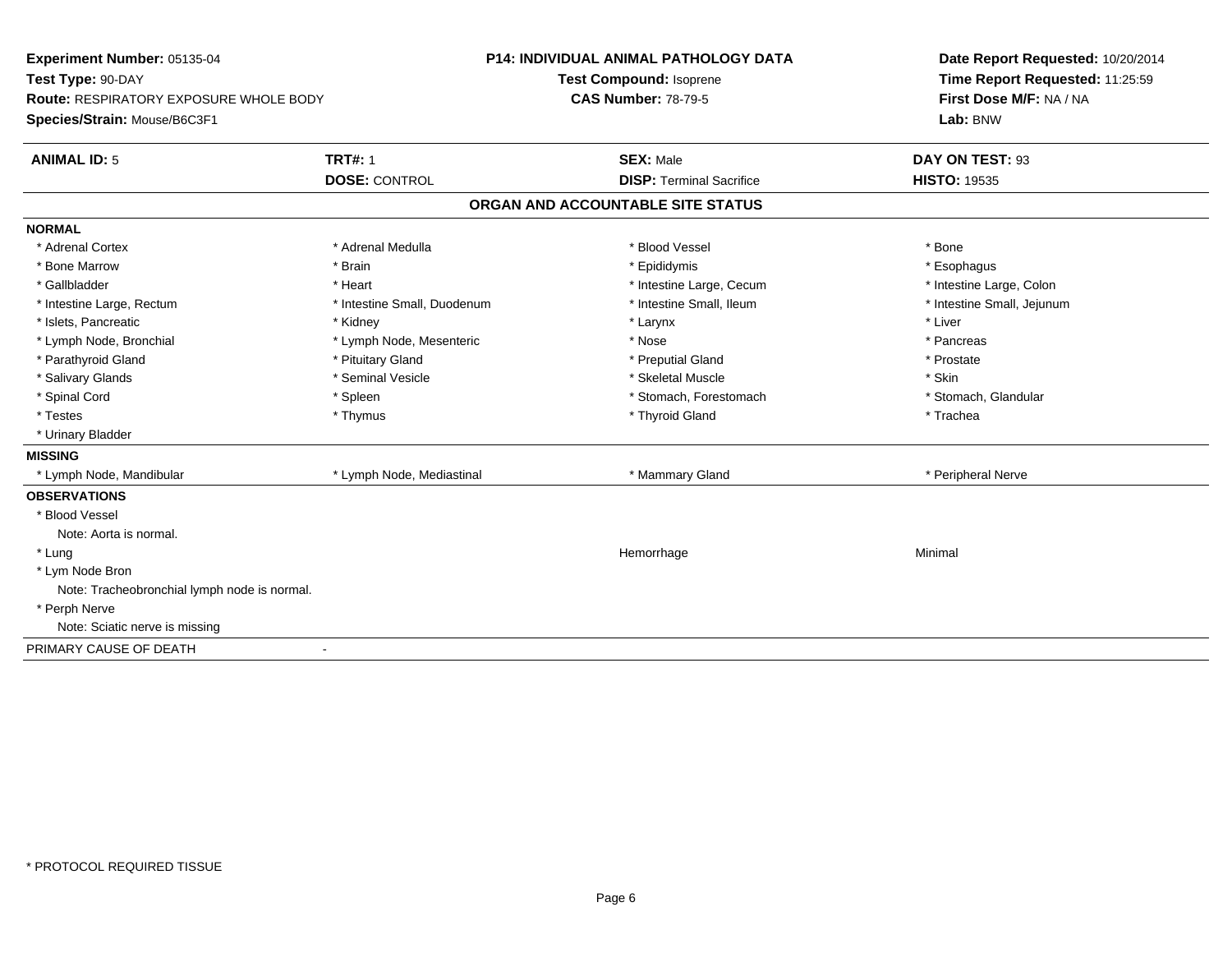**Experiment Number:** 05135-04**Test Type:** 90-DAY **Route:** RESPIRATORY EXPOSURE WHOLE BODY**Species/Strain:** Mouse/B6C3F1**P14: INDIVIDUAL ANIMAL PATHOLOGY DATATest Compound:** Isoprene**CAS Number:** 78-79-5**Date Report Requested:** 10/20/2014**Time Report Requested:** 11:25:59**First Dose M/F:** NA / NA**Lab:** BNW**ANIMAL ID:** 6**TRT#:** 1 **SEX:** Male **DAY ON TEST:** 93 **DOSE:** CONTROL**DISP:** Terminal Sacrifice **HISTO:** 19536 **ORGAN AND ACCOUNTABLE SITE STATUSNORMAL**\* Adrenal Cortex \* Adrenal Medulla \* Adrenal Medulla \* Bone \* Bone \* Bone \* Bone \* Bone Marrow \* Gallbladder \* Brain \* Allen the state of the state of the state of the state of the state of the state of the state of the state of the state of the state of the state of the state of the state of the state of the state of the state o \* Heart **\*** Intestine Large, Cecum **\* Intestine Large, Cecum** \* Intestine Large, Colon \* Intestine Large, Rectum \* Intestine Large, Rectum \* Intestine Small, Duodenum \* Intestine Small, Ileum \* 1ntestine Small, Intestine Small, Jejunum \* Islets, Pancreatic \* Kidney \* Larynx \* Liver \* Lung\* Lymph Node, Mesenteric \* Lymph Node, Bronchial \* Lymph Node, Mandibular \* Lymph Node, Mediastinal \* Lymph Node, Mediastinal \* Nose \* \* Pancreas \* \* Pancreas \* \* Pancreas \* \* Parathyroid Gland \* \* Peripheral Nerve \* Peripheral Nerve \* \* Salivary Glands \* Pituitary Gland \* \* Then the state \* Preputial Gland \* Prosection \* Prostate \* \* Salivary Glands \* Salivary Glands \* Salivary Glands \* Salivary Glands \* Salivary Glands \* Salivary Glands \* Salivary Glands \* Salivary Glan \* Seminal Vesicle \* \* Spinal Cord \* Skeletal Muscle \* \* Skin \* \* Skin \* \* Spinal Vesicle \* Spinal Cord \* Spinal Cord \* Spleen \* Stomach, Forestomach \* Stomach \* Stomach, Slandular \* Testes \* Testes \* Thyrnus \* Thyroid Gland \* Thyroid Gland \* The \* Trachea **MISSING**\* Blood Vessel \* Mammary Gland \* Urinary Bladder **OBSERVATIONS** \* Blood VesselNote: Aorta is missing \* Lym Node Bron Note: Tracheobronchial lymph node is normal. \* Perph Nerve Note: Sciatic Nerve is normal.PRIMARY CAUSE OF DEATH-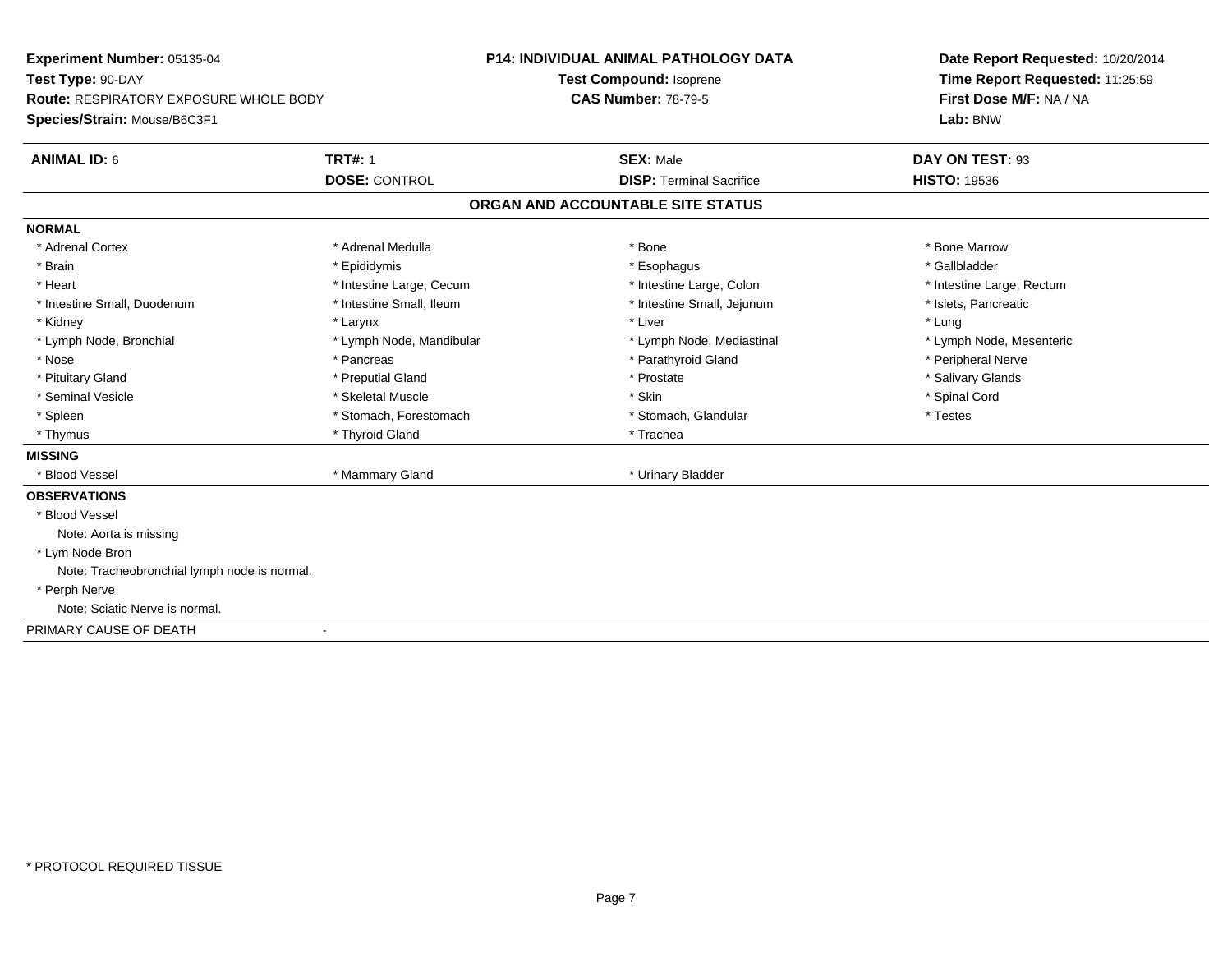**Experiment Number:** 05135-04**Test Type:** 90-DAY **Route:** RESPIRATORY EXPOSURE WHOLE BODY**Species/Strain:** Mouse/B6C3F1**P14: INDIVIDUAL ANIMAL PATHOLOGY DATATest Compound:** Isoprene**CAS Number:** 78-79-5**Date Report Requested:** 10/20/2014**Time Report Requested:** 11:25:59**First Dose M/F:** NA / NA**Lab:** BNW**ANIMAL ID:** 7**TRT#:** 1 **SEX:** Male **DAY ON TEST:** 93 **DOSE:** CONTROL**DISP:** Terminal Sacrifice **HISTO:** 19537 **ORGAN AND ACCOUNTABLE SITE STATUSNORMAL**\* Adrenal Cortex \* Adrenal Medulla \* Adrenal Medulla \* Blood Vessel \* Bood Vessel \* Bone \* Bone \* Bone \* Bone \* Bone \* Bone \* Bone \* Bone \* Bone \* Bone \* Bone \* Bone \* Bone \* Bone \* Bone \* Bone \* Bone \* Bone \* Bone \* Bone \* Bone \* Bone \* \* \* Gallbladder \* Bone Marrow \* \* Android \* Brain \* \* Brain \* \* Esophagus \* \* Esophagus \* \* Esophagus \* \* Gallbladder \* \* Gallbladder \* Heart **\*** Intestine Large, Cecum \* Intestine Large, Cecum \* Intestine Large, Colon \* <sup>\*</sup> Intestine Large, Rectum \* Intestine Small, Duodenum \* Intestine Small, Ileum \* Intestine Small, Intestine Small, Jejunum \* Islets, Pancreatic \* Kidney \* Larynx \* Liver \* Lung\* Nose \* Lymph Node, Bronchial \* Lymph Node, Mandibular \* Nosember is the Node, Mesenteric \* Pituitary Gland \* Pancreas \* Parathyroid Gland \* Parathyroid Gland \* Peripheral Nerve \* Seminal Vesicle \* Preputial Gland \* \* Annual vesicle \* \* Prostate \* \* Salivary Glands \* \* Salivary Glands \* \* Seminal Vesicle \* \* Skeletal Muscle \* Skin \* Spinal Cord \* Spleen \* Thymus \* Stomach, Forestomach \* Testes \* Stomach, Glandular \* Testes \* Testes \* Testes \* Testes \* \* Testes \* \* Testes \* \* Testes \* \* Testes \* \* Testes \* \* Testes \* \* Testes \* \* Testes \* \* Testes \* \* Testes \* \* Testes \* \* Testes \* \* Thyroid Gland \* Trachea \* Trachea \* Trachea \* Trachea \* Urinary Bladder **MISSING**\* Epididymis \* Lymph Node, Mediastinal \* \* Mammary Gland **OBSERVATIONS** \* Blood VesselNote: Aorta is normal. \* Lym Node Bron Note: Tracheobronchial lymph node is normal. \* Perph Nerve Note: Sciatic nerve is normal.PRIMARY CAUSE OF DEATH-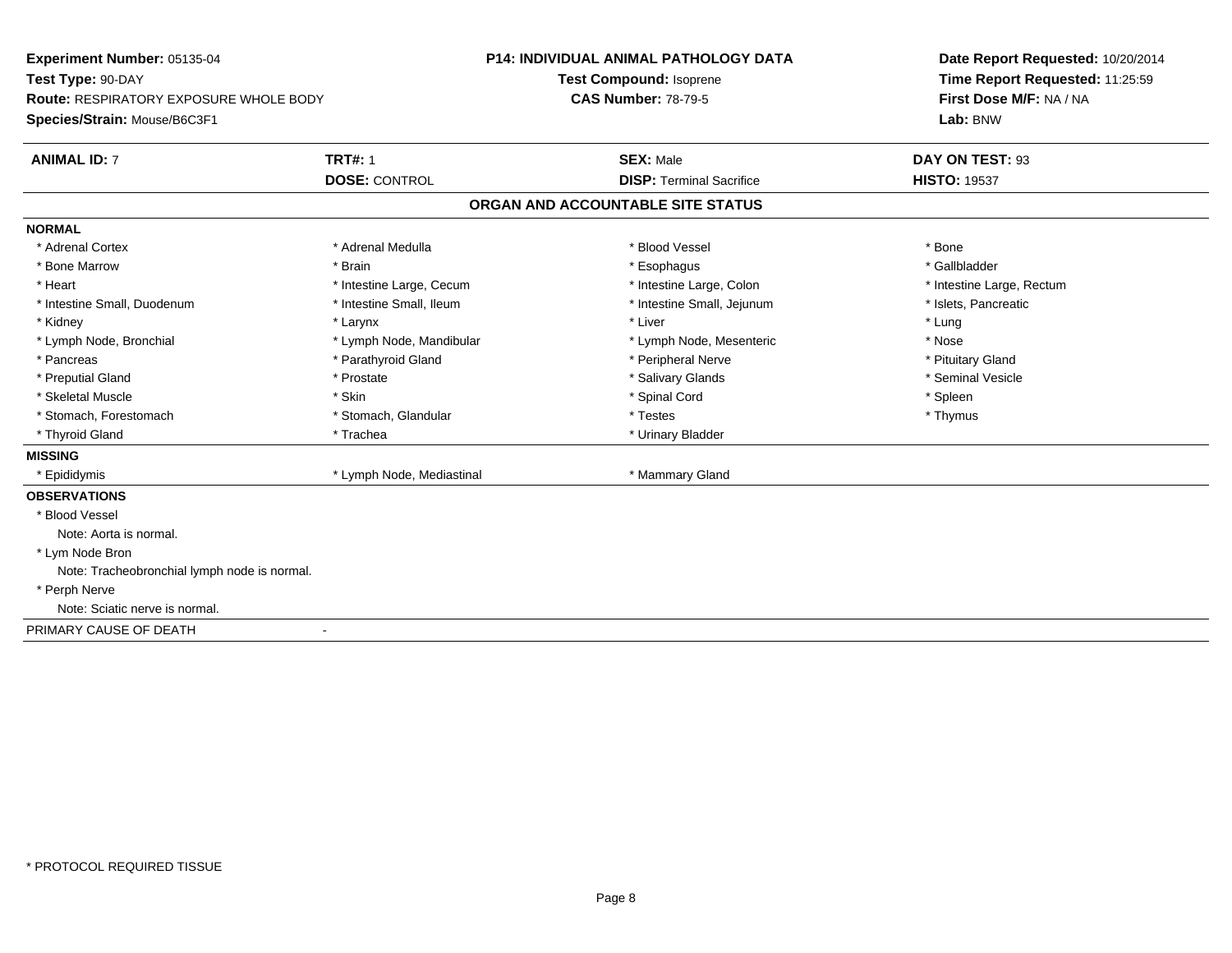**Experiment Number:** 05135-04**Test Type:** 90-DAY **Route:** RESPIRATORY EXPOSURE WHOLE BODY**Species/Strain:** Mouse/B6C3F1**P14: INDIVIDUAL ANIMAL PATHOLOGY DATATest Compound:** Isoprene**CAS Number:** 78-79-5**Date Report Requested:** 10/20/2014**Time Report Requested:** 11:25:59**First Dose M/F:** NA / NA**Lab:** BNW**ANIMAL ID:** 8**TRT#:** 1 **SEX:** Male **DAY ON TEST:** 93 **DOSE:** CONTROL**DISP:** Terminal Sacrifice **HISTO:** 19538 **ORGAN AND ACCOUNTABLE SITE STATUSNORMAL**\* Adrenal Cortex \* Adrenal Cortex \* \* Adrenal Medulla \* \* Adrenal Medulla \* \* Blood Vessel \* \* Brood Vessel \* \* Bone \* Esophagus \* Bone Marrow \* Brain \* Epididymis \* Esophagus \* Gallbladder \* Thestine Large, Colon \* Heart \* Heart \* Thestine Large, Cecum \* Intestine Large, Colon \* Intestine Large, Colon \* Intestine Large, Colon \* Intestine Small, Jejunum \* Intestine Large, Rectum \* Intestine Small, Duodenum \* Intestine Small, Ileum \* Intestine Small, Ileum \* Islets, Pancreatic \* \* \* Andrew \* Kidney \* \* Kidney \* \* Larynx \* Larynx \* \* Larynx \* \* Liver \* Liver \* Liver \* Lung \* Lymph Node, Bronchial \* Nose \* Lymph Node, Mesenteric \* Nose \* Nose \* Pituitary Gland \* Pancreas \* Parathyroid Gland \* Parathyroid Gland \* Peripheral Nerve \* Seminal Vesicle \* Preputial Gland \* \* Annual vesicle \* \* Prostate \* \* Salivary Glands \* \* Salivary Glands \* \* Seminal Vesicle \* \* Skeletal Muscle \* Skin \* Spinal Cord \* Spleen \* Thymus \* Stomach, Forestomach \* Testes \* Stomach, Glandular \* Testes \* Testes \* Testes \* Testes \* \* Testes \* \* Testes \* \* Testes \* \* Testes \* \* Testes \* \* Testes \* \* Testes \* \* Testes \* \* Testes \* \* Testes \* \* Testes \* \* Testes \* \* Thyroid Gland \* Trachea \* Trachea \* Trachea \* Thyroid Gland **MISSING** \* Lymph Node, Mandibular \* Lymph Node, Mediastinal \* Mammary Gland**OBSERVATIONS** \* Blood VesselNote: Aorta is normal. \* Lym Node Bron Note: Tracheobronchial lymph node is normal. \* Perph Nerve Note: Sciatic Nerve is normal.PRIMARY CAUSE OF DEATH-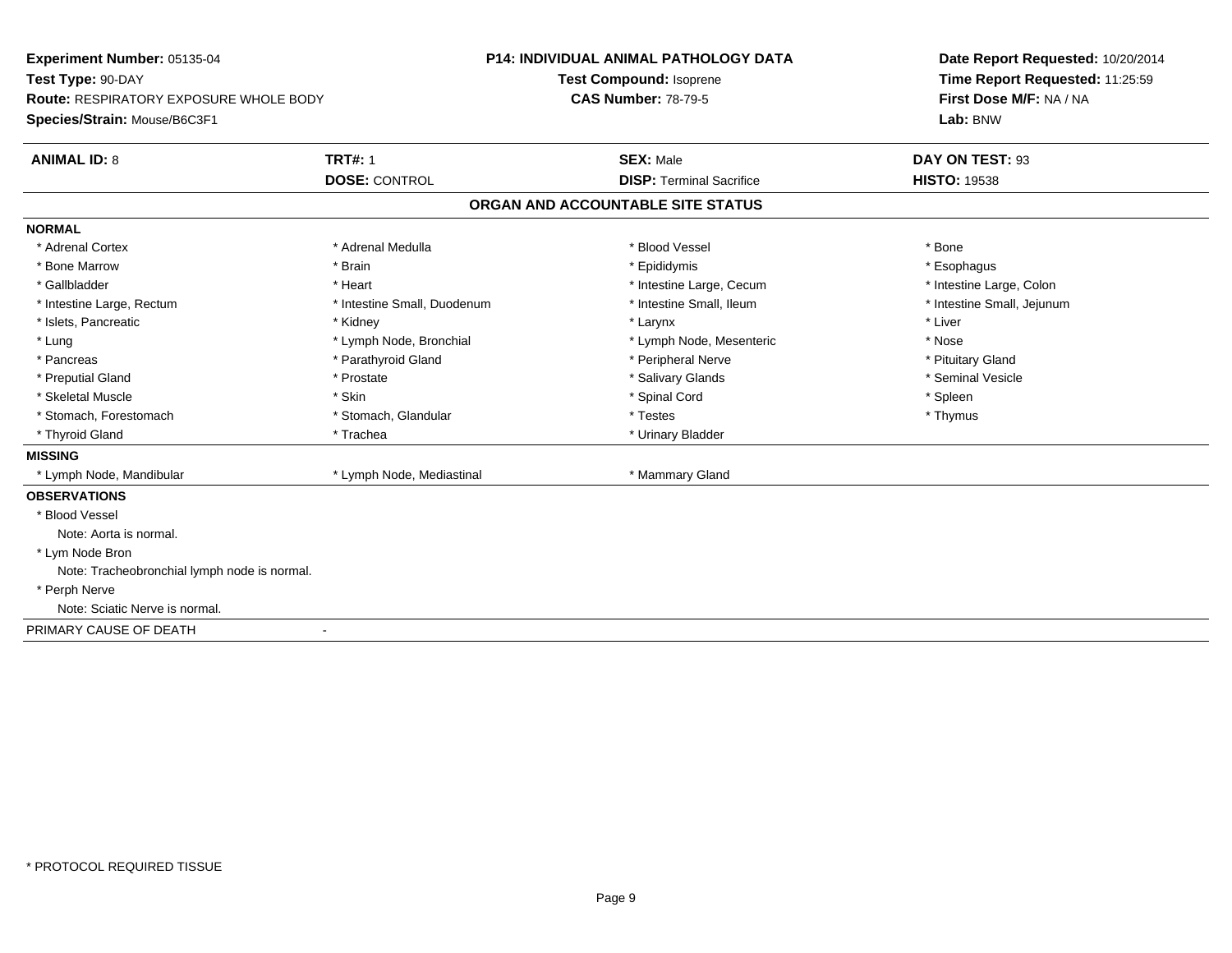**Experiment Number:** 05135-04**Test Type:** 90-DAY **Route:** RESPIRATORY EXPOSURE WHOLE BODY**Species/Strain:** Mouse/B6C3F1**P14: INDIVIDUAL ANIMAL PATHOLOGY DATATest Compound:** Isoprene**CAS Number:** 78-79-5**Date Report Requested:** 10/20/2014**Time Report Requested:** 11:25:59**First Dose M/F:** NA / NA**Lab:** BNW**ANIMAL ID:** 9**TRT#:** 1 **SEX:** Male **DAY ON TEST:** 93 **DOSE:** CONTROL**DISP:** Terminal Sacrifice **HISTO:** 19539 **ORGAN AND ACCOUNTABLE SITE STATUSNORMAL**\* Adrenal Cortex \* Adrenal Cortex \* \* Adrenal Medulla \* \* Adrenal Medulla \* \* Blood Vessel \* \* Brood Vessel \* \* Bone \* Esophagus \* Bone Marrow \* Brain \* Epididymis \* Esophagus \* Gallbladder \* Thestine Large, Colon \* Heart \* Heart \* Thestine Large, Cecum \* Intestine Large, Colon \* Intestine Large, Colon \* Intestine Large, Colon \* Intestine Small, Jejunum \* Intestine Large, Rectum \* Intestine Small, Duodenum \* Intestine Small, Ileum \* Intestine Small, Ileum \* Islets, Pancreatic \* \* \* Andrew \* Kidney \* \* Kidney \* \* Larynx \* Larynx \* \* Larynx \* \* Liver \* Liver \* Liver \* Lung \* Lymph Node, Bronchial \* Lymph Node, and ibular \* Lymph Node, Mandibular \* Lymph Node, Mediastinal \* Lymph Node, Mediastinal \* Lymph Node, Mesenteric \* The state of the state of the state of the state of the state of the state of the state of the state of the state of the state of the state of the state of the state of the state of the state of \* Peripheral Nerve \* \* \* Prostate \* \* Pretuitary Gland \* \* \* \* \* \* \* Preputial Gland \* \* \* Prostate \* Prostate \* Salivary Glands \* Seminal Vesicle \* Skeletal Muscle \* Skin\* Stomach, Glandular \* Spinal Cord \* Spinal Cord \* Spinal Cord \* Stomach, Forestomach \* Spinal Cord \* Stomach, Forestomach \* Testes \* Thymus \* Thyroid Gland \* Trachea \* Urinary Bladder**MISSING** \* Mammary Gland**OBSERVATIONS** \* Blood VesselNote: Aorta is normal. \* Lym Node Bron Note: Tracheobronchial lymph node is normal. \* Perph Nerve Note: Sciatic nerve is normal.PRIMARY CAUSE OF DEATH-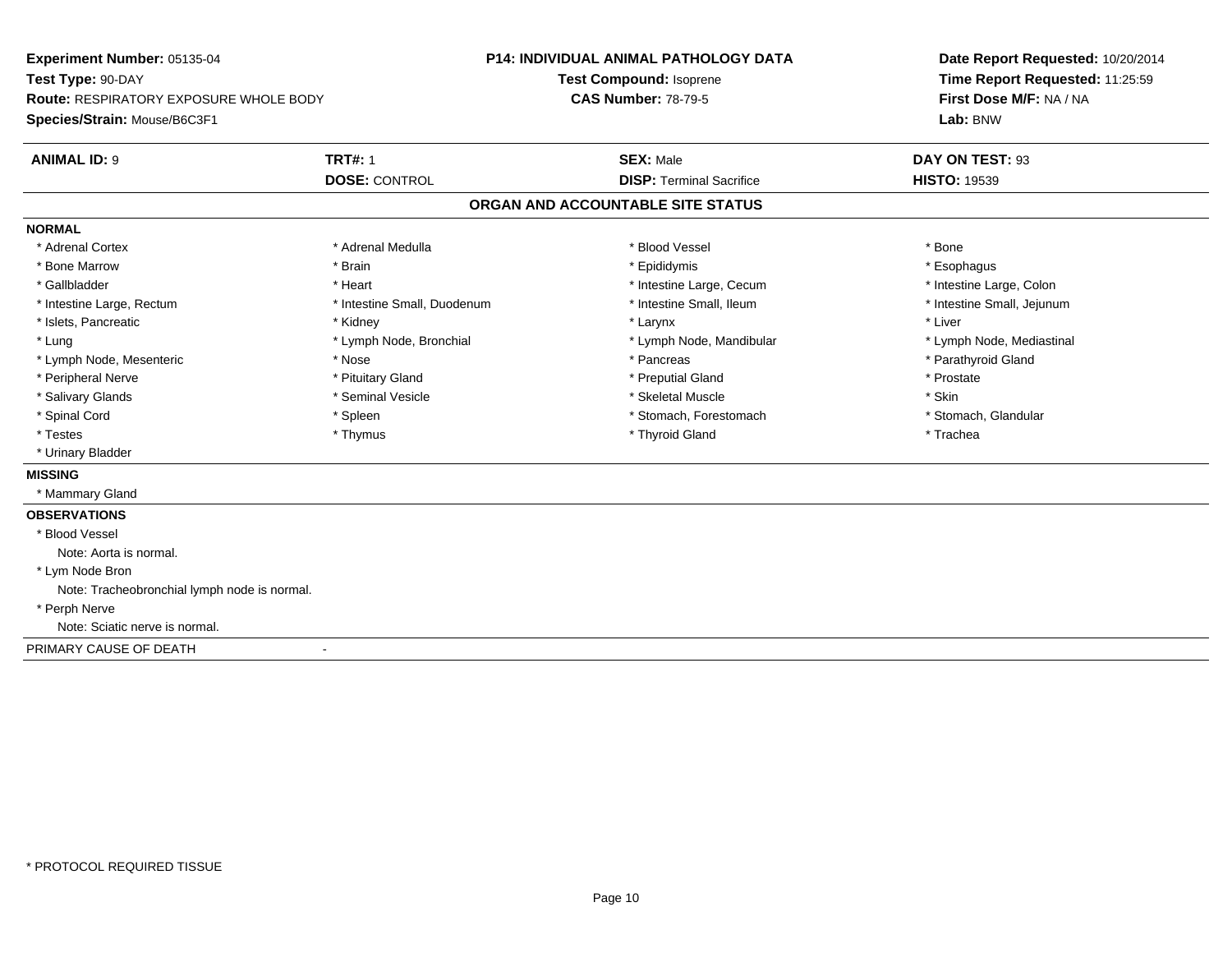**Experiment Number:** 05135-04**Test Type:** 90-DAY **Route:** RESPIRATORY EXPOSURE WHOLE BODY**Species/Strain:** Mouse/B6C3F1**P14: INDIVIDUAL ANIMAL PATHOLOGY DATATest Compound:** Isoprene**CAS Number:** 78-79-5**Date Report Requested:** 10/20/2014**Time Report Requested:** 11:25:59**First Dose M/F:** NA / NA**Lab:** BNW**ANIMAL ID:** 10**TRT#:** 1 **SEX:** Male **DAY ON TEST:** 93 **DOSE:** CONTROL**DISP:** Terminal Sacrifice **HISTO:** 19540 **ORGAN AND ACCOUNTABLE SITE STATUSNORMAL**\* Adrenal Cortex \* Adrenal Cortex \* \* Adrenal Medulla \* \* Adrenal Medulla \* \* Blood Vessel \* \* Brood Vessel \* \* Bone \* Esophagus \* Bone Marrow \* Brain \* Epididymis \* Esophagus \* Gallbladder \* Thestine Large, Colon \* Heart \* Heart \* Thestine Large, Cecum \* Intestine Large, Colon \* Intestine Large, Colon \* Intestine Large, Colon \* Intestine Small, Jejunum \* Intestine Large, Rectum \* Intestine Small, Duodenum \* Intestine Small, Ileum \* Intestine Small, Ileum \* Islets, Pancreatic \* \* \* Andrew \* Kidney \* \* Kidney \* \* Larynx \* Larynx \* \* Larynx \* \* Liver \* Liver \* Liver \* Lung \* Lymph Node, Bronchial \* Lymph Node, and ibular \* Lymph Node, Mandibular \* Lymph Node, Mediastinal \* Lymph Node, Mediastinal \* Lymph Node, Mesenteric \* The state of the state of the state of the state of the state of the state of the state of the state of the state of the state of the state of the state of the state of the state of the state of \* Peripheral Nerve \* \* \* Prostate \* \* Pretuitary Gland \* \* \* \* \* \* \* Preputial Gland \* \* \* Prostate \* Prostate \* Salivary Glands \* Seminal Vesicle \* Skeletal Muscle \* Skin\* Stomach, Glandular \* Spinal Cord \* Spinal Cord \* Spinal Cord \* Stomach, Forestomach \* Spinal Cord \* Stomach, Forestomach \* Testes \* Thymus \* Thyroid Gland \* Trachea \* Urinary Bladder**MISSING** \* Mammary Gland**OBSERVATIONS** \* Blood VesselNote: Aorta is normal. \* Lym Node Bron Note: Tracheobronchial lymph node is normal. \* Perph Nerve Note: Sciatic nerve is normal.PRIMARY CAUSE OF DEATH-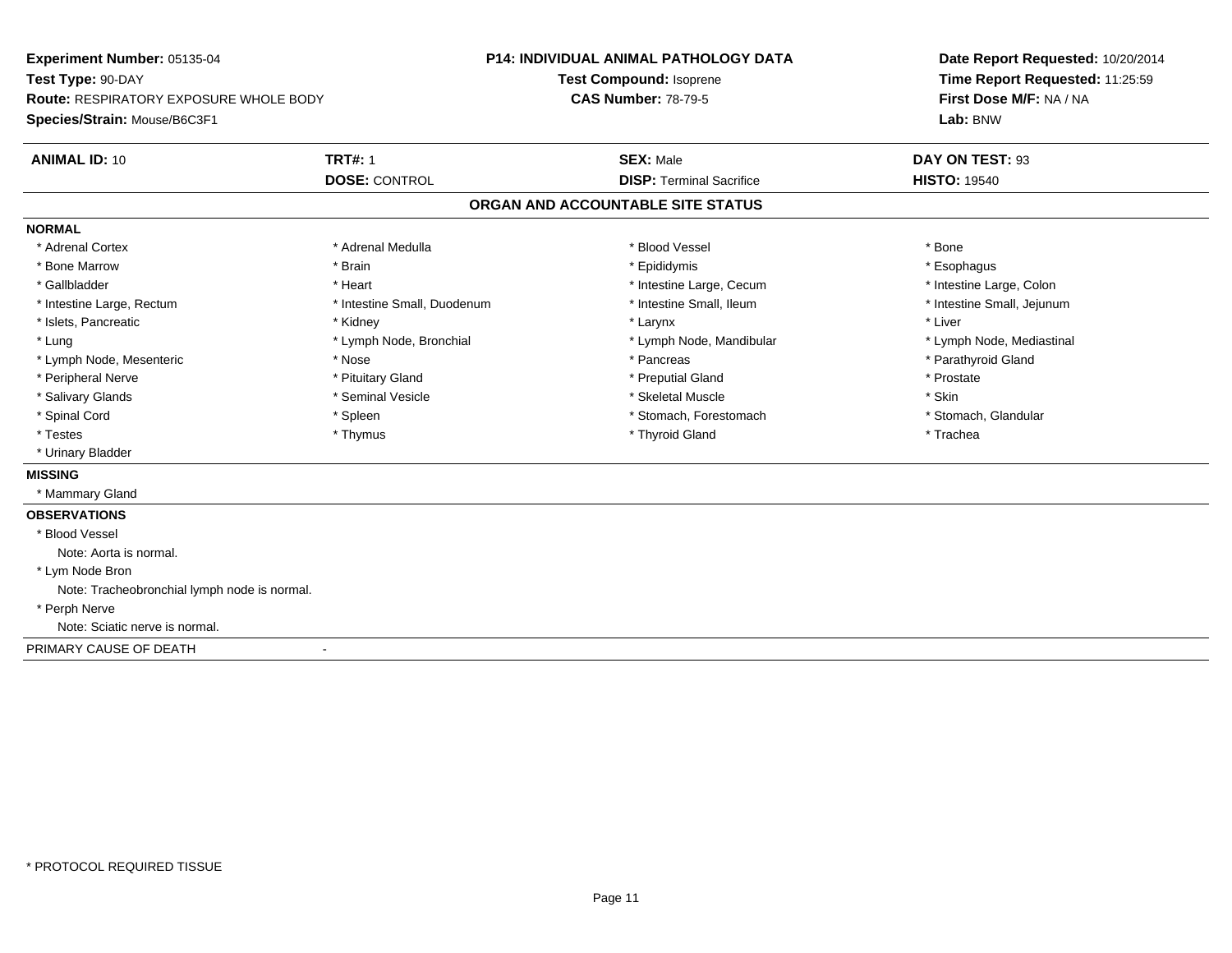| Experiment Number: 05135-04<br>Test Type: 90-DAY<br><b>Route: RESPIRATORY EXPOSURE WHOLE BODY</b><br>Species/Strain: Mouse/B6C3F1 |              | <b>P14: INDIVIDUAL ANIMAL PATHOLOGY DATA</b> | Date Report Requested: 10/20/2014 |
|-----------------------------------------------------------------------------------------------------------------------------------|--------------|----------------------------------------------|-----------------------------------|
|                                                                                                                                   |              | <b>Test Compound: Isoprene</b>               | Time Report Requested: 11:25:59   |
|                                                                                                                                   |              | <b>CAS Number: 78-79-5</b>                   | First Dose M/F: NA / NA           |
|                                                                                                                                   |              |                                              | Lab: BNW                          |
| <b>ANIMAL ID: 201</b>                                                                                                             | TRT#: 3      | <b>SEX: Male</b>                             | DAY ON TEST: 93                   |
|                                                                                                                                   | DOSE: 70 PPM | <b>DISP:</b> Terminal Sacrifice              | <b>HISTO: 19831</b>               |
|                                                                                                                                   |              | ORGAN AND ACCOUNTABLE SITE STATUS            |                                   |
| <b>PRESENT BUT NOT EXAMINED</b>                                                                                                   |              |                                              |                                   |
| * Brain                                                                                                                           | * Heart      | * Kidney                                     | * Liver                           |
| * Lung                                                                                                                            | * Spleen     | * Testes                                     | * Thymus                          |
| PRIMARY CAUSE OF DEATH                                                                                                            |              |                                              |                                   |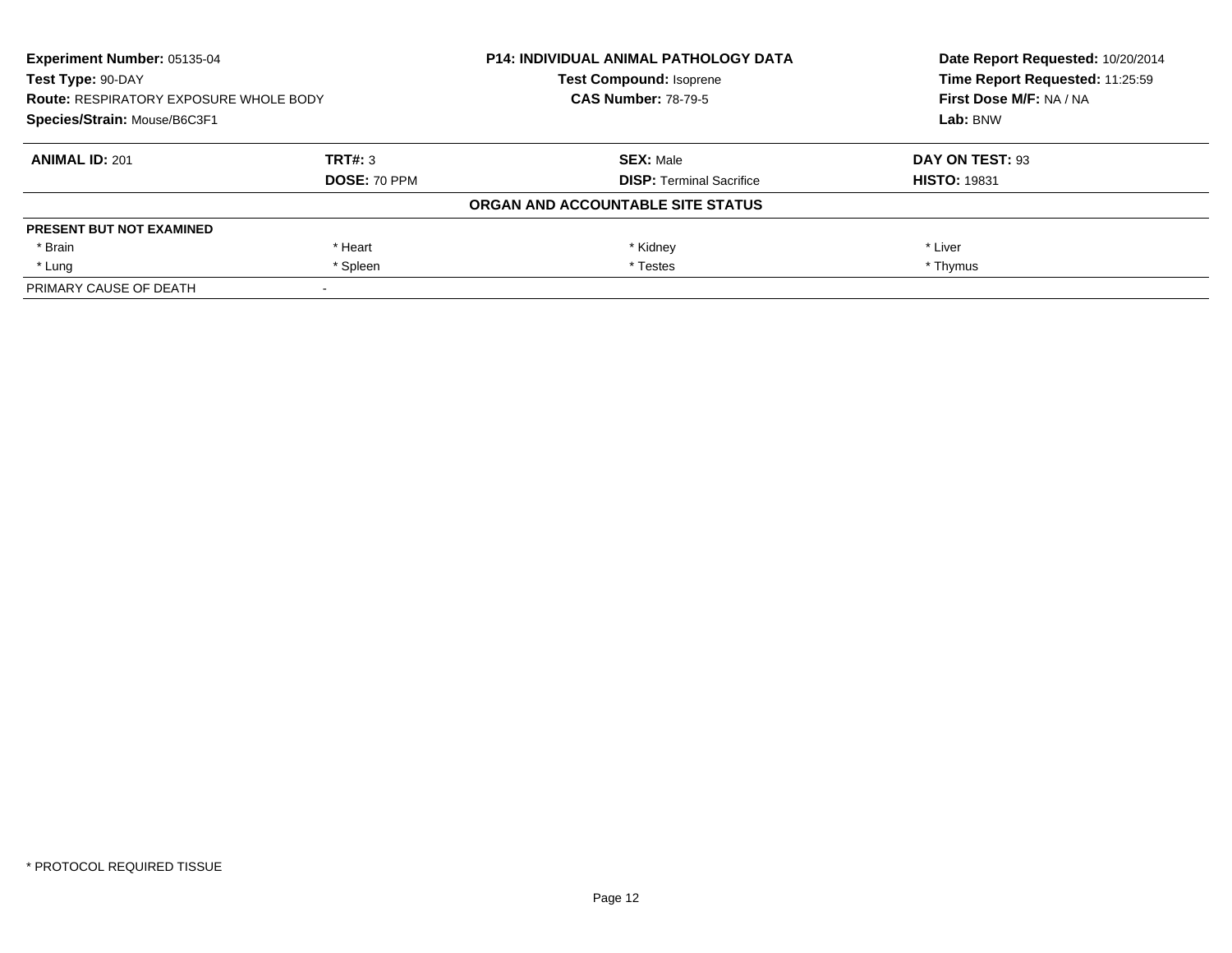| Experiment Number: 05135-04<br>Test Type: 90-DAY<br><b>Route: RESPIRATORY EXPOSURE WHOLE BODY</b><br>Species/Strain: Mouse/B6C3F1 |              | <b>P14: INDIVIDUAL ANIMAL PATHOLOGY DATA</b> | Date Report Requested: 10/20/2014 |
|-----------------------------------------------------------------------------------------------------------------------------------|--------------|----------------------------------------------|-----------------------------------|
|                                                                                                                                   |              | <b>Test Compound: Isoprene</b>               | Time Report Requested: 11:25:59   |
|                                                                                                                                   |              | <b>CAS Number: 78-79-5</b>                   | First Dose M/F: NA / NA           |
|                                                                                                                                   |              |                                              | Lab: BNW                          |
| <b>ANIMAL ID: 202</b>                                                                                                             | TRT#: 3      | <b>SEX: Male</b>                             | DAY ON TEST: 93                   |
|                                                                                                                                   | DOSE: 70 PPM | <b>DISP:</b> Terminal Sacrifice              | <b>HISTO: 19832</b>               |
|                                                                                                                                   |              | ORGAN AND ACCOUNTABLE SITE STATUS            |                                   |
| <b>PRESENT BUT NOT EXAMINED</b>                                                                                                   |              |                                              |                                   |
| * Brain                                                                                                                           | * Heart      | * Kidney                                     | * Liver                           |
| * Lung                                                                                                                            | * Spleen     | * Testes                                     | * Thymus                          |
| PRIMARY CAUSE OF DEATH                                                                                                            |              |                                              |                                   |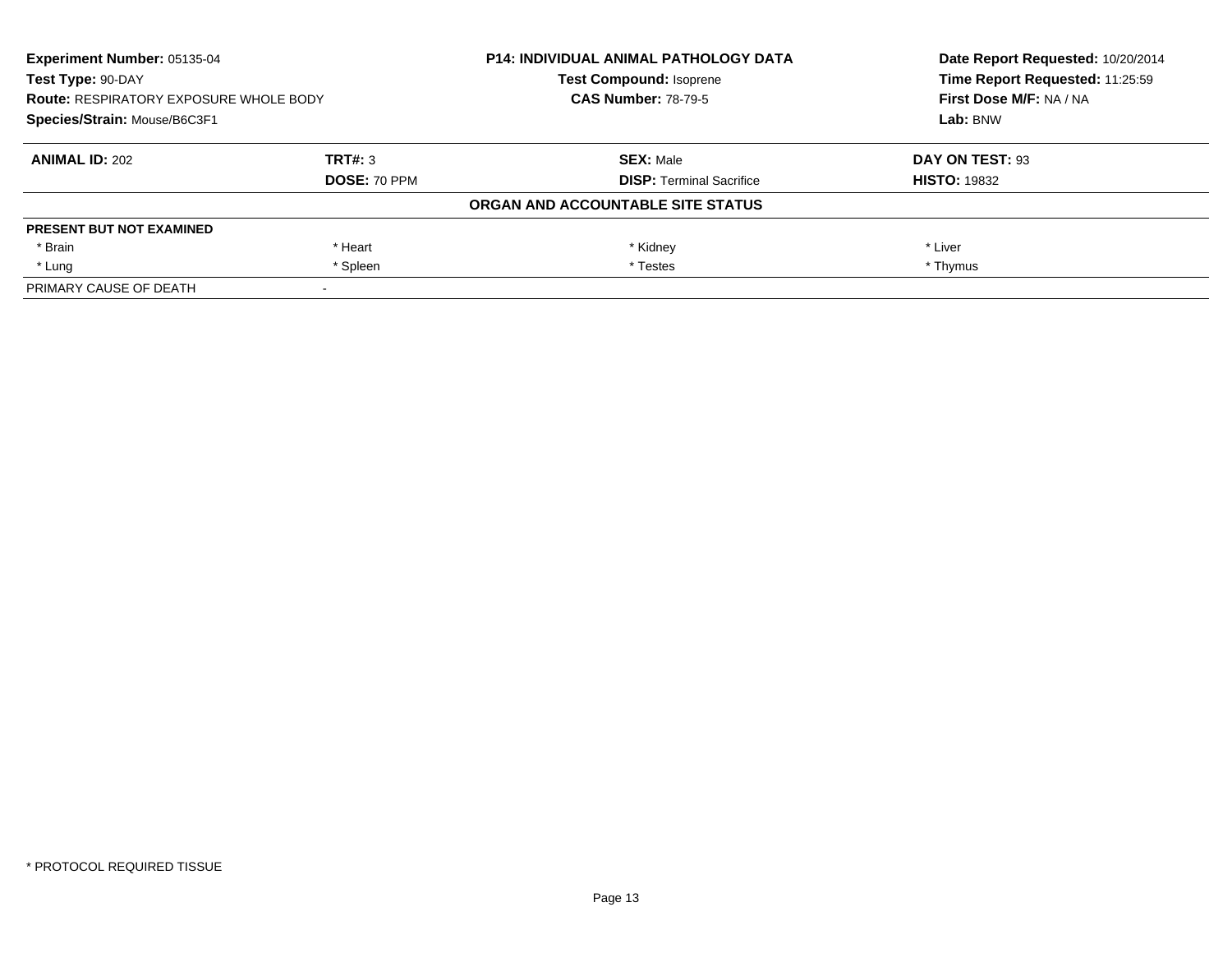| <b>Experiment Number: 05135-04</b><br>Test Type: 90-DAY<br><b>Route: RESPIRATORY EXPOSURE WHOLE BODY</b><br>Species/Strain: Mouse/B6C3F1 |                     | <b>P14: INDIVIDUAL ANIMAL PATHOLOGY DATA</b> | Date Report Requested: 10/20/2014 |
|------------------------------------------------------------------------------------------------------------------------------------------|---------------------|----------------------------------------------|-----------------------------------|
|                                                                                                                                          |                     | <b>Test Compound: Isoprene</b>               | Time Report Requested: 11:25:59   |
|                                                                                                                                          |                     | <b>CAS Number: 78-79-5</b>                   | First Dose M/F: NA / NA           |
|                                                                                                                                          |                     |                                              | Lab: BNW                          |
| <b>ANIMAL ID: 203</b>                                                                                                                    | TRT#: 3             | <b>SEX: Male</b>                             | DAY ON TEST: 93                   |
|                                                                                                                                          | <b>DOSE: 70 PPM</b> | <b>DISP:</b> Terminal Sacrifice              | <b>HISTO: 19833</b>               |
|                                                                                                                                          |                     | ORGAN AND ACCOUNTABLE SITE STATUS            |                                   |
| <b>PRESENT BUT NOT EXAMINED</b>                                                                                                          |                     |                                              |                                   |
| * Brain                                                                                                                                  | * Heart             | * Kidney                                     | * Liver                           |
| * Lung                                                                                                                                   | * Spleen            | * Testes                                     | * Thymus                          |
| PRIMARY CAUSE OF DEATH                                                                                                                   |                     |                                              |                                   |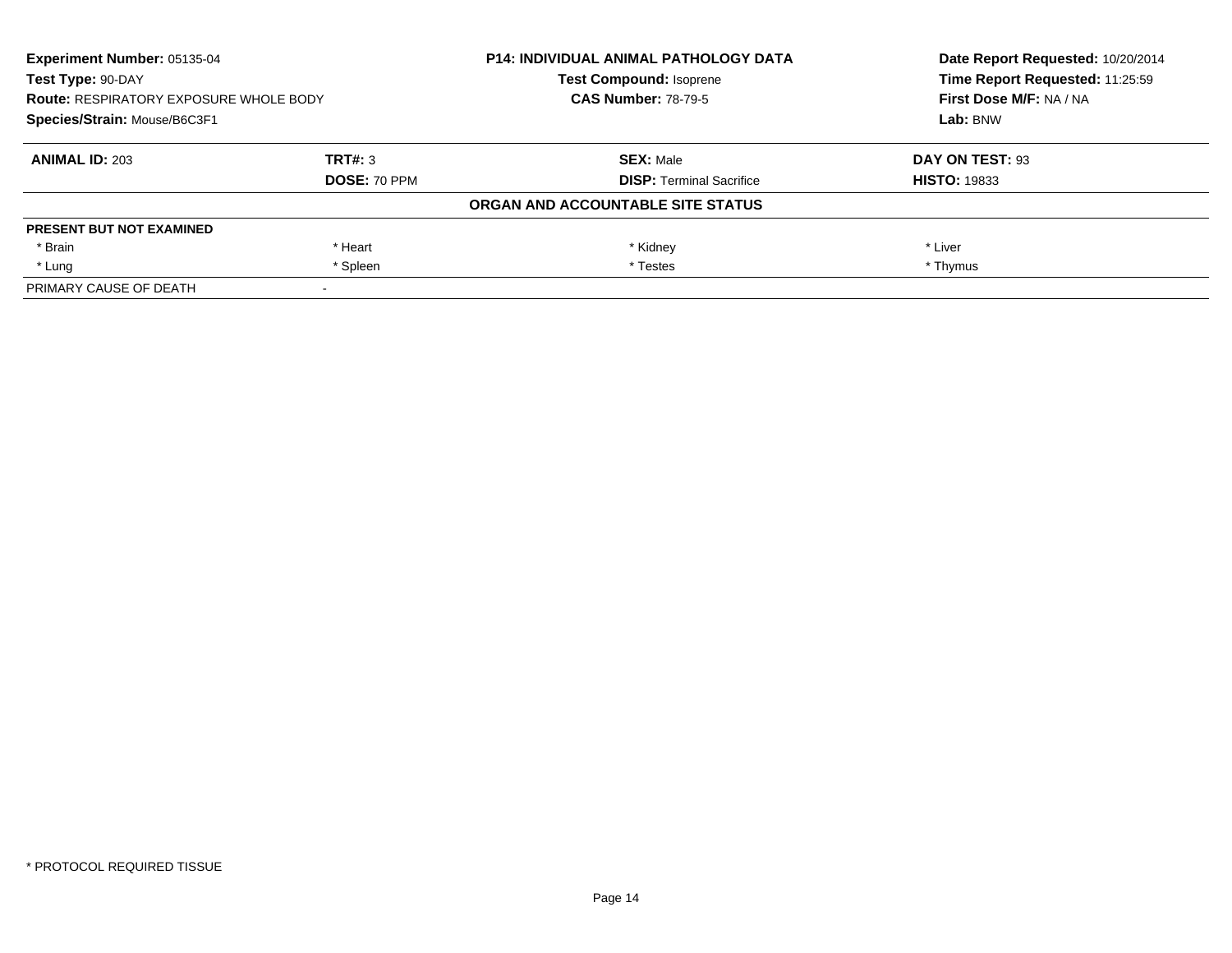| Experiment Number: 05135-04<br>Test Type: 90-DAY<br><b>Route: RESPIRATORY EXPOSURE WHOLE BODY</b><br>Species/Strain: Mouse/B6C3F1 |              | <b>P14: INDIVIDUAL ANIMAL PATHOLOGY DATA</b> | Date Report Requested: 10/20/2014 |
|-----------------------------------------------------------------------------------------------------------------------------------|--------------|----------------------------------------------|-----------------------------------|
|                                                                                                                                   |              | <b>Test Compound: Isoprene</b>               | Time Report Requested: 11:25:59   |
|                                                                                                                                   |              | <b>CAS Number: 78-79-5</b>                   | First Dose M/F: NA / NA           |
|                                                                                                                                   |              |                                              | Lab: BNW                          |
| <b>ANIMAL ID: 204</b>                                                                                                             | TRT#: 3      | <b>SEX: Male</b>                             | DAY ON TEST: 93                   |
|                                                                                                                                   | DOSE: 70 PPM | <b>DISP:</b> Terminal Sacrifice              | <b>HISTO: 19834</b>               |
|                                                                                                                                   |              | ORGAN AND ACCOUNTABLE SITE STATUS            |                                   |
| <b>PRESENT BUT NOT EXAMINED</b>                                                                                                   |              |                                              |                                   |
| * Brain                                                                                                                           | * Heart      | * Kidney                                     | * Liver                           |
| * Lung                                                                                                                            | * Spleen     | * Testes                                     | * Thymus                          |
| PRIMARY CAUSE OF DEATH                                                                                                            |              |                                              |                                   |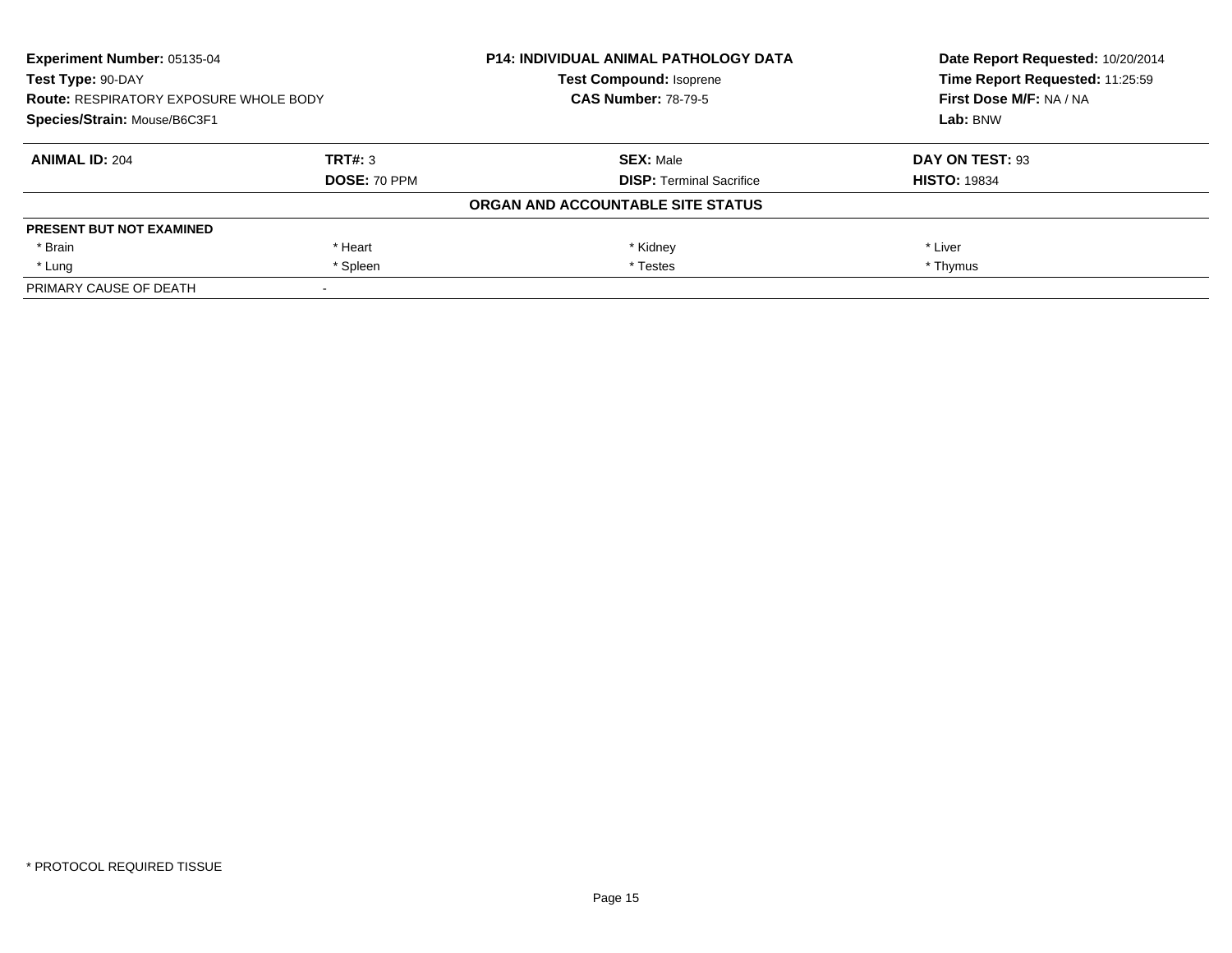| Experiment Number: 05135-04<br>Test Type: 90-DAY<br><b>Route: RESPIRATORY EXPOSURE WHOLE BODY</b><br>Species/Strain: Mouse/B6C3F1 |              | <b>P14: INDIVIDUAL ANIMAL PATHOLOGY DATA</b> | Date Report Requested: 10/20/2014 |
|-----------------------------------------------------------------------------------------------------------------------------------|--------------|----------------------------------------------|-----------------------------------|
|                                                                                                                                   |              | <b>Test Compound: Isoprene</b>               | Time Report Requested: 11:25:59   |
|                                                                                                                                   |              | <b>CAS Number: 78-79-5</b>                   | First Dose M/F: NA / NA           |
|                                                                                                                                   |              |                                              | Lab: BNW                          |
| <b>ANIMAL ID: 205</b>                                                                                                             | TRT#: 3      | <b>SEX: Male</b>                             | DAY ON TEST: 93                   |
|                                                                                                                                   | DOSE: 70 PPM | <b>DISP:</b> Terminal Sacrifice              | <b>HISTO: 19835</b>               |
|                                                                                                                                   |              | ORGAN AND ACCOUNTABLE SITE STATUS            |                                   |
| <b>PRESENT BUT NOT EXAMINED</b>                                                                                                   |              |                                              |                                   |
| * Brain                                                                                                                           | * Heart      | * Kidney                                     | * Liver                           |
| * Lung                                                                                                                            | * Spleen     | * Testes                                     | * Thymus                          |
| PRIMARY CAUSE OF DEATH                                                                                                            |              |                                              |                                   |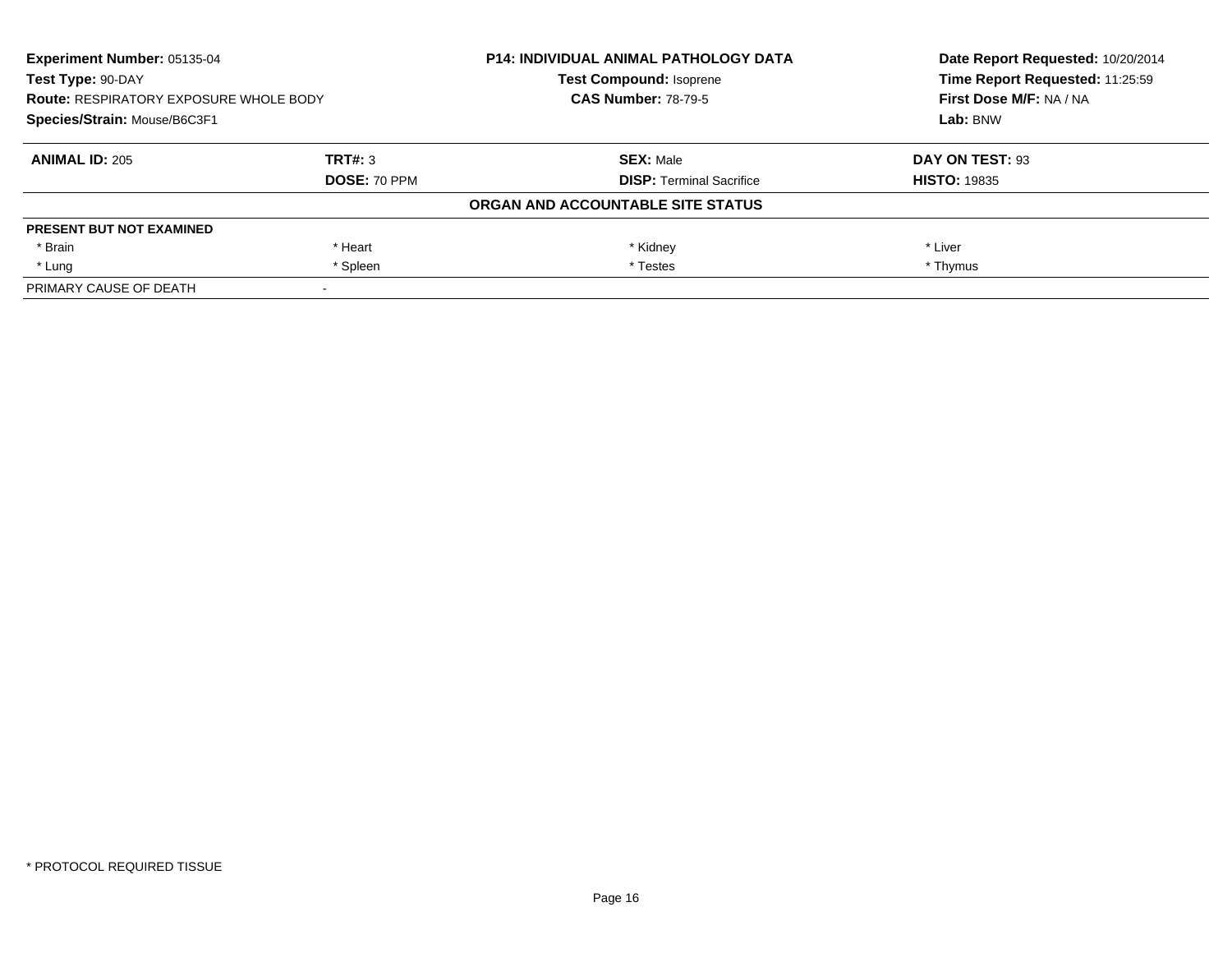| Experiment Number: 05135-04<br>Test Type: 90-DAY<br><b>Route: RESPIRATORY EXPOSURE WHOLE BODY</b><br>Species/Strain: Mouse/B6C3F1 |              | <b>P14: INDIVIDUAL ANIMAL PATHOLOGY DATA</b> | Date Report Requested: 10/20/2014 |
|-----------------------------------------------------------------------------------------------------------------------------------|--------------|----------------------------------------------|-----------------------------------|
|                                                                                                                                   |              | <b>Test Compound: Isoprene</b>               | Time Report Requested: 11:25:59   |
|                                                                                                                                   |              | <b>CAS Number: 78-79-5</b>                   | First Dose M/F: NA / NA           |
|                                                                                                                                   |              |                                              | Lab: BNW                          |
| <b>ANIMAL ID: 206</b>                                                                                                             | TRT#: 3      | <b>SEX: Male</b>                             | DAY ON TEST: 93                   |
|                                                                                                                                   | DOSE: 70 PPM | <b>DISP:</b> Terminal Sacrifice              | <b>HISTO: 19836</b>               |
|                                                                                                                                   |              | ORGAN AND ACCOUNTABLE SITE STATUS            |                                   |
| <b>PRESENT BUT NOT EXAMINED</b>                                                                                                   |              |                                              |                                   |
| * Brain                                                                                                                           | * Heart      | * Kidney                                     | * Liver                           |
| * Lung                                                                                                                            | * Spleen     | * Testes                                     | * Thymus                          |
| PRIMARY CAUSE OF DEATH                                                                                                            |              |                                              |                                   |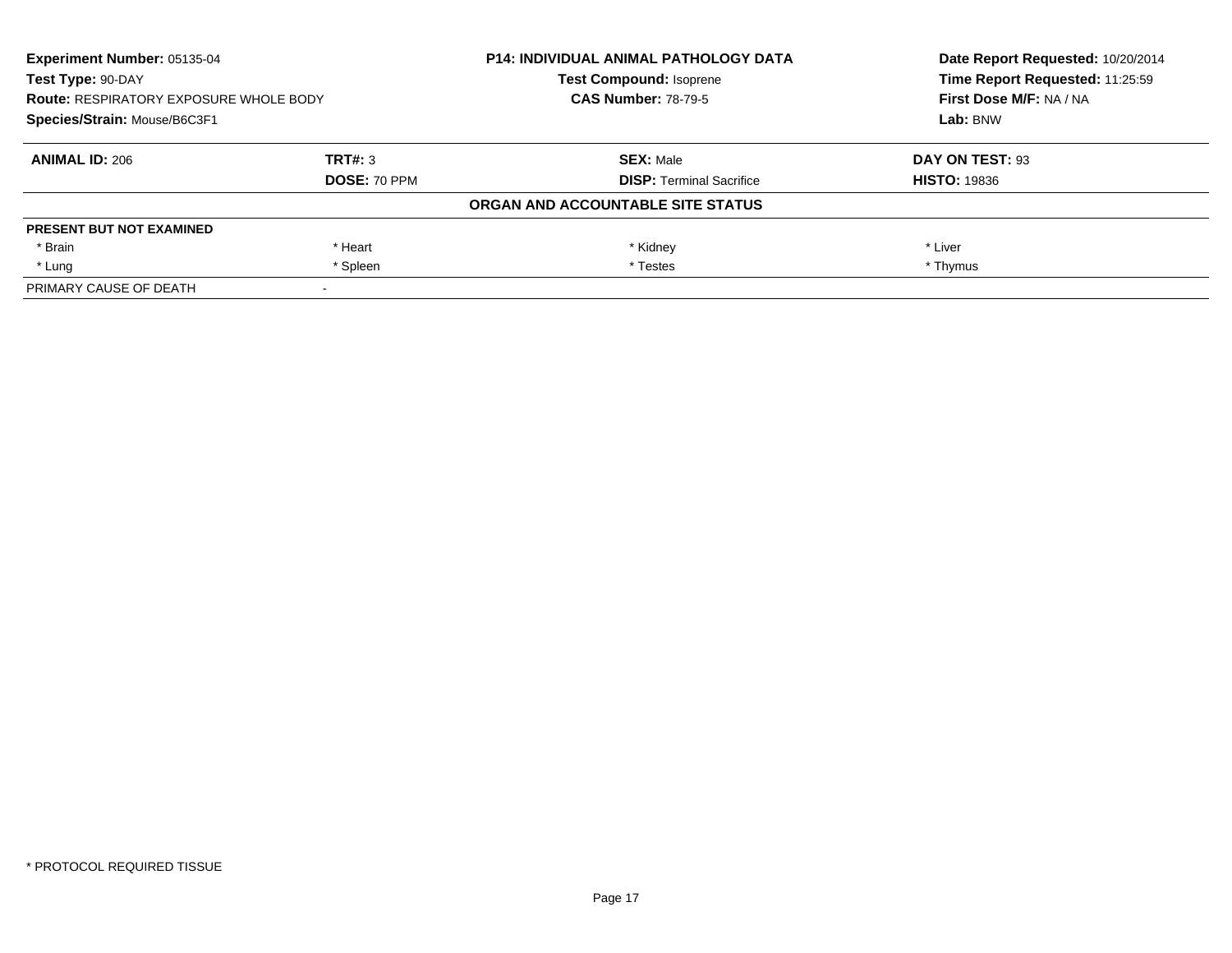| Experiment Number: 05135-04<br>Test Type: 90-DAY<br><b>Route: RESPIRATORY EXPOSURE WHOLE BODY</b><br>Species/Strain: Mouse/B6C3F1 |              | <b>P14: INDIVIDUAL ANIMAL PATHOLOGY DATA</b> | Date Report Requested: 10/20/2014<br>Time Report Requested: 11:25:59 |
|-----------------------------------------------------------------------------------------------------------------------------------|--------------|----------------------------------------------|----------------------------------------------------------------------|
|                                                                                                                                   |              | <b>Test Compound: Isoprene</b>               |                                                                      |
|                                                                                                                                   |              | <b>CAS Number: 78-79-5</b>                   | First Dose M/F: NA / NA                                              |
|                                                                                                                                   |              |                                              | Lab: BNW                                                             |
| <b>ANIMAL ID: 207</b>                                                                                                             | TRT#: 3      | <b>SEX: Male</b>                             | DAY ON TEST: 93                                                      |
|                                                                                                                                   | DOSE: 70 PPM | <b>DISP:</b> Terminal Sacrifice              | <b>HISTO: 19837</b>                                                  |
|                                                                                                                                   |              | ORGAN AND ACCOUNTABLE SITE STATUS            |                                                                      |
| <b>PRESENT BUT NOT EXAMINED</b>                                                                                                   |              |                                              |                                                                      |
| * Brain                                                                                                                           | * Heart      | * Kidney                                     | * Liver                                                              |
| * Lung                                                                                                                            | * Spleen     | * Testes                                     | * Thymus                                                             |
| PRIMARY CAUSE OF DEATH                                                                                                            |              |                                              |                                                                      |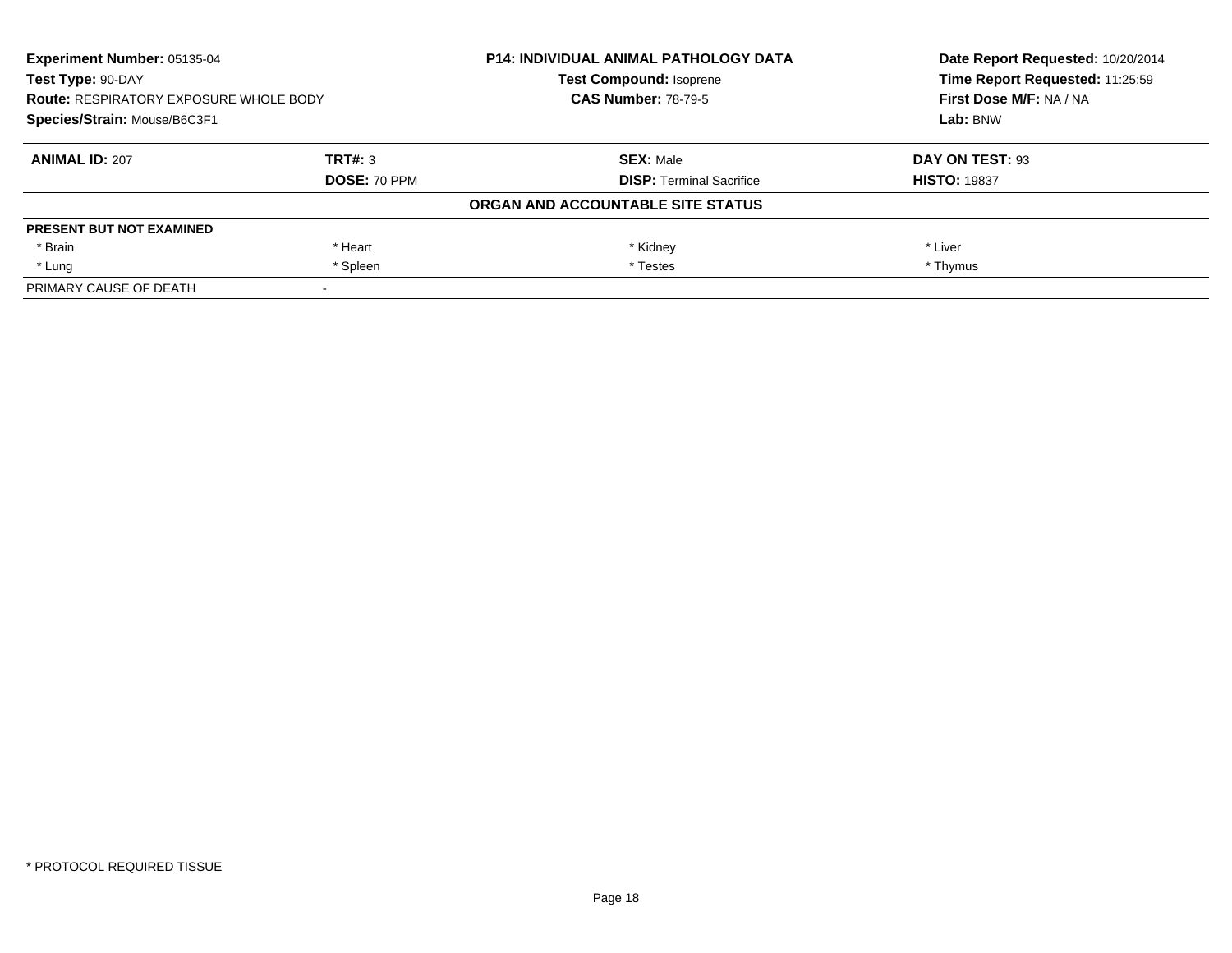| Experiment Number: 05135-04<br>Test Type: 90-DAY<br><b>Route: RESPIRATORY EXPOSURE WHOLE BODY</b><br>Species/Strain: Mouse/B6C3F1 |              | <b>P14: INDIVIDUAL ANIMAL PATHOLOGY DATA</b> | Date Report Requested: 10/20/2014<br>Time Report Requested: 11:25:59<br>First Dose M/F: NA / NA<br>Lab: BNW |
|-----------------------------------------------------------------------------------------------------------------------------------|--------------|----------------------------------------------|-------------------------------------------------------------------------------------------------------------|
|                                                                                                                                   |              | <b>Test Compound: Isoprene</b>               |                                                                                                             |
|                                                                                                                                   |              | <b>CAS Number: 78-79-5</b>                   |                                                                                                             |
|                                                                                                                                   |              |                                              |                                                                                                             |
| <b>ANIMAL ID: 208</b>                                                                                                             | TRT#: 3      | <b>SEX: Male</b>                             | DAY ON TEST: 93                                                                                             |
|                                                                                                                                   | DOSE: 70 PPM | <b>DISP:</b> Terminal Sacrifice              | <b>HISTO: 19838</b>                                                                                         |
|                                                                                                                                   |              | ORGAN AND ACCOUNTABLE SITE STATUS            |                                                                                                             |
| <b>PRESENT BUT NOT EXAMINED</b>                                                                                                   |              |                                              |                                                                                                             |
| * Brain                                                                                                                           | * Heart      | * Kidney                                     | * Liver                                                                                                     |
| * Lung                                                                                                                            | * Spleen     | * Testes                                     | * Thymus                                                                                                    |
| PRIMARY CAUSE OF DEATH                                                                                                            |              |                                              |                                                                                                             |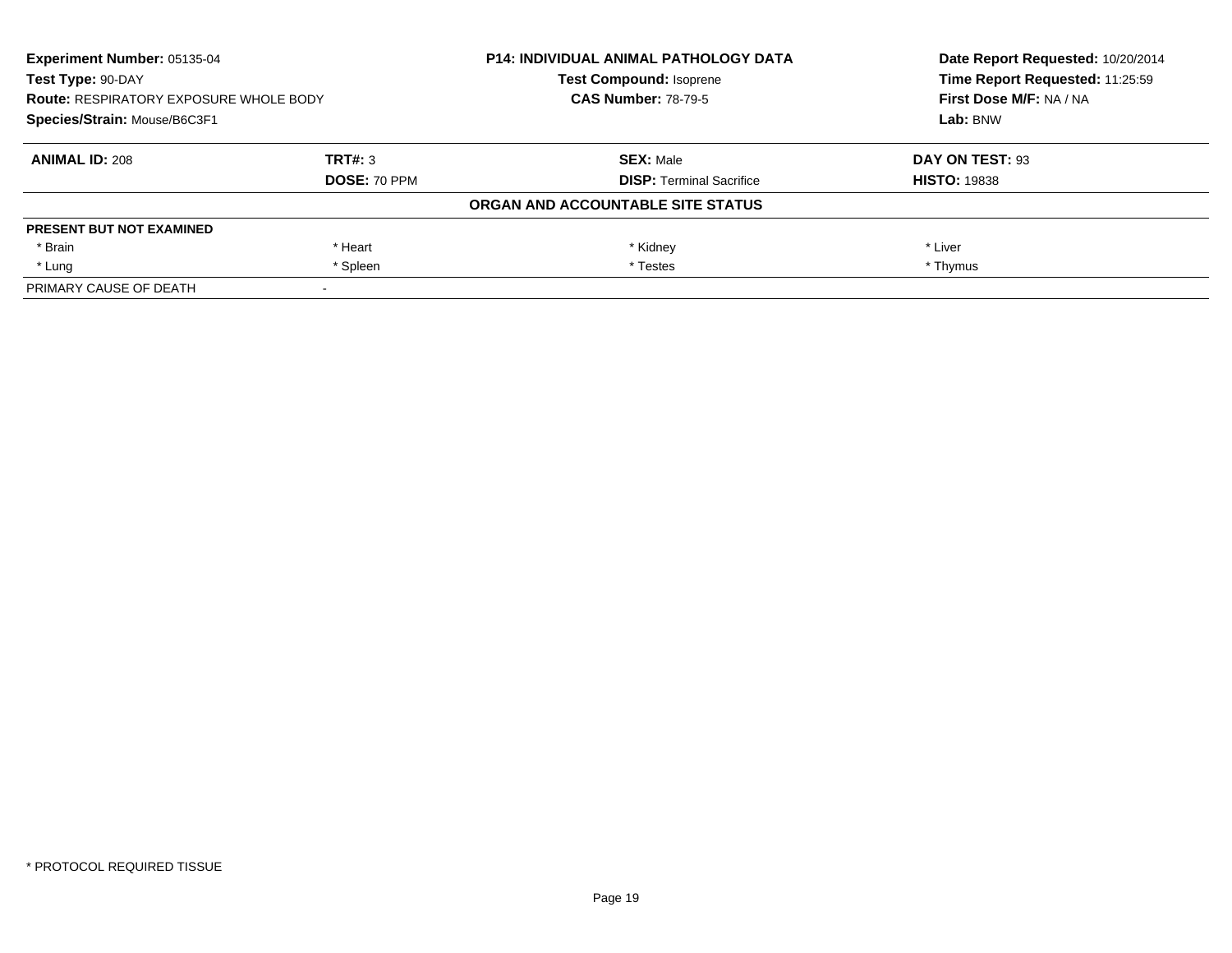| Experiment Number: 05135-04<br>Test Type: 90-DAY<br><b>Route: RESPIRATORY EXPOSURE WHOLE BODY</b><br>Species/Strain: Mouse/B6C3F1 |              | <b>P14: INDIVIDUAL ANIMAL PATHOLOGY DATA</b> | Date Report Requested: 10/20/2014<br>Time Report Requested: 11:25:59<br>First Dose M/F: NA / NA<br>Lab: BNW |
|-----------------------------------------------------------------------------------------------------------------------------------|--------------|----------------------------------------------|-------------------------------------------------------------------------------------------------------------|
|                                                                                                                                   |              | <b>Test Compound: Isoprene</b>               |                                                                                                             |
|                                                                                                                                   |              | <b>CAS Number: 78-79-5</b>                   |                                                                                                             |
|                                                                                                                                   |              |                                              |                                                                                                             |
| <b>ANIMAL ID: 209</b>                                                                                                             | TRT#: 3      | <b>SEX: Male</b>                             | DAY ON TEST: 93                                                                                             |
|                                                                                                                                   | DOSE: 70 PPM | <b>DISP:</b> Terminal Sacrifice              | <b>HISTO: 19839</b>                                                                                         |
|                                                                                                                                   |              | ORGAN AND ACCOUNTABLE SITE STATUS            |                                                                                                             |
| <b>PRESENT BUT NOT EXAMINED</b>                                                                                                   |              |                                              |                                                                                                             |
| * Brain                                                                                                                           | * Heart      | * Kidney                                     | * Liver                                                                                                     |
| * Lung                                                                                                                            | * Spleen     | * Testes                                     | * Thymus                                                                                                    |
| PRIMARY CAUSE OF DEATH                                                                                                            |              |                                              |                                                                                                             |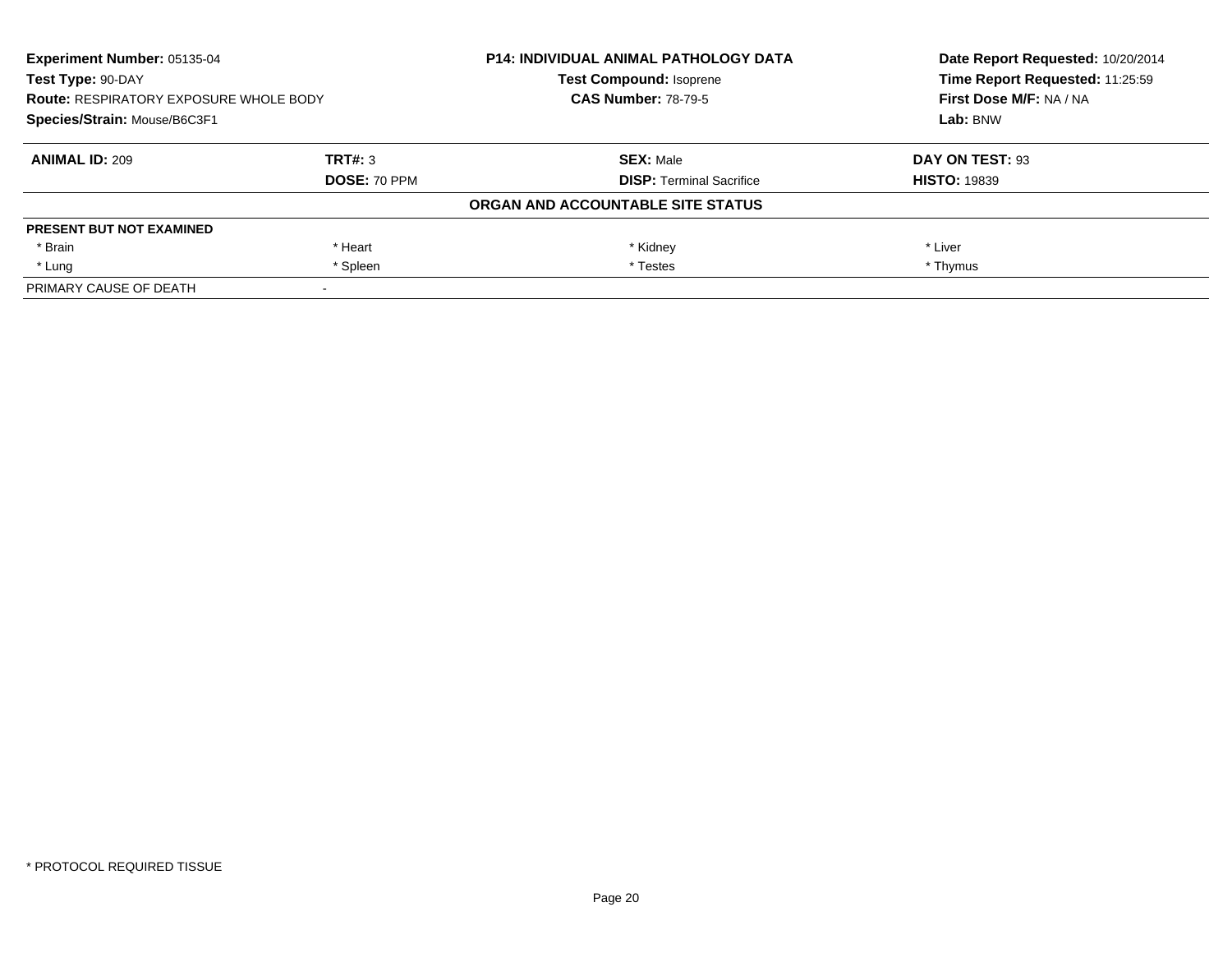| Experiment Number: 05135-04<br>Test Type: 90-DAY<br><b>Route: RESPIRATORY EXPOSURE WHOLE BODY</b><br>Species/Strain: Mouse/B6C3F1 |              | <b>P14: INDIVIDUAL ANIMAL PATHOLOGY DATA</b> | Date Report Requested: 10/20/2014<br>Time Report Requested: 11:25:59<br>First Dose M/F: NA / NA<br>Lab: BNW |
|-----------------------------------------------------------------------------------------------------------------------------------|--------------|----------------------------------------------|-------------------------------------------------------------------------------------------------------------|
|                                                                                                                                   |              | <b>Test Compound: Isoprene</b>               |                                                                                                             |
|                                                                                                                                   |              | <b>CAS Number: 78-79-5</b>                   |                                                                                                             |
|                                                                                                                                   |              |                                              |                                                                                                             |
| <b>ANIMAL ID: 210</b>                                                                                                             | TRT#: 3      | <b>SEX: Male</b>                             | DAY ON TEST: 93                                                                                             |
|                                                                                                                                   | DOSE: 70 PPM | <b>DISP:</b> Terminal Sacrifice              | <b>HISTO: 19840</b>                                                                                         |
|                                                                                                                                   |              | ORGAN AND ACCOUNTABLE SITE STATUS            |                                                                                                             |
| <b>PRESENT BUT NOT EXAMINED</b>                                                                                                   |              |                                              |                                                                                                             |
| * Brain                                                                                                                           | * Heart      | * Kidney                                     | * Liver                                                                                                     |
| * Lung                                                                                                                            | * Spleen     | * Testes                                     | * Thymus                                                                                                    |
| PRIMARY CAUSE OF DEATH                                                                                                            |              |                                              |                                                                                                             |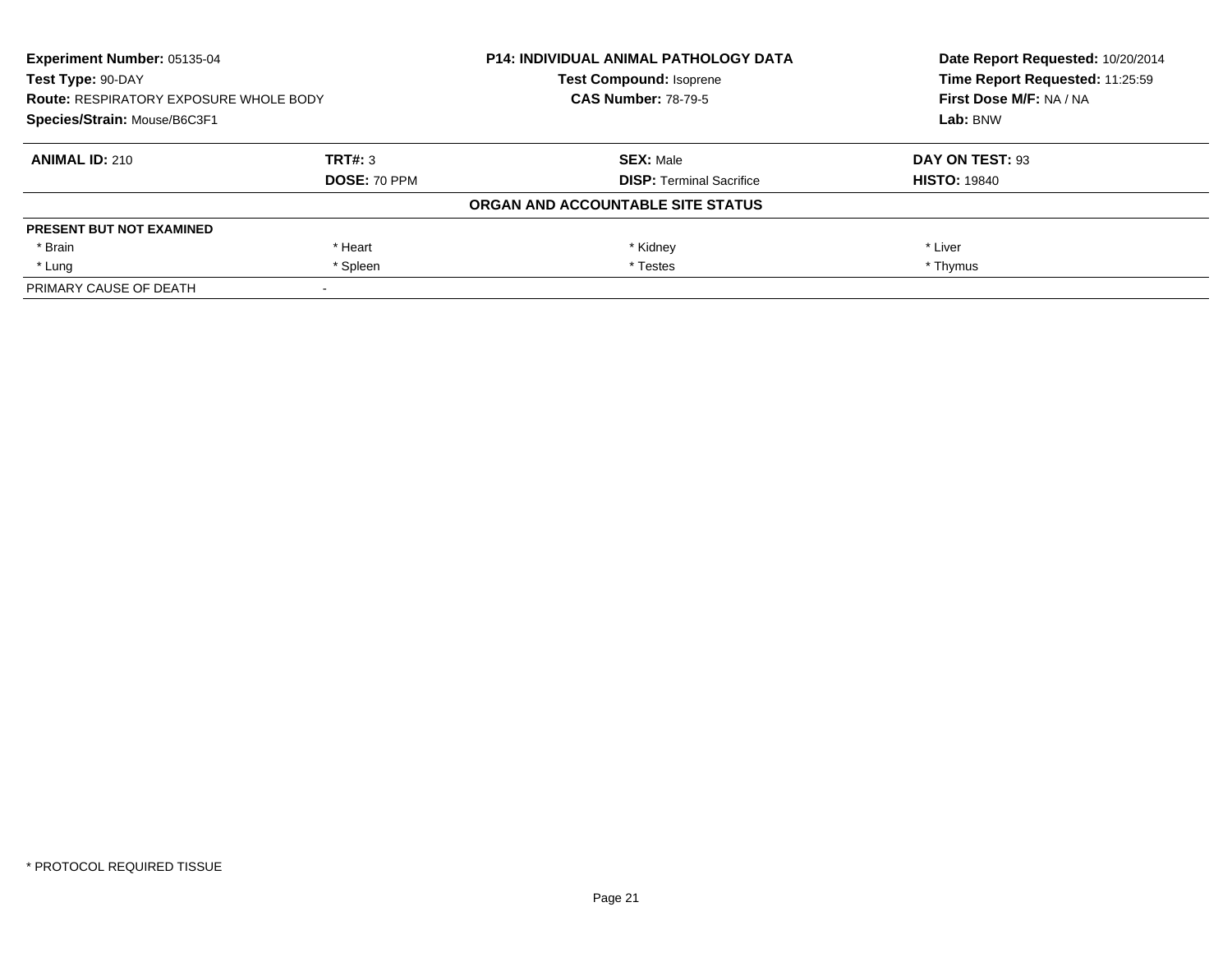| Experiment Number: 05135-04<br>Test Type: 90-DAY<br><b>Route: RESPIRATORY EXPOSURE WHOLE BODY</b><br>Species/Strain: Mouse/B6C3F1 |                      | <b>P14: INDIVIDUAL ANIMAL PATHOLOGY DATA</b> | Date Report Requested: 10/20/2014<br>Time Report Requested: 11:25:59<br>First Dose M/F: NA / NA<br>Lab: BNW |
|-----------------------------------------------------------------------------------------------------------------------------------|----------------------|----------------------------------------------|-------------------------------------------------------------------------------------------------------------|
|                                                                                                                                   |                      | <b>Test Compound: Isoprene</b>               |                                                                                                             |
|                                                                                                                                   |                      | <b>CAS Number: 78-79-5</b>                   |                                                                                                             |
|                                                                                                                                   |                      |                                              |                                                                                                             |
| <b>ANIMAL ID: 401</b>                                                                                                             | TRT#: 5              | <b>SEX: Male</b>                             | DAY ON TEST: 93                                                                                             |
|                                                                                                                                   | <b>DOSE: 220 PPM</b> | <b>DISP:</b> Terminal Sacrifice              | <b>HISTO: 19771</b>                                                                                         |
|                                                                                                                                   |                      | ORGAN AND ACCOUNTABLE SITE STATUS            |                                                                                                             |
| <b>PRESENT BUT NOT EXAMINED</b>                                                                                                   |                      |                                              |                                                                                                             |
| * Brain                                                                                                                           | * Heart              | * Kidney                                     | * Liver                                                                                                     |
| * Lung                                                                                                                            | * Spleen             | * Testes                                     | * Thymus                                                                                                    |
| PRIMARY CAUSE OF DEATH                                                                                                            |                      |                                              |                                                                                                             |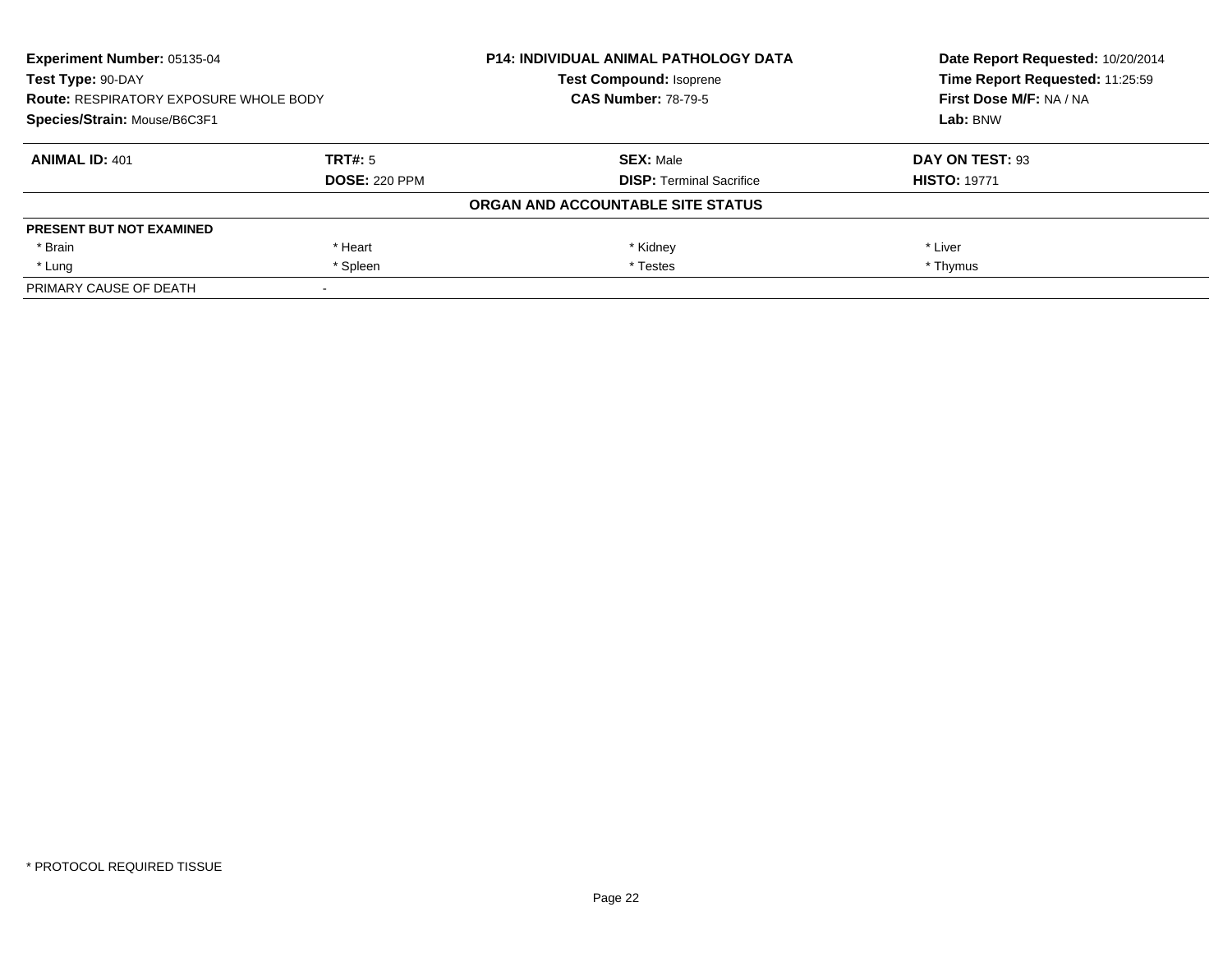| Experiment Number: 05135-04<br>Test Type: 90-DAY<br><b>Route: RESPIRATORY EXPOSURE WHOLE BODY</b><br>Species/Strain: Mouse/B6C3F1 |                      | <b>P14: INDIVIDUAL ANIMAL PATHOLOGY DATA</b> | Date Report Requested: 10/20/2014<br>Time Report Requested: 11:25:59<br>First Dose M/F: NA / NA<br>Lab: BNW |
|-----------------------------------------------------------------------------------------------------------------------------------|----------------------|----------------------------------------------|-------------------------------------------------------------------------------------------------------------|
|                                                                                                                                   |                      | <b>Test Compound: Isoprene</b>               |                                                                                                             |
|                                                                                                                                   |                      | <b>CAS Number: 78-79-5</b>                   |                                                                                                             |
|                                                                                                                                   |                      |                                              |                                                                                                             |
| <b>ANIMAL ID: 402</b>                                                                                                             | TRT#: 5              | <b>SEX: Male</b>                             | DAY ON TEST: 93                                                                                             |
|                                                                                                                                   | <b>DOSE: 220 PPM</b> | <b>DISP:</b> Terminal Sacrifice              | <b>HISTO: 19772</b>                                                                                         |
|                                                                                                                                   |                      | ORGAN AND ACCOUNTABLE SITE STATUS            |                                                                                                             |
| <b>PRESENT BUT NOT EXAMINED</b>                                                                                                   |                      |                                              |                                                                                                             |
| * Brain                                                                                                                           | * Heart              | * Kidney                                     | * Liver                                                                                                     |
| * Lung                                                                                                                            | * Spleen             | * Testes                                     | * Thymus                                                                                                    |
| PRIMARY CAUSE OF DEATH                                                                                                            |                      |                                              |                                                                                                             |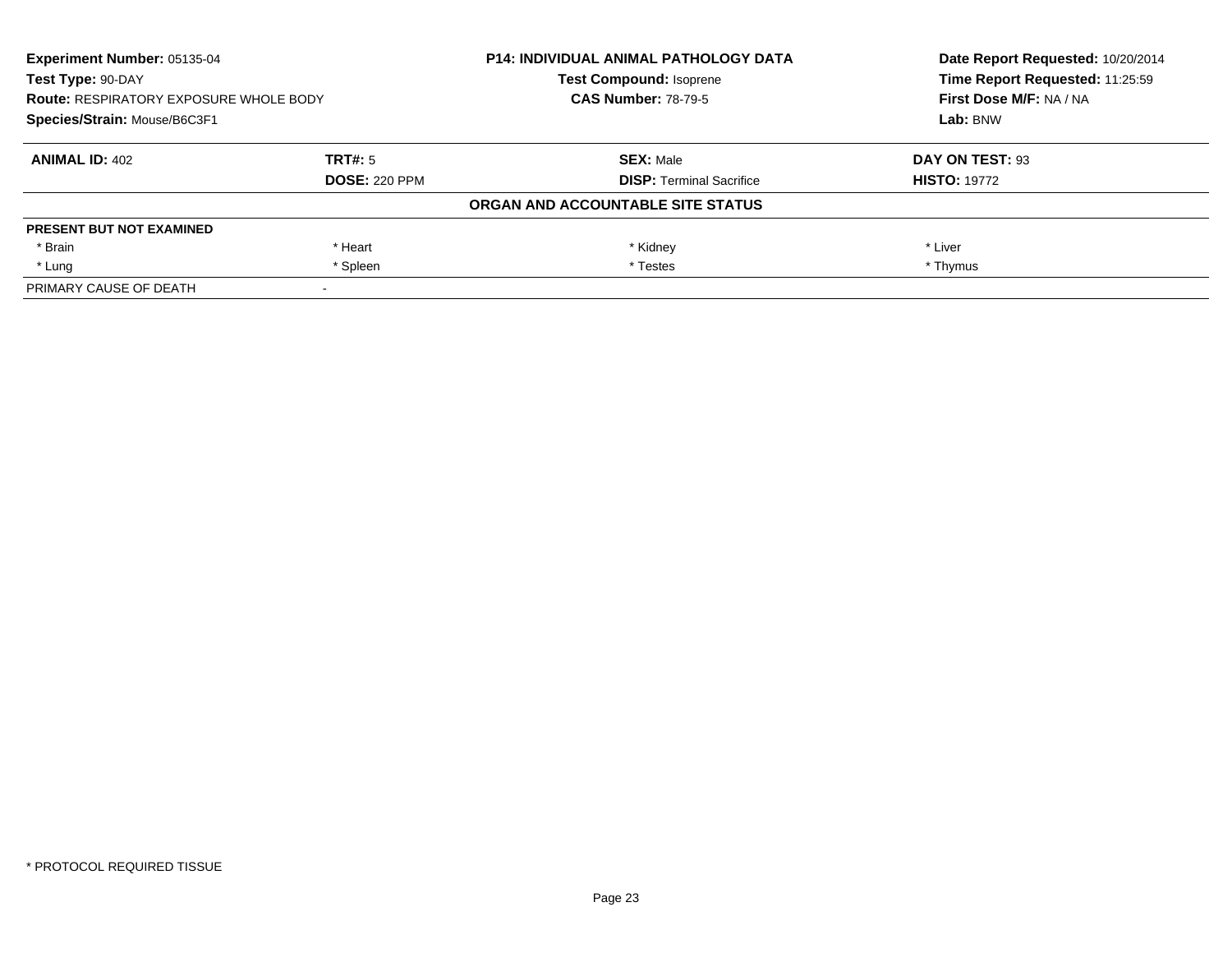| Experiment Number: 05135-04<br>Test Type: 90-DAY<br><b>Route: RESPIRATORY EXPOSURE WHOLE BODY</b><br>Species/Strain: Mouse/B6C3F1 |                      | <b>P14: INDIVIDUAL ANIMAL PATHOLOGY DATA</b> | Date Report Requested: 10/20/2014<br>Time Report Requested: 11:25:59<br>First Dose M/F: NA / NA<br>Lab: BNW |
|-----------------------------------------------------------------------------------------------------------------------------------|----------------------|----------------------------------------------|-------------------------------------------------------------------------------------------------------------|
|                                                                                                                                   |                      | <b>Test Compound: Isoprene</b>               |                                                                                                             |
|                                                                                                                                   |                      | <b>CAS Number: 78-79-5</b>                   |                                                                                                             |
|                                                                                                                                   |                      |                                              |                                                                                                             |
| <b>ANIMAL ID: 403</b>                                                                                                             | TRT#: 5              | <b>SEX: Male</b>                             | DAY ON TEST: 93                                                                                             |
|                                                                                                                                   | <b>DOSE: 220 PPM</b> | <b>DISP:</b> Terminal Sacrifice              | <b>HISTO: 19773</b>                                                                                         |
|                                                                                                                                   |                      | ORGAN AND ACCOUNTABLE SITE STATUS            |                                                                                                             |
| <b>PRESENT BUT NOT EXAMINED</b>                                                                                                   |                      |                                              |                                                                                                             |
| * Brain                                                                                                                           | * Heart              | * Kidney                                     | * Liver                                                                                                     |
| * Lung                                                                                                                            | * Spleen             | * Testes                                     | * Thymus                                                                                                    |
| PRIMARY CAUSE OF DEATH                                                                                                            |                      |                                              |                                                                                                             |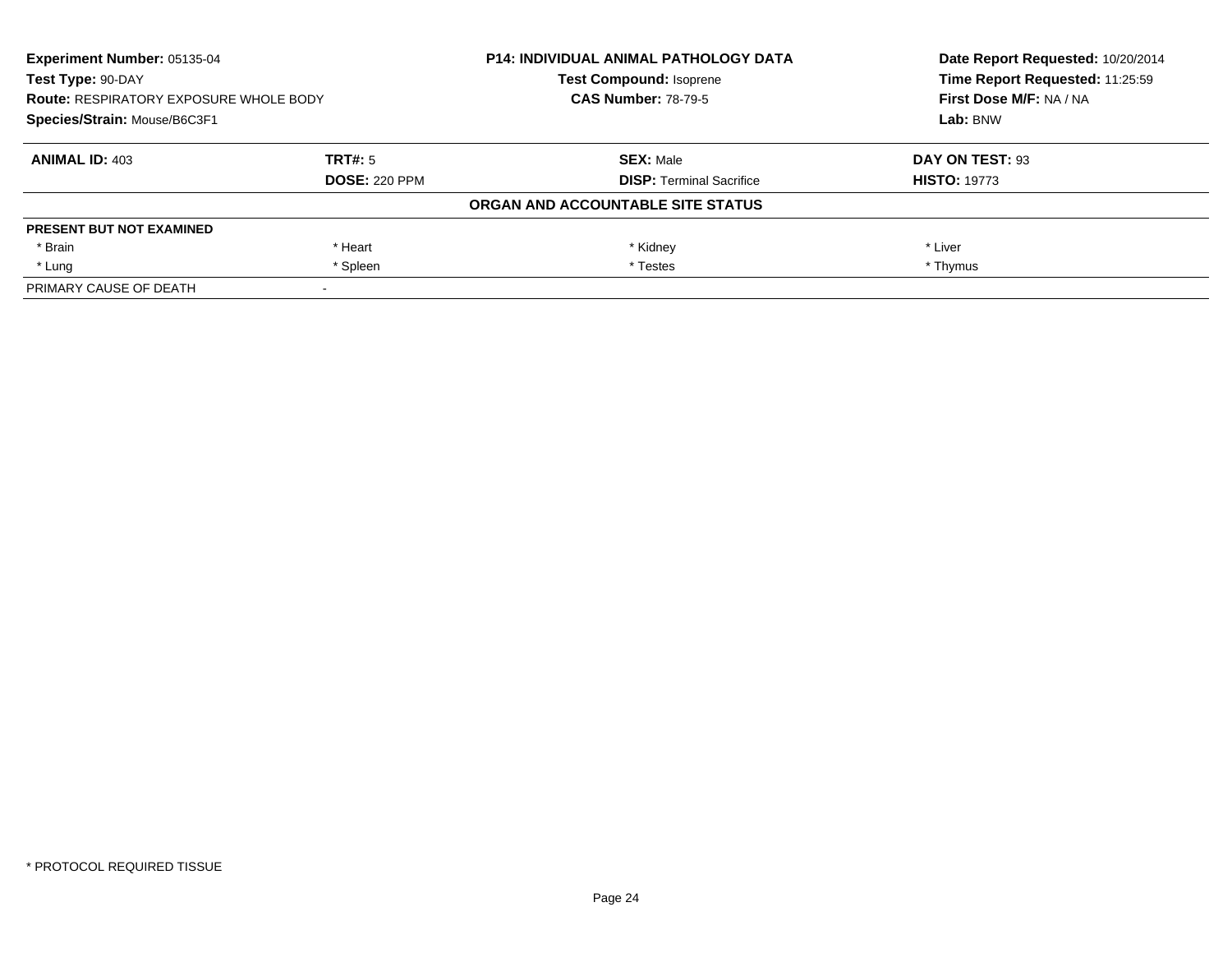| Experiment Number: 05135-04<br>Test Type: 90-DAY<br><b>Route: RESPIRATORY EXPOSURE WHOLE BODY</b><br>Species/Strain: Mouse/B6C3F1 |                                                                                                 | <b>P14: INDIVIDUAL ANIMAL PATHOLOGY DATA</b><br><b>Test Compound: Isoprene</b><br><b>CAS Number: 78-79-5</b> | Date Report Requested: 10/20/2014<br>Time Report Requested: 11:25:59<br>First Dose M/F: NA / NA<br>Lab: BNW |
|-----------------------------------------------------------------------------------------------------------------------------------|-------------------------------------------------------------------------------------------------|--------------------------------------------------------------------------------------------------------------|-------------------------------------------------------------------------------------------------------------|
| <b>ANIMAL ID: 404</b>                                                                                                             | <b>TRT#:</b> 5                                                                                  | <b>SEX: Male</b>                                                                                             | DAY ON TEST: 93                                                                                             |
|                                                                                                                                   | <b>DOSE: 220 PPM</b>                                                                            | <b>DISP: Terminal Sacrifice</b><br>ORGAN AND ACCOUNTABLE SITE STATUS                                         | <b>HISTO: 19774</b>                                                                                         |
| <b>NORMAL</b>                                                                                                                     |                                                                                                 |                                                                                                              |                                                                                                             |
| * Brain                                                                                                                           | * Heart                                                                                         | * Kidney                                                                                                     | * Liver                                                                                                     |
| * Lung                                                                                                                            | * Spleen                                                                                        | Stomach, Forestomach                                                                                         | * Testes                                                                                                    |
| * Thymus                                                                                                                          |                                                                                                 |                                                                                                              |                                                                                                             |
| <b>OBSERVATIONS</b>                                                                                                               |                                                                                                 |                                                                                                              |                                                                                                             |
| Stom Forestom                                                                                                                     |                                                                                                 |                                                                                                              |                                                                                                             |
|                                                                                                                                   | Note: Tgl 1 is related to an artifactual rent in the muscularis and is not considered a lesion. |                                                                                                              |                                                                                                             |
| PRIMARY CAUSE OF DEATH                                                                                                            |                                                                                                 |                                                                                                              |                                                                                                             |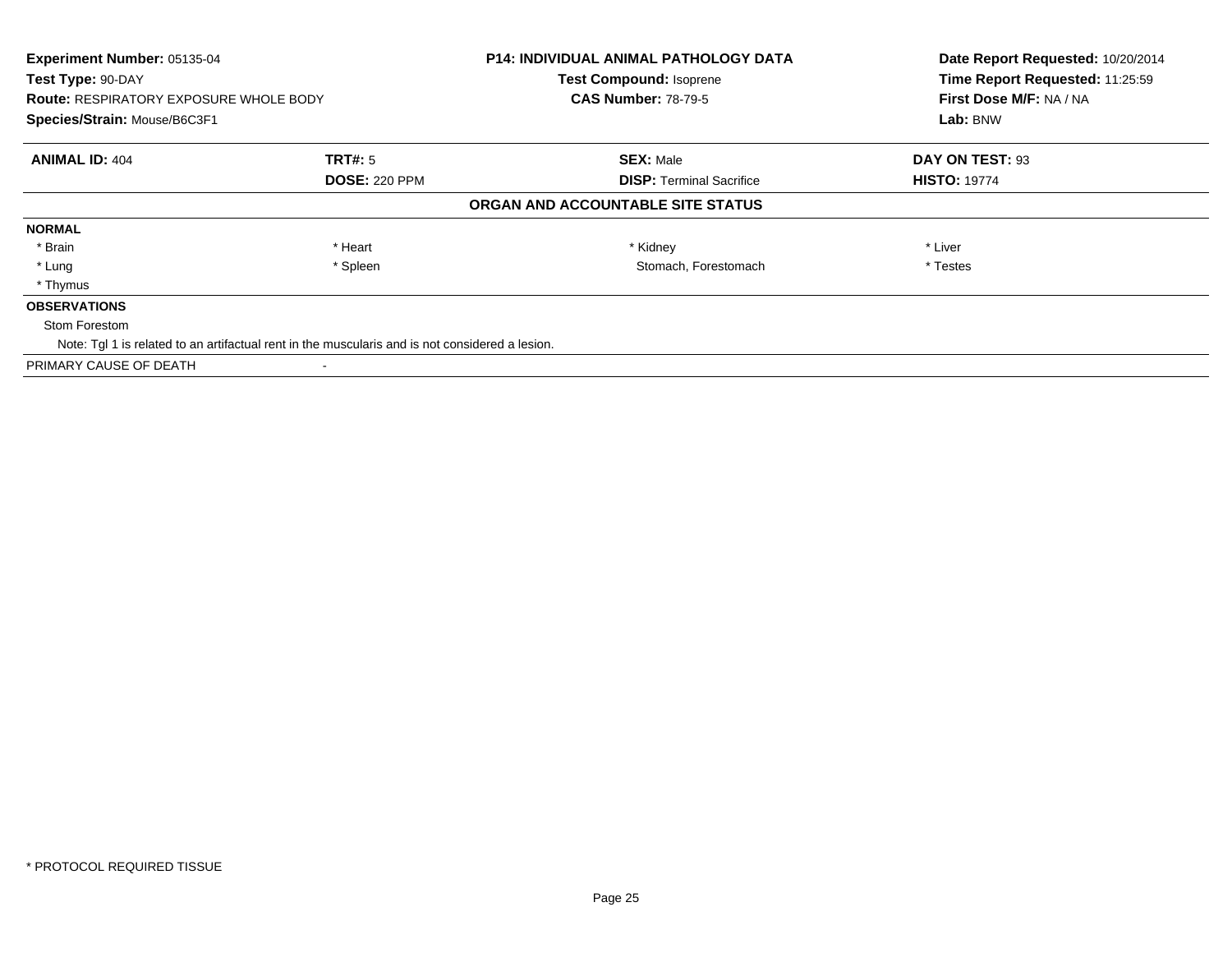| Experiment Number: 05135-04<br>Test Type: 90-DAY<br><b>Route: RESPIRATORY EXPOSURE WHOLE BODY</b><br>Species/Strain: Mouse/B6C3F1 |                      | <b>P14: INDIVIDUAL ANIMAL PATHOLOGY DATA</b> | Date Report Requested: 10/20/2014<br>Time Report Requested: 11:25:59<br>First Dose M/F: NA / NA<br>Lab: BNW |
|-----------------------------------------------------------------------------------------------------------------------------------|----------------------|----------------------------------------------|-------------------------------------------------------------------------------------------------------------|
|                                                                                                                                   |                      | <b>Test Compound: Isoprene</b>               |                                                                                                             |
|                                                                                                                                   |                      | <b>CAS Number: 78-79-5</b>                   |                                                                                                             |
|                                                                                                                                   |                      |                                              |                                                                                                             |
| <b>ANIMAL ID: 405</b>                                                                                                             | TRT#: 5              | <b>SEX: Male</b>                             | DAY ON TEST: 93                                                                                             |
|                                                                                                                                   | <b>DOSE: 220 PPM</b> | <b>DISP:</b> Terminal Sacrifice              | <b>HISTO: 19775</b>                                                                                         |
|                                                                                                                                   |                      | ORGAN AND ACCOUNTABLE SITE STATUS            |                                                                                                             |
| <b>PRESENT BUT NOT EXAMINED</b>                                                                                                   |                      |                                              |                                                                                                             |
| * Brain                                                                                                                           | * Heart              | * Kidney                                     | * Liver                                                                                                     |
| * Lung                                                                                                                            | * Spleen             | * Testes                                     | * Thymus                                                                                                    |
| PRIMARY CAUSE OF DEATH                                                                                                            |                      |                                              |                                                                                                             |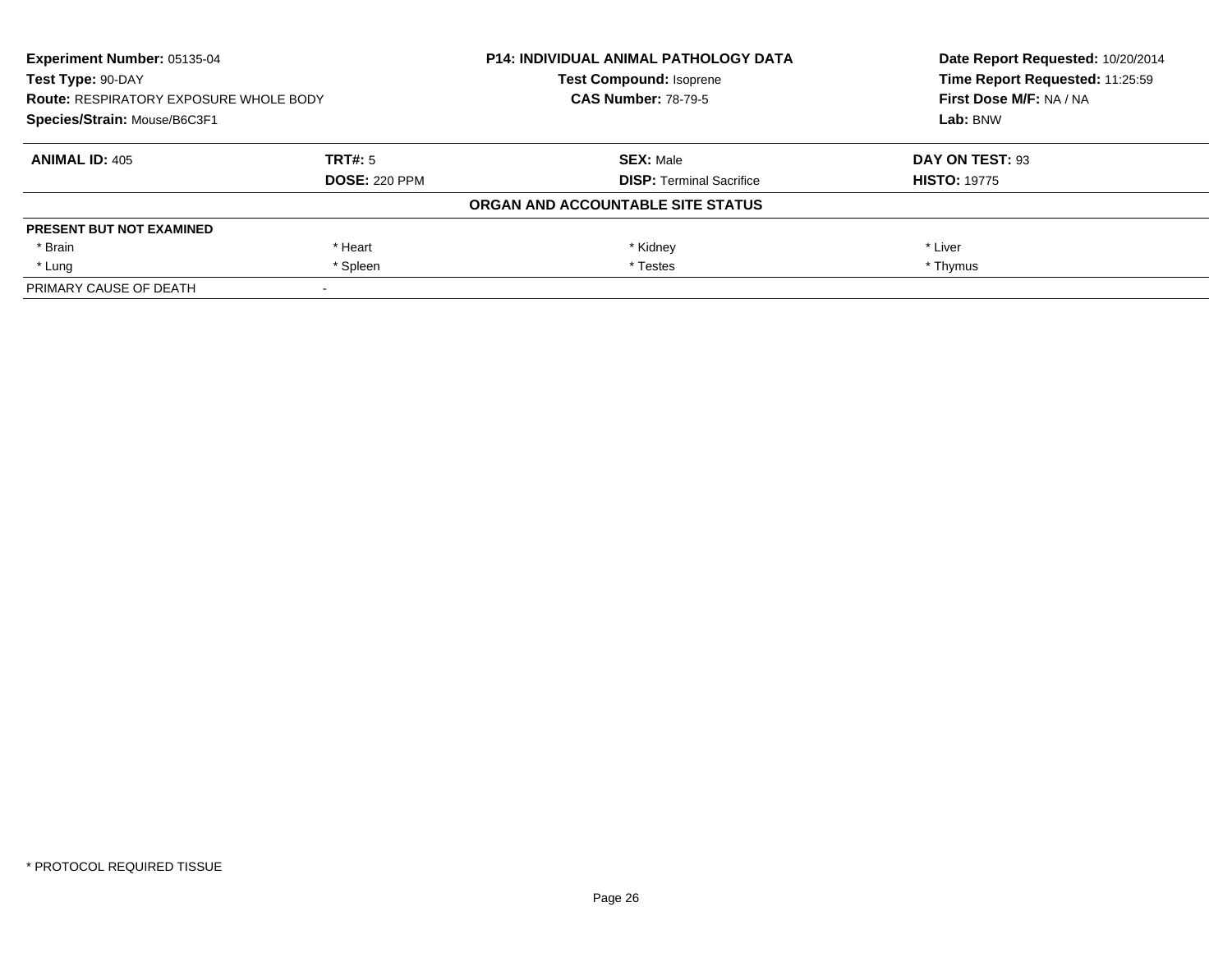| Experiment Number: 05135-04                   |                      | <b>P14: INDIVIDUAL ANIMAL PATHOLOGY DATA</b> | Date Report Requested: 10/20/2014 |
|-----------------------------------------------|----------------------|----------------------------------------------|-----------------------------------|
| Test Type: 90-DAY                             |                      | <b>Test Compound: Isoprene</b>               | Time Report Requested: 11:25:59   |
| <b>Route: RESPIRATORY EXPOSURE WHOLE BODY</b> |                      | <b>CAS Number: 78-79-5</b>                   | First Dose M/F: NA / NA           |
| Species/Strain: Mouse/B6C3F1                  |                      |                                              | Lab: BNW                          |
| <b>ANIMAL ID: 406</b>                         | <b>TRT#:</b> 5       | <b>SEX: Male</b>                             | DAY ON TEST: 93                   |
|                                               | <b>DOSE: 220 PPM</b> | <b>DISP:</b> Terminal Sacrifice              | <b>HISTO: 19776</b>               |
|                                               |                      | ORGAN AND ACCOUNTABLE SITE STATUS            |                                   |
| <b>PRESENT BUT NOT EXAMINED</b>               |                      |                                              |                                   |
| * Brain                                       | * Heart              | * Kidney                                     | * Lung                            |
| * Spleen                                      | * Testes             | * Thymus                                     |                                   |
| <b>OBSERVATIONS</b>                           |                      |                                              |                                   |
| * Liver                                       |                      | <b>Basophilic Focus</b>                      |                                   |
| [Basophilic Focus TGLS = 2-7 ]                |                      |                                              |                                   |
| PRIMARY CAUSE OF DEATH                        |                      |                                              |                                   |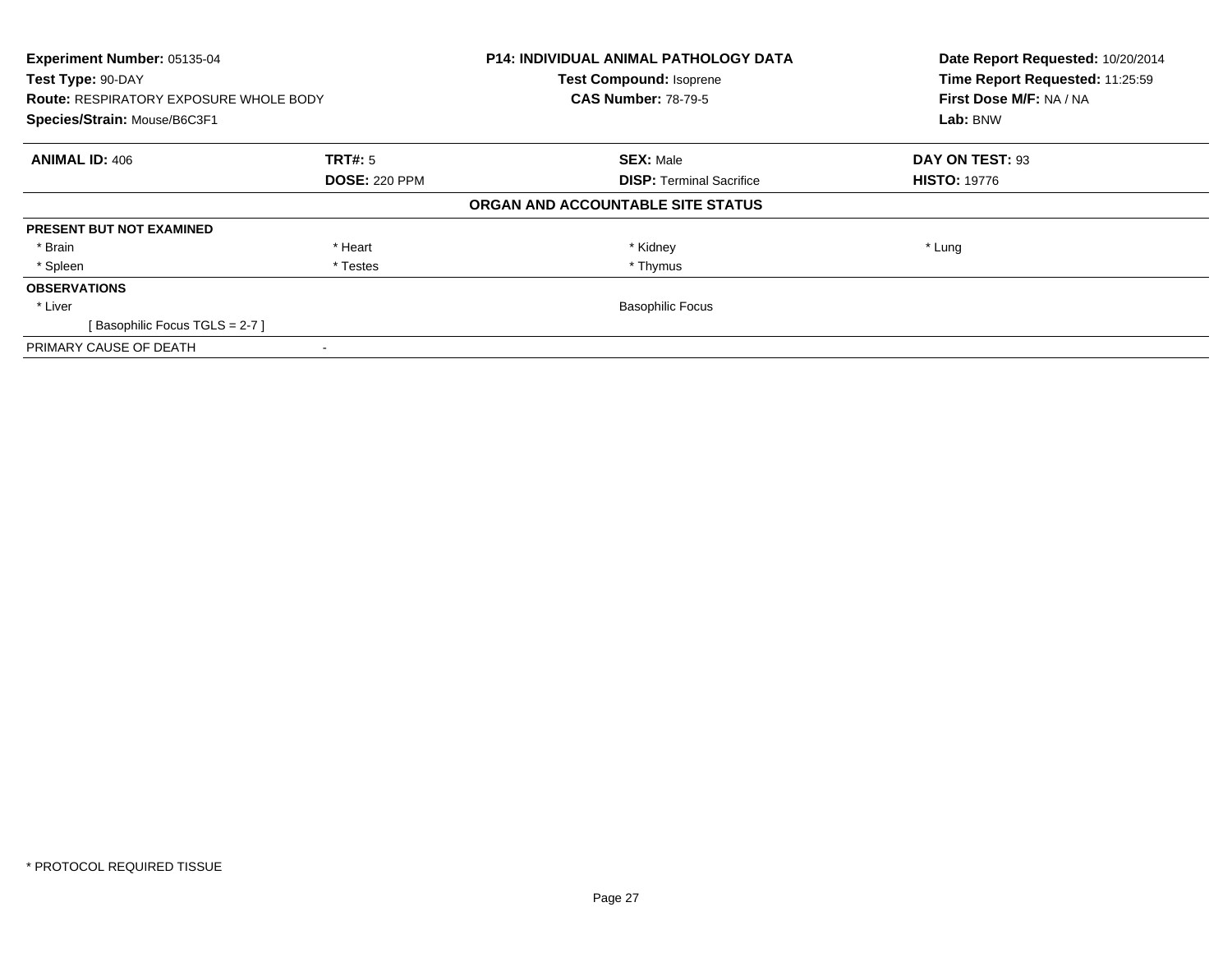| <b>Experiment Number: 05135-04</b><br>Test Type: 90-DAY<br><b>Route: RESPIRATORY EXPOSURE WHOLE BODY</b><br>Species/Strain: Mouse/B6C3F1 |                      | <b>P14: INDIVIDUAL ANIMAL PATHOLOGY DATA</b> | Date Report Requested: 10/20/2014<br>Time Report Requested: 11:25:59<br>First Dose M/F: NA / NA<br>Lab: BNW |
|------------------------------------------------------------------------------------------------------------------------------------------|----------------------|----------------------------------------------|-------------------------------------------------------------------------------------------------------------|
|                                                                                                                                          |                      | <b>Test Compound: Isoprene</b>               |                                                                                                             |
|                                                                                                                                          |                      | <b>CAS Number: 78-79-5</b>                   |                                                                                                             |
|                                                                                                                                          |                      |                                              |                                                                                                             |
| <b>ANIMAL ID: 407</b>                                                                                                                    | TRT#: 5              | <b>SEX: Male</b>                             | DAY ON TEST: 93                                                                                             |
|                                                                                                                                          | <b>DOSE: 220 PPM</b> | <b>DISP:</b> Terminal Sacrifice              | <b>HISTO: 19777</b>                                                                                         |
|                                                                                                                                          |                      | ORGAN AND ACCOUNTABLE SITE STATUS            |                                                                                                             |
| <b>PRESENT BUT NOT EXAMINED</b>                                                                                                          |                      |                                              |                                                                                                             |
| * Brain                                                                                                                                  | * Heart              | * Kidney                                     | * Liver                                                                                                     |
| * Lung                                                                                                                                   | * Spleen             | * Testes                                     | * Thymus                                                                                                    |
| PRIMARY CAUSE OF DEATH                                                                                                                   |                      |                                              |                                                                                                             |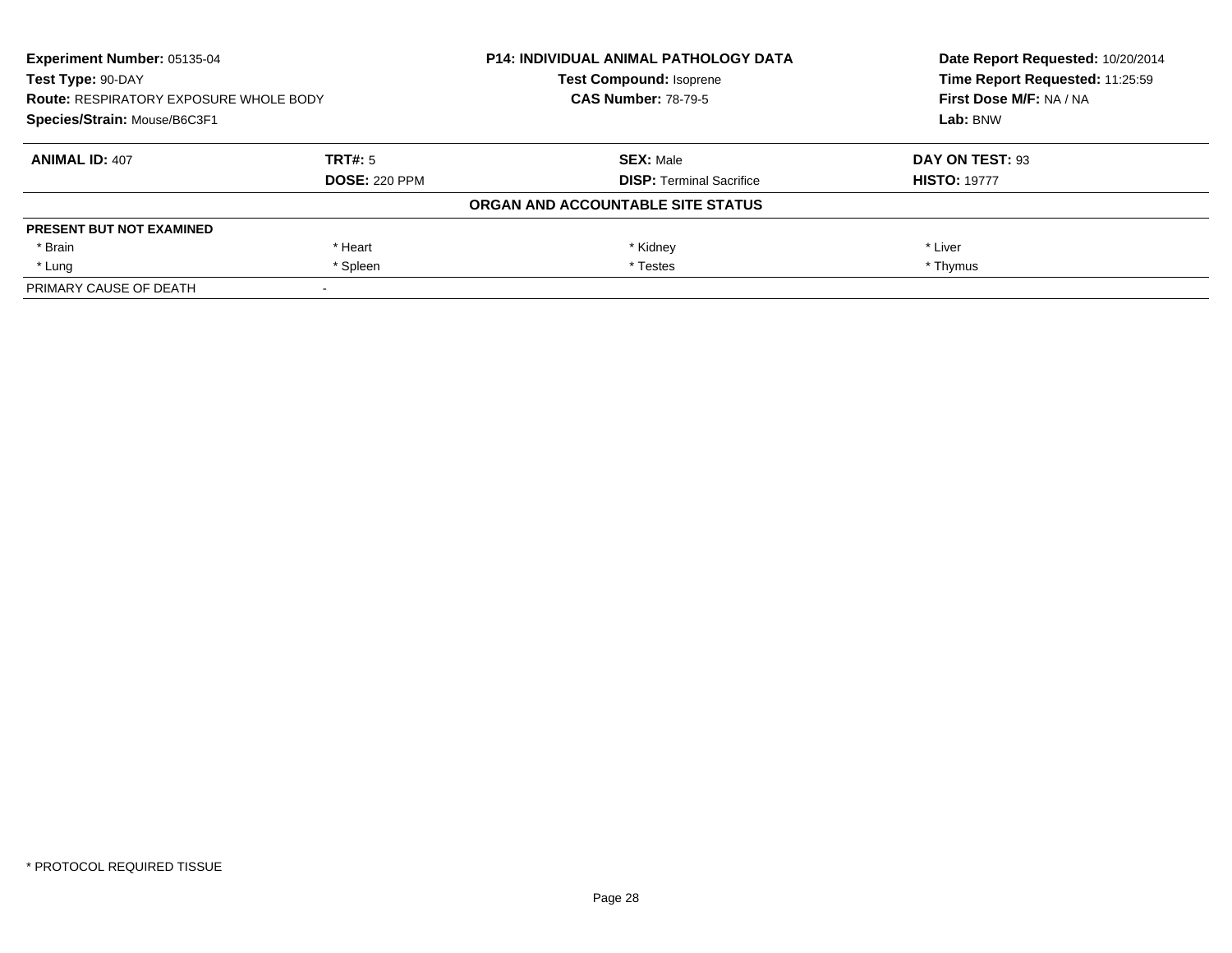| <b>Experiment Number: 05135-04</b><br>Test Type: 90-DAY<br><b>Route: RESPIRATORY EXPOSURE WHOLE BODY</b><br>Species/Strain: Mouse/B6C3F1 |                      | <b>P14: INDIVIDUAL ANIMAL PATHOLOGY DATA</b> | Date Report Requested: 10/20/2014<br>Time Report Requested: 11:25:59<br>First Dose M/F: NA / NA<br>Lab: BNW |
|------------------------------------------------------------------------------------------------------------------------------------------|----------------------|----------------------------------------------|-------------------------------------------------------------------------------------------------------------|
|                                                                                                                                          |                      | <b>Test Compound: Isoprene</b>               |                                                                                                             |
|                                                                                                                                          |                      | <b>CAS Number: 78-79-5</b>                   |                                                                                                             |
|                                                                                                                                          |                      |                                              |                                                                                                             |
| <b>ANIMAL ID: 408</b>                                                                                                                    | TRT#: 5              | <b>SEX: Male</b>                             | DAY ON TEST: 93                                                                                             |
|                                                                                                                                          | <b>DOSE: 220 PPM</b> | <b>DISP:</b> Terminal Sacrifice              | <b>HISTO: 19778</b>                                                                                         |
|                                                                                                                                          |                      | ORGAN AND ACCOUNTABLE SITE STATUS            |                                                                                                             |
| <b>PRESENT BUT NOT EXAMINED</b>                                                                                                          |                      |                                              |                                                                                                             |
| * Brain                                                                                                                                  | * Heart              | * Kidney                                     | * Liver                                                                                                     |
| * Lung                                                                                                                                   | * Spleen             | * Testes                                     | * Thymus                                                                                                    |
| PRIMARY CAUSE OF DEATH                                                                                                                   |                      |                                              |                                                                                                             |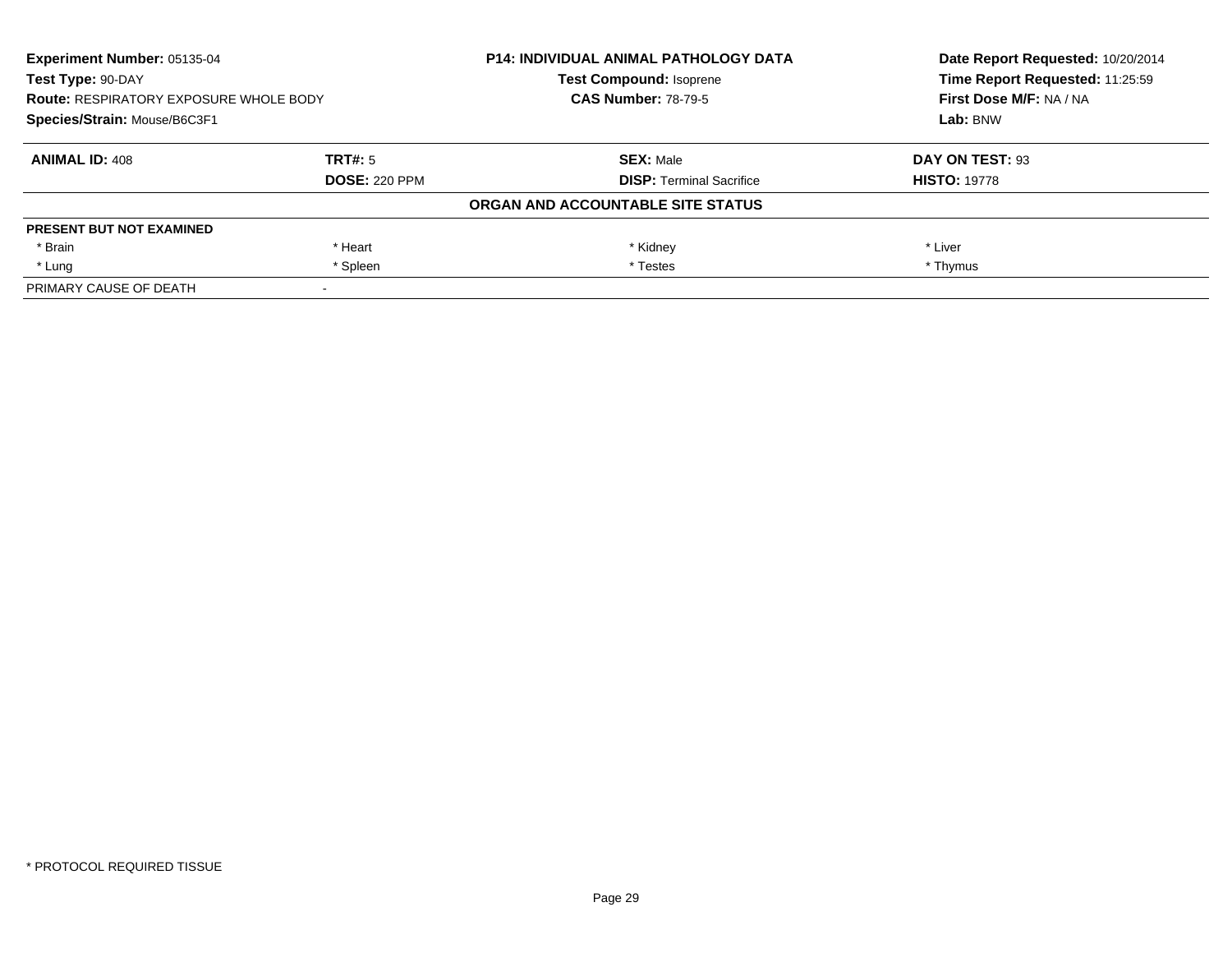| <b>Experiment Number: 05135-04</b><br>Test Type: 90-DAY<br><b>Route: RESPIRATORY EXPOSURE WHOLE BODY</b><br>Species/Strain: Mouse/B6C3F1 |                      | <b>P14: INDIVIDUAL ANIMAL PATHOLOGY DATA</b> | Date Report Requested: 10/20/2014<br>Time Report Requested: 11:25:59<br>First Dose M/F: NA / NA<br>Lab: BNW |
|------------------------------------------------------------------------------------------------------------------------------------------|----------------------|----------------------------------------------|-------------------------------------------------------------------------------------------------------------|
|                                                                                                                                          |                      | <b>Test Compound: Isoprene</b>               |                                                                                                             |
|                                                                                                                                          |                      | <b>CAS Number: 78-79-5</b>                   |                                                                                                             |
|                                                                                                                                          |                      |                                              |                                                                                                             |
| <b>ANIMAL ID: 409</b>                                                                                                                    | TRT#: 5              | <b>SEX: Male</b>                             | DAY ON TEST: 93                                                                                             |
|                                                                                                                                          | <b>DOSE: 220 PPM</b> | <b>DISP:</b> Terminal Sacrifice              | <b>HISTO: 19779</b>                                                                                         |
|                                                                                                                                          |                      | ORGAN AND ACCOUNTABLE SITE STATUS            |                                                                                                             |
| <b>PRESENT BUT NOT EXAMINED</b>                                                                                                          |                      |                                              |                                                                                                             |
| * Brain                                                                                                                                  | * Heart              | * Kidney                                     | * Liver                                                                                                     |
| * Lung                                                                                                                                   | * Spleen             | * Testes                                     | * Thymus                                                                                                    |
| PRIMARY CAUSE OF DEATH                                                                                                                   |                      |                                              |                                                                                                             |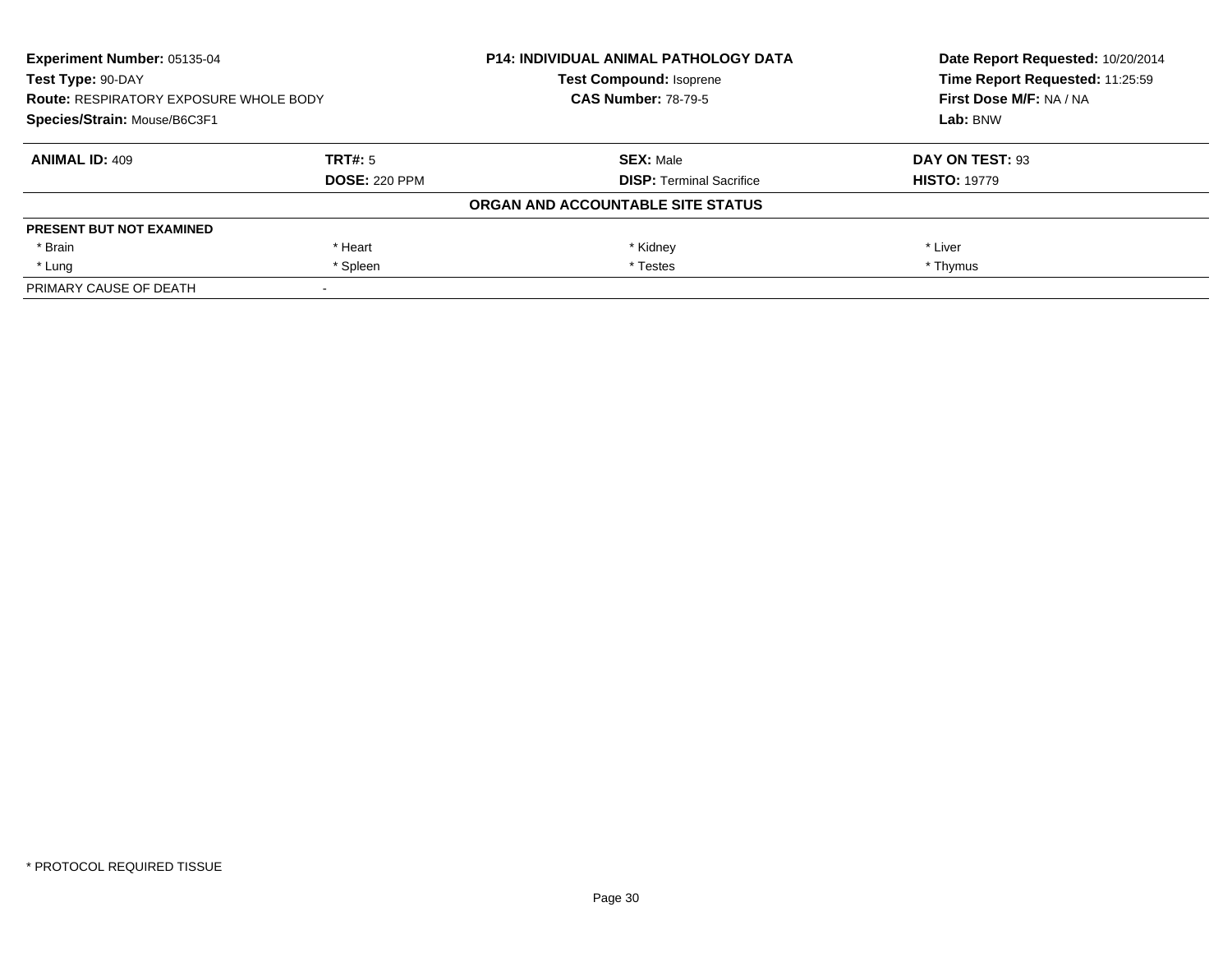| <b>Experiment Number: 05135-04</b><br>Test Type: 90-DAY<br><b>Route: RESPIRATORY EXPOSURE WHOLE BODY</b><br>Species/Strain: Mouse/B6C3F1 |                      | <b>P14: INDIVIDUAL ANIMAL PATHOLOGY DATA</b> | Date Report Requested: 10/20/2014<br>Time Report Requested: 11:25:59<br>First Dose M/F: NA / NA<br>Lab: BNW |
|------------------------------------------------------------------------------------------------------------------------------------------|----------------------|----------------------------------------------|-------------------------------------------------------------------------------------------------------------|
|                                                                                                                                          |                      | <b>Test Compound: Isoprene</b>               |                                                                                                             |
|                                                                                                                                          |                      | <b>CAS Number: 78-79-5</b>                   |                                                                                                             |
|                                                                                                                                          |                      |                                              |                                                                                                             |
| <b>ANIMAL ID: 410</b>                                                                                                                    | TRT#: 5              | <b>SEX: Male</b>                             | DAY ON TEST: 93                                                                                             |
|                                                                                                                                          | <b>DOSE: 220 PPM</b> | <b>DISP:</b> Terminal Sacrifice              | <b>HISTO: 19780</b>                                                                                         |
|                                                                                                                                          |                      | ORGAN AND ACCOUNTABLE SITE STATUS            |                                                                                                             |
| <b>PRESENT BUT NOT EXAMINED</b>                                                                                                          |                      |                                              |                                                                                                             |
| * Brain                                                                                                                                  | * Heart              | * Kidney                                     | * Liver                                                                                                     |
| * Lung                                                                                                                                   | * Spleen             | * Testes                                     | * Thymus                                                                                                    |
| PRIMARY CAUSE OF DEATH                                                                                                                   |                      |                                              |                                                                                                             |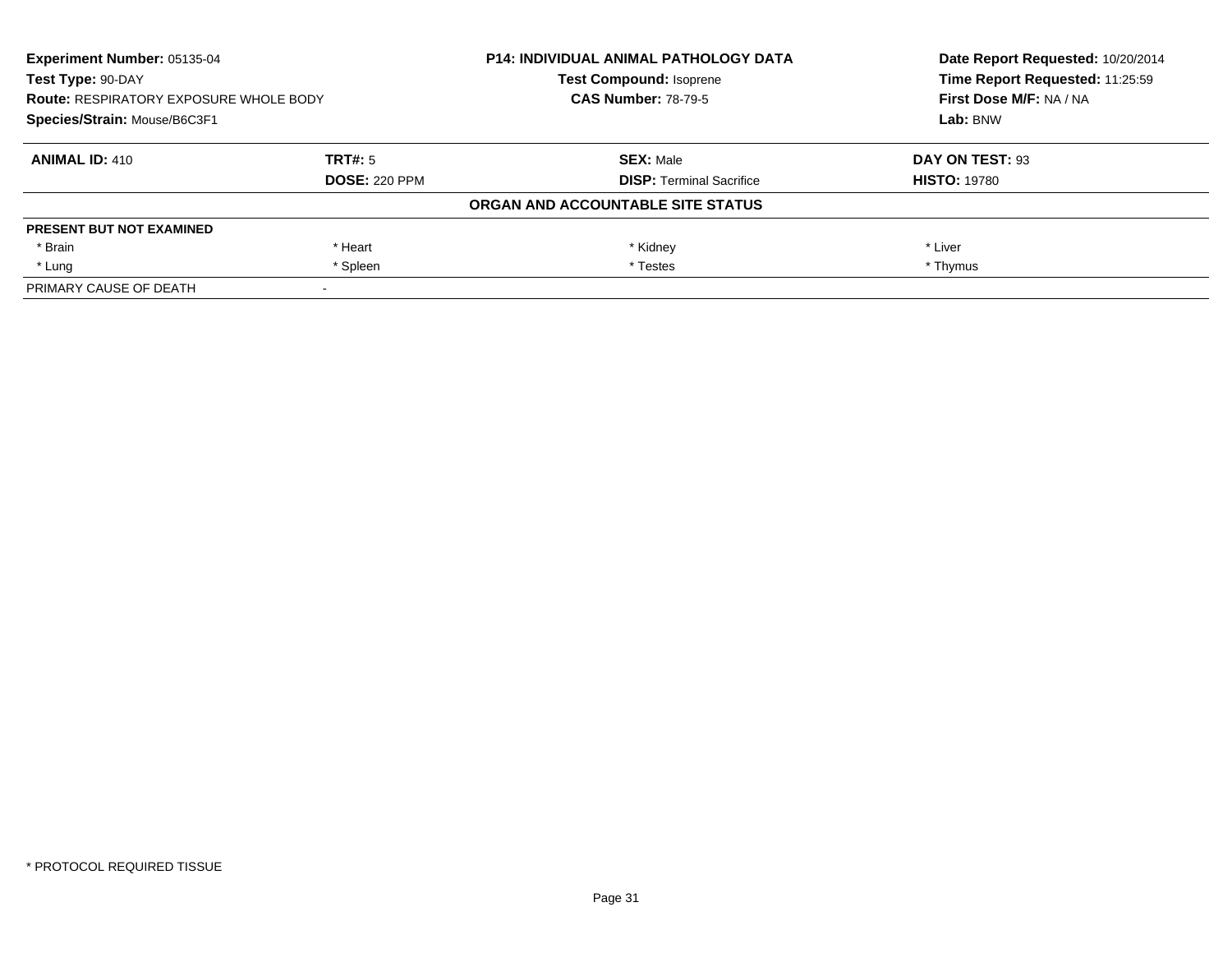| Experiment Number: 05135-04<br>Test Type: 90-DAY<br><b>Route: RESPIRATORY EXPOSURE WHOLE BODY</b><br>Species/Strain: Mouse/B6C3F1 |                      | <b>P14: INDIVIDUAL ANIMAL PATHOLOGY DATA</b><br><b>Test Compound: Isoprene</b><br><b>CAS Number: 78-79-5</b> | Date Report Requested: 10/20/2014<br>Time Report Requested: 11:25:59<br>First Dose M/F: NA / NA<br>Lab: BNW |
|-----------------------------------------------------------------------------------------------------------------------------------|----------------------|--------------------------------------------------------------------------------------------------------------|-------------------------------------------------------------------------------------------------------------|
|                                                                                                                                   |                      |                                                                                                              |                                                                                                             |
| <b>ANIMAL ID: 601</b>                                                                                                             | <b>TRT#: 7</b>       | <b>SEX: Male</b>                                                                                             | DAY ON TEST: 93                                                                                             |
|                                                                                                                                   | <b>DOSE: 700 PPM</b> | <b>DISP:</b> Terminal Sacrifice                                                                              | <b>HISTO: 19711</b>                                                                                         |
|                                                                                                                                   |                      | ORGAN AND ACCOUNTABLE SITE STATUS                                                                            |                                                                                                             |
| <b>NORMAL</b>                                                                                                                     |                      |                                                                                                              |                                                                                                             |
| * Brain                                                                                                                           | * Heart              | * Kidney                                                                                                     | * Liver                                                                                                     |
| * Lung                                                                                                                            | * Spleen             | * Testes                                                                                                     | * Thymus                                                                                                    |
| <b>OBSERVATIONS</b>                                                                                                               |                      |                                                                                                              |                                                                                                             |
| Stomach, Forestomach                                                                                                              | Epithelium           | Hyperplasia                                                                                                  | Mild                                                                                                        |
| [Hyperplasia TGLS = $1-8$ ]                                                                                                       |                      |                                                                                                              |                                                                                                             |
| PRIMARY CAUSE OF DEATH                                                                                                            |                      |                                                                                                              |                                                                                                             |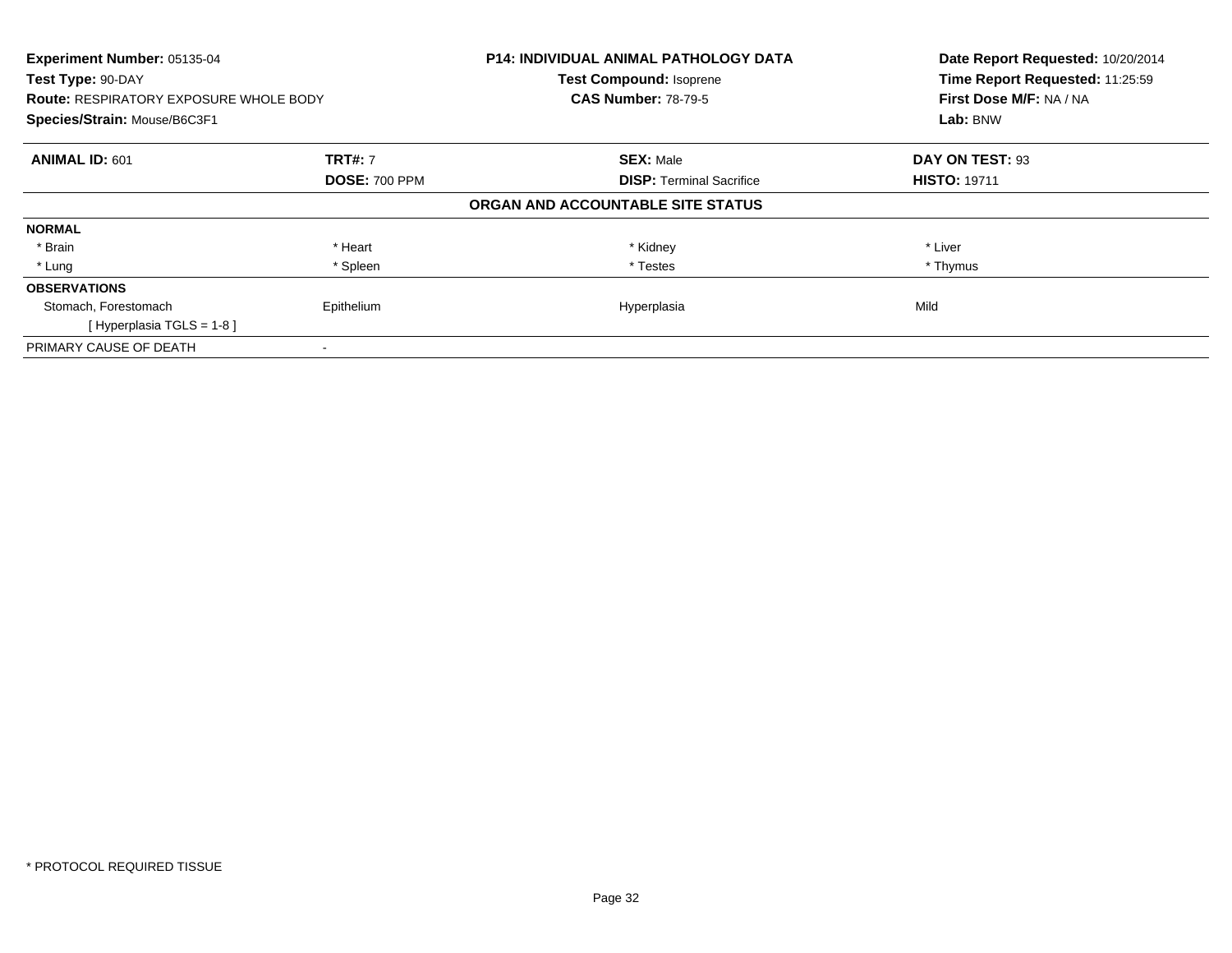| Experiment Number: 05135-04<br>Test Type: 90-DAY<br><b>Route: RESPIRATORY EXPOSURE WHOLE BODY</b> |                      | <b>P14: INDIVIDUAL ANIMAL PATHOLOGY DATA</b><br><b>Test Compound: Isoprene</b><br><b>CAS Number: 78-79-5</b> | Date Report Requested: 10/20/2014<br>Time Report Requested: 11:25:59<br>First Dose M/F: NA / NA |
|---------------------------------------------------------------------------------------------------|----------------------|--------------------------------------------------------------------------------------------------------------|-------------------------------------------------------------------------------------------------|
| Species/Strain: Mouse/B6C3F1                                                                      |                      |                                                                                                              | Lab: BNW                                                                                        |
| <b>ANIMAL ID: 602</b>                                                                             | <b>TRT#: 7</b>       | <b>SEX: Male</b>                                                                                             | DAY ON TEST: 93                                                                                 |
|                                                                                                   | <b>DOSE: 700 PPM</b> | <b>DISP:</b> Terminal Sacrifice                                                                              | <b>HISTO: 19712</b>                                                                             |
|                                                                                                   |                      | ORGAN AND ACCOUNTABLE SITE STATUS                                                                            |                                                                                                 |
| <b>NORMAL</b>                                                                                     |                      |                                                                                                              |                                                                                                 |
| * Brain                                                                                           | * Heart              | * Kidney                                                                                                     | * Liver                                                                                         |
| * Lung                                                                                            | * Spleen             | * Testes                                                                                                     | * Thymus                                                                                        |
| <b>OBSERVATIONS</b>                                                                               |                      |                                                                                                              |                                                                                                 |
| Stomach, Forestomach                                                                              | Epithelium           | Hyperplasia                                                                                                  | Marked                                                                                          |
| [Hyperplasia TGLS = $1-8$ ]                                                                       |                      |                                                                                                              |                                                                                                 |
| PRIMARY CAUSE OF DEATH                                                                            |                      |                                                                                                              |                                                                                                 |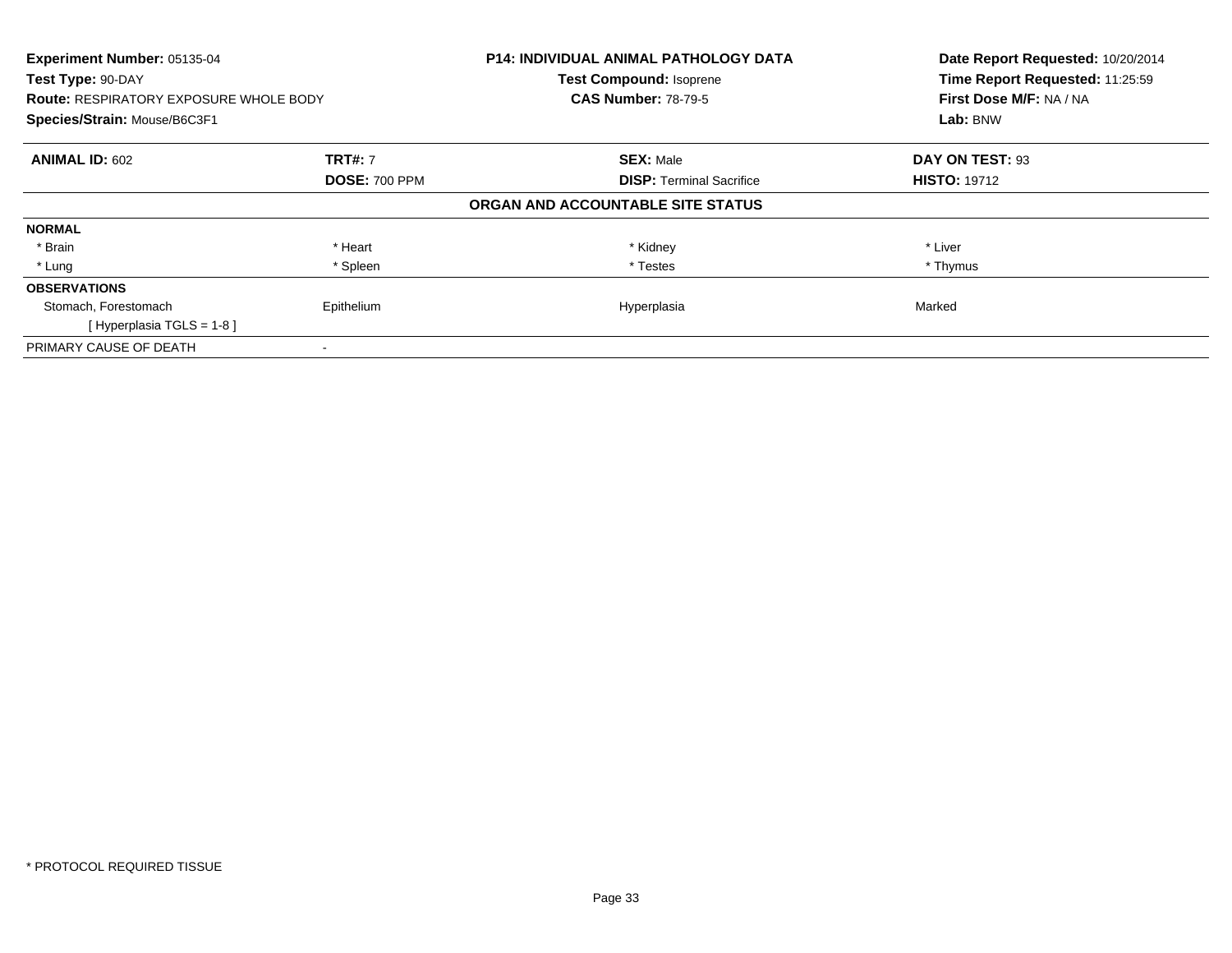| Experiment Number: 05135-04<br>Test Type: 90-DAY<br><b>Route: RESPIRATORY EXPOSURE WHOLE BODY</b><br>Species/Strain: Mouse/B6C3F1 |                      | <b>P14: INDIVIDUAL ANIMAL PATHOLOGY DATA</b><br>Test Compound: Isoprene<br><b>CAS Number: 78-79-5</b> | Date Report Requested: 10/20/2014<br>Time Report Requested: 11:25:59<br>First Dose M/F: NA / NA<br>Lab: BNW |
|-----------------------------------------------------------------------------------------------------------------------------------|----------------------|-------------------------------------------------------------------------------------------------------|-------------------------------------------------------------------------------------------------------------|
| <b>ANIMAL ID: 603</b>                                                                                                             | <b>TRT#: 7</b>       | <b>SEX: Male</b>                                                                                      | DAY ON TEST: 93                                                                                             |
|                                                                                                                                   | <b>DOSE: 700 PPM</b> | <b>DISP:</b> Terminal Sacrifice                                                                       | <b>HISTO: 19713</b>                                                                                         |
|                                                                                                                                   |                      | ORGAN AND ACCOUNTABLE SITE STATUS                                                                     |                                                                                                             |
| <b>NORMAL</b>                                                                                                                     |                      |                                                                                                       |                                                                                                             |
| * Brain                                                                                                                           | * Heart              | * Kidney                                                                                              | * Liver                                                                                                     |
| * Lung                                                                                                                            | * Spleen             | * Testes                                                                                              | * Thymus                                                                                                    |
| <b>OBSERVATIONS</b>                                                                                                               |                      |                                                                                                       |                                                                                                             |
| Stomach, Forestomach                                                                                                              | Epithelium           | Hyperplasia                                                                                           | Moderate                                                                                                    |
| [Hyperplasia TGLS = 2-8]                                                                                                          |                      |                                                                                                       |                                                                                                             |
| PRIMARY CAUSE OF DEATH                                                                                                            |                      |                                                                                                       |                                                                                                             |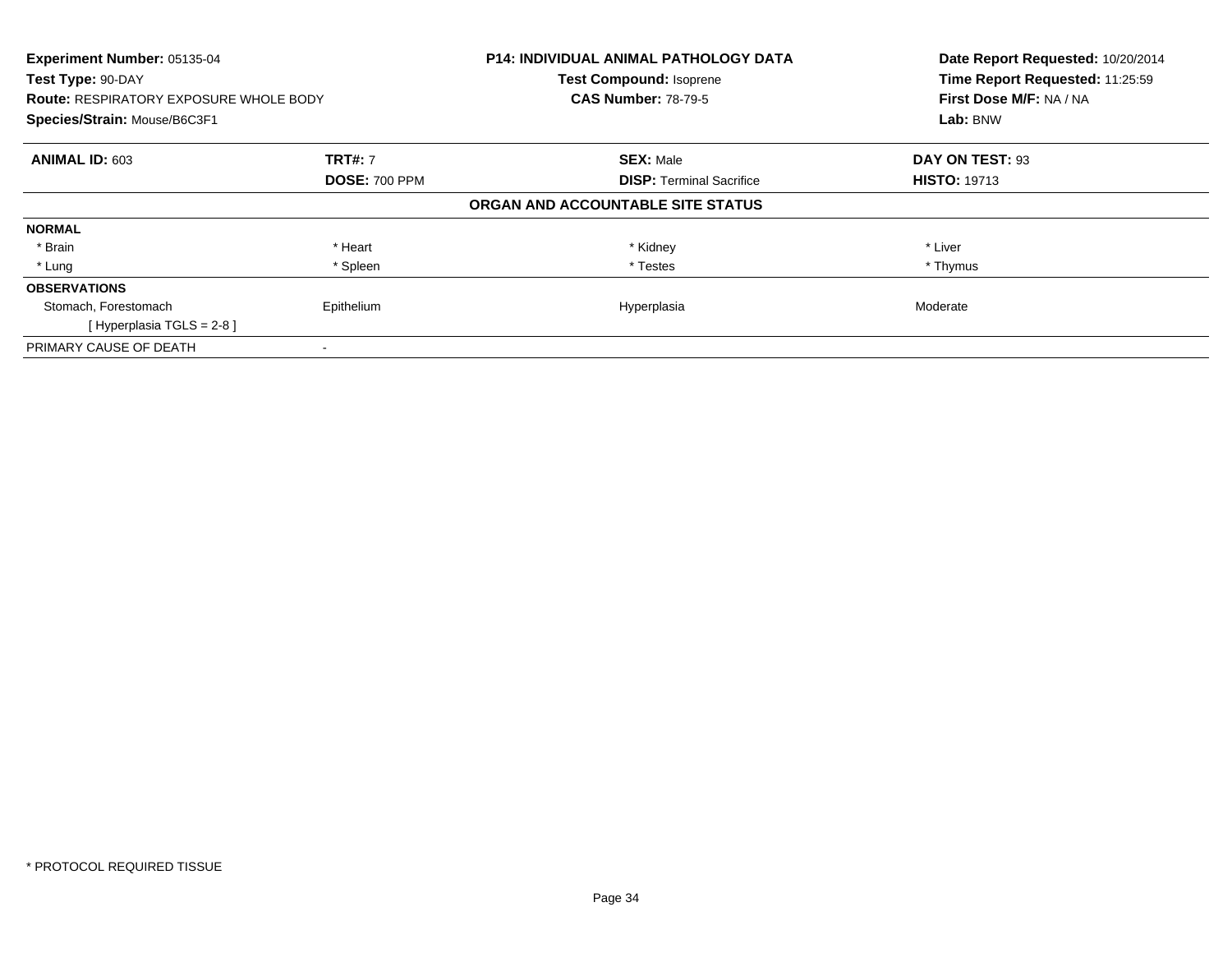| Experiment Number: 05135-04<br>Test Type: 90-DAY<br><b>Route: RESPIRATORY EXPOSURE WHOLE BODY</b><br>Species/Strain: Mouse/B6C3F1 |                      | <b>P14: INDIVIDUAL ANIMAL PATHOLOGY DATA</b><br><b>Test Compound: Isoprene</b><br><b>CAS Number: 78-79-5</b> | Date Report Requested: 10/20/2014<br>Time Report Requested: 11:25:59<br>First Dose M/F: NA / NA<br>Lab: BNW |
|-----------------------------------------------------------------------------------------------------------------------------------|----------------------|--------------------------------------------------------------------------------------------------------------|-------------------------------------------------------------------------------------------------------------|
| <b>ANIMAL ID: 604</b>                                                                                                             | <b>TRT#: 7</b>       | <b>SEX: Male</b>                                                                                             | DAY ON TEST: 93                                                                                             |
|                                                                                                                                   | <b>DOSE: 700 PPM</b> | <b>DISP:</b> Terminal Sacrifice                                                                              | <b>HISTO: 19714</b>                                                                                         |
|                                                                                                                                   |                      | ORGAN AND ACCOUNTABLE SITE STATUS                                                                            |                                                                                                             |
| <b>NORMAL</b>                                                                                                                     |                      |                                                                                                              |                                                                                                             |
| * Brain                                                                                                                           | * Heart              | * Kidney                                                                                                     | * Liver                                                                                                     |
| * Lung                                                                                                                            | * Spleen             | * Testes                                                                                                     | * Thymus                                                                                                    |
| <b>OBSERVATIONS</b>                                                                                                               |                      |                                                                                                              |                                                                                                             |
| Stomach, Forestomach                                                                                                              | Epithelium           | Hyperplasia                                                                                                  | Marked                                                                                                      |
| [Hyperplasia TGLS = 1-8]                                                                                                          |                      |                                                                                                              |                                                                                                             |
| PRIMARY CAUSE OF DEATH                                                                                                            |                      |                                                                                                              |                                                                                                             |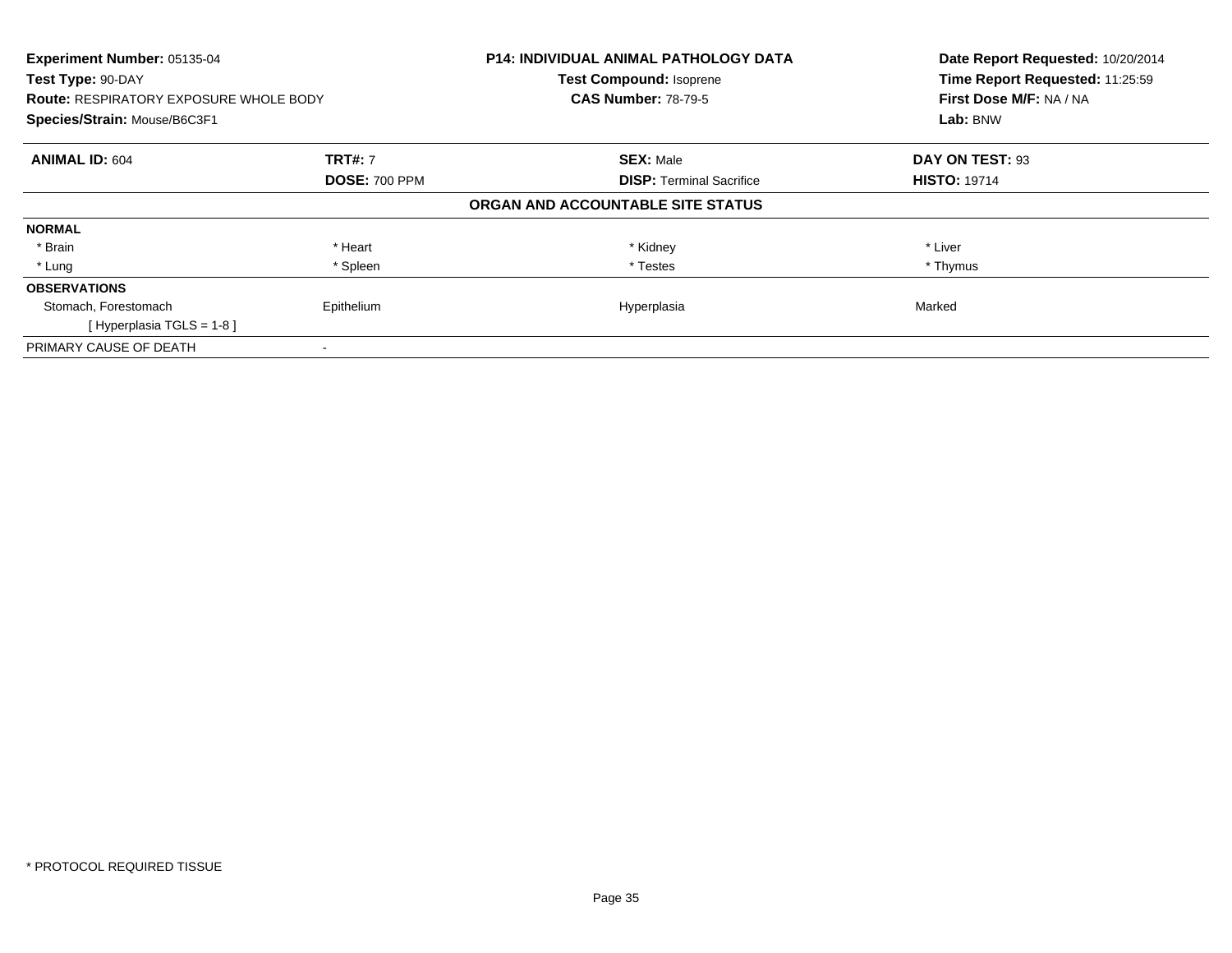| Experiment Number: 05135-04<br>Test Type: 90-DAY<br><b>Route: RESPIRATORY EXPOSURE WHOLE BODY</b><br>Species/Strain: Mouse/B6C3F1 |                      | <b>P14: INDIVIDUAL ANIMAL PATHOLOGY DATA</b><br><b>Test Compound: Isoprene</b><br><b>CAS Number: 78-79-5</b> | Date Report Requested: 10/20/2014<br>Time Report Requested: 11:25:59<br>First Dose M/F: NA / NA<br>Lab: BNW |
|-----------------------------------------------------------------------------------------------------------------------------------|----------------------|--------------------------------------------------------------------------------------------------------------|-------------------------------------------------------------------------------------------------------------|
|                                                                                                                                   |                      |                                                                                                              |                                                                                                             |
| <b>ANIMAL ID: 605</b>                                                                                                             | <b>TRT#: 7</b>       | <b>SEX: Male</b>                                                                                             | DAY ON TEST: 93                                                                                             |
|                                                                                                                                   | <b>DOSE: 700 PPM</b> | <b>DISP:</b> Terminal Sacrifice                                                                              | <b>HISTO: 19715</b>                                                                                         |
|                                                                                                                                   |                      | ORGAN AND ACCOUNTABLE SITE STATUS                                                                            |                                                                                                             |
| <b>NORMAL</b>                                                                                                                     |                      |                                                                                                              |                                                                                                             |
| * Brain                                                                                                                           | * Heart              | * Kidney                                                                                                     | * Liver                                                                                                     |
| * Lung                                                                                                                            | * Spleen             | * Testes                                                                                                     | * Thymus                                                                                                    |
| <b>OBSERVATIONS</b>                                                                                                               |                      |                                                                                                              |                                                                                                             |
| Stomach, Forestomach                                                                                                              | Epithelium           | Hyperplasia                                                                                                  | Moderate                                                                                                    |
| [Hyperplasia TGLS = $1-8$ ]                                                                                                       |                      |                                                                                                              |                                                                                                             |
| PRIMARY CAUSE OF DEATH                                                                                                            |                      |                                                                                                              |                                                                                                             |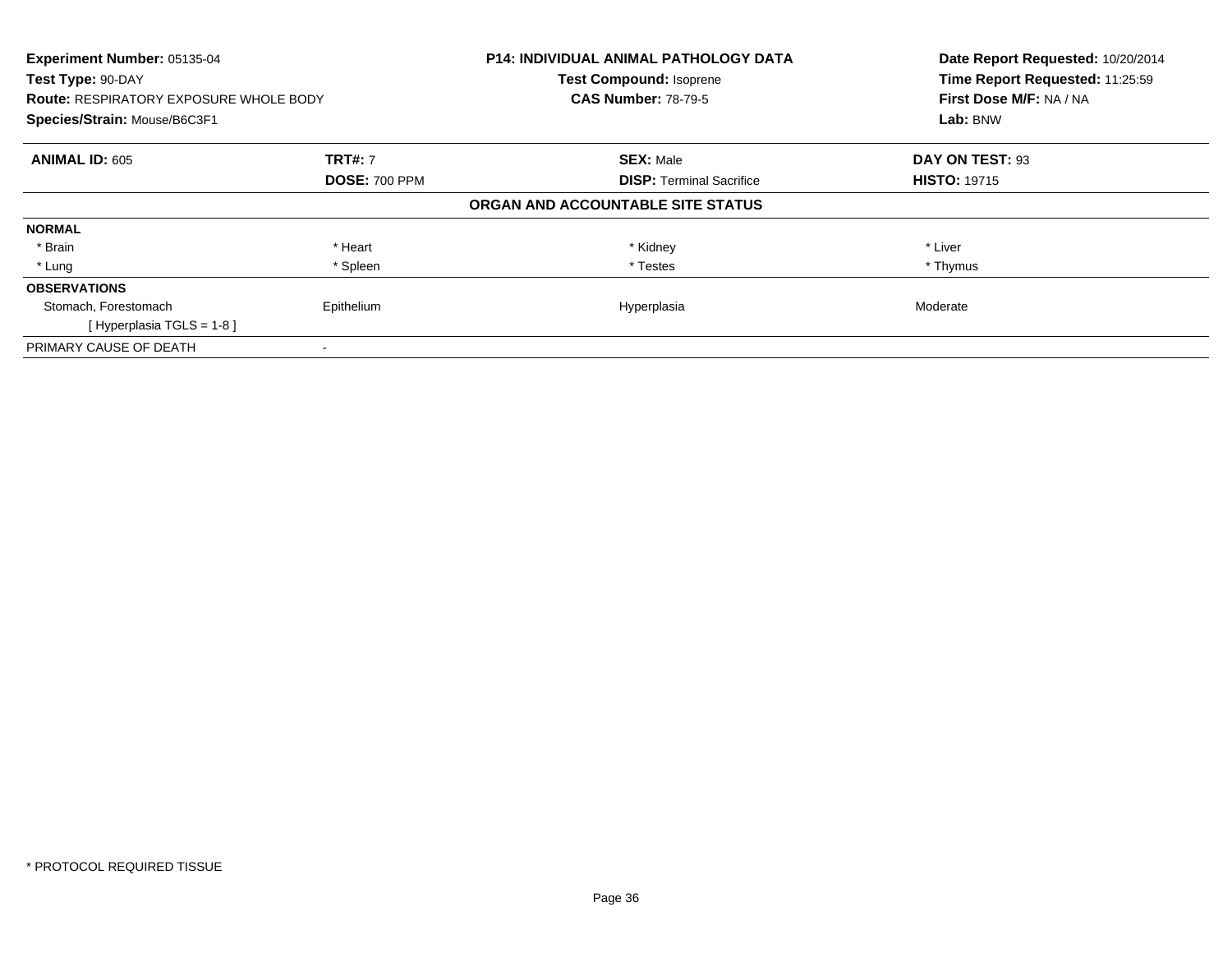| Experiment Number: 05135-04<br>Test Type: 90-DAY<br><b>Route: RESPIRATORY EXPOSURE WHOLE BODY</b><br>Species/Strain: Mouse/B6C3F1 |                      | <b>P14: INDIVIDUAL ANIMAL PATHOLOGY DATA</b> | Date Report Requested: 10/20/2014<br>Time Report Requested: 11:25:59 |
|-----------------------------------------------------------------------------------------------------------------------------------|----------------------|----------------------------------------------|----------------------------------------------------------------------|
|                                                                                                                                   |                      | <b>Test Compound: Isoprene</b>               |                                                                      |
|                                                                                                                                   |                      | <b>CAS Number: 78-79-5</b>                   | First Dose M/F: NA / NA                                              |
|                                                                                                                                   |                      |                                              | Lab: BNW                                                             |
| <b>ANIMAL ID: 606</b>                                                                                                             | <b>TRT#: 7</b>       | <b>SEX: Male</b>                             | DAY ON TEST: 93                                                      |
|                                                                                                                                   | <b>DOSE: 700 PPM</b> | <b>DISP: Terminal Sacrifice</b>              | <b>HISTO: 19716</b>                                                  |
|                                                                                                                                   |                      | ORGAN AND ACCOUNTABLE SITE STATUS            |                                                                      |
| <b>NORMAL</b>                                                                                                                     |                      |                                              |                                                                      |
| * Brain                                                                                                                           | * Heart              | * Kidney                                     | * Liver                                                              |
| * Lung                                                                                                                            | * Spleen             | * Testes                                     | * Thymus                                                             |
| PRIMARY CAUSE OF DEATH                                                                                                            |                      |                                              |                                                                      |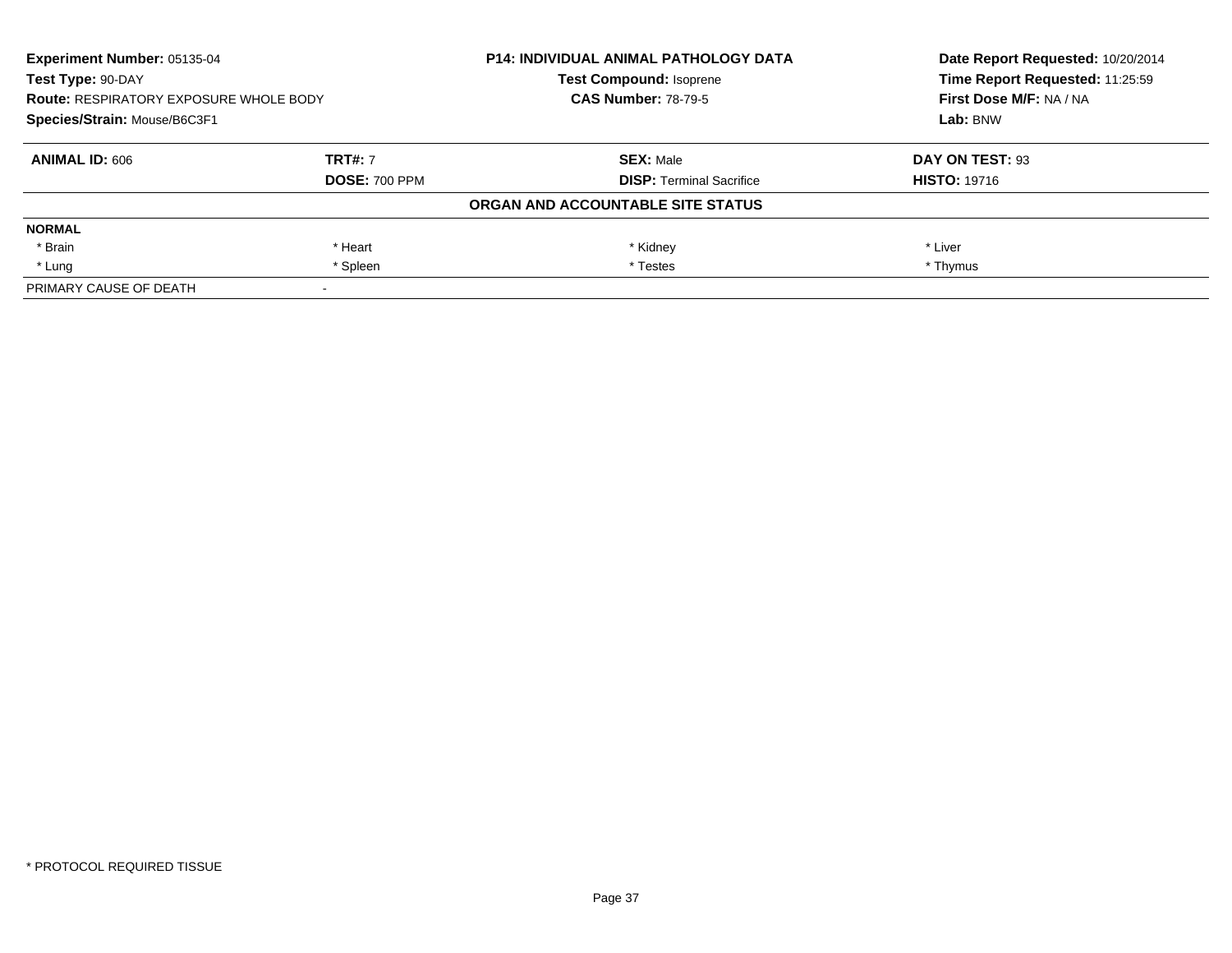| Experiment Number: 05135-04<br>Test Type: 90-DAY<br><b>Route: RESPIRATORY EXPOSURE WHOLE BODY</b><br>Species/Strain: Mouse/B6C3F1 |                      | <b>P14: INDIVIDUAL ANIMAL PATHOLOGY DATA</b><br><b>Test Compound: Isoprene</b><br><b>CAS Number: 78-79-5</b> | Date Report Requested: 10/20/2014<br>Time Report Requested: 11:25:59<br>First Dose M/F: NA / NA<br>Lab: BNW |
|-----------------------------------------------------------------------------------------------------------------------------------|----------------------|--------------------------------------------------------------------------------------------------------------|-------------------------------------------------------------------------------------------------------------|
|                                                                                                                                   |                      |                                                                                                              |                                                                                                             |
| <b>ANIMAL ID: 607</b>                                                                                                             | <b>TRT#: 7</b>       | <b>SEX: Male</b>                                                                                             | DAY ON TEST: 93                                                                                             |
|                                                                                                                                   | <b>DOSE: 700 PPM</b> | <b>DISP:</b> Terminal Sacrifice                                                                              | <b>HISTO: 19717</b>                                                                                         |
|                                                                                                                                   |                      | ORGAN AND ACCOUNTABLE SITE STATUS                                                                            |                                                                                                             |
| <b>NORMAL</b>                                                                                                                     |                      |                                                                                                              |                                                                                                             |
| * Brain                                                                                                                           | * Heart              | * Kidney                                                                                                     | * Liver                                                                                                     |
| * Lung                                                                                                                            | * Spleen             | * Testes                                                                                                     | * Thymus                                                                                                    |
| <b>OBSERVATIONS</b>                                                                                                               |                      |                                                                                                              |                                                                                                             |
| Stomach, Forestomach                                                                                                              | Epithelium           | Hyperplasia                                                                                                  | Marked                                                                                                      |
| [Hyperplasia TGLS = $1-8$ ]                                                                                                       |                      |                                                                                                              |                                                                                                             |
| PRIMARY CAUSE OF DEATH                                                                                                            |                      |                                                                                                              |                                                                                                             |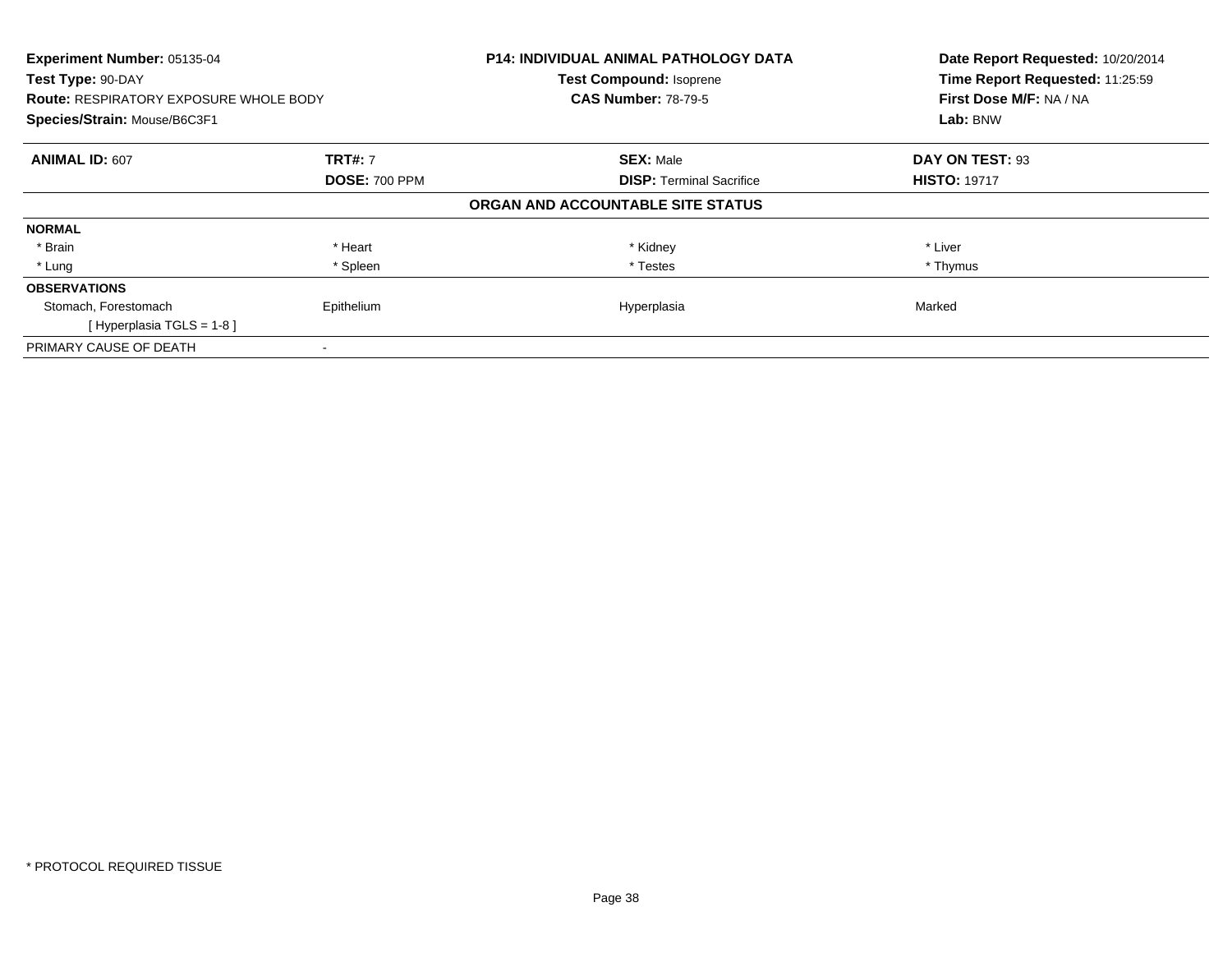| Experiment Number: 05135-04<br>Test Type: 90-DAY<br><b>Route: RESPIRATORY EXPOSURE WHOLE BODY</b><br>Species/Strain: Mouse/B6C3F1 |                      | <b>P14: INDIVIDUAL ANIMAL PATHOLOGY DATA</b><br><b>Test Compound: Isoprene</b><br><b>CAS Number: 78-79-5</b> | Date Report Requested: 10/20/2014<br>Time Report Requested: 11:25:59<br>First Dose M/F: NA / NA<br>Lab: BNW |
|-----------------------------------------------------------------------------------------------------------------------------------|----------------------|--------------------------------------------------------------------------------------------------------------|-------------------------------------------------------------------------------------------------------------|
|                                                                                                                                   |                      |                                                                                                              |                                                                                                             |
| <b>ANIMAL ID: 608</b>                                                                                                             | <b>TRT#: 7</b>       | <b>SEX: Male</b>                                                                                             | DAY ON TEST: 93                                                                                             |
|                                                                                                                                   | <b>DOSE: 700 PPM</b> | <b>DISP:</b> Terminal Sacrifice                                                                              | <b>HISTO: 19718</b>                                                                                         |
|                                                                                                                                   |                      | ORGAN AND ACCOUNTABLE SITE STATUS                                                                            |                                                                                                             |
| <b>NORMAL</b>                                                                                                                     |                      |                                                                                                              |                                                                                                             |
| * Brain                                                                                                                           | * Heart              | * Kidney                                                                                                     | * Liver                                                                                                     |
| * Lung                                                                                                                            | * Spleen             | * Testes                                                                                                     | * Thymus                                                                                                    |
| <b>OBSERVATIONS</b>                                                                                                               |                      |                                                                                                              |                                                                                                             |
| Stomach, Forestomach                                                                                                              | Epithelium           | Hyperplasia                                                                                                  | Marked                                                                                                      |
| [Hyperplasia TGLS = $1-8$ ]                                                                                                       |                      |                                                                                                              |                                                                                                             |
| PRIMARY CAUSE OF DEATH                                                                                                            |                      |                                                                                                              |                                                                                                             |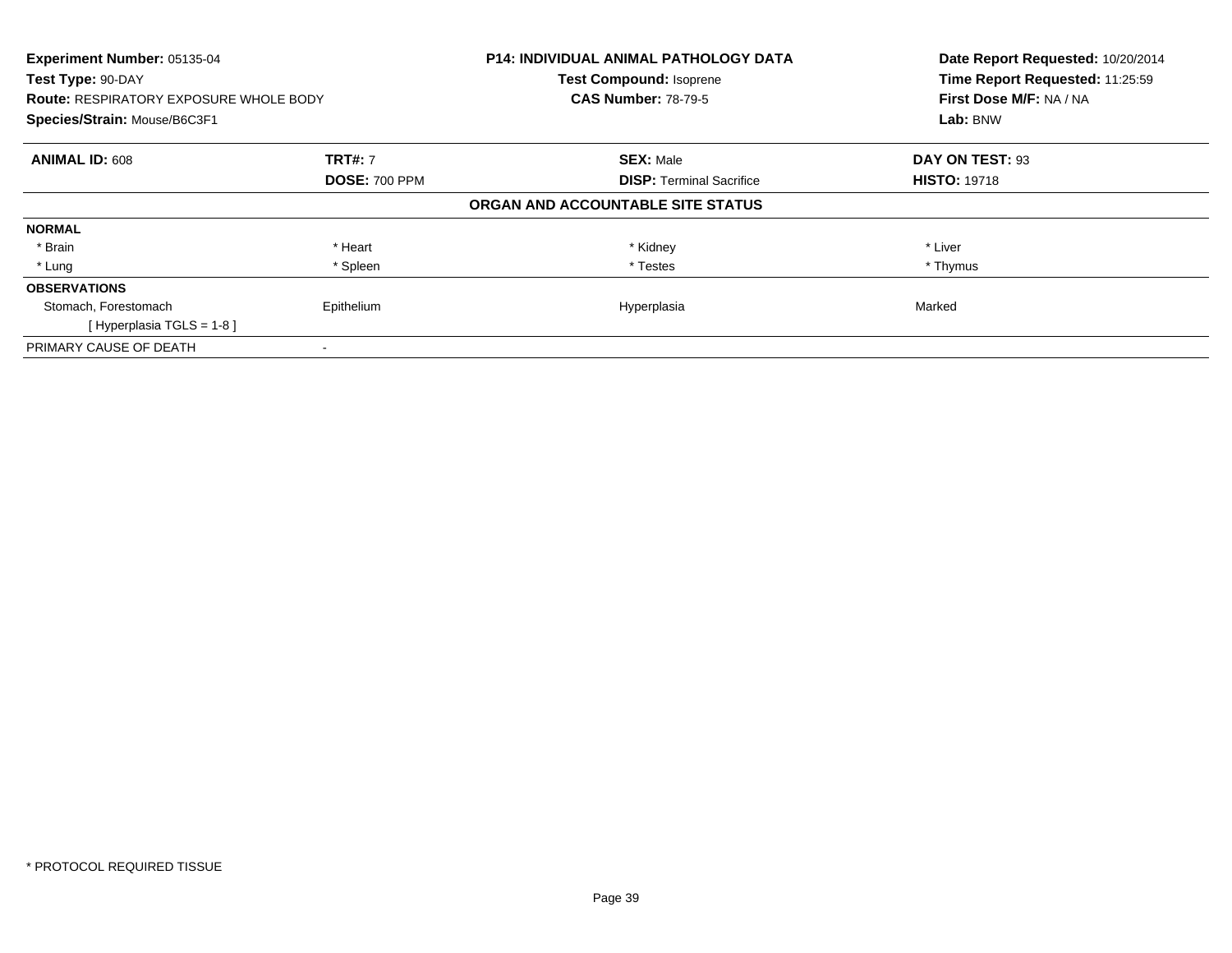| <b>Experiment Number: 05135-04</b><br>Test Type: 90-DAY |                      | <b>P14: INDIVIDUAL ANIMAL PATHOLOGY DATA</b> | Date Report Requested: 10/20/2014 |
|---------------------------------------------------------|----------------------|----------------------------------------------|-----------------------------------|
|                                                         |                      | Test Compound: Isoprene                      | Time Report Requested: 11:25:59   |
| <b>Route: RESPIRATORY EXPOSURE WHOLE BODY</b>           |                      | <b>CAS Number: 78-79-5</b>                   | First Dose M/F: NA / NA           |
| Species/Strain: Mouse/B6C3F1                            |                      |                                              | Lab: BNW                          |
| <b>ANIMAL ID: 609</b>                                   | <b>TRT#: 7</b>       | <b>SEX: Male</b>                             | DAY ON TEST: 93                   |
|                                                         | <b>DOSE: 700 PPM</b> | <b>DISP: Terminal Sacrifice</b>              | <b>HISTO: 19719</b>               |
|                                                         |                      | ORGAN AND ACCOUNTABLE SITE STATUS            |                                   |
| <b>NORMAL</b>                                           |                      |                                              |                                   |
| * Brain                                                 | * Heart              | * Kidney                                     | * Liver                           |
| * Lung                                                  | * Spleen             | * Testes                                     | * Thymus                          |
| <b>OBSERVATIONS</b>                                     |                      |                                              |                                   |
| * Liver                                                 |                      |                                              |                                   |
| Note: No lesion seen to account for tgl 1.              |                      |                                              |                                   |
| Stomach, Forestomach                                    | Epithelium           | Hyperplasia                                  | Mild                              |
| [Hyperplasia TGLS = $2-8$ ]                             |                      |                                              |                                   |
| PRIMARY CAUSE OF DEATH                                  |                      |                                              |                                   |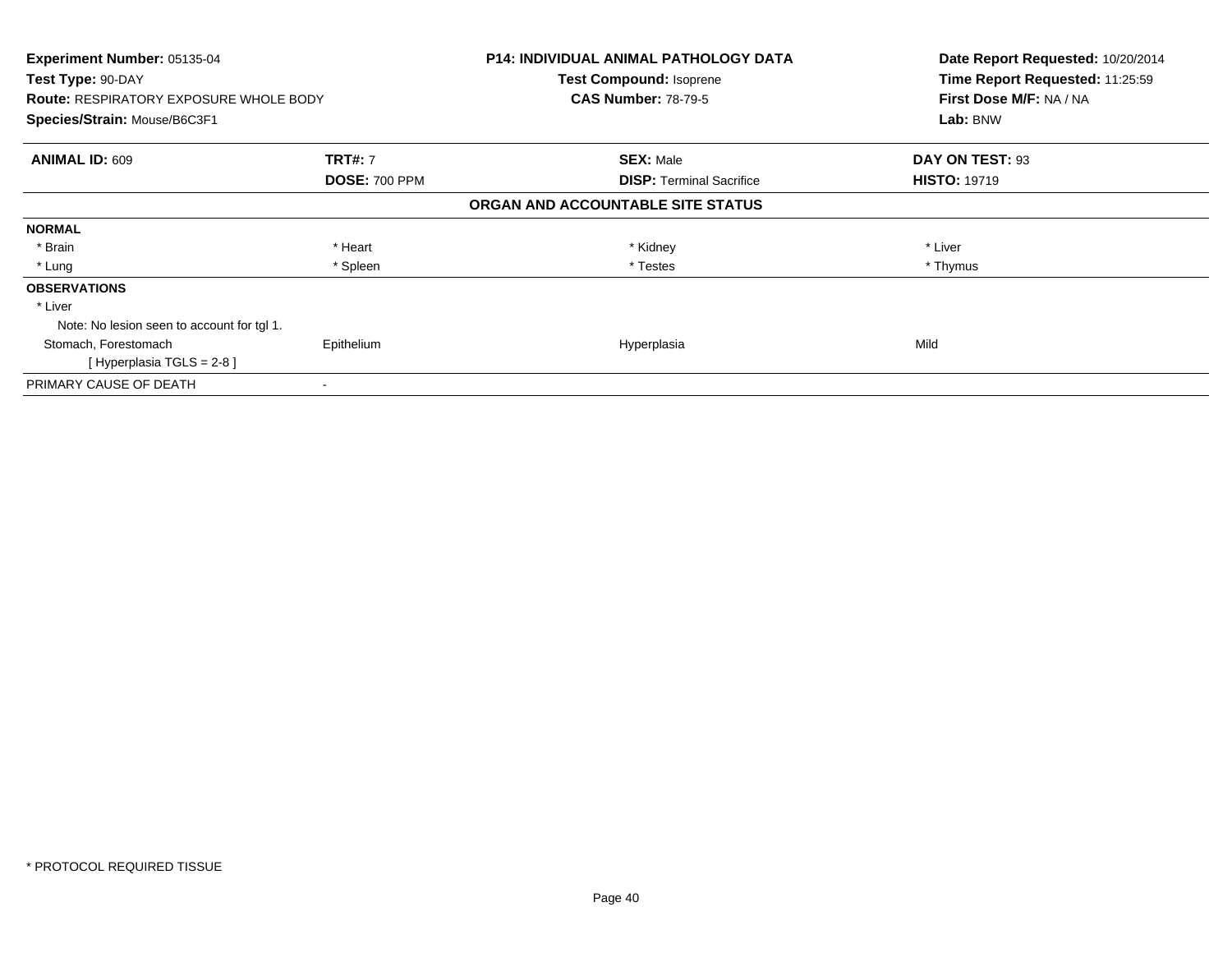| Experiment Number: 05135-04<br>Test Type: 90-DAY<br><b>Route: RESPIRATORY EXPOSURE WHOLE BODY</b><br>Species/Strain: Mouse/B6C3F1 |                      | <b>P14: INDIVIDUAL ANIMAL PATHOLOGY DATA</b><br>Test Compound: Isoprene<br><b>CAS Number: 78-79-5</b> | Date Report Requested: 10/20/2014<br>Time Report Requested: 11:25:59<br>First Dose M/F: NA / NA<br>Lab: BNW |
|-----------------------------------------------------------------------------------------------------------------------------------|----------------------|-------------------------------------------------------------------------------------------------------|-------------------------------------------------------------------------------------------------------------|
|                                                                                                                                   |                      |                                                                                                       |                                                                                                             |
| <b>ANIMAL ID: 610</b>                                                                                                             | <b>TRT#: 7</b>       | <b>SEX: Male</b>                                                                                      | DAY ON TEST: 93                                                                                             |
|                                                                                                                                   | <b>DOSE: 700 PPM</b> | <b>DISP: Terminal Sacrifice</b>                                                                       | <b>HISTO: 19720</b>                                                                                         |
|                                                                                                                                   |                      | ORGAN AND ACCOUNTABLE SITE STATUS                                                                     |                                                                                                             |
| <b>NORMAL</b>                                                                                                                     |                      |                                                                                                       |                                                                                                             |
| * Brain                                                                                                                           | * Heart              | * Kidney                                                                                              | * Liver                                                                                                     |
| * Lung                                                                                                                            | * Spleen             | * Testes                                                                                              | * Thymus                                                                                                    |
| <b>OBSERVATIONS</b>                                                                                                               |                      |                                                                                                       |                                                                                                             |
| Stomach, Forestomach                                                                                                              | Epithelium           | Hyperplasia                                                                                           | Minimal                                                                                                     |
| PRIMARY CAUSE OF DEATH                                                                                                            |                      |                                                                                                       |                                                                                                             |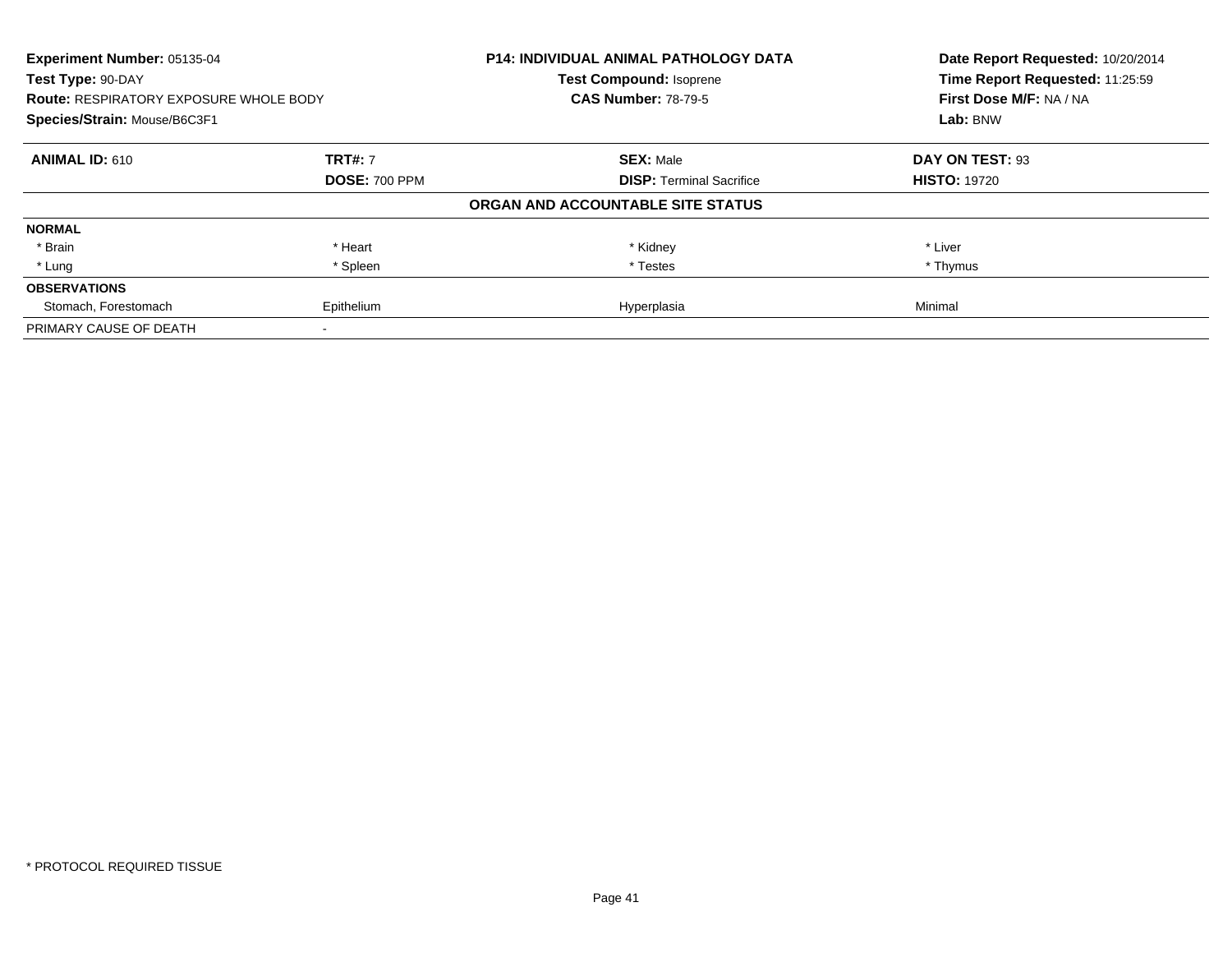| Experiment Number: 05135-04<br>Test Type: 90-DAY<br><b>Route: RESPIRATORY EXPOSURE WHOLE BODY</b><br>Species/Strain: Mouse/B6C3F1 |                       | <b>P14: INDIVIDUAL ANIMAL PATHOLOGY DATA</b><br><b>Test Compound: Isoprene</b><br><b>CAS Number: 78-79-5</b> | Date Report Requested: 10/20/2014<br>Time Report Requested: 11:25:59<br>First Dose M/F: NA / NA<br>Lab: BNW |
|-----------------------------------------------------------------------------------------------------------------------------------|-----------------------|--------------------------------------------------------------------------------------------------------------|-------------------------------------------------------------------------------------------------------------|
| <b>ANIMAL ID: 801</b>                                                                                                             | <b>TRT#: 9</b>        | <b>SEX: Male</b>                                                                                             | DAY ON TEST: 93                                                                                             |
|                                                                                                                                   | <b>DOSE: 2200 PPM</b> | <b>DISP:</b> Terminal Sacrifice                                                                              | <b>HISTO: 19651</b>                                                                                         |
|                                                                                                                                   |                       | ORGAN AND ACCOUNTABLE SITE STATUS                                                                            |                                                                                                             |
| <b>NORMAL</b>                                                                                                                     |                       |                                                                                                              |                                                                                                             |
| * Brain                                                                                                                           | * Heart               | * Kidney                                                                                                     | * Liver                                                                                                     |
| * Lung                                                                                                                            | * Spleen              | * Testes                                                                                                     | * Thymus                                                                                                    |
| <b>OBSERVATIONS</b>                                                                                                               |                       |                                                                                                              |                                                                                                             |
| Stomach, Forestomach                                                                                                              | Epithelium            | Hyperplasia                                                                                                  | Mild                                                                                                        |
| [Hyperplasia TGLS = 1-8]                                                                                                          |                       |                                                                                                              |                                                                                                             |
| PRIMARY CAUSE OF DEATH                                                                                                            |                       |                                                                                                              |                                                                                                             |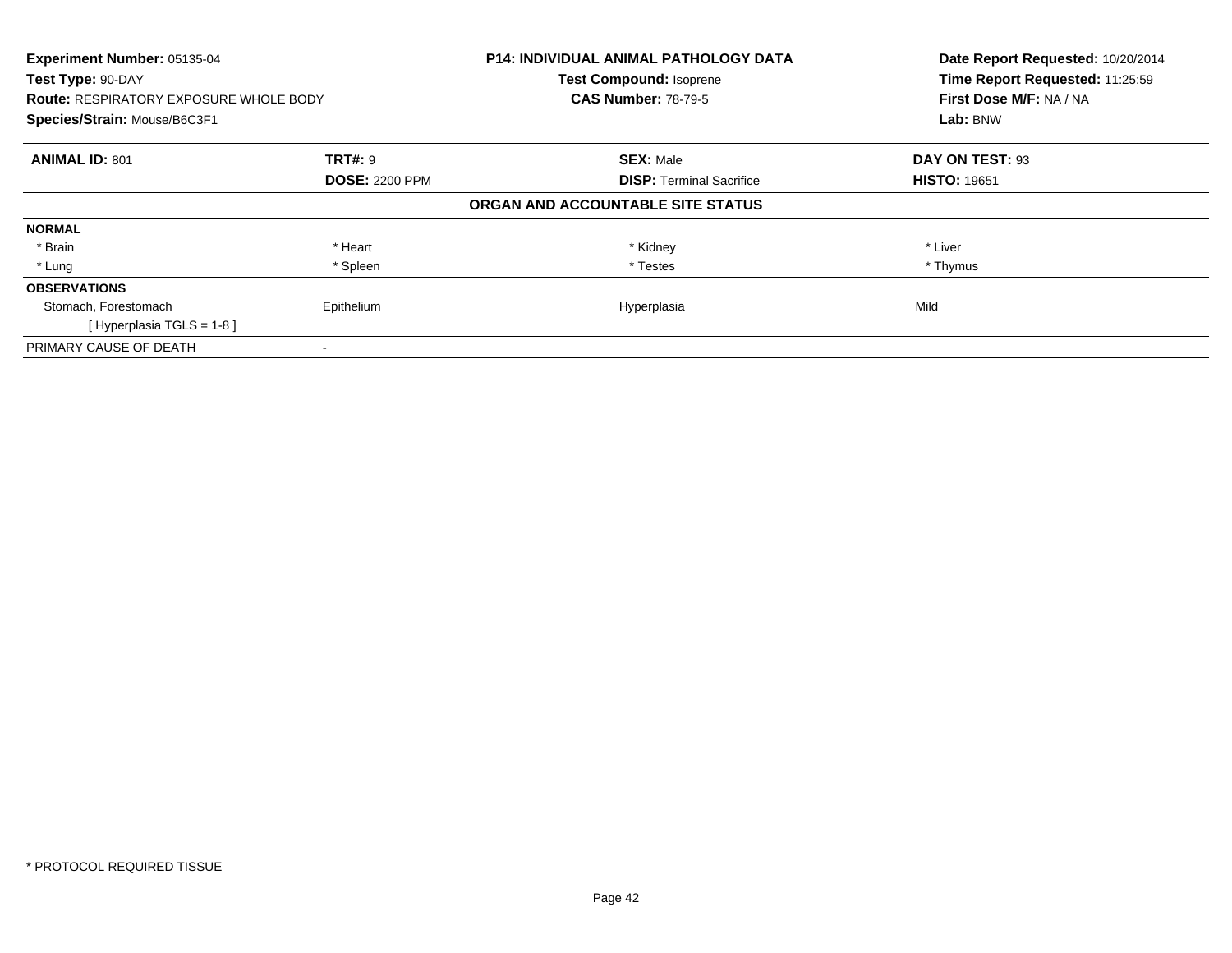| Experiment Number: 05135-04<br>Test Type: 90-DAY<br><b>Route: RESPIRATORY EXPOSURE WHOLE BODY</b><br>Species/Strain: Mouse/B6C3F1 |                                         | <b>P14: INDIVIDUAL ANIMAL PATHOLOGY DATA</b><br><b>Test Compound: Isoprene</b><br><b>CAS Number: 78-79-5</b> | Date Report Requested: 10/20/2014<br>Time Report Requested: 11:25:59<br>First Dose M/F: NA / NA<br>Lab: BNW |
|-----------------------------------------------------------------------------------------------------------------------------------|-----------------------------------------|--------------------------------------------------------------------------------------------------------------|-------------------------------------------------------------------------------------------------------------|
| <b>ANIMAL ID: 802</b>                                                                                                             | <b>TRT#: 9</b><br><b>DOSE: 2200 PPM</b> | <b>SEX: Male</b><br><b>DISP:</b> Terminal Sacrifice                                                          | DAY ON TEST: 93<br><b>HISTO: 19652</b>                                                                      |
|                                                                                                                                   |                                         | ORGAN AND ACCOUNTABLE SITE STATUS                                                                            |                                                                                                             |
| <b>NORMAL</b>                                                                                                                     |                                         |                                                                                                              |                                                                                                             |
| * Brain                                                                                                                           | * Heart                                 | * Kidney                                                                                                     | * Lung                                                                                                      |
| * Spleen                                                                                                                          | * Testes                                | * Thymus                                                                                                     |                                                                                                             |
| <b>OBSERVATIONS</b>                                                                                                               |                                         |                                                                                                              |                                                                                                             |
| * Liver                                                                                                                           |                                         | Vacuolization Cytoplasmic                                                                                    | Mild                                                                                                        |
| Stomach, Forestomach<br>[Hyperplasia TGLS = $1-8$ ]                                                                               | Epithelium                              | Hyperplasia                                                                                                  | Marked                                                                                                      |
| PRIMARY CAUSE OF DEATH                                                                                                            |                                         |                                                                                                              |                                                                                                             |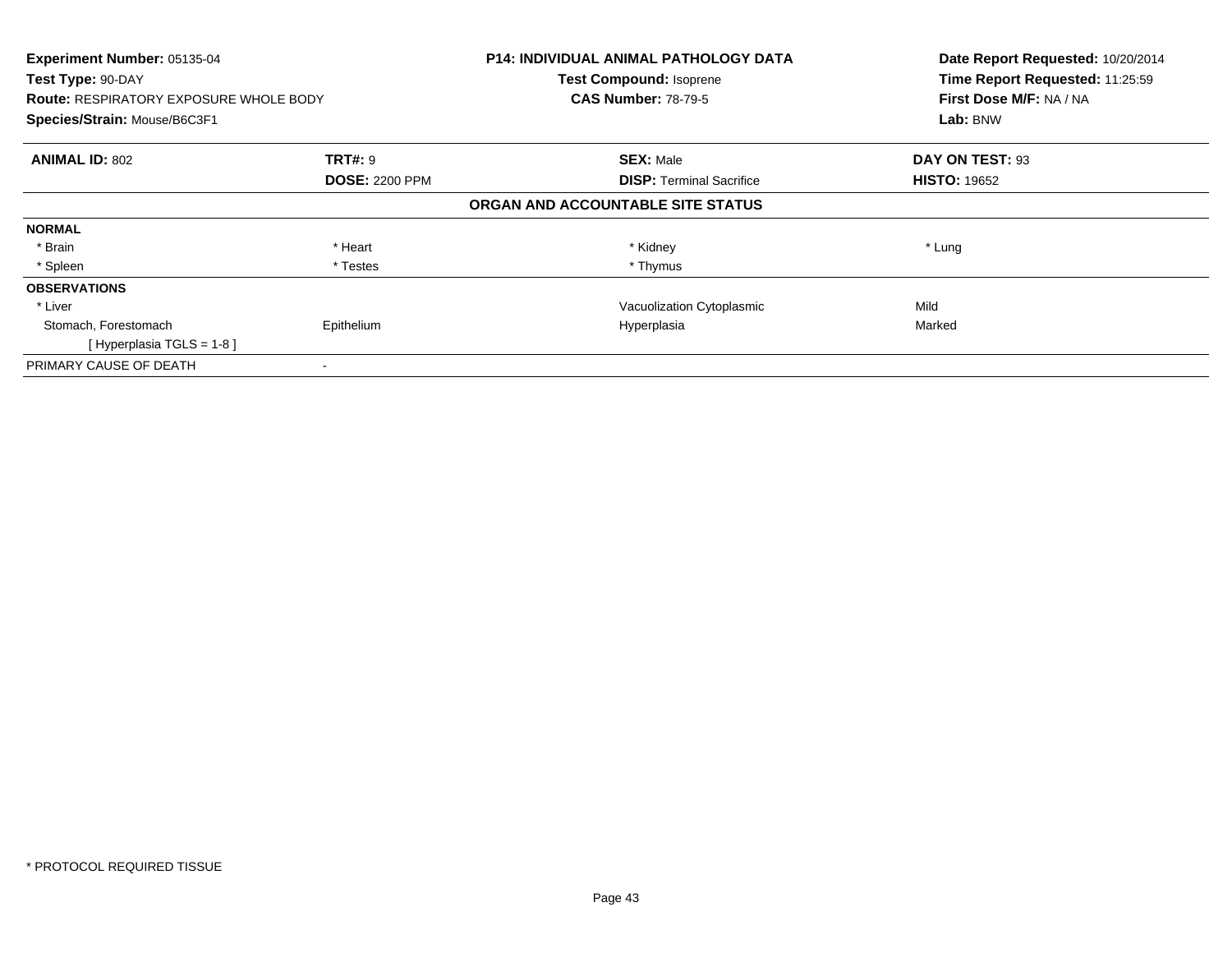| Experiment Number: 05135-04<br>Test Type: 90-DAY<br><b>Route: RESPIRATORY EXPOSURE WHOLE BODY</b> |                       | <b>P14: INDIVIDUAL ANIMAL PATHOLOGY DATA</b><br><b>Test Compound: Isoprene</b><br><b>CAS Number: 78-79-5</b> | Date Report Requested: 10/20/2014<br>Time Report Requested: 11:25:59<br>First Dose M/F: NA / NA |
|---------------------------------------------------------------------------------------------------|-----------------------|--------------------------------------------------------------------------------------------------------------|-------------------------------------------------------------------------------------------------|
| Species/Strain: Mouse/B6C3F1                                                                      |                       |                                                                                                              | Lab: BNW                                                                                        |
| <b>ANIMAL ID: 803</b>                                                                             | <b>TRT#: 9</b>        | <b>SEX: Male</b>                                                                                             | DAY ON TEST: 93                                                                                 |
|                                                                                                   | <b>DOSE: 2200 PPM</b> | <b>DISP:</b> Terminal Sacrifice                                                                              | <b>HISTO: 19653</b>                                                                             |
|                                                                                                   |                       | ORGAN AND ACCOUNTABLE SITE STATUS                                                                            |                                                                                                 |
| <b>NORMAL</b>                                                                                     |                       |                                                                                                              |                                                                                                 |
| * Brain                                                                                           | * Heart               | * Kidney                                                                                                     | * Liver                                                                                         |
| * Lung                                                                                            | * Spleen              | * Testes                                                                                                     | * Thymus                                                                                        |
| <b>OBSERVATIONS</b>                                                                               |                       |                                                                                                              |                                                                                                 |
| Stomach, Forestomach                                                                              | Epithelium            | Hyperplasia                                                                                                  | Mild                                                                                            |
| [Hyperplasia TGLS = $1-8$ ]                                                                       |                       |                                                                                                              |                                                                                                 |
| PRIMARY CAUSE OF DEATH                                                                            |                       |                                                                                                              |                                                                                                 |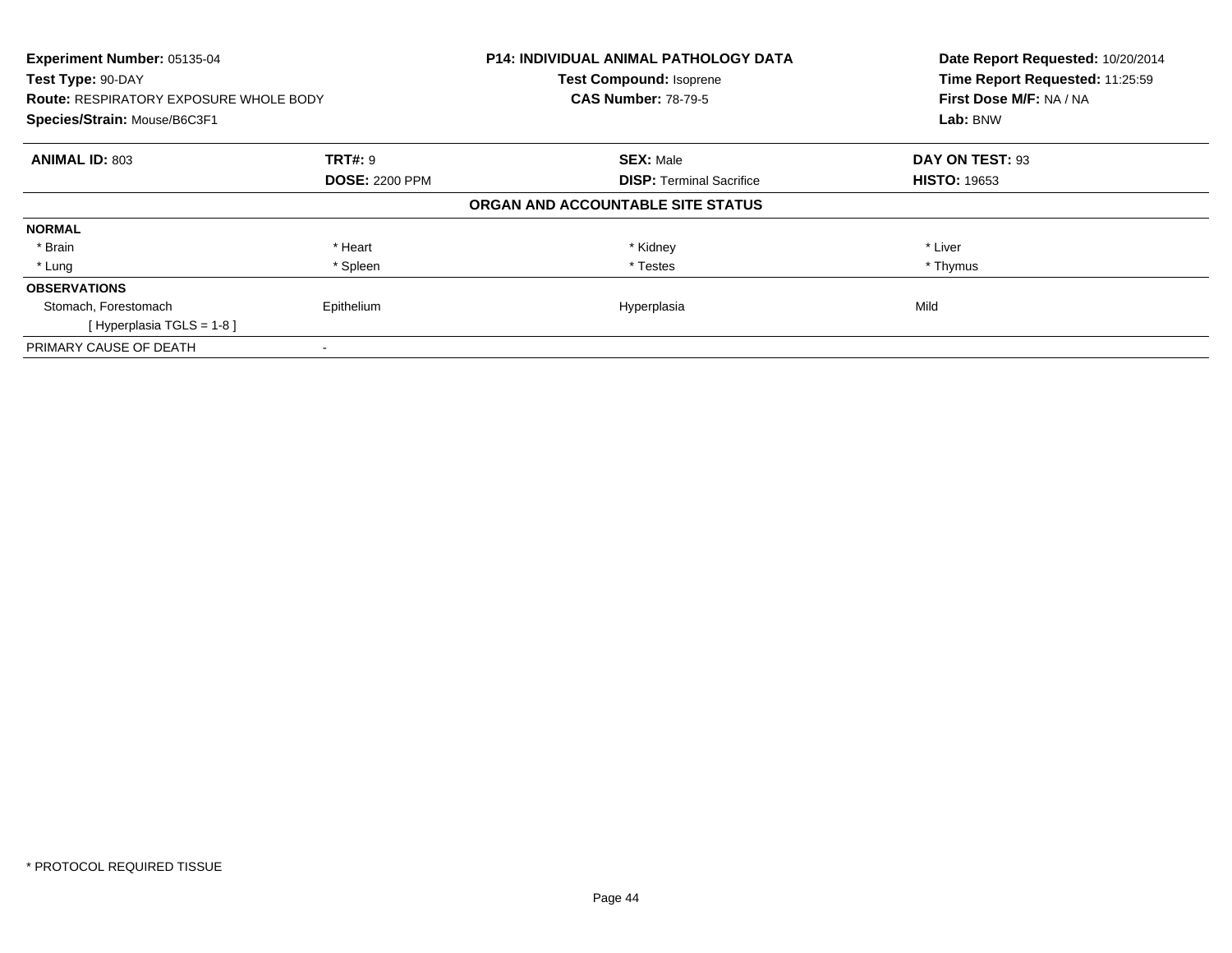| Experiment Number: 05135-04<br>Test Type: 90-DAY<br><b>Route: RESPIRATORY EXPOSURE WHOLE BODY</b><br>Species/Strain: Mouse/B6C3F1 |                       | <b>P14: INDIVIDUAL ANIMAL PATHOLOGY DATA</b> | Date Report Requested: 10/20/2014<br>Time Report Requested: 11:25:59<br>First Dose M/F: NA / NA<br>Lab: BNW |
|-----------------------------------------------------------------------------------------------------------------------------------|-----------------------|----------------------------------------------|-------------------------------------------------------------------------------------------------------------|
|                                                                                                                                   |                       | <b>Test Compound: Isoprene</b>               |                                                                                                             |
|                                                                                                                                   |                       | <b>CAS Number: 78-79-5</b>                   |                                                                                                             |
|                                                                                                                                   |                       |                                              |                                                                                                             |
| <b>ANIMAL ID: 804</b>                                                                                                             | TRT#: 9               | <b>SEX: Male</b>                             | DAY ON TEST: 93                                                                                             |
|                                                                                                                                   | <b>DOSE: 2200 PPM</b> | <b>DISP:</b> Terminal Sacrifice              | <b>HISTO: 19654</b>                                                                                         |
|                                                                                                                                   |                       | ORGAN AND ACCOUNTABLE SITE STATUS            |                                                                                                             |
| <b>PRESENT BUT NOT EXAMINED</b>                                                                                                   |                       |                                              |                                                                                                             |
| * Brain                                                                                                                           | * Heart               | * Kidney                                     | * Liver                                                                                                     |
| * Lung                                                                                                                            | * Spleen              | * Testes                                     | * Thymus                                                                                                    |
| PRIMARY CAUSE OF DEATH                                                                                                            |                       |                                              |                                                                                                             |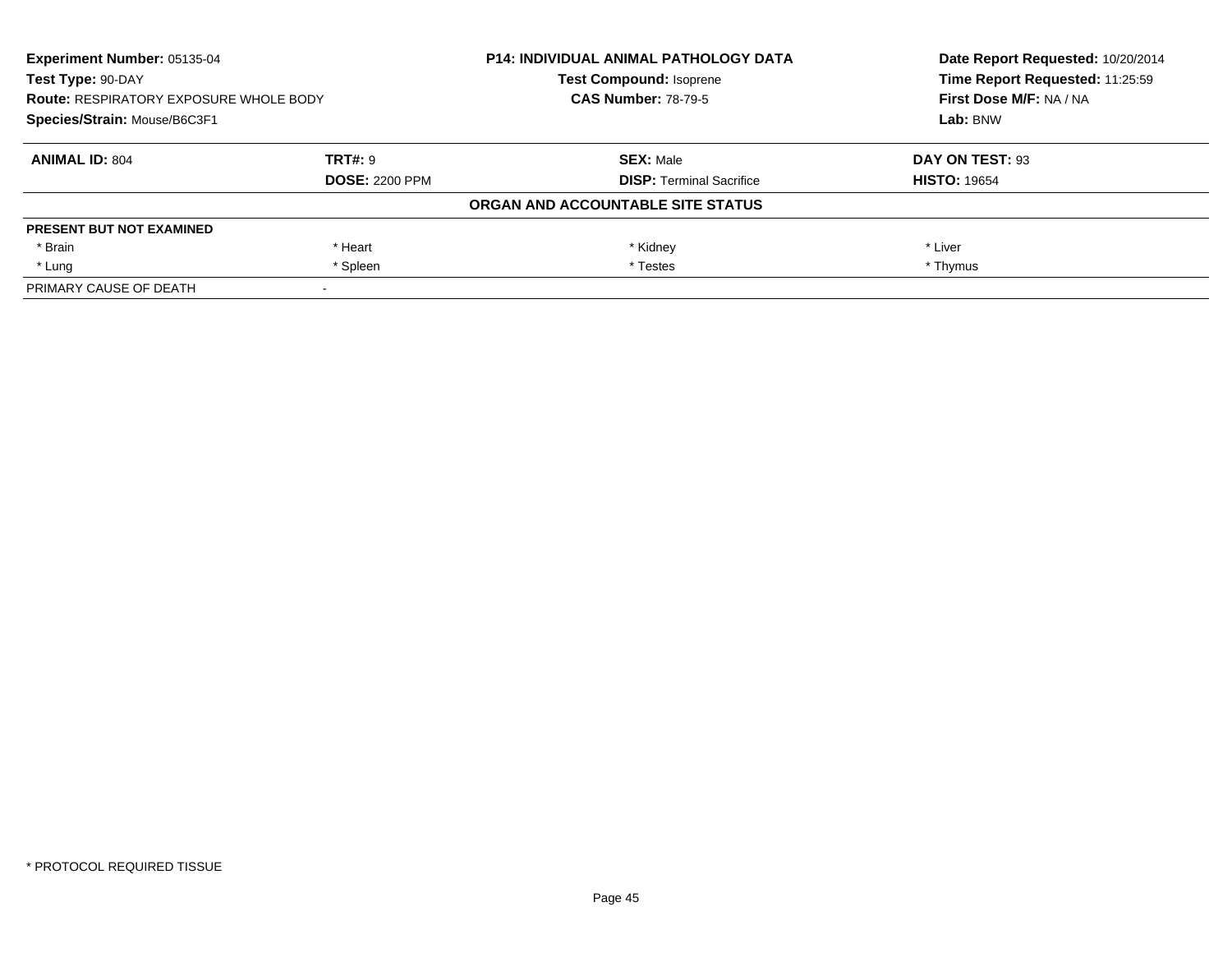| Experiment Number: 05135-04<br>Test Type: 90-DAY<br><b>Route: RESPIRATORY EXPOSURE WHOLE BODY</b><br>Species/Strain: Mouse/B6C3F1 |                       | <b>P14: INDIVIDUAL ANIMAL PATHOLOGY DATA</b><br><b>Test Compound: Isoprene</b><br><b>CAS Number: 78-79-5</b> | Date Report Requested: 10/20/2014<br>Time Report Requested: 11:25:59<br>First Dose M/F: NA / NA<br>Lab: BNW |
|-----------------------------------------------------------------------------------------------------------------------------------|-----------------------|--------------------------------------------------------------------------------------------------------------|-------------------------------------------------------------------------------------------------------------|
|                                                                                                                                   |                       |                                                                                                              |                                                                                                             |
| <b>ANIMAL ID: 805</b>                                                                                                             | <b>TRT#: 9</b>        | <b>SEX: Male</b>                                                                                             | DAY ON TEST: 93                                                                                             |
|                                                                                                                                   | <b>DOSE: 2200 PPM</b> | <b>DISP:</b> Terminal Sacrifice                                                                              | <b>HISTO: 19655</b>                                                                                         |
|                                                                                                                                   |                       | ORGAN AND ACCOUNTABLE SITE STATUS                                                                            |                                                                                                             |
| <b>NORMAL</b>                                                                                                                     |                       |                                                                                                              |                                                                                                             |
| * Brain                                                                                                                           | * Heart               | * Kidney                                                                                                     | * Liver                                                                                                     |
| * Lung                                                                                                                            | * Spleen              | * Testes                                                                                                     | * Thymus                                                                                                    |
| <b>OBSERVATIONS</b>                                                                                                               |                       |                                                                                                              |                                                                                                             |
| Stomach, Forestomach                                                                                                              | Epithelium            | Hyperplasia                                                                                                  | Mild                                                                                                        |
| PRIMARY CAUSE OF DEATH                                                                                                            |                       |                                                                                                              |                                                                                                             |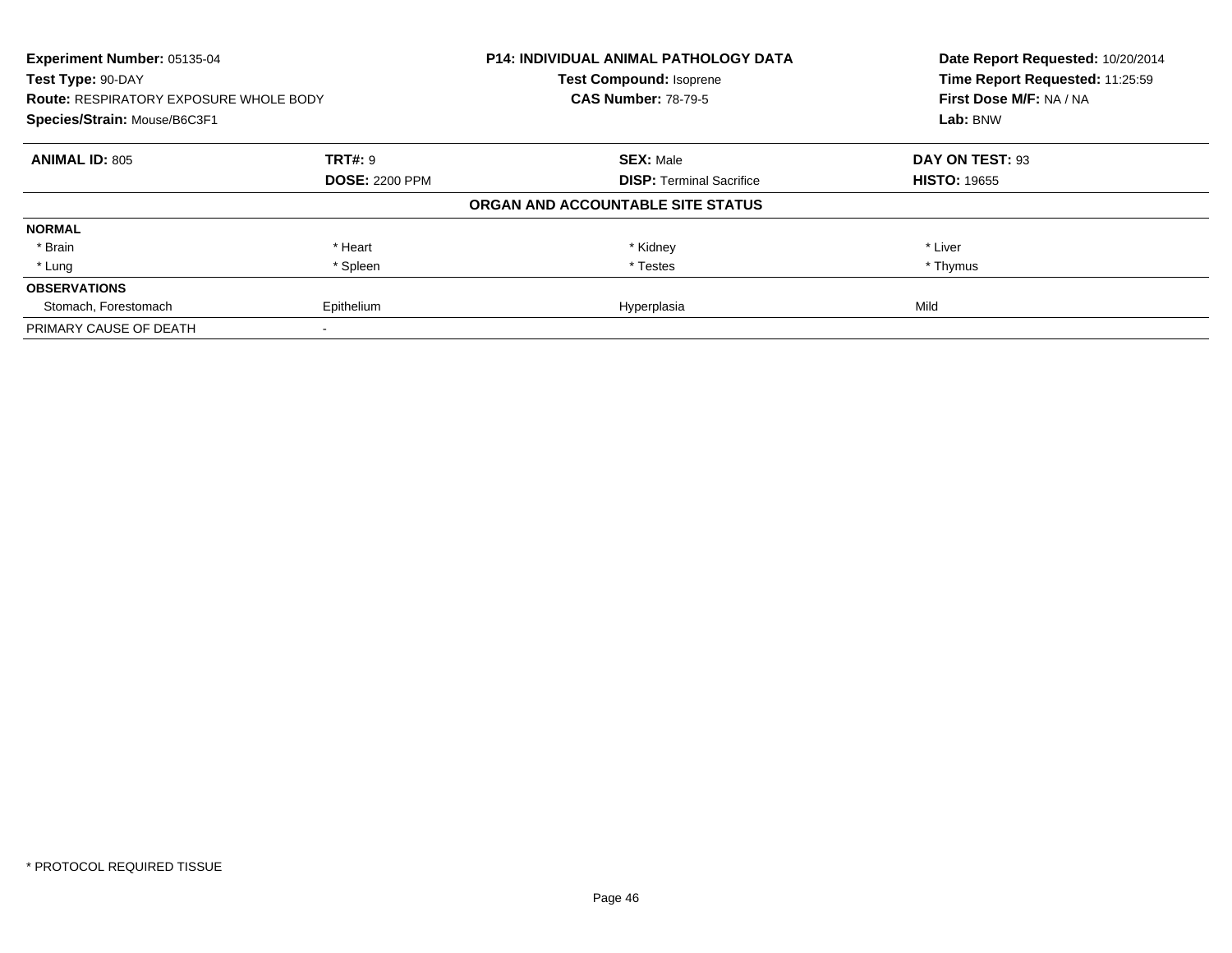| Experiment Number: 05135-04<br>Test Type: 90-DAY<br><b>Route: RESPIRATORY EXPOSURE WHOLE BODY</b><br>Species/Strain: Mouse/B6C3F1 |                       | <b>P14: INDIVIDUAL ANIMAL PATHOLOGY DATA</b><br>Test Compound: Isoprene<br><b>CAS Number: 78-79-5</b> | Date Report Requested: 10/20/2014<br>Time Report Requested: 11:25:59<br>First Dose M/F: NA / NA<br>Lab: BNW |
|-----------------------------------------------------------------------------------------------------------------------------------|-----------------------|-------------------------------------------------------------------------------------------------------|-------------------------------------------------------------------------------------------------------------|
| <b>ANIMAL ID: 806</b>                                                                                                             | <b>TRT#: 9</b>        | <b>SEX: Male</b>                                                                                      | DAY ON TEST: 93                                                                                             |
|                                                                                                                                   | <b>DOSE: 2200 PPM</b> | <b>DISP:</b> Terminal Sacrifice                                                                       | <b>HISTO: 19656</b>                                                                                         |
|                                                                                                                                   |                       | ORGAN AND ACCOUNTABLE SITE STATUS                                                                     |                                                                                                             |
| <b>NORMAL</b>                                                                                                                     |                       |                                                                                                       |                                                                                                             |
| * Brain                                                                                                                           | * Heart               | * Kidney                                                                                              | * Liver                                                                                                     |
| * Lung                                                                                                                            | * Spleen              | * Testes                                                                                              | * Thymus                                                                                                    |
| <b>OBSERVATIONS</b>                                                                                                               |                       |                                                                                                       |                                                                                                             |
| Stomach, Forestomach                                                                                                              | Epithelium            | Hyperplasia                                                                                           | Moderate                                                                                                    |
| [Hyperplasia TGLS = 1-8]                                                                                                          |                       |                                                                                                       |                                                                                                             |
| PRIMARY CAUSE OF DEATH                                                                                                            |                       |                                                                                                       |                                                                                                             |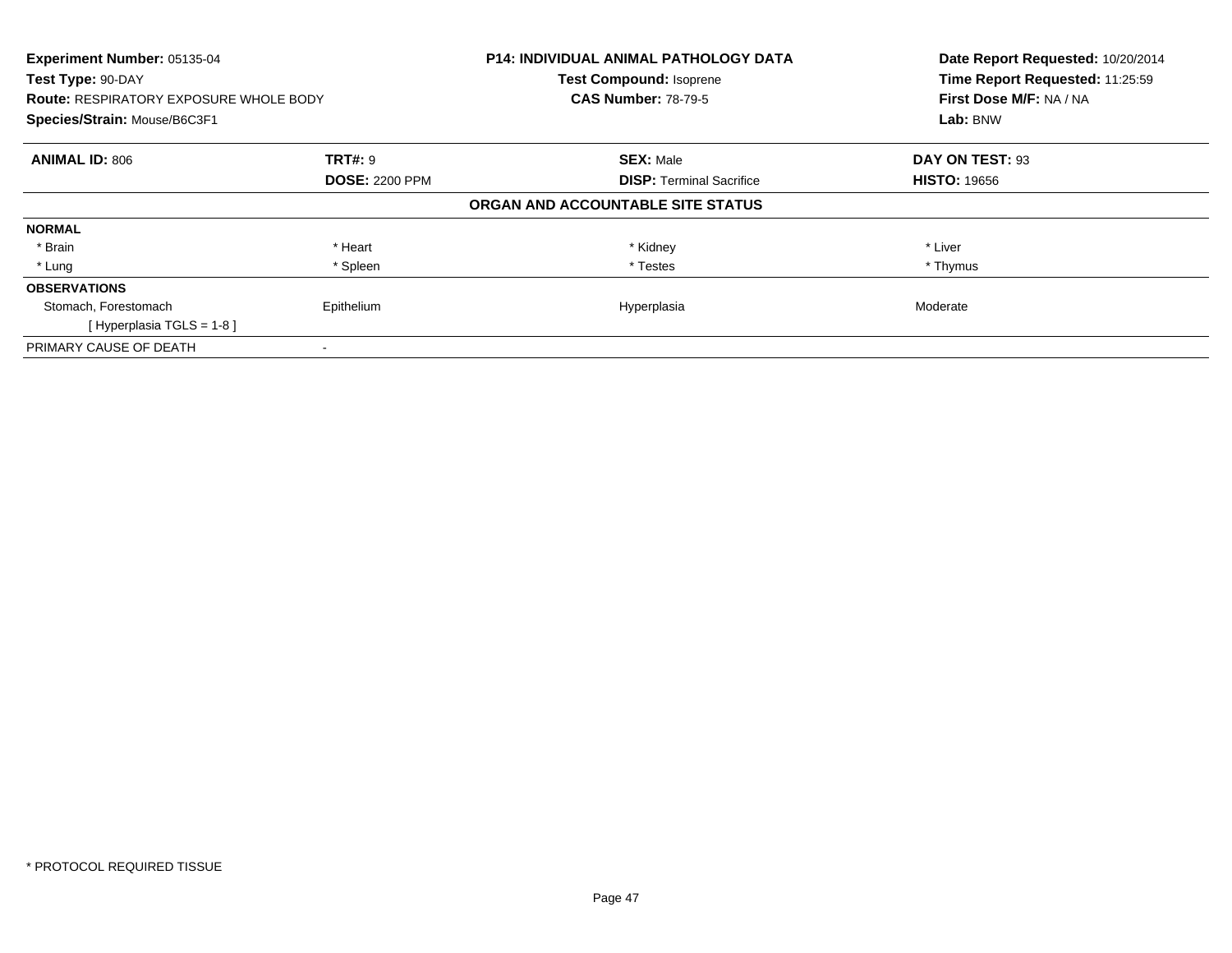| Experiment Number: 05135-04<br>Test Type: 90-DAY<br><b>Route: RESPIRATORY EXPOSURE WHOLE BODY</b><br>Species/Strain: Mouse/B6C3F1 |                       | <b>P14: INDIVIDUAL ANIMAL PATHOLOGY DATA</b><br><b>Test Compound: Isoprene</b><br><b>CAS Number: 78-79-5</b> | Date Report Requested: 10/20/2014<br>Time Report Requested: 11:25:59<br>First Dose M/F: NA / NA<br>Lab: BNW |
|-----------------------------------------------------------------------------------------------------------------------------------|-----------------------|--------------------------------------------------------------------------------------------------------------|-------------------------------------------------------------------------------------------------------------|
|                                                                                                                                   |                       |                                                                                                              |                                                                                                             |
| <b>ANIMAL ID: 807</b>                                                                                                             | <b>TRT#: 9</b>        | <b>SEX: Male</b>                                                                                             | DAY ON TEST: 93                                                                                             |
|                                                                                                                                   | <b>DOSE: 2200 PPM</b> | <b>DISP:</b> Terminal Sacrifice                                                                              | <b>HISTO: 19657</b>                                                                                         |
|                                                                                                                                   |                       | ORGAN AND ACCOUNTABLE SITE STATUS                                                                            |                                                                                                             |
| <b>NORMAL</b>                                                                                                                     |                       |                                                                                                              |                                                                                                             |
| * Brain                                                                                                                           | * Heart               | * Kidney                                                                                                     | * Liver                                                                                                     |
| * Lung                                                                                                                            | * Spleen              | * Testes                                                                                                     | * Thymus                                                                                                    |
| <b>OBSERVATIONS</b>                                                                                                               |                       |                                                                                                              |                                                                                                             |
| Stomach, Forestomach                                                                                                              | Epithelium            | Hyperplasia                                                                                                  | Marked                                                                                                      |
| PRIMARY CAUSE OF DEATH                                                                                                            |                       |                                                                                                              |                                                                                                             |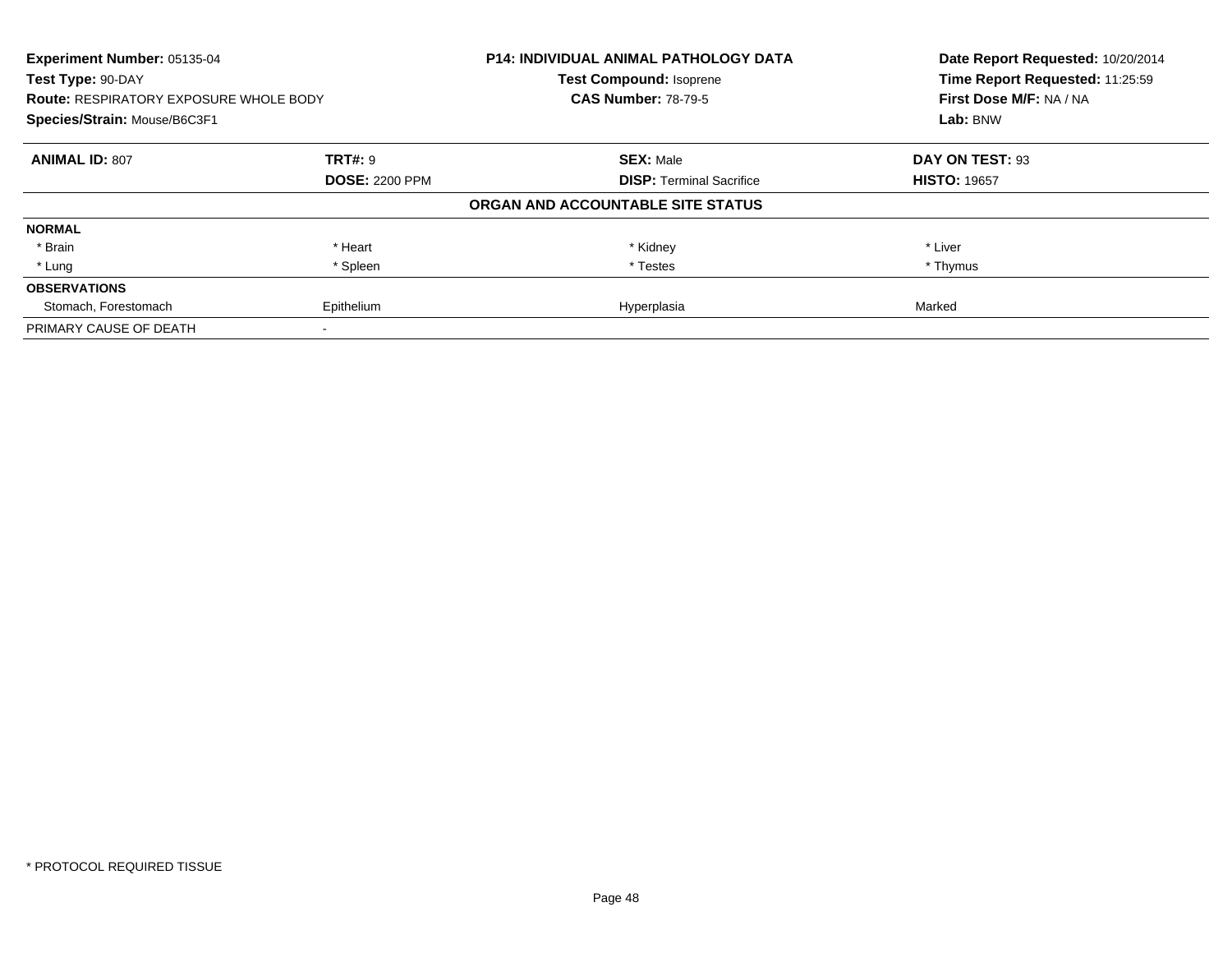| Experiment Number: 05135-04<br>Test Type: 90-DAY<br><b>Route: RESPIRATORY EXPOSURE WHOLE BODY</b> |                       | <b>P14: INDIVIDUAL ANIMAL PATHOLOGY DATA</b><br>Test Compound: Isoprene<br><b>CAS Number: 78-79-5</b> | Date Report Requested: 10/20/2014<br>Time Report Requested: 11:25:59<br>First Dose M/F: NA / NA |  |
|---------------------------------------------------------------------------------------------------|-----------------------|-------------------------------------------------------------------------------------------------------|-------------------------------------------------------------------------------------------------|--|
| Species/Strain: Mouse/B6C3F1                                                                      |                       |                                                                                                       | Lab: BNW                                                                                        |  |
| <b>ANIMAL ID: 808</b>                                                                             | <b>TRT#: 9</b>        | <b>SEX: Male</b>                                                                                      | DAY ON TEST: 93                                                                                 |  |
|                                                                                                   | <b>DOSE: 2200 PPM</b> | <b>DISP:</b> Terminal Sacrifice                                                                       | <b>HISTO: 19658</b>                                                                             |  |
|                                                                                                   |                       | ORGAN AND ACCOUNTABLE SITE STATUS                                                                     |                                                                                                 |  |
| <b>NORMAL</b>                                                                                     |                       |                                                                                                       |                                                                                                 |  |
| * Brain                                                                                           | * Heart               | * Kidney                                                                                              | * Lung                                                                                          |  |
| * Testes                                                                                          | * Thymus              |                                                                                                       |                                                                                                 |  |
| <b>OBSERVATIONS</b>                                                                               |                       |                                                                                                       |                                                                                                 |  |
| * Liver                                                                                           |                       | Vacuolization Cytoplasmic                                                                             | Mild                                                                                            |  |
| * Spleen                                                                                          |                       | Pigmentation                                                                                          | Melanin, Mild                                                                                   |  |
| Note: Melanosis on slide 4 not considered significant.                                            |                       |                                                                                                       |                                                                                                 |  |
| [ Pigmentation TGLS = $1-4$ ]                                                                     |                       |                                                                                                       |                                                                                                 |  |
| Stomach, Forestomach                                                                              | Epithelium            | Hyperplasia                                                                                           | Mild                                                                                            |  |
| [Hyperplasia TGLS = $2-8$ ]                                                                       |                       |                                                                                                       |                                                                                                 |  |
| PRIMARY CAUSE OF DEATH                                                                            |                       |                                                                                                       |                                                                                                 |  |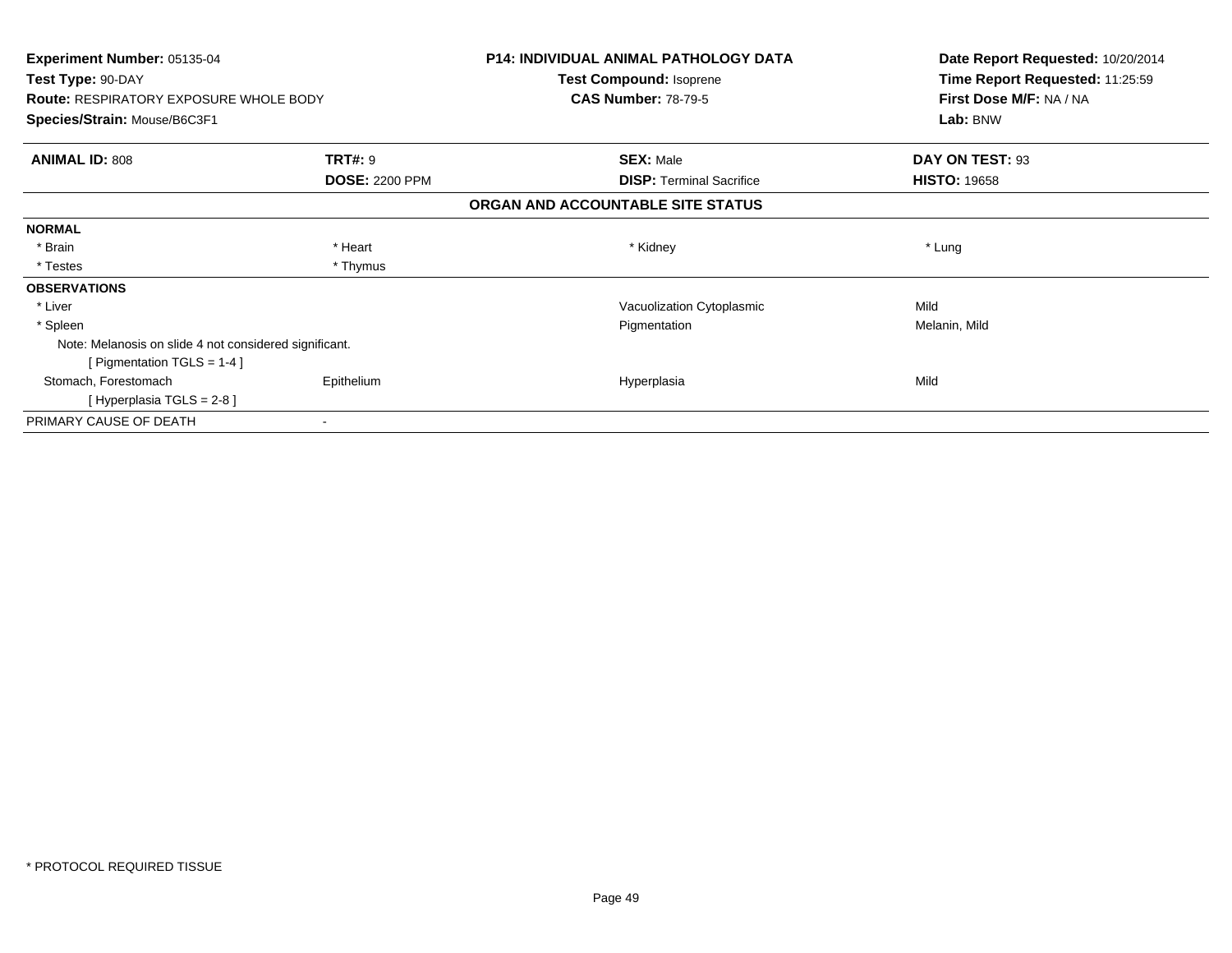| Experiment Number: 05135-04<br>Test Type: 90-DAY |                       | <b>P14: INDIVIDUAL ANIMAL PATHOLOGY DATA</b><br><b>Test Compound: Isoprene</b> | Date Report Requested: 10/20/2014<br>Time Report Requested: 11:25:59 |
|--------------------------------------------------|-----------------------|--------------------------------------------------------------------------------|----------------------------------------------------------------------|
| <b>Route: RESPIRATORY EXPOSURE WHOLE BODY</b>    |                       | <b>CAS Number: 78-79-5</b>                                                     | First Dose M/F: NA / NA                                              |
| Species/Strain: Mouse/B6C3F1                     |                       |                                                                                | Lab: BNW                                                             |
| <b>ANIMAL ID: 809</b>                            | <b>TRT#:</b> 9        | <b>SEX: Male</b>                                                               | DAY ON TEST: 93                                                      |
|                                                  | <b>DOSE: 2200 PPM</b> | <b>DISP:</b> Terminal Sacrifice                                                | <b>HISTO: 19659</b>                                                  |
|                                                  |                       | ORGAN AND ACCOUNTABLE SITE STATUS                                              |                                                                      |
| <b>NORMAL</b>                                    |                       |                                                                                |                                                                      |
| * Brain                                          | * Heart               | * Kidney                                                                       | * Lung                                                               |
| * Spleen                                         | * Testes              | * Thymus                                                                       |                                                                      |
| <b>OBSERVATIONS</b>                              |                       |                                                                                |                                                                      |
| * Liver                                          |                       | Vacuolization Cytoplasmic                                                      | Mild                                                                 |
| Stomach, Forestomach                             | Epithelium            | Hyperplasia                                                                    | Mild                                                                 |
| [Hyperplasia TGLS = $1-8$ ]                      |                       |                                                                                |                                                                      |
| PRIMARY CAUSE OF DEATH                           |                       |                                                                                |                                                                      |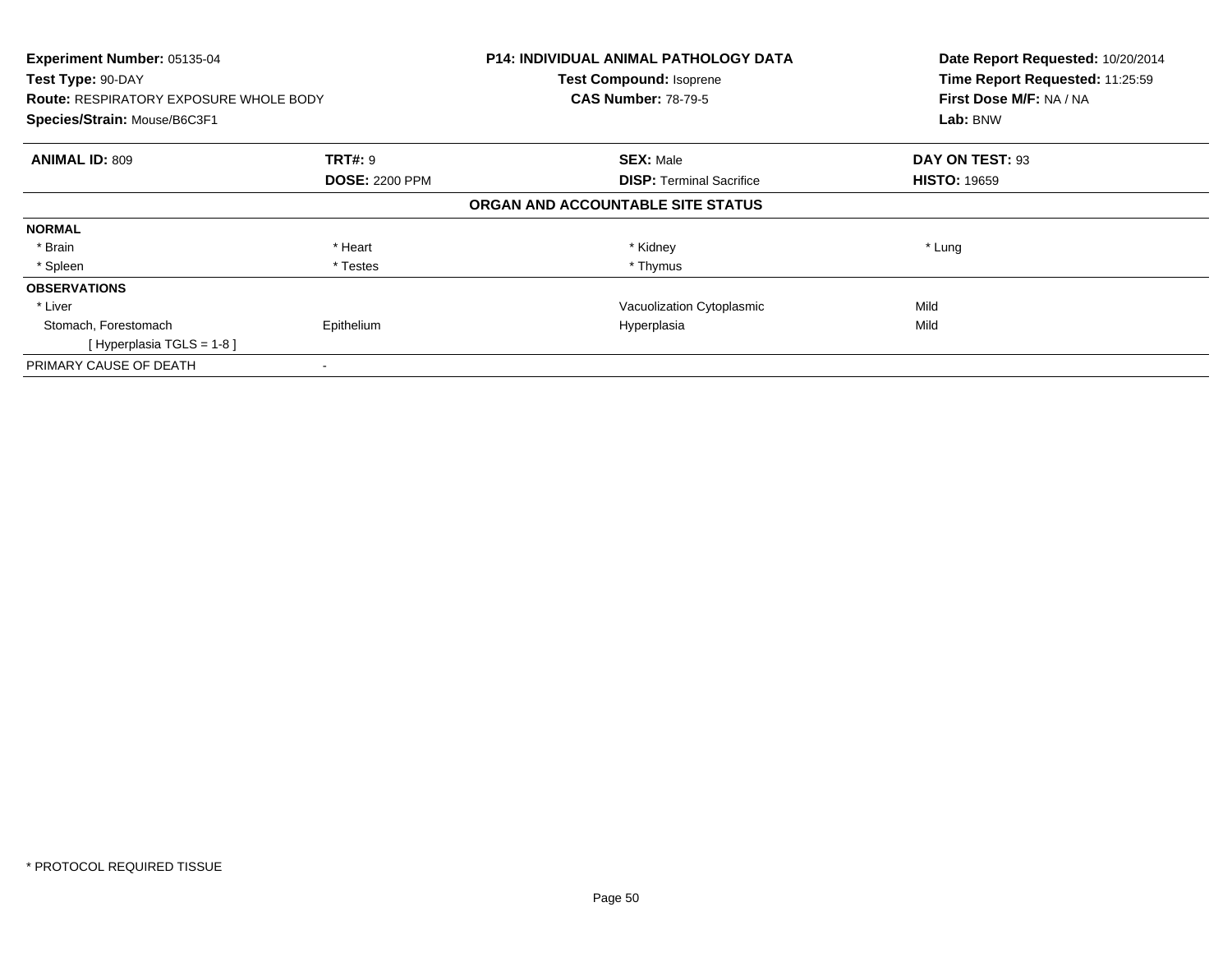| Experiment Number: 05135-04<br>Test Type: 90-DAY<br><b>Route: RESPIRATORY EXPOSURE WHOLE BODY</b><br>Species/Strain: Mouse/B6C3F1 |                       | <b>P14: INDIVIDUAL ANIMAL PATHOLOGY DATA</b> | Date Report Requested: 10/20/2014 |  |
|-----------------------------------------------------------------------------------------------------------------------------------|-----------------------|----------------------------------------------|-----------------------------------|--|
|                                                                                                                                   |                       | <b>Test Compound: Isoprene</b>               | Time Report Requested: 11:25:59   |  |
|                                                                                                                                   |                       | <b>CAS Number: 78-79-5</b>                   | First Dose M/F: NA / NA           |  |
|                                                                                                                                   |                       |                                              | Lab: BNW                          |  |
| <b>ANIMAL ID: 810</b>                                                                                                             | <b>TRT#: 9</b>        | <b>SEX: Male</b>                             | DAY ON TEST: 93                   |  |
|                                                                                                                                   | <b>DOSE: 2200 PPM</b> | <b>DISP: Terminal Sacrifice</b>              | <b>HISTO: 19660</b>               |  |
|                                                                                                                                   |                       | ORGAN AND ACCOUNTABLE SITE STATUS            |                                   |  |
| <b>NORMAL</b>                                                                                                                     |                       |                                              |                                   |  |
| * Brain                                                                                                                           | * Heart               | * Kidney                                     | * Liver                           |  |
| * Lung                                                                                                                            | * Spleen              | * Testes                                     | * Thymus                          |  |
| PRIMARY CAUSE OF DEATH                                                                                                            |                       |                                              |                                   |  |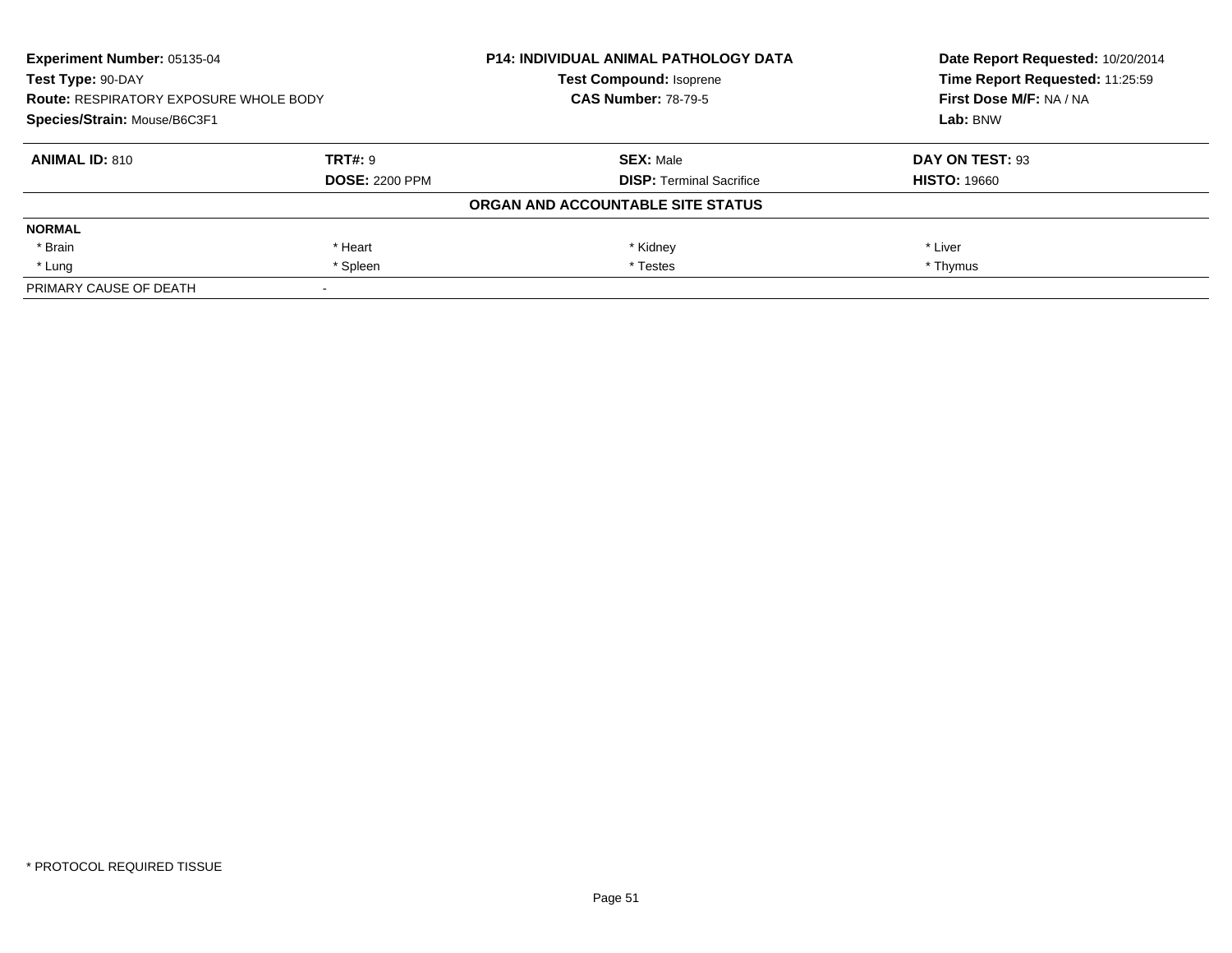| Experiment Number: 05135-04                   |                          | <b>P14: INDIVIDUAL ANIMAL PATHOLOGY DATA</b> | Date Report Requested: 10/20/2014<br>Time Report Requested: 11:25:59 |  |
|-----------------------------------------------|--------------------------|----------------------------------------------|----------------------------------------------------------------------|--|
| Test Type: 90-DAY                             |                          | Test Compound: Isoprene                      |                                                                      |  |
| <b>Route: RESPIRATORY EXPOSURE WHOLE BODY</b> |                          | <b>CAS Number: 78-79-5</b>                   | First Dose M/F: NA / NA                                              |  |
| Species/Strain: Mouse/B6C3F1                  |                          |                                              | Lab: BNW                                                             |  |
| <b>ANIMAL ID: 1001</b>                        | <b>TRT#: 11</b>          | <b>SEX: Male</b>                             | DAY ON TEST: 93                                                      |  |
|                                               | <b>DOSE: 7000 PPM</b>    | <b>DISP: Terminal Sacrifice</b>              | <b>HISTO: 19591</b>                                                  |  |
|                                               |                          | ORGAN AND ACCOUNTABLE SITE STATUS            |                                                                      |  |
| <b>NORMAL</b>                                 |                          |                                              |                                                                      |  |
| * Adrenal Cortex                              | * Adrenal Medulla        | * Blood Vessel                               | * Bone                                                               |  |
| * Bone Marrow                                 | * Brain                  | * Epididymis                                 | * Gallbladder                                                        |  |
| * Heart                                       | * Intestine Large, Cecum | * Intestine Large, Colon                     | * Intestine Large, Rectum                                            |  |
| * Intestine Small, Duodenum                   | * Intestine Small, Ileum | * Intestine Small, Jejunum                   | * Islets, Pancreatic                                                 |  |
| * Kidney                                      | * Larynx                 | * Lung                                       | * Lymph Node, Mesenteric                                             |  |
| * Pancreas                                    | * Parathyroid Gland      | * Pituitary Gland                            | * Preputial Gland                                                    |  |
| * Prostate                                    | * Salivary Glands        | * Seminal Vesicle                            | * Skeletal Muscle                                                    |  |
| * Skin                                        | * Spinal Cord            | * Spleen                                     | * Stomach, Glandular                                                 |  |
| * Testes                                      | * Thymus                 | * Thyroid Gland                              | * Trachea                                                            |  |
| * Urinary Bladder                             |                          |                                              |                                                                      |  |
| <b>MISSING</b>                                |                          |                                              |                                                                      |  |
| * Esophagus                                   | * Lymph Node, Bronchial  | * Lymph Node, Mandibular                     | * Lymph Node, Mediastinal                                            |  |
| * Mammary Gland                               | * Peripheral Nerve       |                                              |                                                                      |  |
| <b>OBSERVATIONS</b>                           |                          |                                              |                                                                      |  |
| * Blood Vessel                                |                          |                                              |                                                                      |  |
| Note: Aorta is normal.                        |                          |                                              |                                                                      |  |
| * Liver                                       |                          | Vacuolization Cytoplasmic                    | Mild                                                                 |  |
| * Lym Node Bron                               |                          |                                              |                                                                      |  |
| Note: Tracheobronchial lymph node is missing. |                          |                                              |                                                                      |  |
| * Nose                                        | Olfactory Epi, Turbinate | Degeneration                                 | Mild                                                                 |  |
| * Perph Nerve                                 |                          |                                              |                                                                      |  |
| Note: Sciatic nerve is missing.               |                          |                                              |                                                                      |  |
| * Stomach, Forestomach                        | Epithelium               | Hyperplasia                                  | Minimal                                                              |  |
| [Hyperplasia TGLS = 1-8]                      |                          |                                              |                                                                      |  |
| PRIMARY CAUSE OF DEATH                        |                          |                                              |                                                                      |  |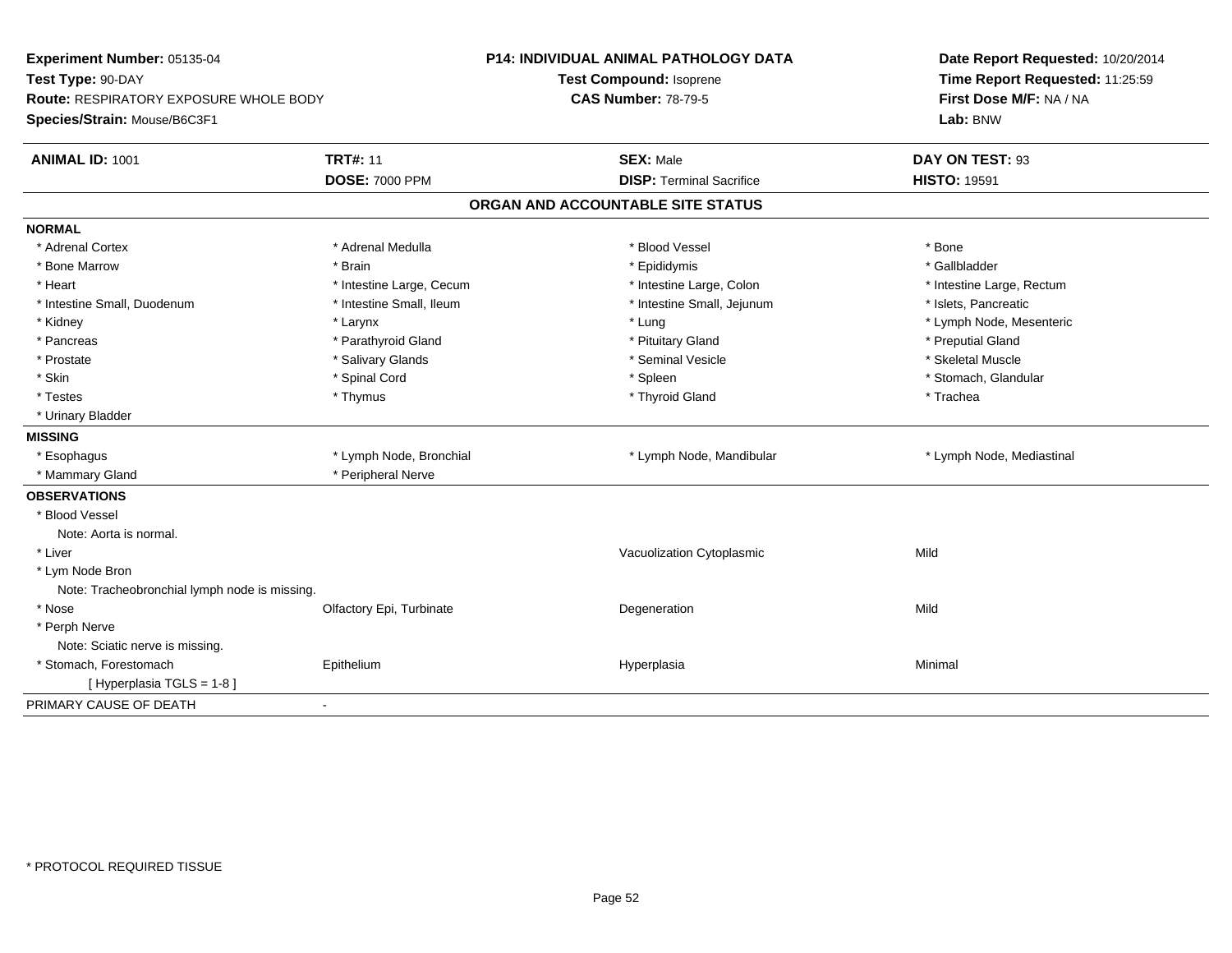| Experiment Number: 05135-04<br>Test Type: 90-DAY |                             | P14: INDIVIDUAL ANIMAL PATHOLOGY DATA | Date Report Requested: 10/20/2014<br>Time Report Requested: 11:25:59 |  |
|--------------------------------------------------|-----------------------------|---------------------------------------|----------------------------------------------------------------------|--|
|                                                  |                             | Test Compound: Isoprene               |                                                                      |  |
| <b>Route: RESPIRATORY EXPOSURE WHOLE BODY</b>    |                             | <b>CAS Number: 78-79-5</b>            | First Dose M/F: NA / NA                                              |  |
| Species/Strain: Mouse/B6C3F1                     |                             |                                       | Lab: BNW                                                             |  |
| <b>ANIMAL ID: 1002</b>                           | <b>TRT#: 11</b>             | <b>SEX: Male</b>                      | DAY ON TEST: 93                                                      |  |
|                                                  | <b>DOSE: 7000 PPM</b>       | <b>DISP: Terminal Sacrifice</b>       | <b>HISTO: 19592</b>                                                  |  |
|                                                  |                             | ORGAN AND ACCOUNTABLE SITE STATUS     |                                                                      |  |
| <b>NORMAL</b>                                    |                             |                                       |                                                                      |  |
| * Adrenal Cortex                                 | * Adrenal Medulla           | * Blood Vessel                        | * Bone                                                               |  |
| * Bone Marrow                                    | * Brain                     | * Epididymis                          | * Esophagus                                                          |  |
| * Gallbladder                                    | * Heart                     | * Intestine Large, Cecum              | * Intestine Large, Colon                                             |  |
| * Intestine Large, Rectum                        | * Intestine Small, Duodenum | * Intestine Small, Ileum              | * Intestine Small, Jejunum                                           |  |
| * Islets, Pancreatic                             | * Kidney                    | * Larynx                              | * Lung                                                               |  |
| * Lymph Node, Bronchial                          | * Lymph Node, Mesenteric    | * Pancreas                            | * Parathyroid Gland                                                  |  |
| * Peripheral Nerve                               | * Pituitary Gland           | * Preputial Gland                     | * Prostate                                                           |  |
| * Salivary Glands                                | * Seminal Vesicle           | * Skeletal Muscle                     | * Skin                                                               |  |
| * Spinal Cord                                    | * Spleen                    | * Stomach, Glandular                  | * Thymus                                                             |  |
| * Thyroid Gland                                  | * Trachea                   | * Urinary Bladder                     |                                                                      |  |
| <b>MISSING</b>                                   |                             |                                       |                                                                      |  |
| * Lymph Node, Mandibular                         | * Lymph Node, Mediastinal   | * Mammary Gland                       |                                                                      |  |
| <b>OBSERVATIONS</b>                              |                             |                                       |                                                                      |  |
| * Blood Vessel                                   |                             |                                       |                                                                      |  |
| Note: Aorta is normal.                           |                             |                                       |                                                                      |  |
| * Liver                                          |                             | Vacuolization Cytoplasmic             | Mild                                                                 |  |
| * Lym Node Bron                                  |                             |                                       |                                                                      |  |
| Note: Tracheobronchial lymph node is normal.     |                             |                                       |                                                                      |  |
| * Nose                                           | Olfactory Epi, Turbinate    | Degeneration                          | Mild                                                                 |  |
| * Perph Nerve                                    |                             |                                       |                                                                      |  |
| Note: Sciatic Nerve is normal.                   |                             |                                       |                                                                      |  |
| * Stomach, Forestomach                           | Epithelium                  | Hyperplasia                           | Minimal                                                              |  |
| [ Hyperplasia TGLS = 1-8]                        |                             |                                       |                                                                      |  |
| * Testes                                         |                             | Atrophy                               | Minimal                                                              |  |
| PRIMARY CAUSE OF DEATH                           | $\blacksquare$              |                                       |                                                                      |  |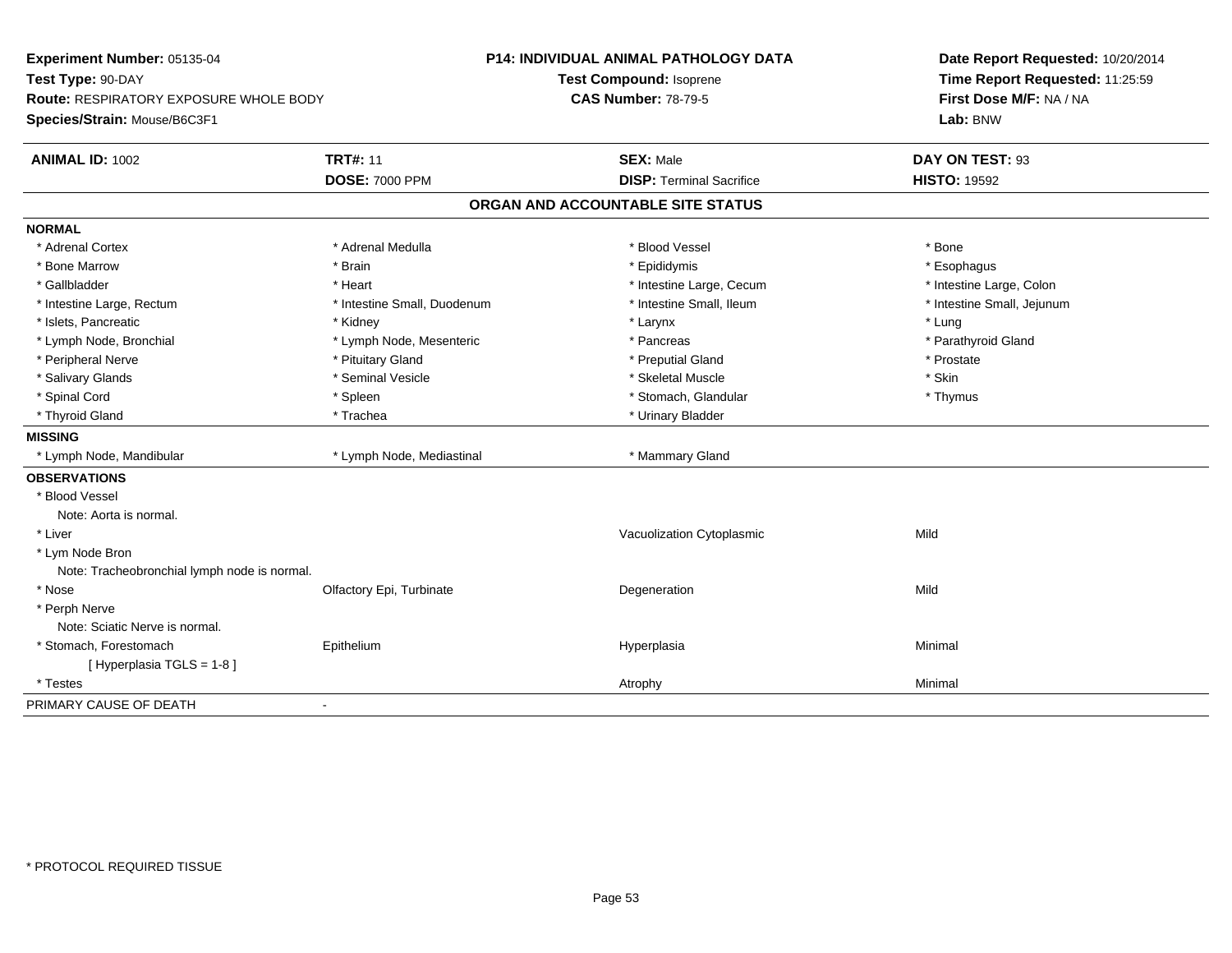| Experiment Number: 05135-04                   |                             | <b>P14: INDIVIDUAL ANIMAL PATHOLOGY DATA</b> | Date Report Requested: 10/20/2014 |  |
|-----------------------------------------------|-----------------------------|----------------------------------------------|-----------------------------------|--|
| Test Type: 90-DAY                             |                             | Test Compound: Isoprene                      | Time Report Requested: 11:25:59   |  |
| <b>Route: RESPIRATORY EXPOSURE WHOLE BODY</b> |                             | <b>CAS Number: 78-79-5</b>                   | First Dose M/F: NA / NA           |  |
| Species/Strain: Mouse/B6C3F1                  |                             |                                              | Lab: BNW                          |  |
| <b>ANIMAL ID: 1003</b>                        | <b>TRT#: 11</b>             | <b>SEX: Male</b>                             | DAY ON TEST: 93                   |  |
|                                               | <b>DOSE: 7000 PPM</b>       | <b>DISP: Terminal Sacrifice</b>              | <b>HISTO: 19593</b>               |  |
|                                               |                             | ORGAN AND ACCOUNTABLE SITE STATUS            |                                   |  |
| <b>NORMAL</b>                                 |                             |                                              |                                   |  |
| * Adrenal Cortex                              | * Adrenal Medulla           | * Blood Vessel                               | * Bone                            |  |
| * Bone Marrow                                 | * Brain                     | * Epididymis                                 | * Esophagus                       |  |
| * Gallbladder                                 | * Heart                     | * Intestine Large, Cecum                     | * Intestine Large, Colon          |  |
| * Intestine Large, Rectum                     | * Intestine Small, Duodenum | * Intestine Small, Ileum                     | * Intestine Small, Jejunum        |  |
| * Islets, Pancreatic                          | * Kidney                    | * Larynx                                     | * Lymph Node, Bronchial           |  |
| * Lymph Node, Mesenteric                      | * Pancreas                  | * Parathyroid Gland                          | * Pituitary Gland                 |  |
| * Preputial Gland                             | * Salivary Glands           | * Seminal Vesicle                            | * Skeletal Muscle                 |  |
| * Skin                                        | * Spinal Cord               | * Spleen                                     | * Stomach, Glandular              |  |
| * Testes                                      | * Thymus                    | * Thyroid Gland                              | * Trachea                         |  |
| * Urinary Bladder                             |                             |                                              |                                   |  |
| <b>MISSING</b>                                |                             |                                              |                                   |  |
| * Lymph Node, Mandibular                      | * Lymph Node, Mediastinal   | * Mammary Gland                              | * Peripheral Nerve                |  |
| * Prostate                                    |                             |                                              |                                   |  |
| <b>OBSERVATIONS</b>                           |                             |                                              |                                   |  |
| * Blood Vessel                                |                             |                                              |                                   |  |
| Note: Aorta is normal.                        |                             |                                              |                                   |  |
| * Liver                                       |                             | Vacuolization Cytoplasmic                    | Mild                              |  |
| * Lung                                        |                             | Alveolar/Bronchiolar Adenoma                 |                                   |  |
| * Lym Node Bron                               |                             |                                              |                                   |  |
| Note: Tracheobronchial lymph node is normal.  |                             |                                              |                                   |  |
| * Nose                                        | Olfactory Epi, Turbinate    | Degeneration                                 | Mild                              |  |
| * Perph Nerve                                 |                             |                                              |                                   |  |
| Note: Sciatic nerve is missing.               |                             |                                              |                                   |  |
| * Stomach, Forestomach                        | Epithelium                  | Hyperplasia                                  | Minimal                           |  |
| PRIMARY CAUSE OF DEATH                        | $\blacksquare$              |                                              |                                   |  |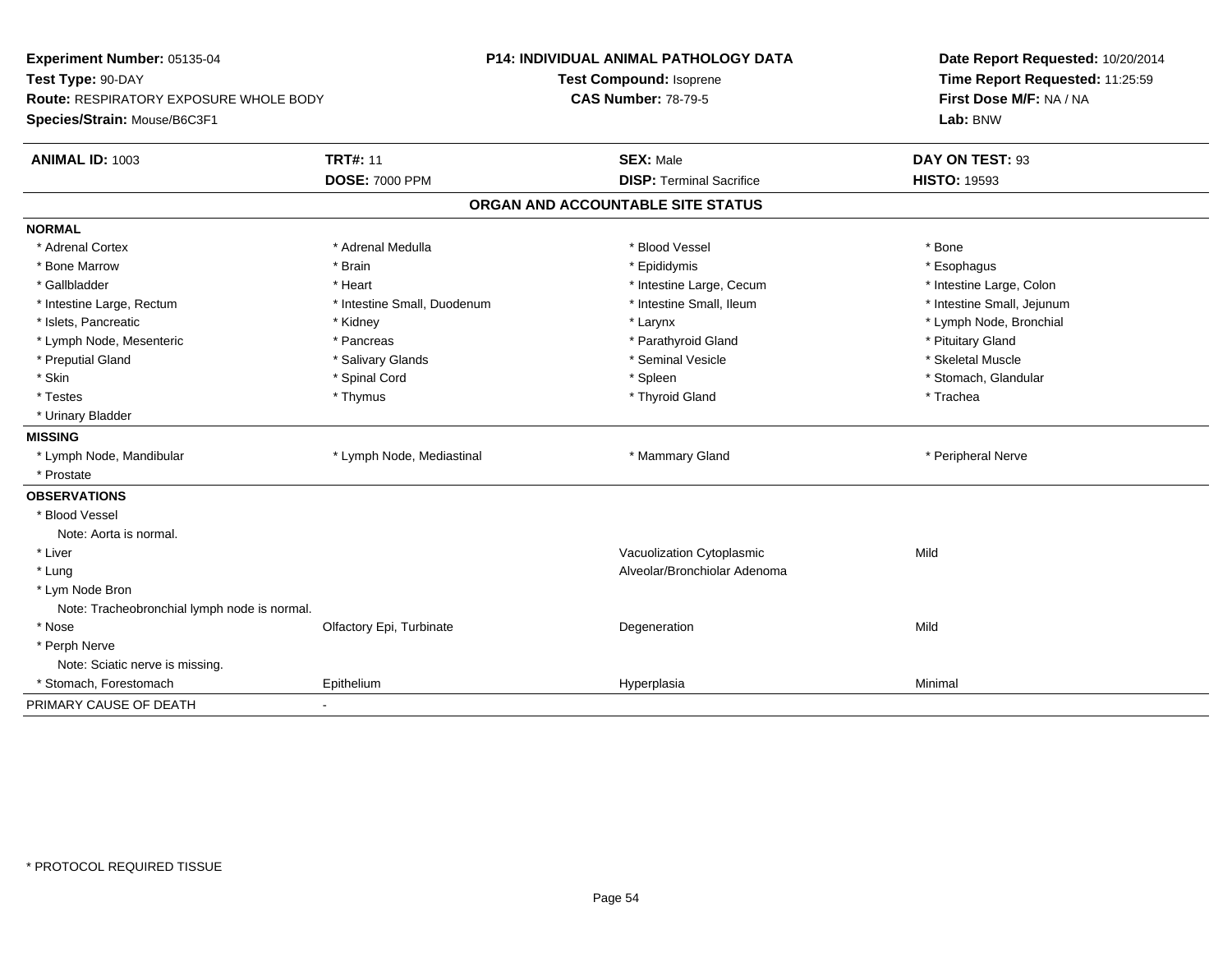| Experiment Number: 05135-04                   |                             | <b>P14: INDIVIDUAL ANIMAL PATHOLOGY DATA</b> | Date Report Requested: 10/20/2014<br>Time Report Requested: 11:25:59<br>First Dose M/F: NA / NA |  |
|-----------------------------------------------|-----------------------------|----------------------------------------------|-------------------------------------------------------------------------------------------------|--|
| Test Type: 90-DAY                             |                             | Test Compound: Isoprene                      |                                                                                                 |  |
| <b>Route: RESPIRATORY EXPOSURE WHOLE BODY</b> |                             | <b>CAS Number: 78-79-5</b>                   |                                                                                                 |  |
| Species/Strain: Mouse/B6C3F1                  |                             |                                              | Lab: BNW                                                                                        |  |
| <b>ANIMAL ID: 1004</b>                        | <b>TRT#: 11</b>             | <b>SEX: Male</b>                             | DAY ON TEST: 93                                                                                 |  |
|                                               | <b>DOSE: 7000 PPM</b>       | <b>DISP: Terminal Sacrifice</b>              | <b>HISTO: 19594</b>                                                                             |  |
|                                               |                             | ORGAN AND ACCOUNTABLE SITE STATUS            |                                                                                                 |  |
| <b>NORMAL</b>                                 |                             |                                              |                                                                                                 |  |
| * Adrenal Cortex                              | * Adrenal Medulla           | * Blood Vessel                               | * Bone                                                                                          |  |
| * Bone Marrow                                 | * Brain                     | * Epididymis                                 | * Esophagus                                                                                     |  |
| * Gallbladder                                 | * Heart                     | * Intestine Large, Cecum                     | * Intestine Large, Colon                                                                        |  |
| * Intestine Large, Rectum                     | * Intestine Small, Duodenum | * Intestine Small, Ileum                     | * Intestine Small, Jejunum                                                                      |  |
| * Islets, Pancreatic                          | * Kidney                    | * Larynx                                     | * Lung                                                                                          |  |
| * Lymph Node, Bronchial                       | * Lymph Node, Mandibular    | * Lymph Node, Mesenteric                     | * Pancreas                                                                                      |  |
| * Parathyroid Gland                           | * Peripheral Nerve          | * Pituitary Gland                            | * Preputial Gland                                                                               |  |
| * Prostate                                    | * Salivary Glands           | * Seminal Vesicle                            | * Skeletal Muscle                                                                               |  |
| * Skin                                        | * Spinal Cord               | * Spleen                                     | * Stomach, Glandular                                                                            |  |
| * Testes                                      | * Thymus                    | * Thyroid Gland                              | * Trachea                                                                                       |  |
| * Urinary Bladder                             |                             |                                              |                                                                                                 |  |
| <b>MISSING</b>                                |                             |                                              |                                                                                                 |  |
| * Lymph Node, Mediastinal                     | * Mammary Gland             |                                              |                                                                                                 |  |
| <b>OBSERVATIONS</b>                           |                             |                                              |                                                                                                 |  |
| * Blood Vessel                                |                             |                                              |                                                                                                 |  |
| Note: Aorta is normal.                        |                             |                                              |                                                                                                 |  |
| * Liver                                       |                             | Vacuolization Cytoplasmic                    | Minimal                                                                                         |  |
| * Lym Node Bron                               |                             |                                              |                                                                                                 |  |
| Note: Tracheobronchial lymph node is normal.  |                             |                                              |                                                                                                 |  |
| * Nose                                        | Olfactory Epi, Turbinate    | Degeneration                                 | Minimal                                                                                         |  |
| * Perph Nerve                                 |                             |                                              |                                                                                                 |  |
| Note: Sciatic nerve is normal.                |                             |                                              |                                                                                                 |  |
| * Stomach, Forestomach                        | Epithelium                  | Hyperplasia                                  | Minimal                                                                                         |  |
| [ Hyperplasia TGLS = 1-8 ]                    |                             |                                              |                                                                                                 |  |
| PRIMARY CAUSE OF DEATH                        |                             |                                              |                                                                                                 |  |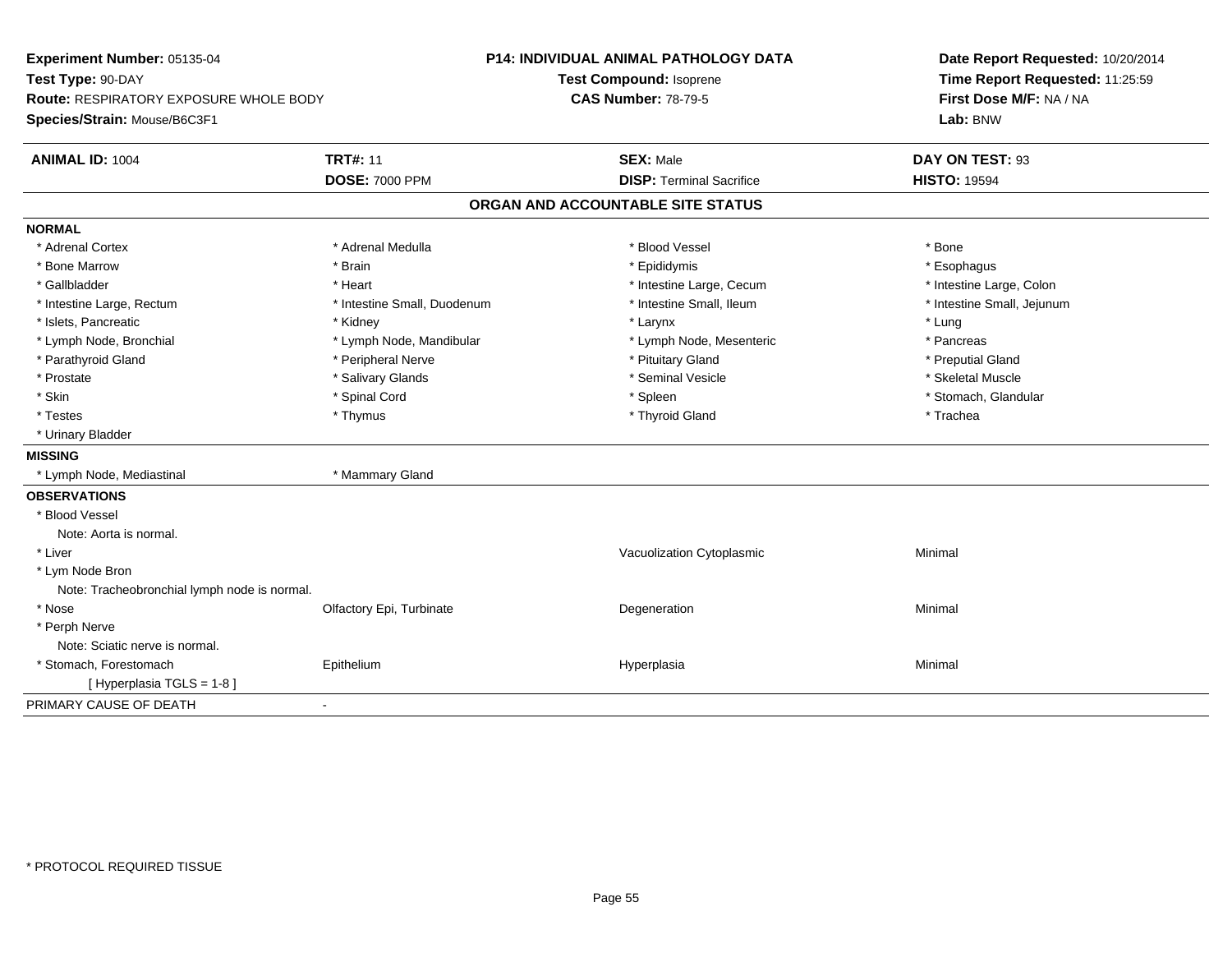| Experiment Number: 05135-04                   |                             | <b>P14: INDIVIDUAL ANIMAL PATHOLOGY DATA</b> | Date Report Requested: 10/20/2014<br>Time Report Requested: 11:25:59<br>First Dose M/F: NA / NA |  |
|-----------------------------------------------|-----------------------------|----------------------------------------------|-------------------------------------------------------------------------------------------------|--|
| Test Type: 90-DAY                             |                             | Test Compound: Isoprene                      |                                                                                                 |  |
| <b>Route: RESPIRATORY EXPOSURE WHOLE BODY</b> |                             | <b>CAS Number: 78-79-5</b>                   |                                                                                                 |  |
| Species/Strain: Mouse/B6C3F1                  |                             |                                              | Lab: BNW                                                                                        |  |
| <b>ANIMAL ID: 1005</b>                        | <b>TRT#: 11</b>             | <b>SEX: Male</b>                             | DAY ON TEST: 93                                                                                 |  |
|                                               | <b>DOSE: 7000 PPM</b>       | <b>DISP: Terminal Sacrifice</b>              | <b>HISTO: 19595</b>                                                                             |  |
|                                               |                             | ORGAN AND ACCOUNTABLE SITE STATUS            |                                                                                                 |  |
| <b>NORMAL</b>                                 |                             |                                              |                                                                                                 |  |
| * Adrenal Cortex                              | * Adrenal Medulla           | * Blood Vessel                               | * Bone                                                                                          |  |
| * Bone Marrow                                 | * Brain                     | * Epididymis                                 | * Esophagus                                                                                     |  |
| * Gallbladder                                 | * Heart                     | * Intestine Large, Cecum                     | * Intestine Large, Colon                                                                        |  |
| * Intestine Large, Rectum                     | * Intestine Small, Duodenum | * Intestine Small, Ileum                     | * Intestine Small, Jejunum                                                                      |  |
| * Islets. Pancreatic                          | * Kidney                    | * Larynx                                     | * Lung                                                                                          |  |
| * Lymph Node, Bronchial                       | * Lymph Node, Mandibular    | * Lymph Node, Mesenteric                     | * Pancreas                                                                                      |  |
| * Parathyroid Gland                           | * Pituitary Gland           | * Preputial Gland                            | * Prostate                                                                                      |  |
| * Salivary Glands                             | * Seminal Vesicle           | * Skeletal Muscle                            | * Skin                                                                                          |  |
| * Spinal Cord                                 | * Spleen                    | * Stomach, Glandular                         | * Testes                                                                                        |  |
| * Thymus                                      | * Thyroid Gland             | * Trachea                                    | * Urinary Bladder                                                                               |  |
| <b>MISSING</b>                                |                             |                                              |                                                                                                 |  |
| * Lymph Node, Mediastinal                     | * Mammary Gland             | * Peripheral Nerve                           |                                                                                                 |  |
| <b>OBSERVATIONS</b>                           |                             |                                              |                                                                                                 |  |
| * Blood Vessel                                |                             |                                              |                                                                                                 |  |
| Note: Aorta is normal.                        |                             |                                              |                                                                                                 |  |
| * Liver                                       |                             | Vacuolization Cytoplasmic                    | Mild                                                                                            |  |
| * Lym Node Bron                               |                             |                                              |                                                                                                 |  |
| Note: Tracheobronchial lymph node is normal.  |                             |                                              |                                                                                                 |  |
| * Nose                                        | Olfactory Epi, Turbinate    | Degeneration                                 | Mild                                                                                            |  |
| * Perph Nerve                                 |                             |                                              |                                                                                                 |  |
| Note: Sciatic nerve is missing.               |                             |                                              |                                                                                                 |  |
| * Stomach, Forestomach                        | Epithelium                  | Hyperplasia                                  | Minimal                                                                                         |  |
| [ Hyperplasia TGLS = 2-8 ]                    |                             |                                              |                                                                                                 |  |
| PRIMARY CAUSE OF DEATH                        | ÷,                          |                                              |                                                                                                 |  |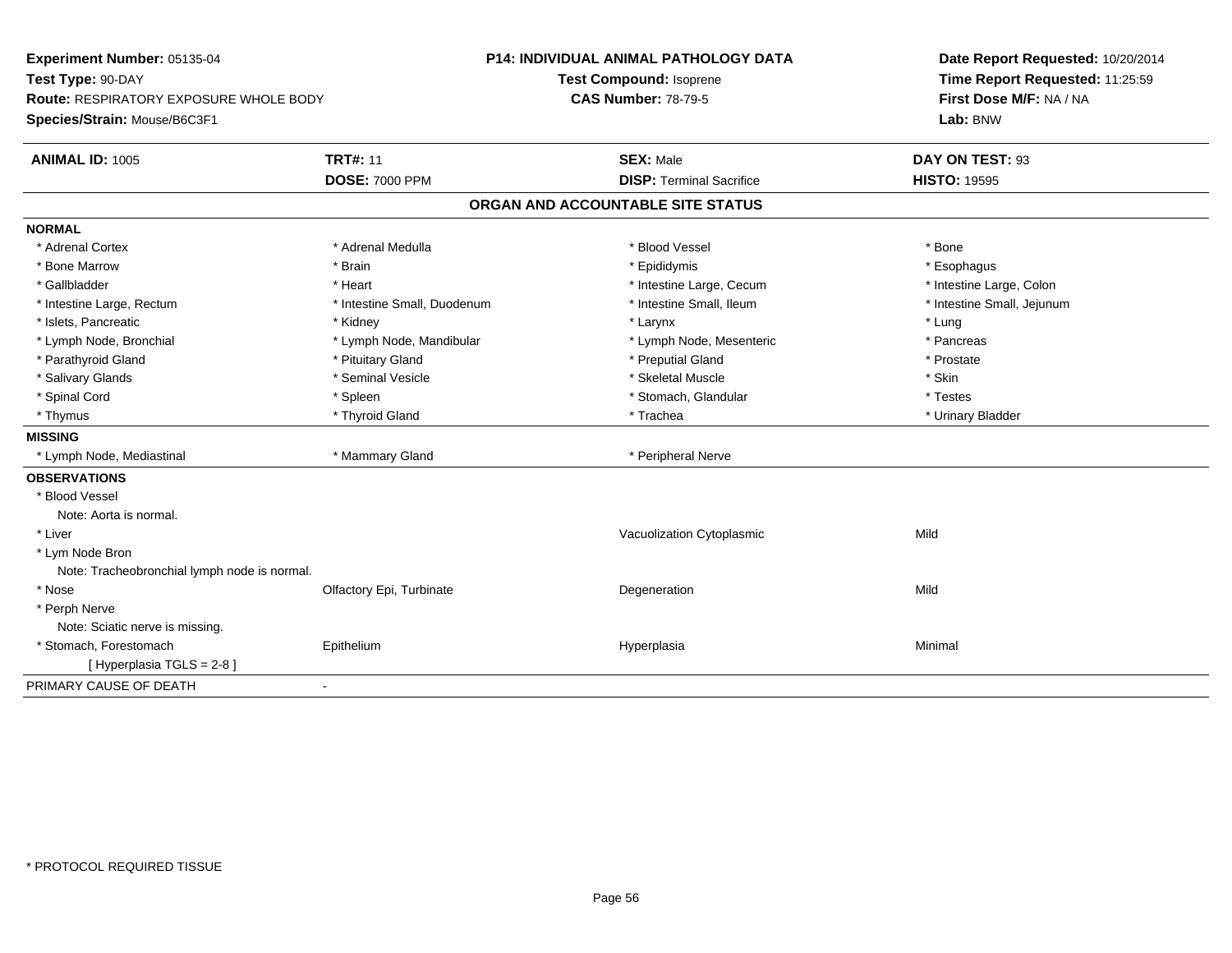| Experiment Number: 05135-04                   |                             | <b>P14: INDIVIDUAL ANIMAL PATHOLOGY DATA</b> | Date Report Requested: 10/20/2014 |  |
|-----------------------------------------------|-----------------------------|----------------------------------------------|-----------------------------------|--|
| Test Type: 90-DAY                             |                             | Test Compound: Isoprene                      | Time Report Requested: 11:25:59   |  |
| <b>Route: RESPIRATORY EXPOSURE WHOLE BODY</b> |                             | <b>CAS Number: 78-79-5</b>                   | First Dose M/F: NA / NA           |  |
| Species/Strain: Mouse/B6C3F1                  |                             |                                              | Lab: BNW                          |  |
| <b>ANIMAL ID: 1006</b>                        | <b>TRT#: 11</b>             | <b>SEX: Male</b>                             | DAY ON TEST: 93                   |  |
|                                               | <b>DOSE: 7000 PPM</b>       | <b>DISP: Terminal Sacrifice</b>              | <b>HISTO: 19596</b>               |  |
|                                               |                             | ORGAN AND ACCOUNTABLE SITE STATUS            |                                   |  |
| <b>NORMAL</b>                                 |                             |                                              |                                   |  |
| * Adrenal Cortex                              | * Adrenal Medulla           | * Blood Vessel                               | * Bone                            |  |
| * Bone Marrow                                 | * Brain                     | * Epididymis                                 | * Esophagus                       |  |
| * Gallbladder                                 | * Heart                     | * Intestine Large, Cecum                     | * Intestine Large, Colon          |  |
| * Intestine Large, Rectum                     | * Intestine Small, Duodenum | * Intestine Small, Ileum                     | * Intestine Small, Jejunum        |  |
| * Islets, Pancreatic                          | * Kidney                    | * Larynx                                     | * Lung                            |  |
| * Lymph Node, Mandibular                      | * Lymph Node, Mediastinal   | * Lymph Node, Mesenteric                     | * Pancreas                        |  |
| * Parathyroid Gland                           | * Peripheral Nerve          | * Pituitary Gland                            | * Preputial Gland                 |  |
| * Prostate                                    | * Salivary Glands           | * Seminal Vesicle                            | * Skeletal Muscle                 |  |
| * Skin                                        | * Spinal Cord               | * Spleen                                     | * Stomach, Glandular              |  |
| * Thymus                                      | * Thyroid Gland             | * Trachea                                    | * Urinary Bladder                 |  |
| <b>MISSING</b>                                |                             |                                              |                                   |  |
| * Lymph Node, Bronchial                       | * Mammary Gland             |                                              |                                   |  |
| <b>OBSERVATIONS</b>                           |                             |                                              |                                   |  |
| * Blood Vessel                                |                             |                                              |                                   |  |
| Note: Aorta is normal.                        |                             |                                              |                                   |  |
| * Liver                                       |                             | Vacuolization Cytoplasmic                    | Mild                              |  |
| * Lym Node Bron                               |                             |                                              |                                   |  |
| Note: Tracheobronchial lymph node is missing. |                             |                                              |                                   |  |
| * Nose                                        | Olfactory Epi, Turbinate    | Degeneration                                 | Mild                              |  |
| * Perph Nerve                                 |                             |                                              |                                   |  |
| Note: Sciatic nerve is normal.                |                             |                                              |                                   |  |
| * Stomach, Forestomach                        | Epithelium                  | Hyperplasia                                  | Mild                              |  |
| [Hyperplasia TGLS = 1-8]                      |                             |                                              |                                   |  |
| * Testes                                      |                             | Atrophy                                      | Minimal                           |  |
| PRIMARY CAUSE OF DEATH                        | $\blacksquare$              |                                              |                                   |  |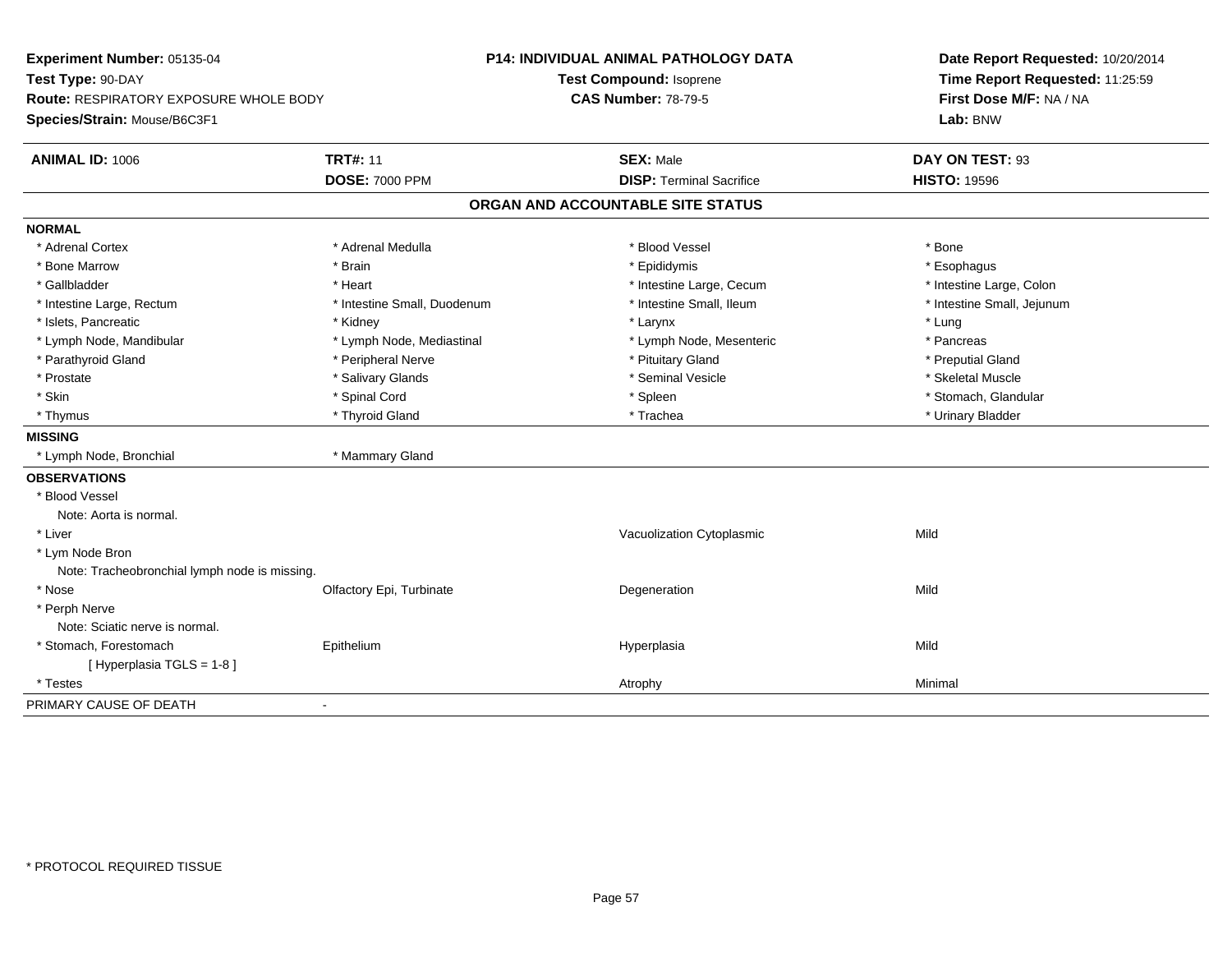| Experiment Number: 05135-04                   |                          | <b>P14: INDIVIDUAL ANIMAL PATHOLOGY DATA</b> | Date Report Requested: 10/20/2014 |  |
|-----------------------------------------------|--------------------------|----------------------------------------------|-----------------------------------|--|
| Test Type: 90-DAY                             |                          | <b>Test Compound: Isoprene</b>               | Time Report Requested: 11:25:59   |  |
| <b>Route: RESPIRATORY EXPOSURE WHOLE BODY</b> |                          | <b>CAS Number: 78-79-5</b>                   | First Dose M/F: NA / NA           |  |
| Species/Strain: Mouse/B6C3F1                  |                          |                                              | Lab: BNW                          |  |
| <b>ANIMAL ID: 1007</b>                        | <b>TRT#: 11</b>          | <b>SEX: Male</b>                             | DAY ON TEST: 93                   |  |
|                                               | <b>DOSE: 7000 PPM</b>    | <b>DISP: Terminal Sacrifice</b>              | <b>HISTO: 19597</b>               |  |
|                                               |                          | ORGAN AND ACCOUNTABLE SITE STATUS            |                                   |  |
| <b>NORMAL</b>                                 |                          |                                              |                                   |  |
| * Adrenal Cortex                              | * Adrenal Medulla        | * Blood Vessel                               | * Bone                            |  |
| * Bone Marrow                                 | * Brain                  | * Esophagus                                  | * Gallbladder                     |  |
| * Heart                                       | * Intestine Large, Cecum | * Intestine Large, Colon                     | * Intestine Large, Rectum         |  |
| * Intestine Small, Duodenum                   | * Intestine Small, Ileum | * Intestine Small, Jejunum                   | * Islets, Pancreatic              |  |
| * Kidney                                      | * Larynx                 | * Lung                                       | * Lymph Node, Bronchial           |  |
| * Lymph Node, Mesenteric                      | * Pancreas               | * Parathyroid Gland                          | * Peripheral Nerve                |  |
| * Preputial Gland                             | * Prostate               | * Salivary Glands                            | * Seminal Vesicle                 |  |
| * Skeletal Muscle                             | * Skin                   | * Spinal Cord                                | * Spleen                          |  |
| * Stomach, Glandular                          | * Testes                 | * Thymus                                     | * Thyroid Gland                   |  |
| * Trachea                                     | * Urinary Bladder        |                                              |                                   |  |
| <b>MISSING</b>                                |                          |                                              |                                   |  |
| * Epididymis                                  | * Lymph Node, Mandibular | * Lymph Node, Mediastinal                    | * Mammary Gland                   |  |
| * Pituitary Gland                             |                          |                                              |                                   |  |
| <b>OBSERVATIONS</b>                           |                          |                                              |                                   |  |
| * Blood Vessel                                |                          |                                              |                                   |  |
| Note: Aorta is normal.                        |                          |                                              |                                   |  |
| * Liver                                       |                          | Vacuolization Cytoplasmic                    | Mild                              |  |
| * Lym Node Bron                               |                          |                                              |                                   |  |
| Note: Tracheobronchial lymph node is normal.  |                          |                                              |                                   |  |
| * Nose                                        | Olfactory Epi, Turbinate | Degeneration                                 | Mild                              |  |
| * Perph Nerve                                 |                          |                                              |                                   |  |
| Note: Sciatic nerve is normal.                |                          |                                              |                                   |  |
| * Stomach, Forestomach                        | Epithelium               | Hyperplasia                                  | Marked                            |  |
| [Hyperplasia TGLS = 1-8]                      |                          |                                              |                                   |  |
| PRIMARY CAUSE OF DEATH                        | $\blacksquare$           |                                              |                                   |  |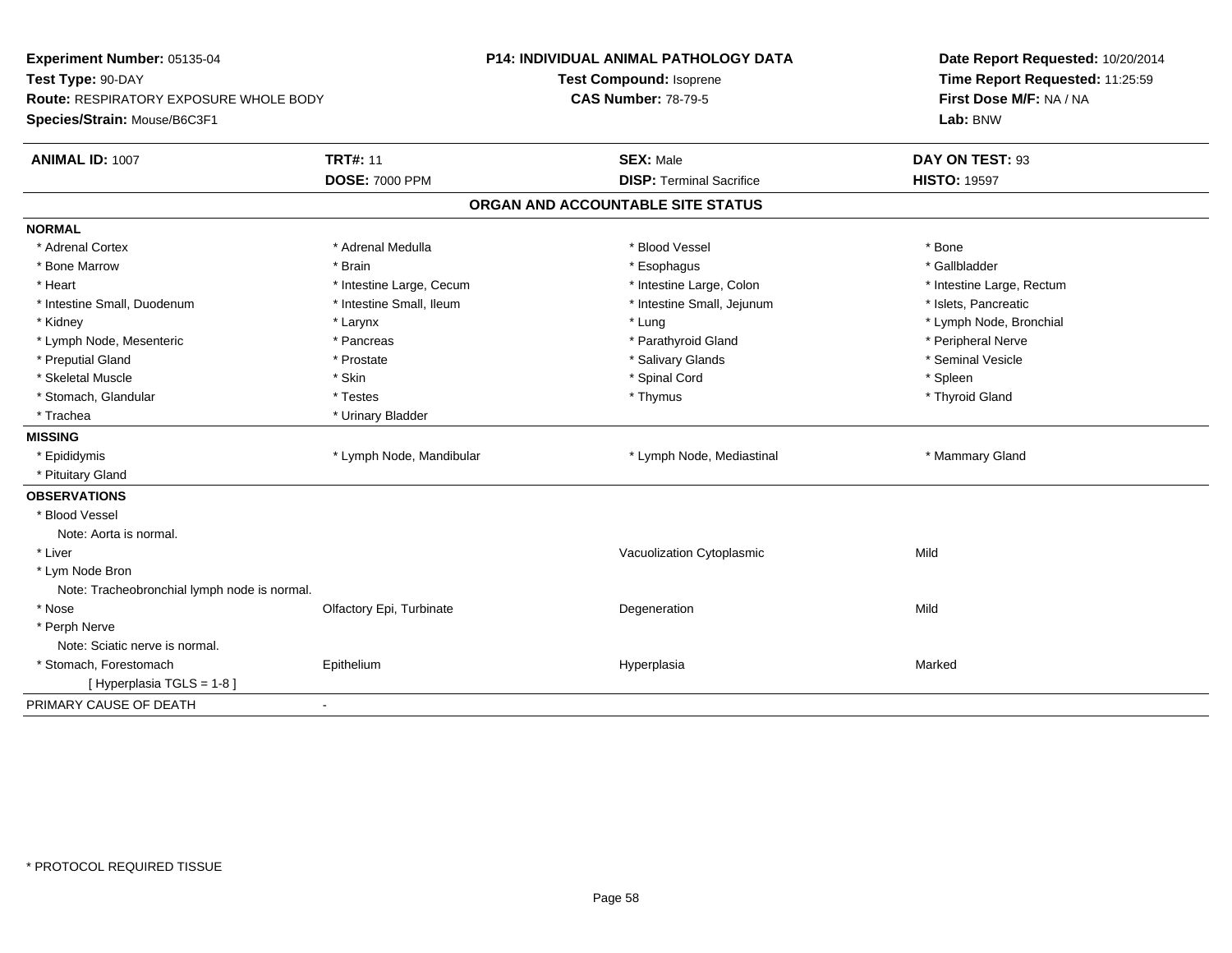| Experiment Number: 05135-04                   |                             | P14: INDIVIDUAL ANIMAL PATHOLOGY DATA | Date Report Requested: 10/20/2014<br>Time Report Requested: 11:25:59 |  |
|-----------------------------------------------|-----------------------------|---------------------------------------|----------------------------------------------------------------------|--|
| Test Type: 90-DAY                             |                             | Test Compound: Isoprene               |                                                                      |  |
| <b>Route: RESPIRATORY EXPOSURE WHOLE BODY</b> |                             | <b>CAS Number: 78-79-5</b>            | First Dose M/F: NA / NA                                              |  |
| Species/Strain: Mouse/B6C3F1                  |                             |                                       | Lab: BNW                                                             |  |
| <b>ANIMAL ID: 1008</b>                        | <b>TRT#: 11</b>             | <b>SEX: Male</b>                      | DAY ON TEST: 93                                                      |  |
|                                               | <b>DOSE: 7000 PPM</b>       | <b>DISP: Terminal Sacrifice</b>       | <b>HISTO: 19598</b>                                                  |  |
|                                               |                             | ORGAN AND ACCOUNTABLE SITE STATUS     |                                                                      |  |
| <b>NORMAL</b>                                 |                             |                                       |                                                                      |  |
| * Adrenal Cortex                              | * Adrenal Medulla           | * Blood Vessel                        | * Bone                                                               |  |
| * Bone Marrow                                 | * Brain                     | * Epididymis                          | * Esophagus                                                          |  |
| * Gallbladder                                 | * Heart                     | * Intestine Large, Cecum              | * Intestine Large, Colon                                             |  |
| * Intestine Large, Rectum                     | * Intestine Small, Duodenum | * Intestine Small, Ileum              | * Intestine Small, Jejunum                                           |  |
| * Islets, Pancreatic                          | * Kidney                    | * Larynx                              | * Lung                                                               |  |
| * Lymph Node, Mandibular                      | * Lymph Node, Mediastinal   | * Lymph Node, Mesenteric              | * Pancreas                                                           |  |
| * Parathyroid Gland                           | * Peripheral Nerve          | * Pituitary Gland                     | * Preputial Gland                                                    |  |
| * Prostate                                    | * Salivary Glands           | * Seminal Vesicle                     | * Skeletal Muscle                                                    |  |
| * Skin                                        | * Spinal Cord               | * Stomach, Glandular                  | * Testes                                                             |  |
| * Thymus                                      | * Thyroid Gland             | * Trachea                             | * Urinary Bladder                                                    |  |
| <b>MISSING</b>                                |                             |                                       |                                                                      |  |
| * Lymph Node, Bronchial                       | * Mammary Gland             |                                       |                                                                      |  |
| <b>OBSERVATIONS</b>                           |                             |                                       |                                                                      |  |
| * Blood Vessel                                |                             |                                       |                                                                      |  |
| Note: Aorta is normal.                        |                             |                                       |                                                                      |  |
| * Liver                                       |                             | Vacuolization Cytoplasmic             | Mild                                                                 |  |
| * Lym Node Bron                               |                             |                                       |                                                                      |  |
| Note: Tracheobronchial lymph node is missing. |                             |                                       |                                                                      |  |
| * Nose                                        | Olfactory Epi, Turbinate    | Degeneration                          | Minimal                                                              |  |
| * Perph Nerve                                 |                             |                                       |                                                                      |  |
| Note: Sciatic nerve is normal.                |                             |                                       |                                                                      |  |
| * Spleen                                      |                             | Pigmentation                          | Mild                                                                 |  |
| [ Pigmentation TGLS = 1-4 ]                   |                             |                                       |                                                                      |  |
| * Stomach, Forestomach                        | Epithelium                  | Hyperplasia                           | Mild                                                                 |  |
| [ Hyperplasia TGLS = 2-8]                     |                             |                                       |                                                                      |  |
| PRIMARY CAUSE OF DEATH                        |                             |                                       |                                                                      |  |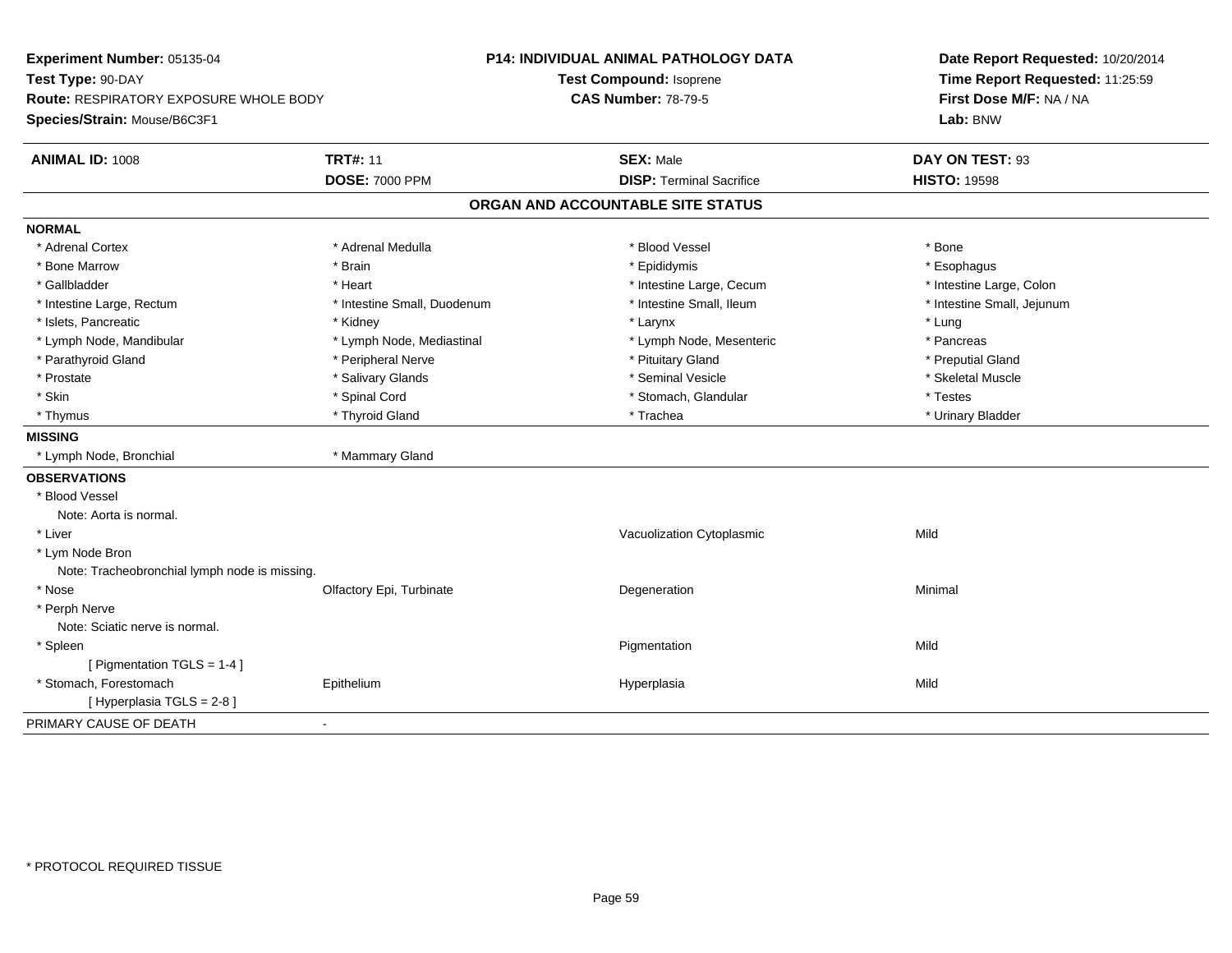| Experiment Number: 05135-04<br>Test Type: 90-DAY                       |                             | <b>P14: INDIVIDUAL ANIMAL PATHOLOGY DATA</b><br>Test Compound: Isoprene |                                   | Date Report Requested: 10/20/2014<br>Time Report Requested: 11:25:59 |  |
|------------------------------------------------------------------------|-----------------------------|-------------------------------------------------------------------------|-----------------------------------|----------------------------------------------------------------------|--|
| Route: RESPIRATORY EXPOSURE WHOLE BODY<br>Species/Strain: Mouse/B6C3F1 |                             | <b>CAS Number: 78-79-5</b>                                              |                                   | First Dose M/F: NA / NA<br>Lab: BNW                                  |  |
|                                                                        |                             |                                                                         |                                   |                                                                      |  |
| ANIMAL ID: 1009                                                        | <b>TRT#: 11</b>             |                                                                         | <b>SEX: Male</b>                  | DAY ON TEST: 93                                                      |  |
|                                                                        | <b>DOSE: 7000 PPM</b>       |                                                                         | <b>DISP: Terminal Sacrifice</b>   | <b>HISTO: 19599</b>                                                  |  |
|                                                                        |                             |                                                                         | ORGAN AND ACCOUNTABLE SITE STATUS |                                                                      |  |
| <b>NORMAL</b>                                                          |                             |                                                                         |                                   |                                                                      |  |
| * Adrenal Cortex                                                       | * Adrenal Medulla           |                                                                         | * Blood Vessel                    | * Bone                                                               |  |
| * Bone Marrow                                                          | * Brain                     |                                                                         | * Epididymis                      | * Esophagus                                                          |  |
| * Gallbladder                                                          | * Heart                     |                                                                         | * Intestine Large, Cecum          | * Intestine Large, Colon                                             |  |
| * Intestine Large, Rectum                                              | * Intestine Small, Duodenum |                                                                         | * Intestine Small, Ileum          | * Intestine Small, Jejunum                                           |  |
| * Islets, Pancreatic                                                   | * Kidney                    |                                                                         | * Larynx                          | * Lung                                                               |  |
| * Lymph Node, Bronchial                                                | * Lymph Node, Mandibular    |                                                                         | * Lymph Node, Mediastinal         | * Lymph Node, Mesenteric                                             |  |
| * Pancreas                                                             | * Parathyroid Gland         |                                                                         | * Peripheral Nerve                | * Pituitary Gland                                                    |  |
| * Preputial Gland                                                      | * Prostate                  |                                                                         | * Salivary Glands                 | * Seminal Vesicle                                                    |  |
| * Skeletal Muscle                                                      | * Skin                      |                                                                         | * Spinal Cord                     | * Spleen                                                             |  |
| * Stomach, Glandular                                                   | * Testes                    |                                                                         | * Thymus                          | * Thyroid Gland                                                      |  |
| * Trachea                                                              | * Urinary Bladder           |                                                                         |                                   |                                                                      |  |
| <b>MISSING</b>                                                         |                             |                                                                         |                                   |                                                                      |  |
| * Mammary Gland                                                        |                             |                                                                         |                                   |                                                                      |  |
| <b>OBSERVATIONS</b>                                                    |                             |                                                                         |                                   |                                                                      |  |
| * Blood Vessel                                                         |                             |                                                                         |                                   |                                                                      |  |
| Note: Aorta is normal.                                                 |                             |                                                                         |                                   |                                                                      |  |
| * Liver                                                                |                             |                                                                         | Vacuolization Cytoplasmic         | Minimal                                                              |  |
| * Lym Node Bron                                                        |                             |                                                                         |                                   |                                                                      |  |
| Note: Tracheobronchial lymph node is normal.                           |                             |                                                                         |                                   |                                                                      |  |
| * Nose                                                                 | Olfactory Epi, Turbinate    |                                                                         | Degeneration                      | Mild                                                                 |  |
| * Perph Nerve                                                          |                             |                                                                         |                                   |                                                                      |  |
| Note: Sciatic nerve is normal.                                         |                             |                                                                         |                                   |                                                                      |  |
| * Stomach, Forestomach                                                 | Epithelium                  |                                                                         | Hyperplasia                       | Mild                                                                 |  |
| [ Hyperplasia TGLS = 1-8 ]                                             |                             |                                                                         |                                   |                                                                      |  |
| PRIMARY CAUSE OF DEATH                                                 | $\sim$                      |                                                                         |                                   |                                                                      |  |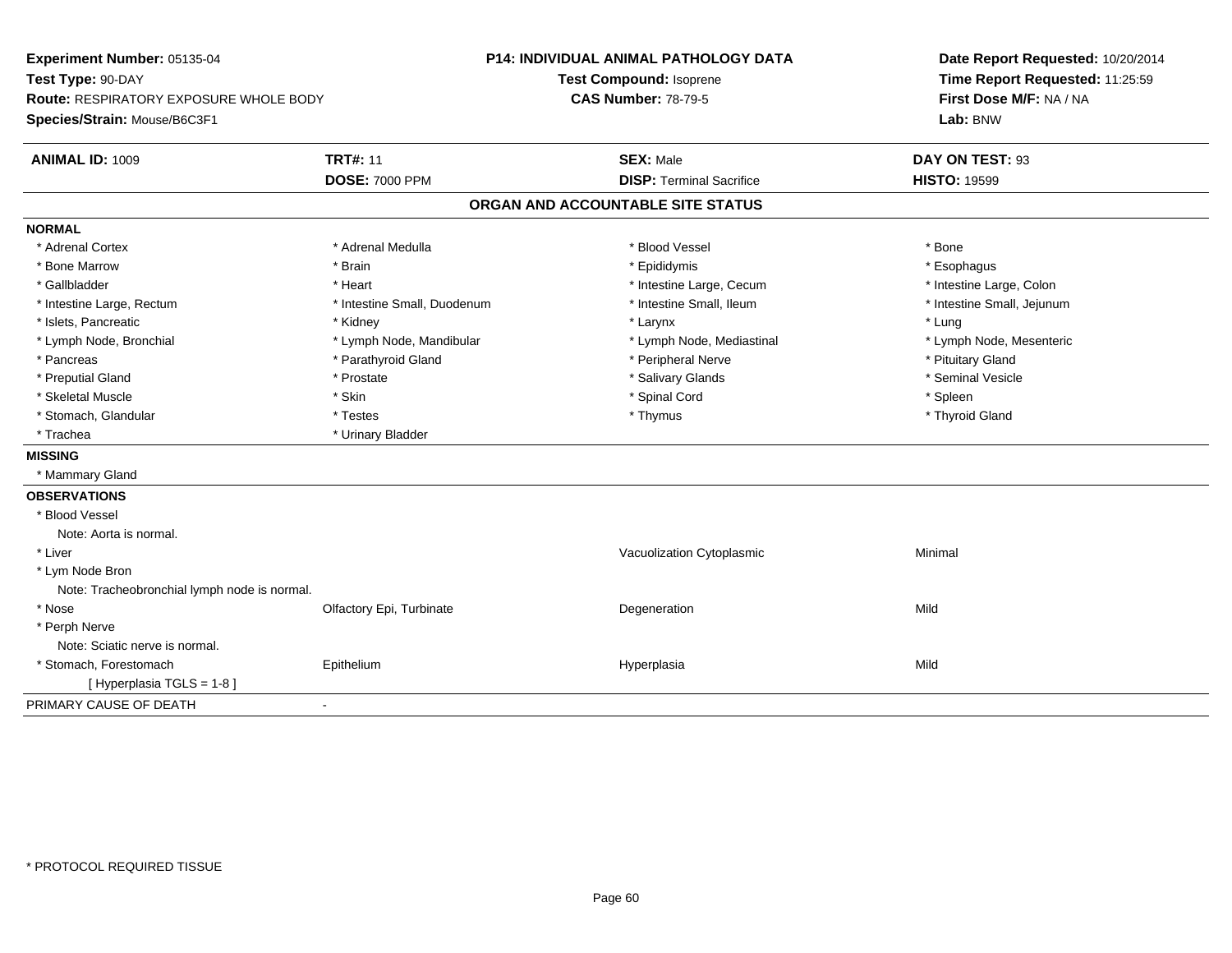| Experiment Number: 05135-04                  |                             | P14: INDIVIDUAL ANIMAL PATHOLOGY DATA | Date Report Requested: 10/20/2014 |
|----------------------------------------------|-----------------------------|---------------------------------------|-----------------------------------|
| Test Type: 90-DAY                            |                             | <b>Test Compound: Isoprene</b>        | Time Report Requested: 11:25:59   |
| Route: RESPIRATORY EXPOSURE WHOLE BODY       |                             | <b>CAS Number: 78-79-5</b>            | First Dose M/F: NA / NA           |
| Species/Strain: Mouse/B6C3F1                 |                             |                                       | Lab: BNW                          |
| <b>ANIMAL ID: 1010</b>                       | <b>TRT#: 11</b>             | <b>SEX: Male</b>                      | DAY ON TEST: 93                   |
|                                              | <b>DOSE: 7000 PPM</b>       | <b>DISP: Terminal Sacrifice</b>       | <b>HISTO: 19600</b>               |
|                                              |                             | ORGAN AND ACCOUNTABLE SITE STATUS     |                                   |
| <b>NORMAL</b>                                |                             |                                       |                                   |
| * Adrenal Cortex                             | * Adrenal Medulla           | * Blood Vessel                        | * Bone                            |
| * Bone Marrow                                | * Brain                     | * Epididymis                          | * Esophagus                       |
| * Gallbladder                                | * Heart                     | * Intestine Large, Cecum              | * Intestine Large, Colon          |
| * Intestine Large, Rectum                    | * Intestine Small, Duodenum | * Intestine Small, Ileum              | * Intestine Small, Jejunum        |
| * Islets, Pancreatic                         | * Kidney                    | * Larynx                              | * Lung                            |
| * Lymph Node, Bronchial                      | * Lymph Node, Mesenteric    | * Pancreas                            | * Parathyroid Gland               |
| * Peripheral Nerve                           | * Pituitary Gland           | * Preputial Gland                     | * Prostate                        |
| * Salivary Glands                            | * Seminal Vesicle           | * Skeletal Muscle                     | * Skin                            |
| * Spinal Cord                                | * Spleen                    | * Stomach, Forestomach                | * Stomach, Glandular              |
| * Testes                                     | * Thymus                    | * Thyroid Gland                       | * Trachea                         |
| * Urinary Bladder                            |                             |                                       |                                   |
| <b>MISSING</b>                               |                             |                                       |                                   |
| * Lymph Node, Mandibular                     | * Lymph Node, Mediastinal   | * Mammary Gland                       |                                   |
| <b>OBSERVATIONS</b>                          |                             |                                       |                                   |
| * Blood Vessel                               |                             |                                       |                                   |
| Note: Aorta is normal.                       |                             |                                       |                                   |
| * Liver                                      |                             | Vacuolization Cytoplasmic             | Mild                              |
| * Lym Node Bron                              |                             |                                       |                                   |
| Note: Tracheobronchial lymph node is normal. |                             |                                       |                                   |
| * Nose                                       | Olfactory Epi, Turbinate    | Degeneration                          | Minimal                           |
| * Perph Nerve                                |                             |                                       |                                   |
| Note: Sciatic nerve is normal.               |                             |                                       |                                   |
| PRIMARY CAUSE OF DEATH                       | $\blacksquare$              |                                       |                                   |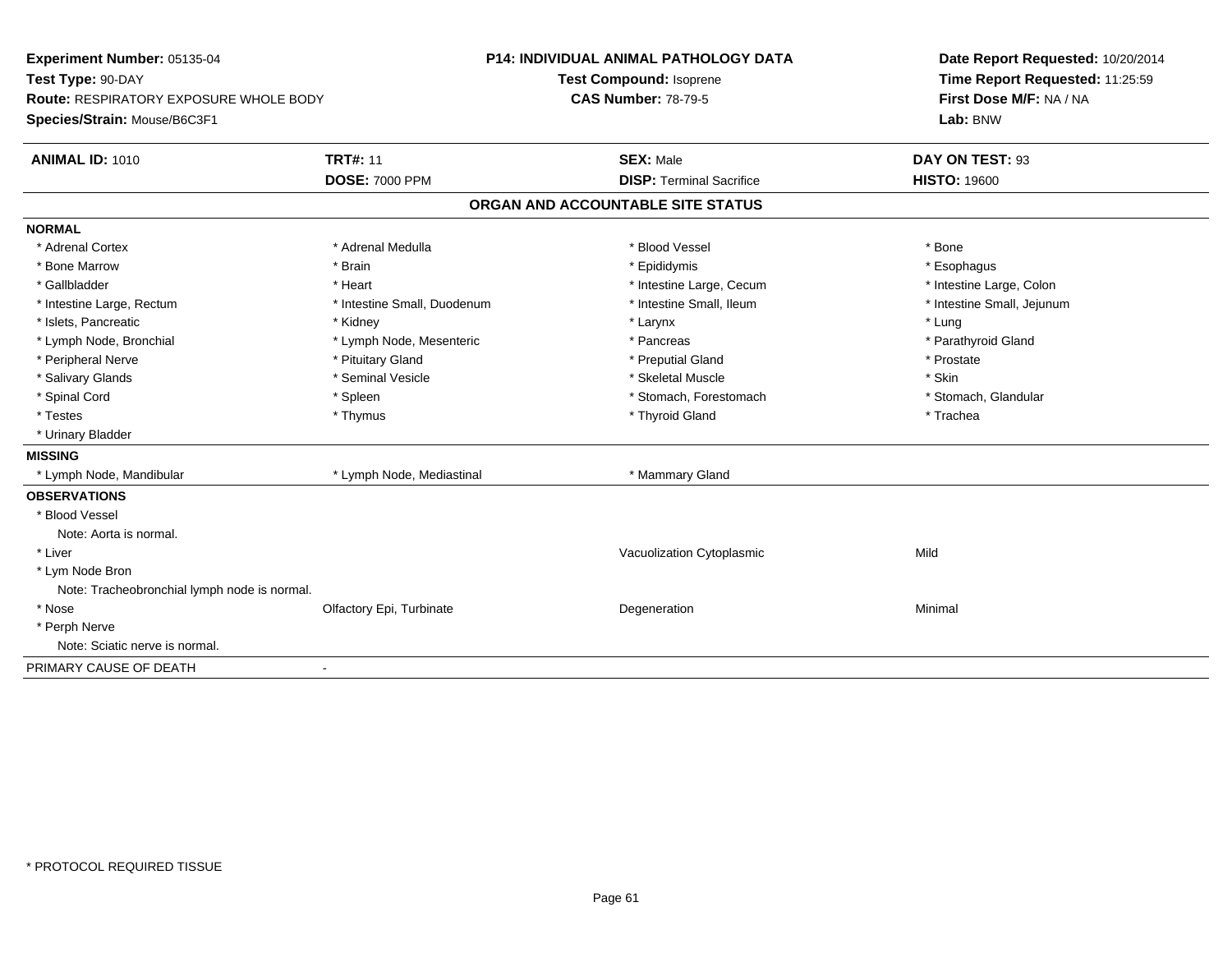| Experiment Number: 05135-04                   |                             | P14: INDIVIDUAL ANIMAL PATHOLOGY DATA | Date Report Requested: 10/20/2014 |  |
|-----------------------------------------------|-----------------------------|---------------------------------------|-----------------------------------|--|
| Test Type: 90-DAY                             |                             | Test Compound: Isoprene               | Time Report Requested: 11:25:59   |  |
| <b>Route: RESPIRATORY EXPOSURE WHOLE BODY</b> |                             | <b>CAS Number: 78-79-5</b>            | First Dose M/F: NA / NA           |  |
| Species/Strain: Mouse/B6C3F1                  |                             |                                       | Lab: BNW                          |  |
| <b>ANIMAL ID: 101</b>                         | <b>TRT#: 2</b>              | <b>SEX: Female</b>                    | <b>DAY ON TEST: 94</b>            |  |
|                                               | <b>DOSE: CONTROL</b>        | <b>DISP: Terminal Sacrifice</b>       | <b>HISTO: 19581</b>               |  |
|                                               |                             | ORGAN AND ACCOUNTABLE SITE STATUS     |                                   |  |
| <b>NORMAL</b>                                 |                             |                                       |                                   |  |
| * Adrenal Cortex                              | * Adrenal Medulla           | * Blood Vessel                        | * Bone                            |  |
| * Bone Marrow                                 | * Brain                     | * Clitoral Gland                      | * Esophagus                       |  |
| * Gallbladder                                 | * Heart                     | * Intestine Large, Cecum              | * Intestine Large, Colon          |  |
| * Intestine Large, Rectum                     | * Intestine Small, Duodenum | * Intestine Small, Ileum              | * Intestine Small, Jejunum        |  |
| * Islets, Pancreatic                          | * Kidney                    | * Larynx                              | * Liver                           |  |
| * Lung                                        | * Lymph Node, Bronchial     | * Lymph Node, Mandibular              | * Lymph Node, Mesenteric          |  |
| * Mammary Gland                               | * Nose                      | * Ovary                               | * Pancreas                        |  |
| * Peripheral Nerve                            | * Pituitary Gland           | * Salivary Glands                     | * Skeletal Muscle                 |  |
| * Skin                                        | * Spinal Cord               | * Spleen                              | * Stomach, Forestomach            |  |
| * Stomach, Glandular                          | * Thymus                    | * Thyroid Gland                       | * Trachea                         |  |
| * Urinary Bladder                             | * Uterus                    | * Vagina                              |                                   |  |
| <b>MISSING</b>                                |                             |                                       |                                   |  |
| * Lymph Node, Mediastinal                     | * Parathyroid Gland         |                                       |                                   |  |
| <b>OBSERVATIONS</b>                           |                             |                                       |                                   |  |
| * Blood Vessel                                |                             |                                       |                                   |  |
| Note: Aorta is normal.                        |                             |                                       |                                   |  |
| * Lym Node Bron                               |                             |                                       |                                   |  |
| Note: Tracheobronchial lymph node is normal.  |                             |                                       |                                   |  |
| * Perph Nerve                                 |                             |                                       |                                   |  |
| Note: Sciatic nerve is normal.                |                             |                                       |                                   |  |
| PRIMARY CAUSE OF DEATH                        |                             |                                       |                                   |  |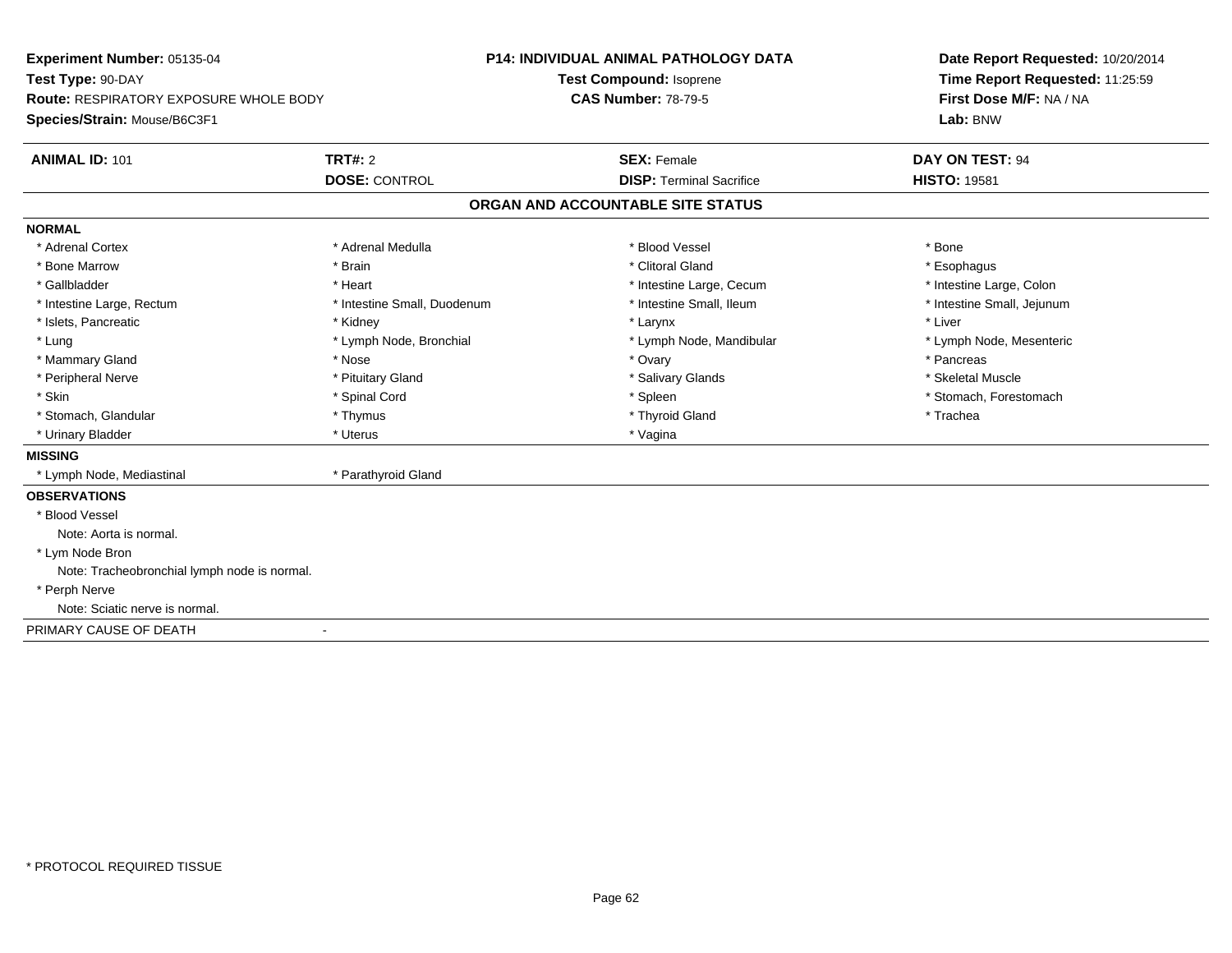| Experiment Number: 05135-04                   |                             | P14: INDIVIDUAL ANIMAL PATHOLOGY DATA | Date Report Requested: 10/20/2014<br>Time Report Requested: 11:25:59 |
|-----------------------------------------------|-----------------------------|---------------------------------------|----------------------------------------------------------------------|
| Test Type: 90-DAY                             |                             | Test Compound: Isoprene               |                                                                      |
| <b>Route: RESPIRATORY EXPOSURE WHOLE BODY</b> |                             | <b>CAS Number: 78-79-5</b>            | First Dose M/F: NA / NA                                              |
| Species/Strain: Mouse/B6C3F1                  |                             |                                       | Lab: BNW                                                             |
| <b>ANIMAL ID: 102</b>                         | TRT#: 2                     | <b>SEX: Female</b>                    | DAY ON TEST: 94                                                      |
|                                               | <b>DOSE: CONTROL</b>        | <b>DISP: Terminal Sacrifice</b>       | <b>HISTO: 19582</b>                                                  |
|                                               |                             | ORGAN AND ACCOUNTABLE SITE STATUS     |                                                                      |
| <b>NORMAL</b>                                 |                             |                                       |                                                                      |
| * Adrenal Cortex                              | * Adrenal Medulla           | * Blood Vessel                        | * Bone                                                               |
| * Bone Marrow                                 | * Brain                     | * Clitoral Gland                      | * Esophagus                                                          |
| * Gallbladder                                 | * Heart                     | * Intestine Large, Cecum              | * Intestine Large, Colon                                             |
| * Intestine Large, Rectum                     | * Intestine Small, Duodenum | * Intestine Small, Ileum              | * Intestine Small, Jejunum                                           |
| * Islets, Pancreatic                          | * Kidney                    | * Larynx                              | * Liver                                                              |
| * Lung                                        | * Lymph Node, Bronchial     | * Lymph Node, Mandibular              | * Lymph Node, Mesenteric                                             |
| * Mammary Gland                               | * Nose                      | * Ovary                               | * Pancreas                                                           |
| * Parathyroid Gland                           | * Peripheral Nerve          | * Pituitary Gland                     | * Salivary Glands                                                    |
| * Skeletal Muscle                             | * Skin                      | * Spinal Cord                         | * Spleen                                                             |
| * Stomach, Forestomach                        | * Stomach, Glandular        | * Thymus                              | * Thyroid Gland                                                      |
| * Trachea                                     | * Urinary Bladder           | * Uterus                              | * Vagina                                                             |
| <b>MISSING</b>                                |                             |                                       |                                                                      |
| * Lymph Node, Mediastinal                     |                             |                                       |                                                                      |
| <b>OBSERVATIONS</b>                           |                             |                                       |                                                                      |
| * Blood Vessel                                |                             |                                       |                                                                      |
| Note: Aorta is normal.                        |                             |                                       |                                                                      |
| * Lym Node Bron                               |                             |                                       |                                                                      |
| Note: Tracheobronchial lymph node is normal.  |                             |                                       |                                                                      |
| * Perph Nerve                                 |                             |                                       |                                                                      |
| Note: Sciatic nerve is normal.                |                             |                                       |                                                                      |
| PRIMARY CAUSE OF DEATH                        |                             |                                       |                                                                      |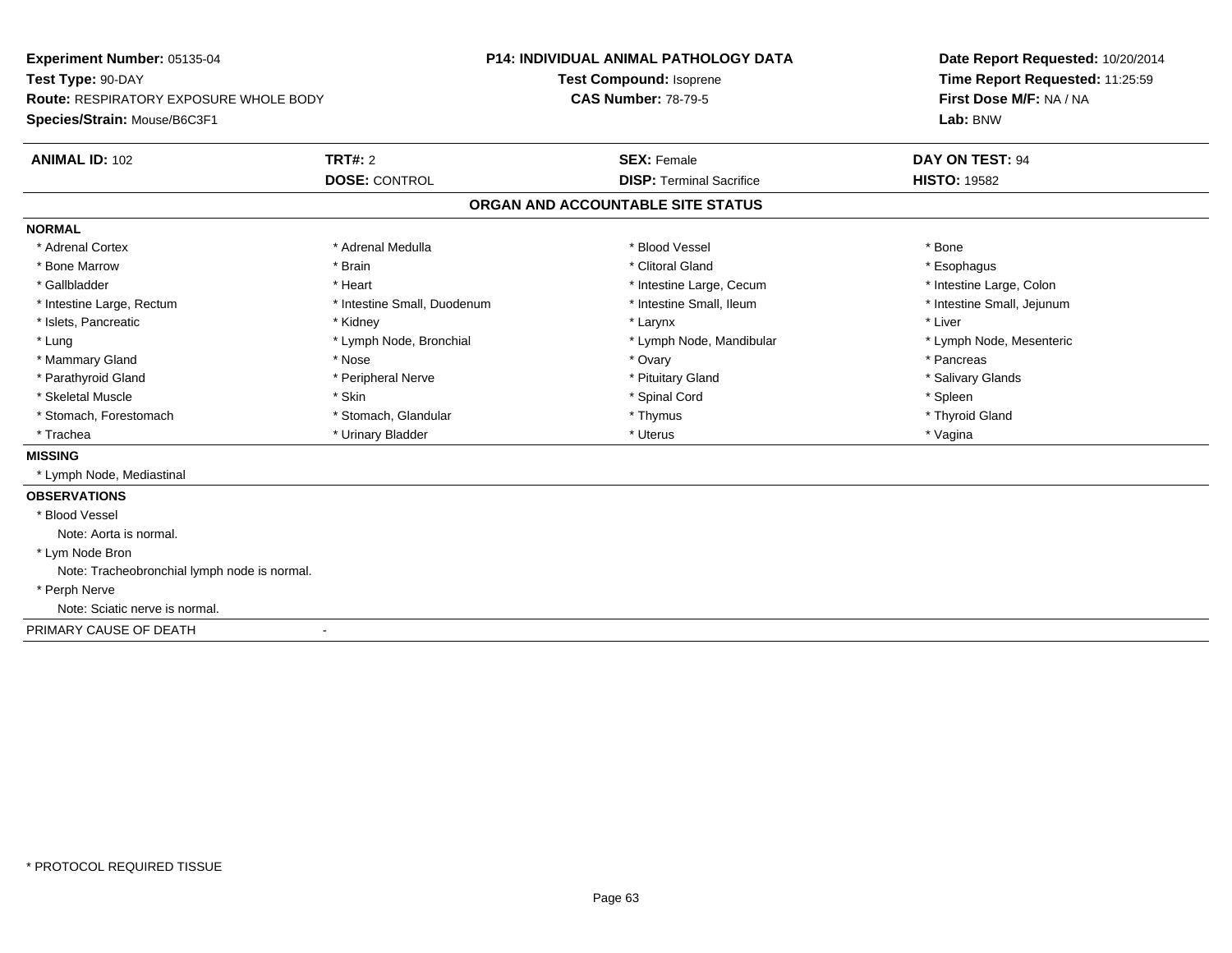| Experiment Number: 05135-04                   |                             | P14: INDIVIDUAL ANIMAL PATHOLOGY DATA | Date Report Requested: 10/20/2014<br>Time Report Requested: 11:26:00 |
|-----------------------------------------------|-----------------------------|---------------------------------------|----------------------------------------------------------------------|
| Test Type: 90-DAY                             |                             | Test Compound: Isoprene               |                                                                      |
| <b>Route: RESPIRATORY EXPOSURE WHOLE BODY</b> |                             | <b>CAS Number: 78-79-5</b>            | First Dose M/F: NA / NA                                              |
| Species/Strain: Mouse/B6C3F1                  |                             |                                       | Lab: BNW                                                             |
| <b>ANIMAL ID: 103</b>                         | <b>TRT#: 2</b>              | <b>SEX: Female</b>                    | <b>DAY ON TEST: 94</b>                                               |
|                                               | <b>DOSE: CONTROL</b>        | <b>DISP: Terminal Sacrifice</b>       | <b>HISTO: 19583</b>                                                  |
|                                               |                             | ORGAN AND ACCOUNTABLE SITE STATUS     |                                                                      |
| <b>NORMAL</b>                                 |                             |                                       |                                                                      |
| * Adrenal Cortex                              | * Adrenal Medulla           | * Blood Vessel                        | * Bone                                                               |
| * Bone Marrow                                 | * Brain                     | * Clitoral Gland                      | * Esophagus                                                          |
| * Gallbladder                                 | * Heart                     | * Intestine Large, Cecum              | * Intestine Large, Colon                                             |
| * Intestine Large, Rectum                     | * Intestine Small, Duodenum | * Intestine Small, Ileum              | * Intestine Small, Jejunum                                           |
| * Islets, Pancreatic                          | * Kidney                    | * Larynx                              | * Liver                                                              |
| * Lung                                        | * Lymph Node, Bronchial     | * Lymph Node, Mandibular              | * Lymph Node, Mesenteric                                             |
| * Mammary Gland                               | * Nose                      | * Ovary                               | * Pancreas                                                           |
| * Parathyroid Gland                           | * Peripheral Nerve          | * Pituitary Gland                     | * Salivary Glands                                                    |
| * Skeletal Muscle                             | * Skin                      | * Spinal Cord                         | * Spleen                                                             |
| * Stomach, Forestomach                        | * Stomach, Glandular        | * Thymus                              | * Thyroid Gland                                                      |
| * Trachea                                     | * Urinary Bladder           | * Uterus                              | * Vagina                                                             |
| <b>MISSING</b>                                |                             |                                       |                                                                      |
| * Lymph Node, Mediastinal                     |                             |                                       |                                                                      |
| <b>OBSERVATIONS</b>                           |                             |                                       |                                                                      |
| * Blood Vessel                                |                             |                                       |                                                                      |
| Note: Aorta is normal.                        |                             |                                       |                                                                      |
| * Lym Node Bron                               |                             |                                       |                                                                      |
| Note: Tracheobronchial lymph node is normal.  |                             |                                       |                                                                      |
| * Perph Nerve                                 |                             |                                       |                                                                      |
| Note: Sciatic nerve is normal.                |                             |                                       |                                                                      |
| PRIMARY CAUSE OF DEATH                        |                             |                                       |                                                                      |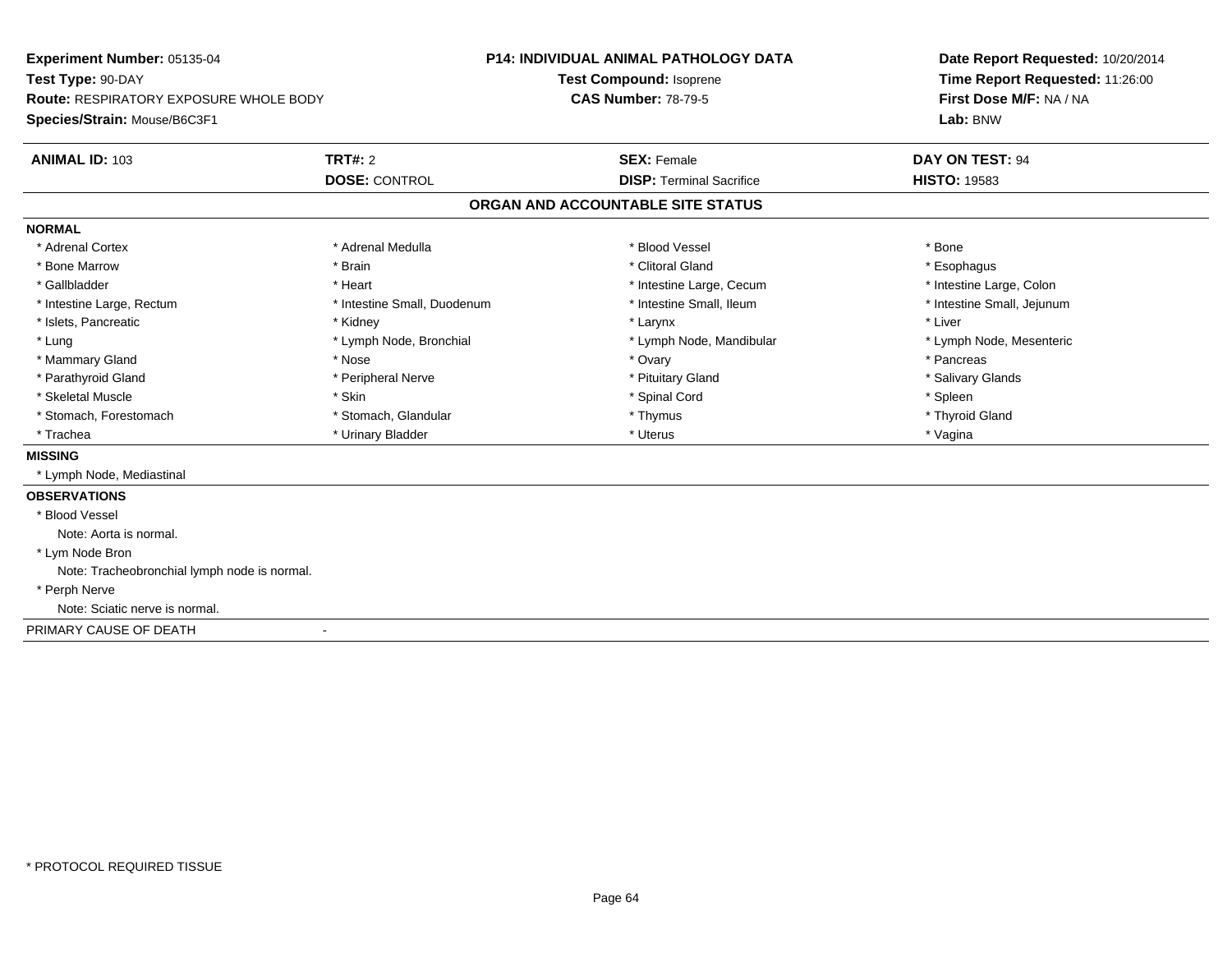| Experiment Number: 05135-04                   |                             | P14: INDIVIDUAL ANIMAL PATHOLOGY DATA | Date Report Requested: 10/20/2014<br>Time Report Requested: 11:26:00 |
|-----------------------------------------------|-----------------------------|---------------------------------------|----------------------------------------------------------------------|
| Test Type: 90-DAY                             |                             | Test Compound: Isoprene               |                                                                      |
| <b>Route: RESPIRATORY EXPOSURE WHOLE BODY</b> |                             | <b>CAS Number: 78-79-5</b>            | First Dose M/F: NA / NA                                              |
| Species/Strain: Mouse/B6C3F1                  |                             |                                       | Lab: BNW                                                             |
| <b>ANIMAL ID: 104</b>                         | <b>TRT#: 2</b>              | <b>SEX: Female</b>                    | DAY ON TEST: 94                                                      |
|                                               | <b>DOSE: CONTROL</b>        | <b>DISP: Terminal Sacrifice</b>       | <b>HISTO: 19584</b>                                                  |
|                                               |                             | ORGAN AND ACCOUNTABLE SITE STATUS     |                                                                      |
| <b>NORMAL</b>                                 |                             |                                       |                                                                      |
| * Adrenal Cortex                              | * Adrenal Medulla           | * Blood Vessel                        | * Bone                                                               |
| * Bone Marrow                                 | * Brain                     | * Clitoral Gland                      | * Esophagus                                                          |
| * Gallbladder                                 | * Heart                     | * Intestine Large, Cecum              | * Intestine Large, Colon                                             |
| * Intestine Large, Rectum                     | * Intestine Small, Duodenum | * Intestine Small, Ileum              | * Intestine Small, Jejunum                                           |
| * Islets, Pancreatic                          | * Kidney                    | * Larynx                              | * Liver                                                              |
| * Lung                                        | * Lymph Node, Bronchial     | * Lymph Node, Mandibular              | * Lymph Node, Mesenteric                                             |
| * Mammary Gland                               | * Nose                      | * Pancreas                            | * Parathyroid Gland                                                  |
| * Pituitary Gland                             | * Salivary Glands           | * Skeletal Muscle                     | * Skin                                                               |
| * Spinal Cord                                 | * Spleen                    | * Stomach, Forestomach                | * Stomach, Glandular                                                 |
| * Thymus                                      | * Thyroid Gland             | * Trachea                             | * Urinary Bladder                                                    |
| * Uterus                                      | * Vagina                    |                                       |                                                                      |
| <b>MISSING</b>                                |                             |                                       |                                                                      |
| * Lymph Node, Mediastinal                     | * Peripheral Nerve          |                                       |                                                                      |
| <b>OBSERVATIONS</b>                           |                             |                                       |                                                                      |
| * Blood Vessel                                |                             |                                       |                                                                      |
| Note: Aorta is normal.                        |                             |                                       |                                                                      |
| * Lym Node Bron                               |                             |                                       |                                                                      |
| Note: Tracheobronchial lymph node is normal.  |                             |                                       |                                                                      |
| Lymph Node                                    | Renal                       | Hyperplasia                           | Moderate                                                             |
| [ Hyperplasia TGLS = 1-5 ]                    |                             |                                       |                                                                      |
| * Ovary                                       |                             | Abscess                               |                                                                      |
| [Abscess TGLS = $2-7$ ]                       |                             |                                       |                                                                      |
| * Perph Nerve                                 |                             |                                       |                                                                      |
| Note: Sciatic nerve is missing.               |                             |                                       |                                                                      |
| PRIMARY CAUSE OF DEATH                        | $\blacksquare$              |                                       |                                                                      |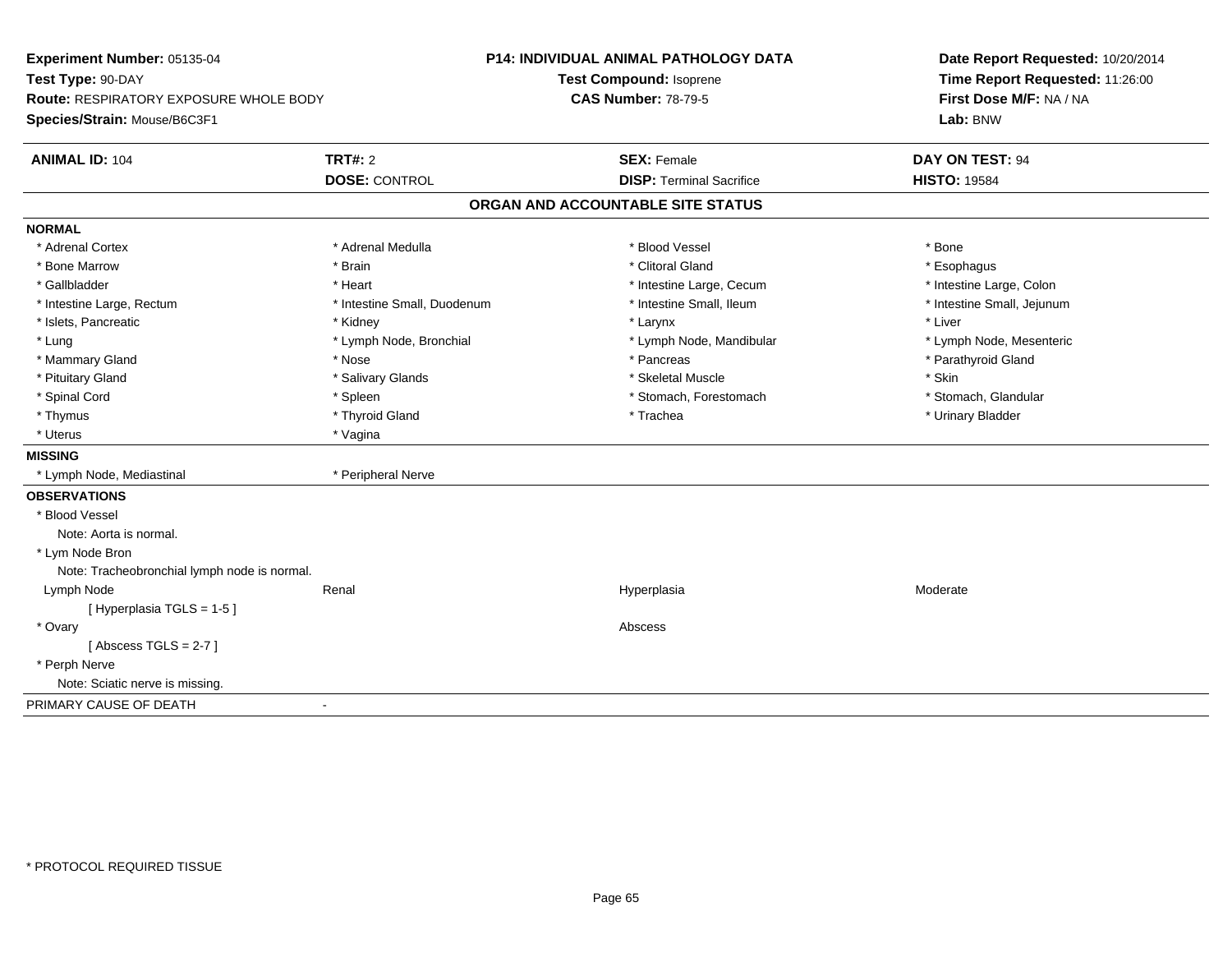| Experiment Number: 05135-04                   |                           | P14: INDIVIDUAL ANIMAL PATHOLOGY DATA | Date Report Requested: 10/20/2014 |  |
|-----------------------------------------------|---------------------------|---------------------------------------|-----------------------------------|--|
| Test Type: 90-DAY                             | Test Compound: Isoprene   |                                       | Time Report Requested: 11:26:00   |  |
| <b>Route: RESPIRATORY EXPOSURE WHOLE BODY</b> |                           | <b>CAS Number: 78-79-5</b>            | First Dose M/F: NA / NA           |  |
| Species/Strain: Mouse/B6C3F1                  |                           |                                       | Lab: BNW                          |  |
| <b>ANIMAL ID: 105</b>                         | <b>TRT#: 2</b>            | <b>SEX: Female</b>                    | <b>DAY ON TEST: 94</b>            |  |
|                                               | <b>DOSE: CONTROL</b>      | <b>DISP: Terminal Sacrifice</b>       | <b>HISTO: 19585</b>               |  |
|                                               |                           | ORGAN AND ACCOUNTABLE SITE STATUS     |                                   |  |
| <b>NORMAL</b>                                 |                           |                                       |                                   |  |
| * Adrenal Cortex                              | * Adrenal Medulla         | * Blood Vessel                        | * Bone                            |  |
| * Bone Marrow                                 | * Brain                   | * Esophagus                           | * Gallbladder                     |  |
| * Heart                                       | * Intestine Large, Cecum  | * Intestine Large, Colon              | * Intestine Large, Rectum         |  |
| * Intestine Small, Duodenum                   | * Intestine Small, Ileum  | * Intestine Small, Jejunum            | * Islets, Pancreatic              |  |
| * Kidney                                      | * Larynx                  | * Liver                               | * Lung                            |  |
| * Lymph Node, Bronchial                       | * Lymph Node, Mandibular  | * Lymph Node, Mesenteric              | * Mammary Gland                   |  |
| * Nose                                        | * Ovary                   | * Pancreas                            | * Parathyroid Gland               |  |
| * Peripheral Nerve                            | * Salivary Glands         | * Skeletal Muscle                     | * Skin                            |  |
| * Spinal Cord                                 | * Spleen                  | * Stomach, Forestomach                | * Stomach, Glandular              |  |
| * Thymus                                      | * Thyroid Gland           | * Trachea                             | * Urinary Bladder                 |  |
| * Uterus                                      | * Vagina                  |                                       |                                   |  |
| <b>MISSING</b>                                |                           |                                       |                                   |  |
| * Clitoral Gland                              | * Lymph Node, Mediastinal | * Pituitary Gland                     |                                   |  |
| <b>OBSERVATIONS</b>                           |                           |                                       |                                   |  |
| * Blood Vessel                                |                           |                                       |                                   |  |
| Note: Aorta is normal.                        |                           |                                       |                                   |  |
| * Lym Node Bron                               |                           |                                       |                                   |  |
| Note: Tracheobronchial lymph node is normal.  |                           |                                       |                                   |  |
| * Perph Nerve                                 |                           |                                       |                                   |  |
| Note: Sciatic nerve is normal.                |                           |                                       |                                   |  |
| PRIMARY CAUSE OF DEATH                        |                           |                                       |                                   |  |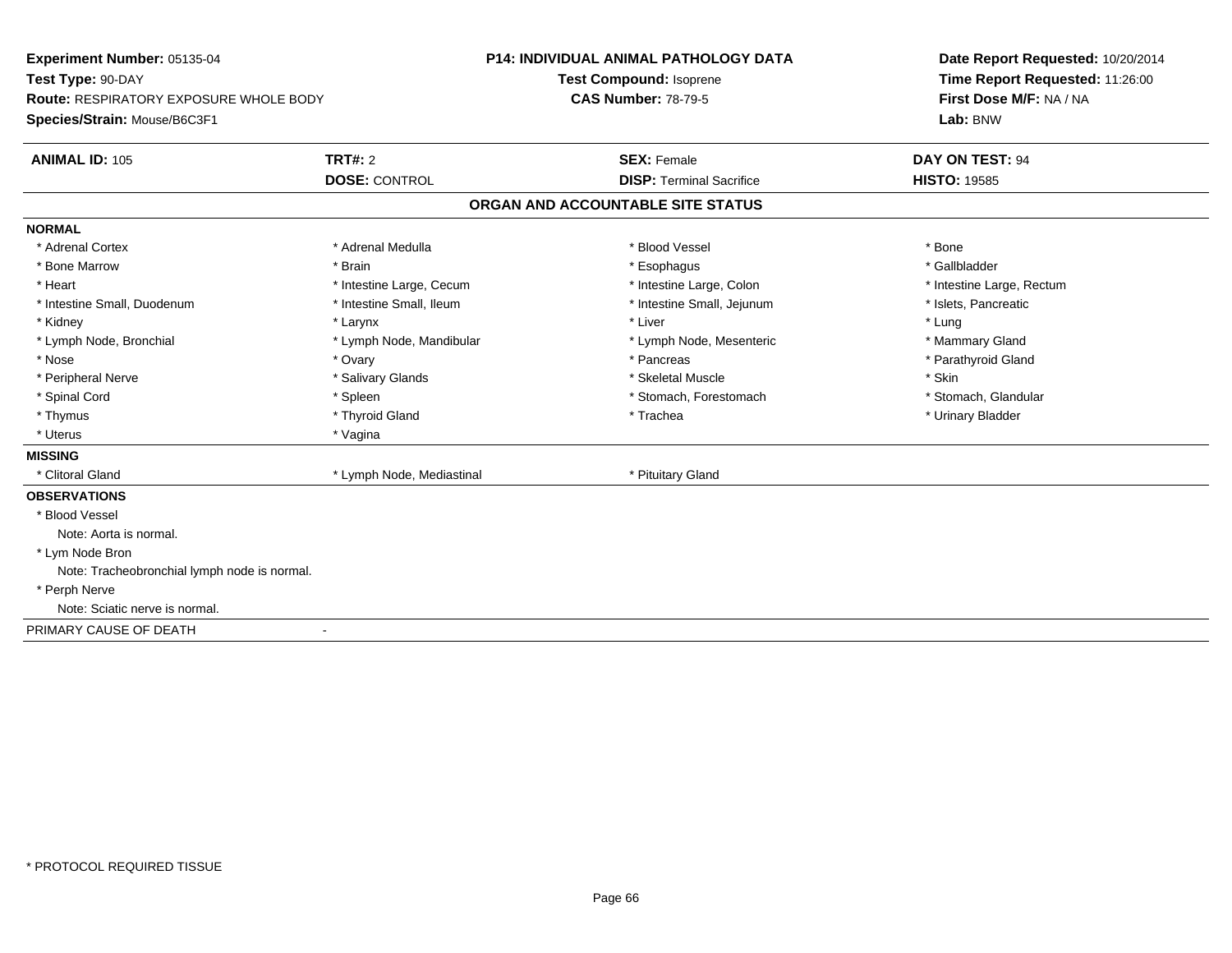| Experiment Number: 05135-04                   |                             | <b>P14: INDIVIDUAL ANIMAL PATHOLOGY DATA</b> | Date Report Requested: 10/20/2014 |
|-----------------------------------------------|-----------------------------|----------------------------------------------|-----------------------------------|
| Test Type: 90-DAY                             | Test Compound: Isoprene     |                                              | Time Report Requested: 11:26:00   |
| <b>Route: RESPIRATORY EXPOSURE WHOLE BODY</b> |                             | <b>CAS Number: 78-79-5</b>                   | First Dose M/F: NA / NA           |
| Species/Strain: Mouse/B6C3F1                  |                             |                                              | Lab: BNW                          |
| <b>ANIMAL ID: 106</b>                         | TRT#: 2                     | <b>SEX: Female</b>                           | DAY ON TEST: 94                   |
|                                               | <b>DOSE: CONTROL</b>        | <b>DISP: Terminal Sacrifice</b>              | <b>HISTO: 19586</b>               |
|                                               |                             | ORGAN AND ACCOUNTABLE SITE STATUS            |                                   |
| <b>NORMAL</b>                                 |                             |                                              |                                   |
| * Adrenal Cortex                              | * Adrenal Medulla           | * Blood Vessel                               | * Bone                            |
| * Bone Marrow                                 | * Brain                     | * Clitoral Gland                             | * Esophagus                       |
| * Gallbladder                                 | * Heart                     | * Intestine Large, Cecum                     | * Intestine Large, Colon          |
| * Intestine Large, Rectum                     | * Intestine Small, Duodenum | * Intestine Small, Ileum                     | * Intestine Small, Jejunum        |
| * Islets, Pancreatic                          | * Kidney                    | * Larynx                                     | * Liver                           |
| * Lung                                        | * Lymph Node, Bronchial     | * Lymph Node, Mesenteric                     | * Mammary Gland                   |
| * Nose                                        | * Ovary                     | * Pancreas                                   | * Parathyroid Gland               |
| * Peripheral Nerve                            | * Pituitary Gland           | * Salivary Glands                            | * Skeletal Muscle                 |
| * Skin                                        | * Spinal Cord               | * Spleen                                     | * Stomach, Forestomach            |
| * Stomach, Glandular                          | * Thymus                    | * Thyroid Gland                              | * Trachea                         |
| * Urinary Bladder                             | * Uterus                    | * Vagina                                     |                                   |
| <b>MISSING</b>                                |                             |                                              |                                   |
| * Lymph Node, Mandibular                      | * Lymph Node, Mediastinal   |                                              |                                   |
| <b>OBSERVATIONS</b>                           |                             |                                              |                                   |
| * Blood Vessel                                |                             |                                              |                                   |
| Note: Aorta is normal.                        |                             |                                              |                                   |
| * Lym Node Bron                               |                             |                                              |                                   |
| Note: Tracheobronchial lymph node is normal.  |                             |                                              |                                   |
| * Perph Nerve                                 |                             |                                              |                                   |
| Note: Sciatic nerve is normal.                |                             |                                              |                                   |
| PRIMARY CAUSE OF DEATH                        |                             |                                              |                                   |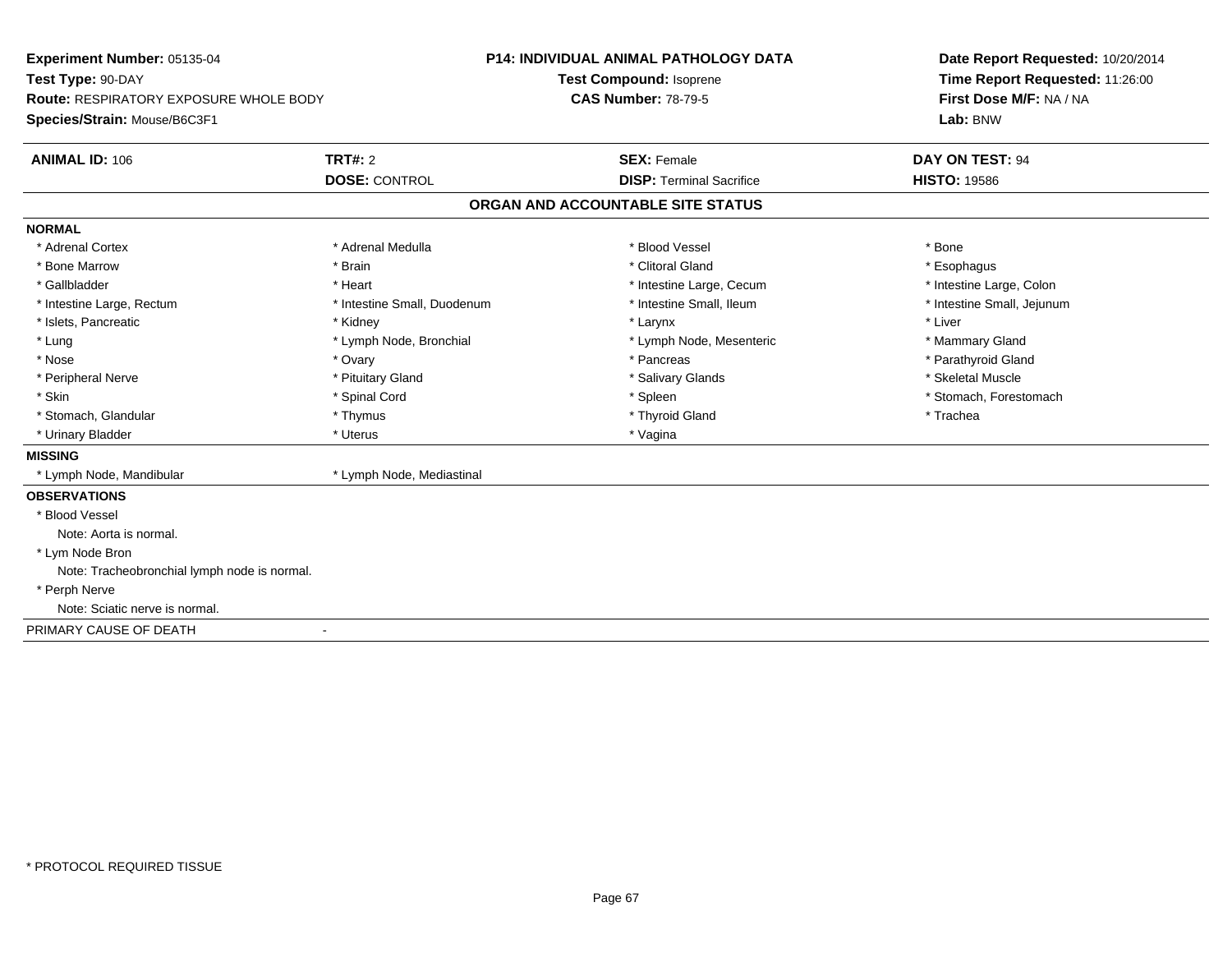| Experiment Number: 05135-04                   |                             | P14: INDIVIDUAL ANIMAL PATHOLOGY DATA | Date Report Requested: 10/20/2014 |
|-----------------------------------------------|-----------------------------|---------------------------------------|-----------------------------------|
| Test Type: 90-DAY                             | Test Compound: Isoprene     |                                       | Time Report Requested: 11:26:00   |
| <b>Route: RESPIRATORY EXPOSURE WHOLE BODY</b> |                             | <b>CAS Number: 78-79-5</b>            | First Dose M/F: NA / NA           |
| Species/Strain: Mouse/B6C3F1                  |                             |                                       | Lab: BNW                          |
| <b>ANIMAL ID: 107</b>                         | <b>TRT#: 2</b>              | <b>SEX: Female</b>                    | <b>DAY ON TEST: 94</b>            |
|                                               | <b>DOSE: CONTROL</b>        | <b>DISP: Terminal Sacrifice</b>       | <b>HISTO: 19587</b>               |
|                                               |                             | ORGAN AND ACCOUNTABLE SITE STATUS     |                                   |
| <b>NORMAL</b>                                 |                             |                                       |                                   |
| * Adrenal Cortex                              | * Adrenal Medulla           | * Blood Vessel                        | * Bone                            |
| * Bone Marrow                                 | * Brain                     | * Clitoral Gland                      | * Esophagus                       |
| * Gallbladder                                 | * Heart                     | * Intestine Large, Cecum              | * Intestine Large, Colon          |
| * Intestine Large, Rectum                     | * Intestine Small, Duodenum | * Intestine Small, Ileum              | * Intestine Small, Jejunum        |
| * Islets, Pancreatic                          | * Kidney                    | * Larynx                              | * Liver                           |
| * Lung                                        | * Lymph Node, Mandibular    | * Lymph Node, Mediastinal             | * Lymph Node, Mesenteric          |
| * Mammary Gland                               | * Nose                      | * Ovary                               | * Pancreas                        |
| * Parathyroid Gland                           | * Peripheral Nerve          | * Pituitary Gland                     | * Salivary Glands                 |
| * Skeletal Muscle                             | * Skin                      | * Spinal Cord                         | * Spleen                          |
| * Stomach, Forestomach                        | * Stomach, Glandular        | * Thymus                              | * Thyroid Gland                   |
| * Trachea                                     | * Urinary Bladder           | * Uterus                              | * Vagina                          |
| <b>MISSING</b>                                |                             |                                       |                                   |
| * Lymph Node, Bronchial                       |                             |                                       |                                   |
| <b>OBSERVATIONS</b>                           |                             |                                       |                                   |
| * Blood Vessel                                |                             |                                       |                                   |
| Note: Aorta is normal.                        |                             |                                       |                                   |
| * Lym Node Bron                               |                             |                                       |                                   |
| Note: Tracheobronchial lymph node is missing. |                             |                                       |                                   |
| * Perph Nerve                                 |                             |                                       |                                   |
| Note: Sciatic nerve is normal.                |                             |                                       |                                   |
| PRIMARY CAUSE OF DEATH                        |                             |                                       |                                   |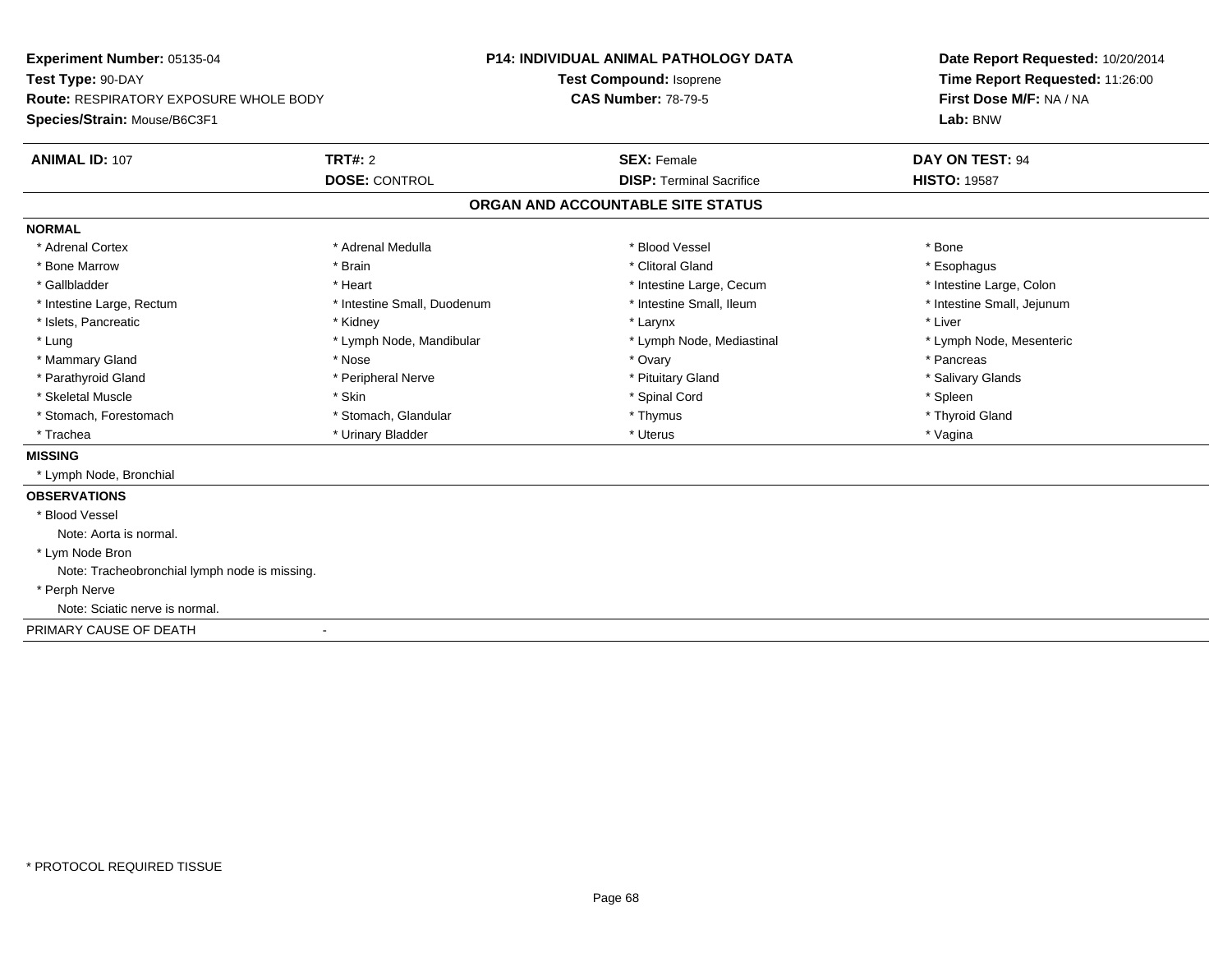| Experiment Number: 05135-04                   |                             | P14: INDIVIDUAL ANIMAL PATHOLOGY DATA | Date Report Requested: 10/20/2014 |  |
|-----------------------------------------------|-----------------------------|---------------------------------------|-----------------------------------|--|
| Test Type: 90-DAY                             | Test Compound: Isoprene     |                                       | Time Report Requested: 11:26:00   |  |
| <b>Route: RESPIRATORY EXPOSURE WHOLE BODY</b> |                             | <b>CAS Number: 78-79-5</b>            | First Dose M/F: NA / NA           |  |
| Species/Strain: Mouse/B6C3F1                  |                             |                                       | Lab: BNW                          |  |
| <b>ANIMAL ID: 108</b>                         | <b>TRT#: 2</b>              | <b>SEX: Female</b>                    | DAY ON TEST: 94                   |  |
|                                               | <b>DOSE: CONTROL</b>        | <b>DISP: Terminal Sacrifice</b>       | <b>HISTO: 19588</b>               |  |
|                                               |                             | ORGAN AND ACCOUNTABLE SITE STATUS     |                                   |  |
| <b>NORMAL</b>                                 |                             |                                       |                                   |  |
| * Adrenal Cortex                              | * Adrenal Medulla           | * Blood Vessel                        | * Bone                            |  |
| * Bone Marrow                                 | * Brain                     | * Clitoral Gland                      | * Esophagus                       |  |
| * Gallbladder                                 | * Heart                     | * Intestine Large, Cecum              | * Intestine Large, Colon          |  |
| * Intestine Large, Rectum                     | * Intestine Small, Duodenum | * Intestine Small, Ileum              | * Intestine Small, Jejunum        |  |
| * Islets, Pancreatic                          | * Kidney                    | * Larynx                              | * Liver                           |  |
| * Lung                                        | * Lymph Node, Bronchial     | * Lymph Node, Mandibular              | * Lymph Node, Mesenteric          |  |
| * Mammary Gland                               | * Nose                      | * Ovary                               | * Pancreas                        |  |
| * Parathyroid Gland                           | * Pituitary Gland           | * Salivary Glands                     | * Skeletal Muscle                 |  |
| * Skin                                        | * Spinal Cord               | * Spleen                              | * Stomach, Forestomach            |  |
| * Stomach, Glandular                          | * Thymus                    | * Thyroid Gland                       | * Trachea                         |  |
| * Urinary Bladder                             | * Uterus                    | * Vagina                              |                                   |  |
| <b>MISSING</b>                                |                             |                                       |                                   |  |
| * Lymph Node, Mediastinal                     | * Peripheral Nerve          |                                       |                                   |  |
| <b>OBSERVATIONS</b>                           |                             |                                       |                                   |  |
| * Blood Vessel                                |                             |                                       |                                   |  |
| Note: Aorta is normal.                        |                             |                                       |                                   |  |
| * Lym Node Bron                               |                             |                                       |                                   |  |
| Note: Tracheobronchial lymph node is normal.  |                             |                                       |                                   |  |
| * Perph Nerve                                 |                             |                                       |                                   |  |
| Note: Sciatic nerve is missing.               |                             |                                       |                                   |  |
| PRIMARY CAUSE OF DEATH                        |                             |                                       |                                   |  |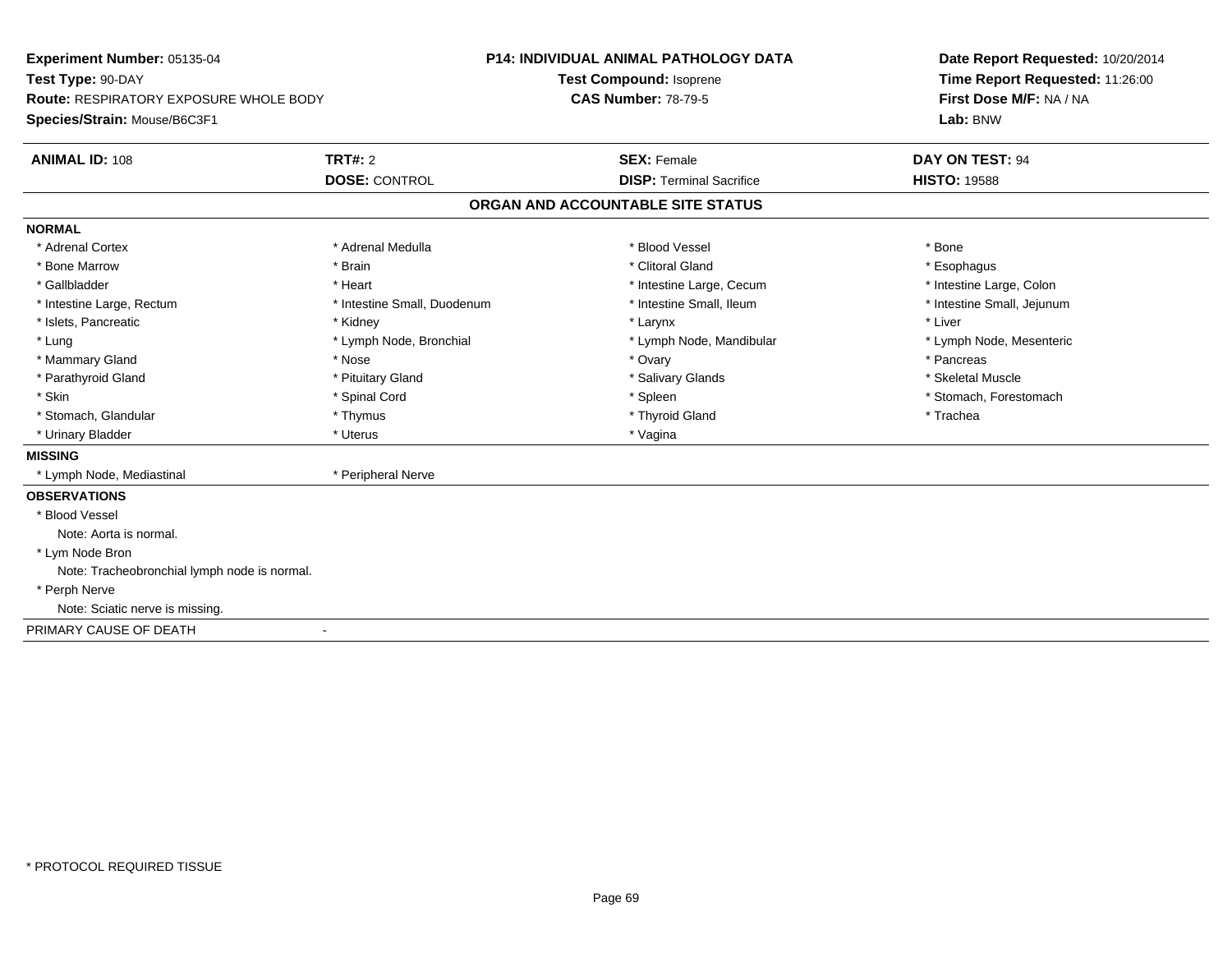| Experiment Number: 05135-04                   |                           | <b>P14: INDIVIDUAL ANIMAL PATHOLOGY DATA</b> | Date Report Requested: 10/20/2014 |
|-----------------------------------------------|---------------------------|----------------------------------------------|-----------------------------------|
| Test Type: 90-DAY                             |                           | Test Compound: Isoprene                      | Time Report Requested: 11:26:00   |
| <b>Route: RESPIRATORY EXPOSURE WHOLE BODY</b> |                           | <b>CAS Number: 78-79-5</b>                   | First Dose M/F: NA / NA           |
| Species/Strain: Mouse/B6C3F1                  |                           |                                              | Lab: BNW                          |
| <b>ANIMAL ID: 109</b>                         | TRT#: 2                   | <b>SEX: Female</b>                           | DAY ON TEST: 94                   |
|                                               | <b>DOSE: CONTROL</b>      | <b>DISP: Terminal Sacrifice</b>              | <b>HISTO: 19589</b>               |
|                                               |                           | ORGAN AND ACCOUNTABLE SITE STATUS            |                                   |
| <b>NORMAL</b>                                 |                           |                                              |                                   |
| * Adrenal Cortex                              | * Adrenal Medulla         | * Blood Vessel                               | * Bone                            |
| * Bone Marrow                                 | * Brain                   | * Esophagus                                  | * Gallbladder                     |
| * Heart                                       | * Intestine Large, Cecum  | * Intestine Large, Colon                     | * Intestine Large, Rectum         |
| * Intestine Small, Duodenum                   | * Intestine Small, Ileum  | * Intestine Small, Jejunum                   | * Islets, Pancreatic              |
| * Kidney                                      | * Larynx                  | * Liver                                      | * Lung                            |
| * Lymph Node, Mandibular                      | * Lymph Node, Mediastinal | * Lymph Node, Mesenteric                     | * Mammary Gland                   |
| * Nose                                        | * Ovary                   | * Pancreas                                   | * Parathyroid Gland               |
| * Peripheral Nerve                            | * Pituitary Gland         | * Salivary Glands                            | * Skeletal Muscle                 |
| * Skin                                        | * Spinal Cord             | * Spleen                                     | * Stomach, Forestomach            |
| * Stomach, Glandular                          | * Thymus                  | * Thyroid Gland                              | * Trachea                         |
| * Urinary Bladder                             | * Uterus                  | * Vagina                                     |                                   |
| <b>MISSING</b>                                |                           |                                              |                                   |
| * Clitoral Gland                              | * Lymph Node, Bronchial   |                                              |                                   |
| <b>OBSERVATIONS</b>                           |                           |                                              |                                   |
| * Blood Vessel                                |                           |                                              |                                   |
| Note: Aorta is normal.                        |                           |                                              |                                   |
| * Lym Node Bron                               |                           |                                              |                                   |
| Note: Tracheobronchial lymph node is missing. |                           |                                              |                                   |
| * Perph Nerve                                 |                           |                                              |                                   |
| Note: Sciatic nerve is normal.                |                           |                                              |                                   |
| PRIMARY CAUSE OF DEATH                        |                           |                                              |                                   |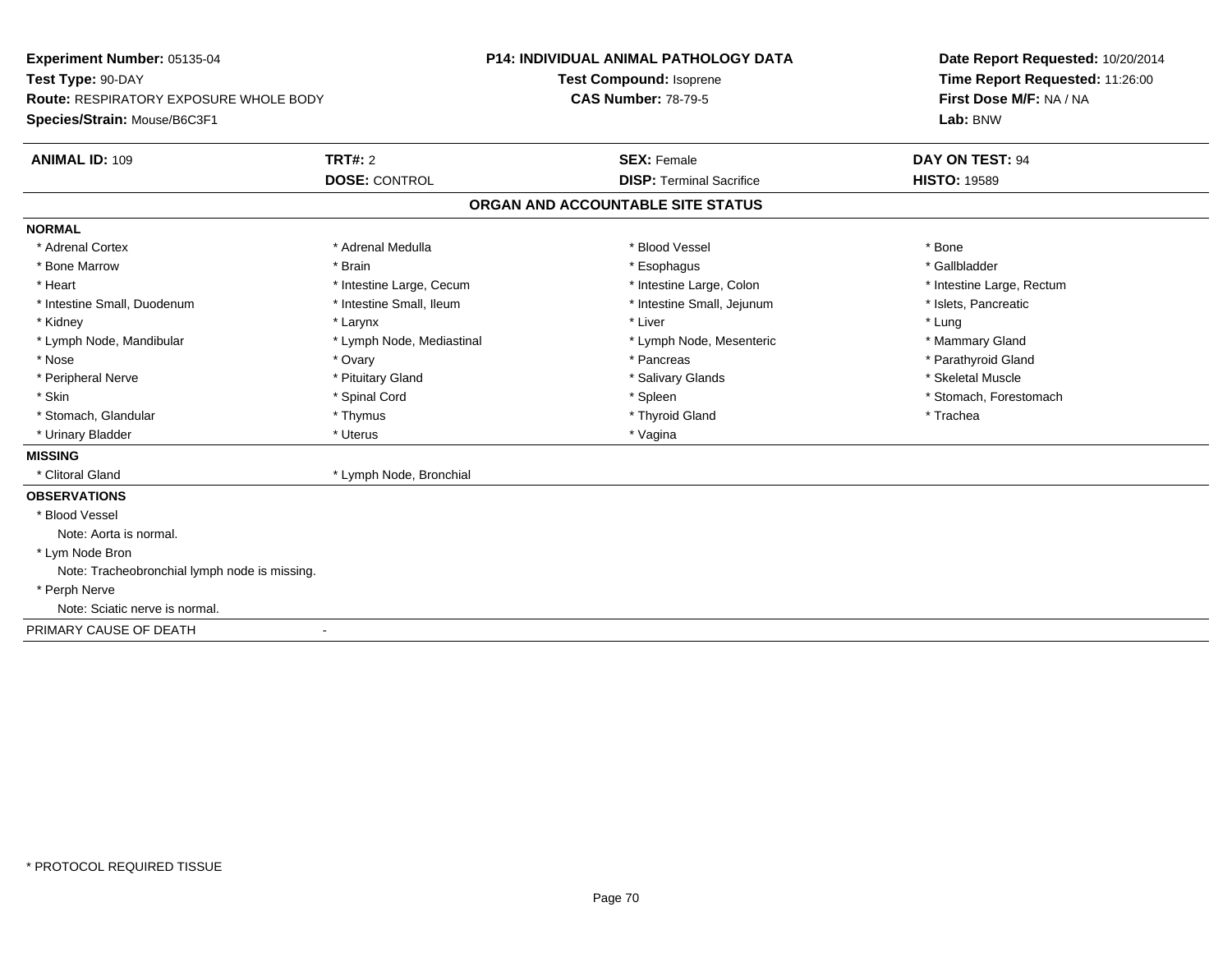| Experiment Number: 05135-04                   |                             | <b>P14: INDIVIDUAL ANIMAL PATHOLOGY DATA</b> | Date Report Requested: 10/20/2014<br>Time Report Requested: 11:26:00 |  |
|-----------------------------------------------|-----------------------------|----------------------------------------------|----------------------------------------------------------------------|--|
| Test Type: 90-DAY                             |                             | Test Compound: Isoprene                      |                                                                      |  |
| <b>Route: RESPIRATORY EXPOSURE WHOLE BODY</b> |                             | <b>CAS Number: 78-79-5</b>                   | First Dose M/F: NA / NA                                              |  |
| Species/Strain: Mouse/B6C3F1                  |                             |                                              | Lab: BNW                                                             |  |
| <b>ANIMAL ID: 110</b>                         | <b>TRT#: 2</b>              | <b>SEX: Female</b>                           | DAY ON TEST: 94                                                      |  |
|                                               | <b>DOSE: CONTROL</b>        | <b>DISP: Terminal Sacrifice</b>              | <b>HISTO: 19590</b>                                                  |  |
|                                               |                             | ORGAN AND ACCOUNTABLE SITE STATUS            |                                                                      |  |
| <b>NORMAL</b>                                 |                             |                                              |                                                                      |  |
| * Adrenal Cortex                              | * Adrenal Medulla           | * Blood Vessel                               | * Bone                                                               |  |
| * Bone Marrow                                 | * Brain                     | * Clitoral Gland                             | * Esophagus                                                          |  |
| * Gallbladder                                 | * Heart                     | * Intestine Large, Cecum                     | * Intestine Large, Colon                                             |  |
| * Intestine Large, Rectum                     | * Intestine Small, Duodenum | * Intestine Small, Ileum                     | * Intestine Small, Jejunum                                           |  |
| * Islets, Pancreatic                          | * Kidney                    | * Larynx                                     | * Liver                                                              |  |
| * Lung                                        | * Lymph Node, Bronchial     | * Lymph Node, Mandibular                     | * Lymph Node, Mesenteric                                             |  |
| * Mammary Gland                               | * Nose                      | * Ovary                                      | * Pancreas                                                           |  |
| * Parathyroid Gland                           | * Peripheral Nerve          | * Pituitary Gland                            | * Salivary Glands                                                    |  |
| * Skeletal Muscle                             | * Skin                      | * Spinal Cord                                | * Spleen                                                             |  |
| * Stomach, Forestomach                        | * Stomach, Glandular        | * Thymus                                     | * Thyroid Gland                                                      |  |
| * Trachea                                     | * Urinary Bladder           | * Uterus                                     | * Vagina                                                             |  |
| <b>MISSING</b>                                |                             |                                              |                                                                      |  |
| * Lymph Node, Mediastinal                     |                             |                                              |                                                                      |  |
| <b>OBSERVATIONS</b>                           |                             |                                              |                                                                      |  |
| * Blood Vessel                                |                             |                                              |                                                                      |  |
| Note: Aorta is normal.                        |                             |                                              |                                                                      |  |
| * Lym Node Bron                               |                             |                                              |                                                                      |  |
| Note: Tracheobronchial lymph node is normal.  |                             |                                              |                                                                      |  |
| * Perph Nerve                                 |                             |                                              |                                                                      |  |
| Note: Sciatic nerve is normal.                |                             |                                              |                                                                      |  |
| PRIMARY CAUSE OF DEATH                        |                             |                                              |                                                                      |  |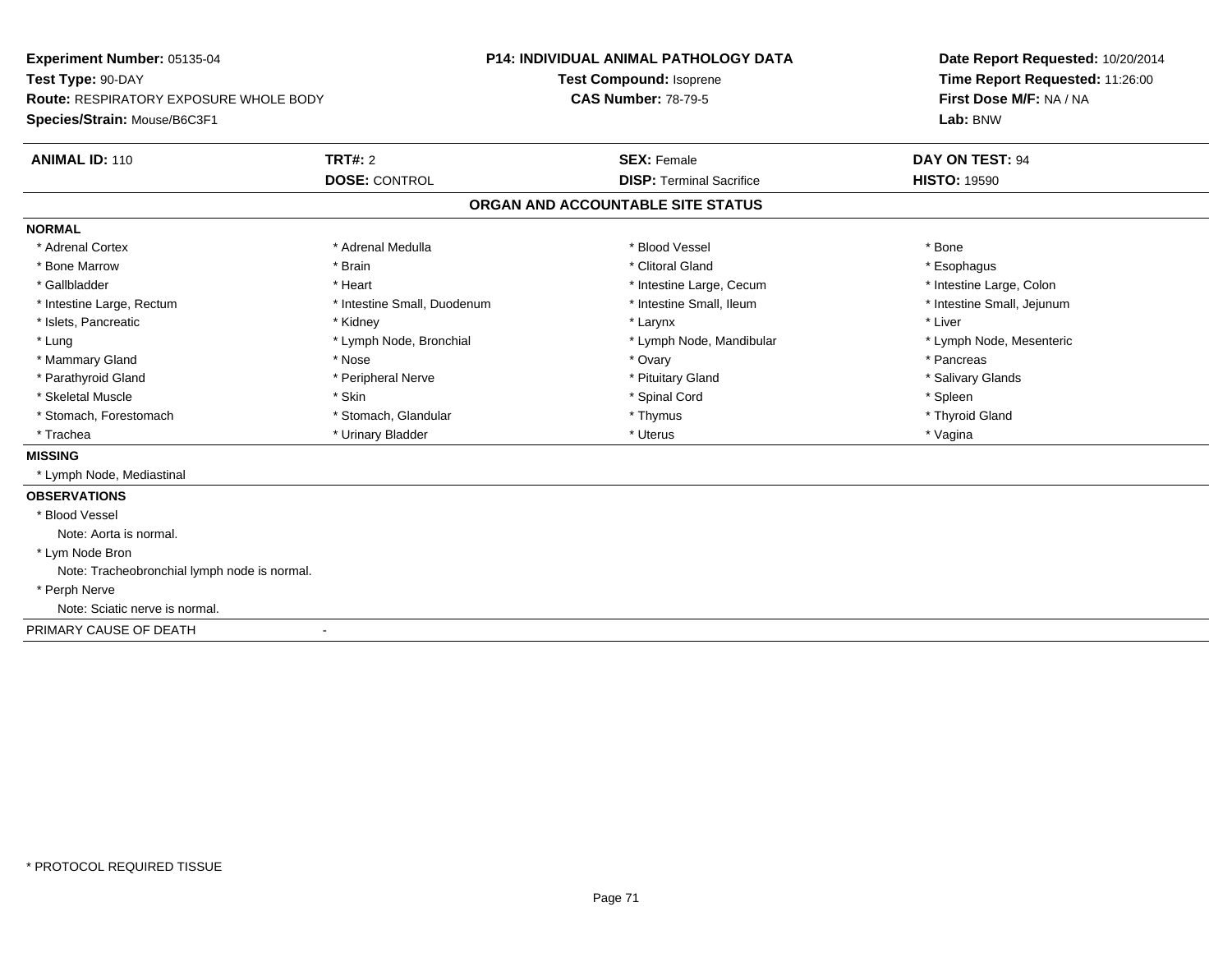| <b>Experiment Number: 05135-04</b><br>Test Type: 90-DAY<br><b>Route: RESPIRATORY EXPOSURE WHOLE BODY</b><br>Species/Strain: Mouse/B6C3F1 |                | <b>P14: INDIVIDUAL ANIMAL PATHOLOGY DATA</b> | Date Report Requested: 10/20/2014<br>Time Report Requested: 11:26:00 |
|------------------------------------------------------------------------------------------------------------------------------------------|----------------|----------------------------------------------|----------------------------------------------------------------------|
|                                                                                                                                          |                | <b>Test Compound: Isoprene</b>               |                                                                      |
|                                                                                                                                          |                | <b>CAS Number: 78-79-5</b>                   | First Dose M/F: NA / NA                                              |
|                                                                                                                                          |                |                                              | Lab: BNW                                                             |
| <b>ANIMAL ID: 301</b>                                                                                                                    | <b>TRT#: 4</b> | <b>SEX: Female</b>                           | DAY ON TEST: 94                                                      |
|                                                                                                                                          | DOSE: 70 PPM   | <b>DISP:</b> Terminal Sacrifice              | <b>HISTO: 19881</b>                                                  |
|                                                                                                                                          |                | ORGAN AND ACCOUNTABLE SITE STATUS            |                                                                      |
| <b>PRESENT BUT NOT EXAMINED</b>                                                                                                          |                |                                              |                                                                      |
| * Brain                                                                                                                                  | * Heart        | * Kidney                                     | * Liver                                                              |
| * Lung                                                                                                                                   | * Spleen       | * Thymus                                     |                                                                      |
| PRIMARY CAUSE OF DEATH                                                                                                                   |                |                                              |                                                                      |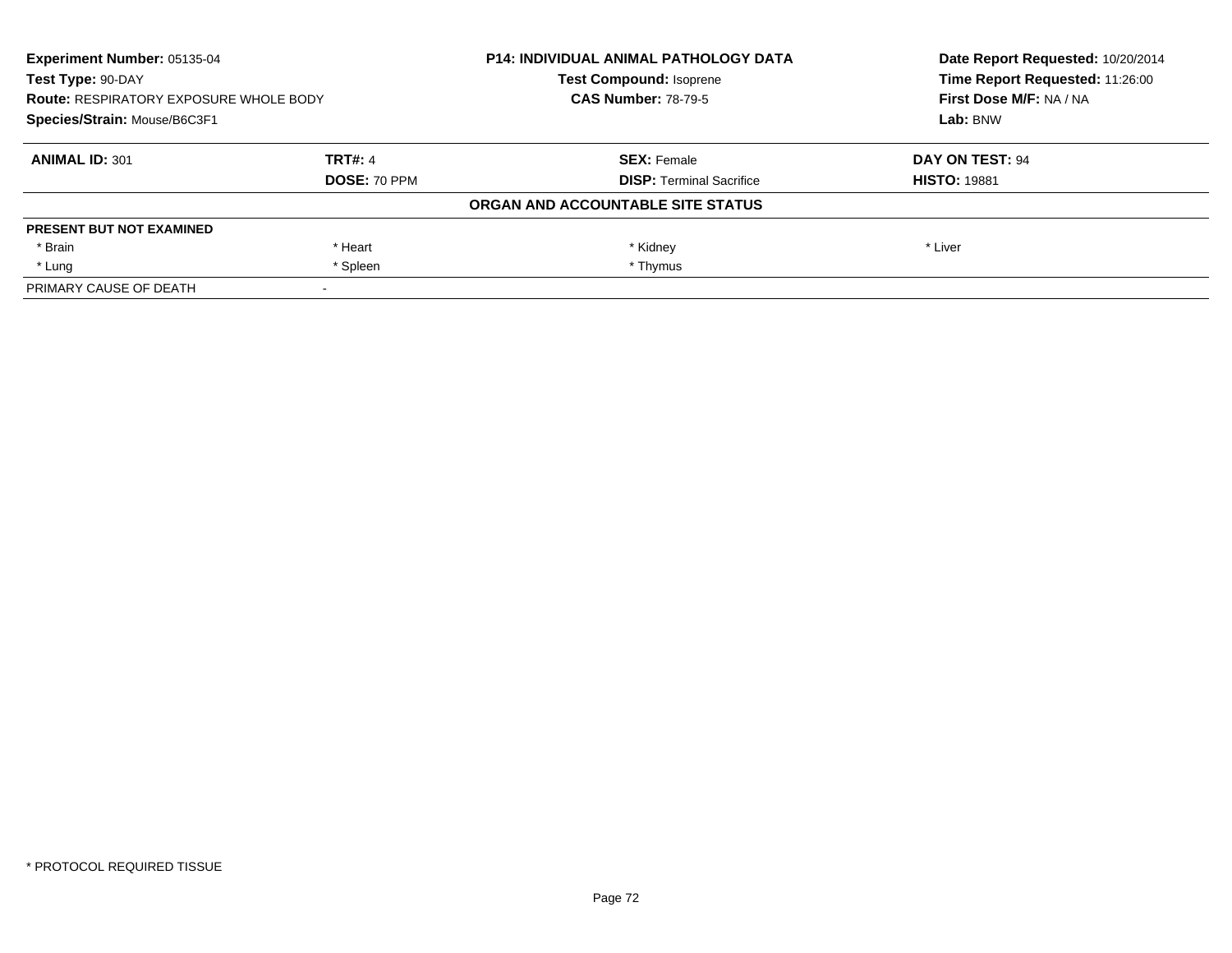| <b>Experiment Number: 05135-04</b><br>Test Type: 90-DAY<br><b>Route: RESPIRATORY EXPOSURE WHOLE BODY</b><br>Species/Strain: Mouse/B6C3F1 |                | <b>P14: INDIVIDUAL ANIMAL PATHOLOGY DATA</b> | Date Report Requested: 10/20/2014<br>Time Report Requested: 11:26:00<br>First Dose M/F: NA / NA<br>Lab: BNW |
|------------------------------------------------------------------------------------------------------------------------------------------|----------------|----------------------------------------------|-------------------------------------------------------------------------------------------------------------|
|                                                                                                                                          |                | <b>Test Compound: Isoprene</b>               |                                                                                                             |
|                                                                                                                                          |                | <b>CAS Number: 78-79-5</b>                   |                                                                                                             |
|                                                                                                                                          |                |                                              |                                                                                                             |
| <b>ANIMAL ID: 302</b>                                                                                                                    | <b>TRT#: 4</b> | <b>SEX: Female</b>                           | DAY ON TEST: 94                                                                                             |
|                                                                                                                                          | DOSE: 70 PPM   | <b>DISP:</b> Terminal Sacrifice              | <b>HISTO: 19882</b>                                                                                         |
|                                                                                                                                          |                | ORGAN AND ACCOUNTABLE SITE STATUS            |                                                                                                             |
| <b>PRESENT BUT NOT EXAMINED</b>                                                                                                          |                |                                              |                                                                                                             |
| * Brain                                                                                                                                  | * Heart        | * Kidney                                     | * Liver                                                                                                     |
| * Lung                                                                                                                                   | * Spleen       | * Thymus                                     |                                                                                                             |
| PRIMARY CAUSE OF DEATH                                                                                                                   |                |                                              |                                                                                                             |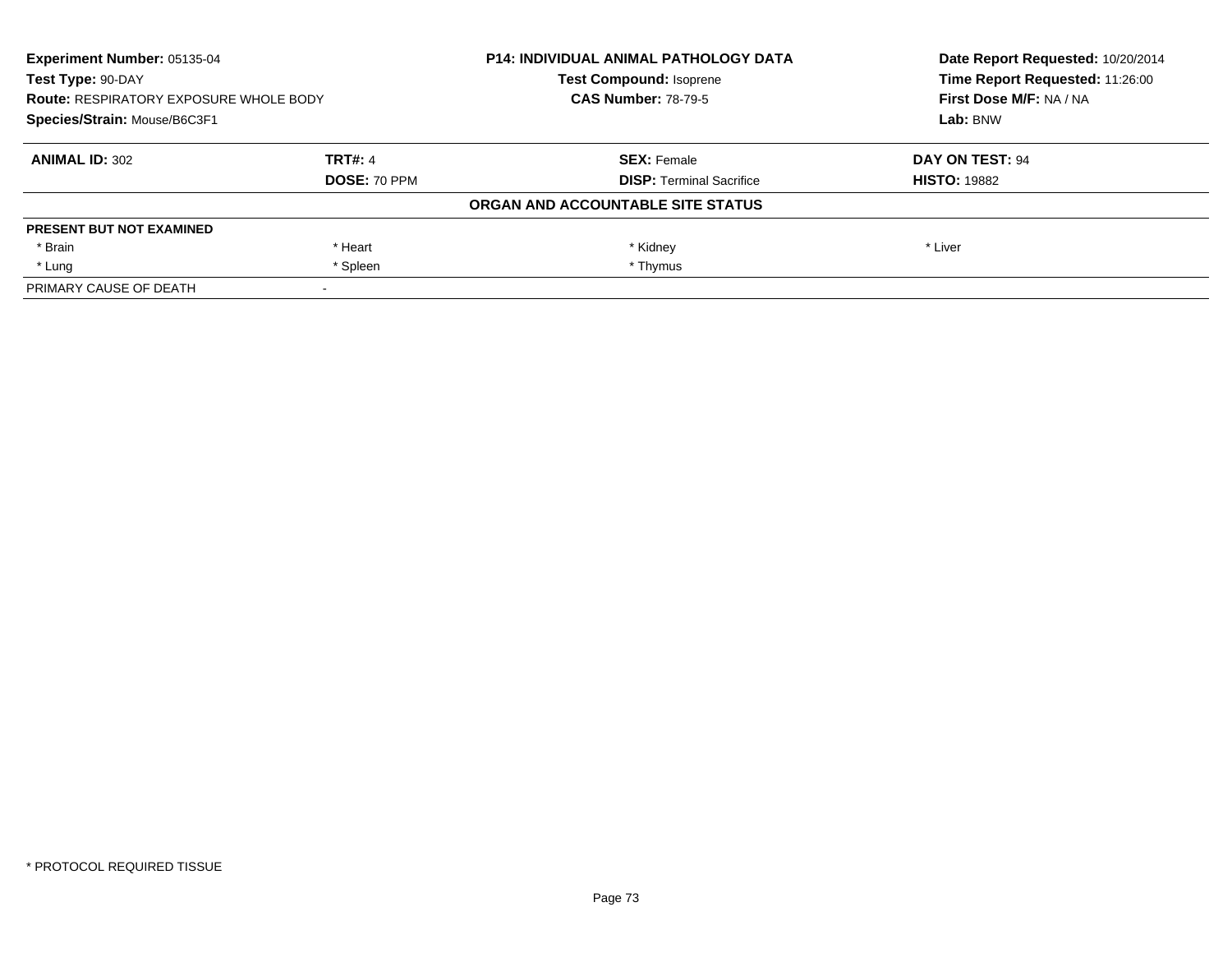| Experiment Number: 05135-04<br>Test Type: 90-DAY<br><b>Route: RESPIRATORY EXPOSURE WHOLE BODY</b><br>Species/Strain: Mouse/B6C3F1 |                     | <b>P14: INDIVIDUAL ANIMAL PATHOLOGY DATA</b> | Date Report Requested: 10/20/2014<br>Time Report Requested: 11:26:00 |
|-----------------------------------------------------------------------------------------------------------------------------------|---------------------|----------------------------------------------|----------------------------------------------------------------------|
|                                                                                                                                   |                     | <b>Test Compound: Isoprene</b>               |                                                                      |
|                                                                                                                                   |                     | <b>CAS Number: 78-79-5</b>                   | First Dose M/F: NA / NA                                              |
|                                                                                                                                   |                     |                                              | Lab: BNW                                                             |
| <b>ANIMAL ID: 303</b>                                                                                                             | <b>TRT#: 4</b>      | <b>SEX: Female</b>                           | DAY ON TEST: 94                                                      |
|                                                                                                                                   | <b>DOSE: 70 PPM</b> | <b>DISP:</b> Terminal Sacrifice              | <b>HISTO: 19883</b>                                                  |
|                                                                                                                                   |                     | ORGAN AND ACCOUNTABLE SITE STATUS            |                                                                      |
| <b>NORMAL</b>                                                                                                                     |                     |                                              |                                                                      |
| * Brain                                                                                                                           | * Heart             | * Kidney                                     | * Liver                                                              |
| * Lung                                                                                                                            | * Spleen            | * Thymus                                     |                                                                      |
| PRIMARY CAUSE OF DEATH                                                                                                            |                     |                                              |                                                                      |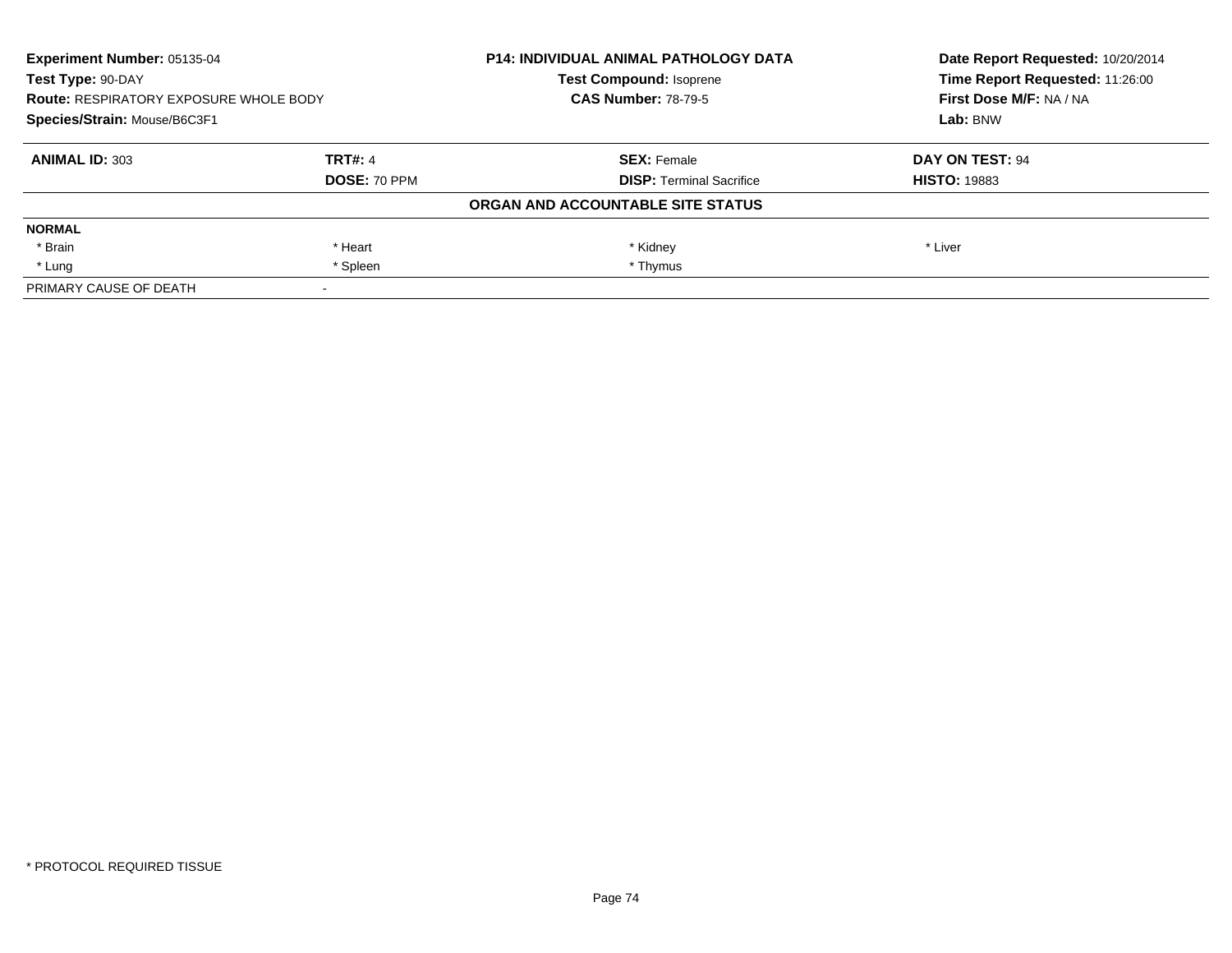| <b>Experiment Number: 05135-04</b><br>Test Type: 90-DAY<br><b>Route: RESPIRATORY EXPOSURE WHOLE BODY</b><br>Species/Strain: Mouse/B6C3F1 |                | <b>P14: INDIVIDUAL ANIMAL PATHOLOGY DATA</b> | Date Report Requested: 10/20/2014<br>Time Report Requested: 11:26:00 |
|------------------------------------------------------------------------------------------------------------------------------------------|----------------|----------------------------------------------|----------------------------------------------------------------------|
|                                                                                                                                          |                | <b>Test Compound: Isoprene</b>               |                                                                      |
|                                                                                                                                          |                | <b>CAS Number: 78-79-5</b>                   | First Dose M/F: NA / NA                                              |
|                                                                                                                                          |                |                                              | Lab: BNW                                                             |
| <b>ANIMAL ID: 304</b>                                                                                                                    | <b>TRT#: 4</b> | <b>SEX: Female</b>                           | DAY ON TEST: 94                                                      |
|                                                                                                                                          | DOSE: 70 PPM   | <b>DISP:</b> Terminal Sacrifice              | <b>HISTO: 19884</b>                                                  |
|                                                                                                                                          |                | ORGAN AND ACCOUNTABLE SITE STATUS            |                                                                      |
| <b>PRESENT BUT NOT EXAMINED</b>                                                                                                          |                |                                              |                                                                      |
| * Brain                                                                                                                                  | * Heart        | * Kidney                                     | * Liver                                                              |
| * Lung                                                                                                                                   | * Spleen       | * Thymus                                     |                                                                      |
| PRIMARY CAUSE OF DEATH                                                                                                                   |                |                                              |                                                                      |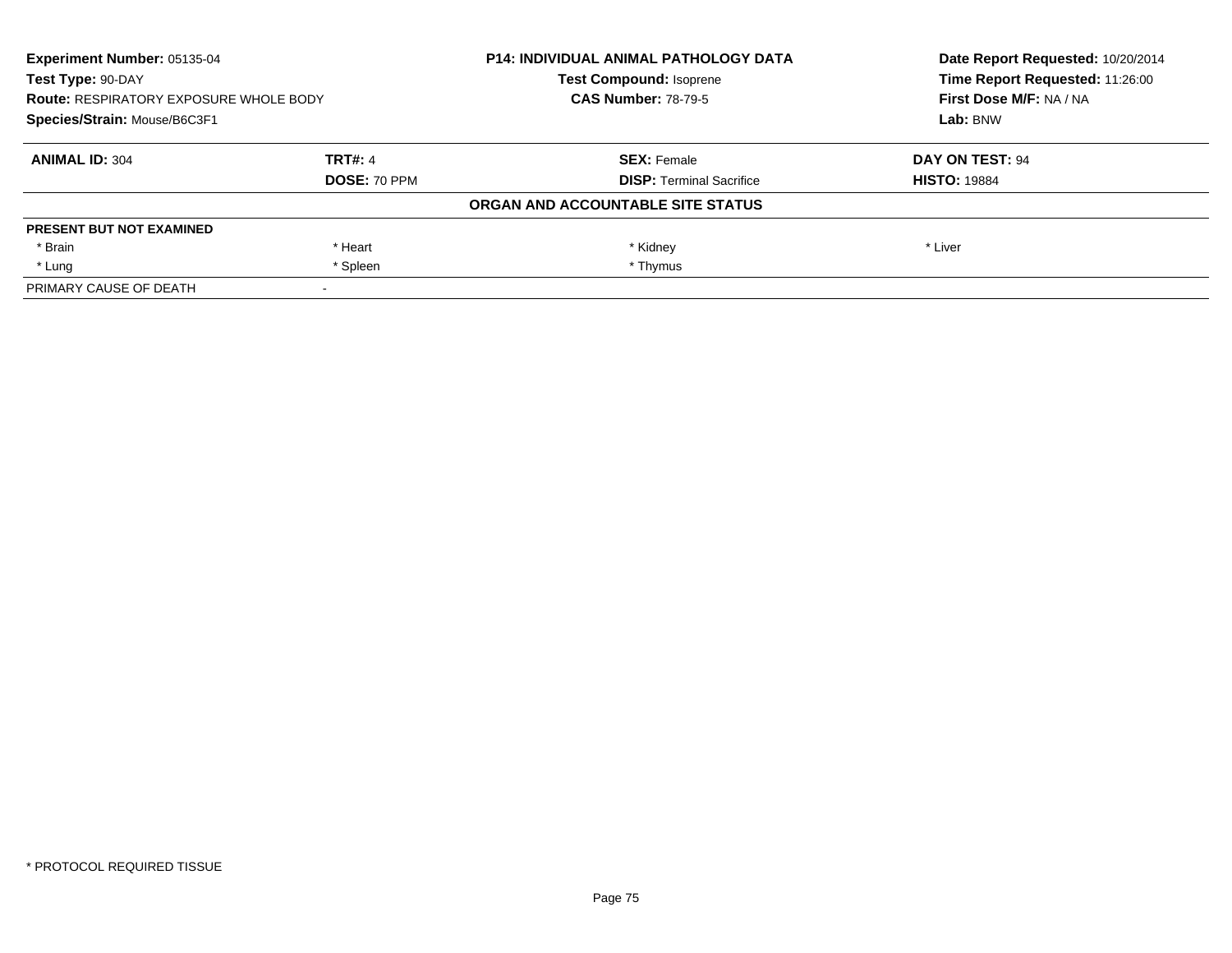| <b>Experiment Number: 05135-04</b><br>Test Type: 90-DAY<br><b>Route: RESPIRATORY EXPOSURE WHOLE BODY</b><br>Species/Strain: Mouse/B6C3F1 |                | <b>P14: INDIVIDUAL ANIMAL PATHOLOGY DATA</b> | Date Report Requested: 10/20/2014<br>Time Report Requested: 11:26:00<br>First Dose M/F: NA / NA<br>Lab: BNW |
|------------------------------------------------------------------------------------------------------------------------------------------|----------------|----------------------------------------------|-------------------------------------------------------------------------------------------------------------|
|                                                                                                                                          |                | <b>Test Compound: Isoprene</b>               |                                                                                                             |
|                                                                                                                                          |                | <b>CAS Number: 78-79-5</b>                   |                                                                                                             |
|                                                                                                                                          |                |                                              |                                                                                                             |
| <b>ANIMAL ID: 305</b>                                                                                                                    | <b>TRT#: 4</b> | <b>SEX: Female</b>                           | DAY ON TEST: 94                                                                                             |
|                                                                                                                                          | DOSE: 70 PPM   | <b>DISP:</b> Terminal Sacrifice              | <b>HISTO: 19885</b>                                                                                         |
|                                                                                                                                          |                | ORGAN AND ACCOUNTABLE SITE STATUS            |                                                                                                             |
| <b>PRESENT BUT NOT EXAMINED</b>                                                                                                          |                |                                              |                                                                                                             |
| * Brain                                                                                                                                  | * Heart        | * Kidney                                     | * Liver                                                                                                     |
| * Lung                                                                                                                                   | * Spleen       | * Thymus                                     |                                                                                                             |
| PRIMARY CAUSE OF DEATH                                                                                                                   |                |                                              |                                                                                                             |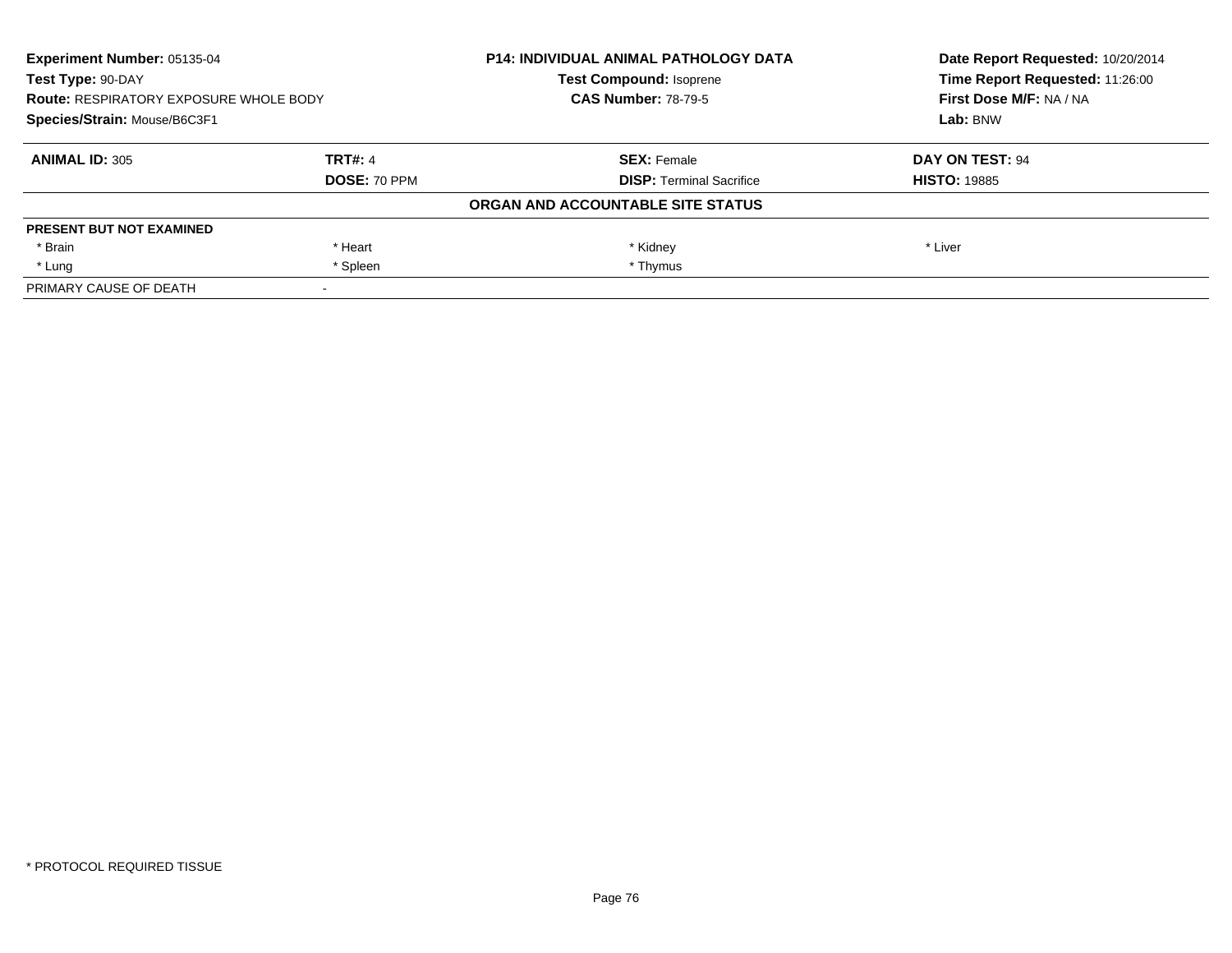| <b>Experiment Number: 05135-04</b><br>Test Type: 90-DAY<br><b>Route: RESPIRATORY EXPOSURE WHOLE BODY</b><br>Species/Strain: Mouse/B6C3F1 |                | <b>P14: INDIVIDUAL ANIMAL PATHOLOGY DATA</b> | Date Report Requested: 10/20/2014<br>Time Report Requested: 11:26:00 |
|------------------------------------------------------------------------------------------------------------------------------------------|----------------|----------------------------------------------|----------------------------------------------------------------------|
|                                                                                                                                          |                | <b>Test Compound: Isoprene</b>               |                                                                      |
|                                                                                                                                          |                | <b>CAS Number: 78-79-5</b>                   | First Dose M/F: NA / NA                                              |
|                                                                                                                                          |                |                                              | Lab: BNW                                                             |
| <b>ANIMAL ID: 306</b>                                                                                                                    | <b>TRT#: 4</b> | <b>SEX: Female</b>                           | DAY ON TEST: 94                                                      |
|                                                                                                                                          | DOSE: 70 PPM   | <b>DISP:</b> Terminal Sacrifice              | <b>HISTO: 19886</b>                                                  |
|                                                                                                                                          |                | ORGAN AND ACCOUNTABLE SITE STATUS            |                                                                      |
| <b>PRESENT BUT NOT EXAMINED</b>                                                                                                          |                |                                              |                                                                      |
| * Brain                                                                                                                                  | * Heart        | * Kidney                                     | * Liver                                                              |
| * Lung                                                                                                                                   | * Spleen       | * Thymus                                     |                                                                      |
| PRIMARY CAUSE OF DEATH                                                                                                                   |                |                                              |                                                                      |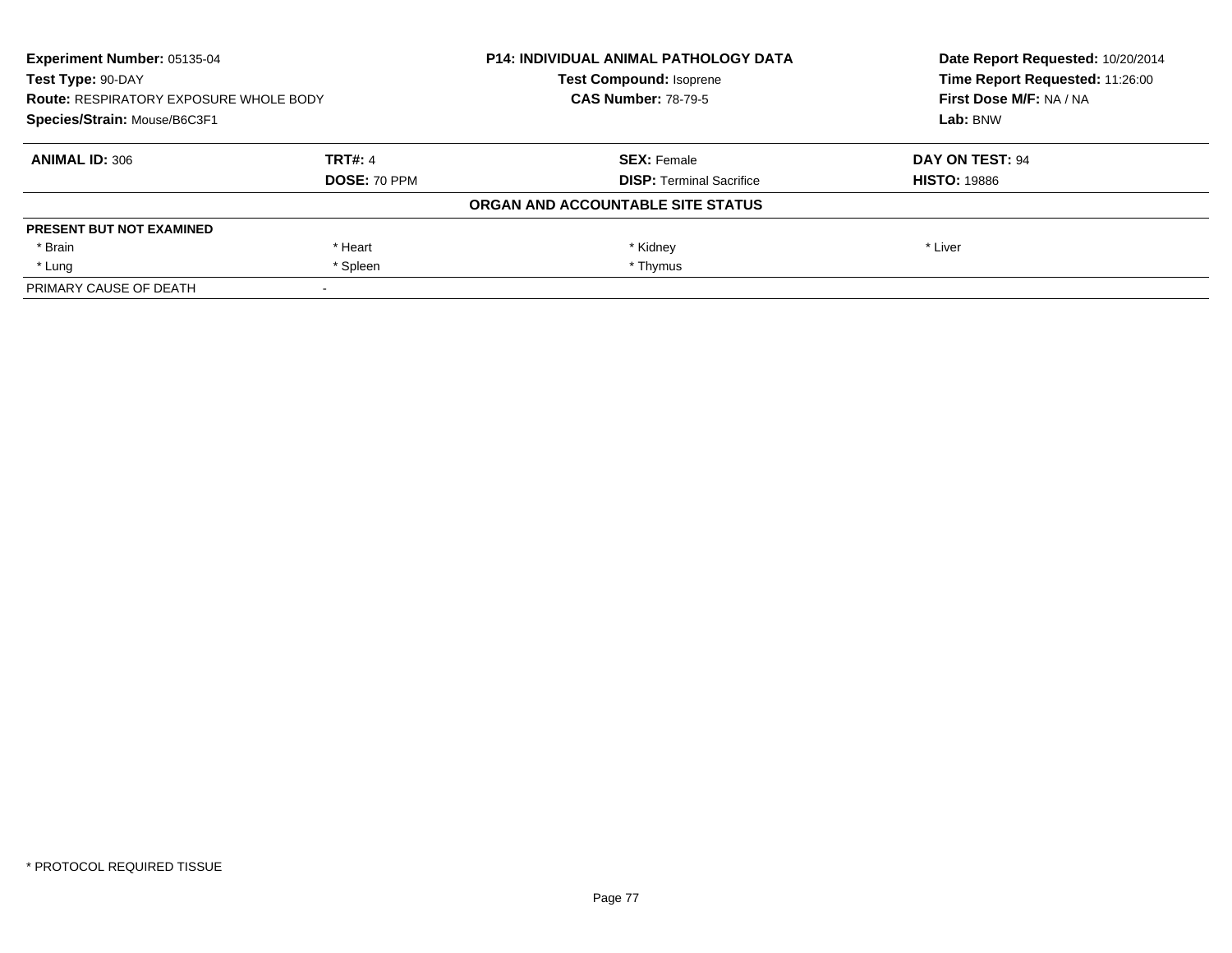| <b>Experiment Number: 05135-04</b><br>Test Type: 90-DAY<br><b>Route: RESPIRATORY EXPOSURE WHOLE BODY</b><br>Species/Strain: Mouse/B6C3F1 |                | <b>P14: INDIVIDUAL ANIMAL PATHOLOGY DATA</b> | Date Report Requested: 10/20/2014<br>Time Report Requested: 11:26:00<br>First Dose M/F: NA / NA<br>Lab: BNW |
|------------------------------------------------------------------------------------------------------------------------------------------|----------------|----------------------------------------------|-------------------------------------------------------------------------------------------------------------|
|                                                                                                                                          |                | <b>Test Compound: Isoprene</b>               |                                                                                                             |
|                                                                                                                                          |                | <b>CAS Number: 78-79-5</b>                   |                                                                                                             |
|                                                                                                                                          |                |                                              |                                                                                                             |
| <b>ANIMAL ID: 307</b>                                                                                                                    | <b>TRT#: 4</b> | <b>SEX: Female</b>                           | DAY ON TEST: 94                                                                                             |
|                                                                                                                                          | DOSE: 70 PPM   | <b>DISP:</b> Terminal Sacrifice              | <b>HISTO: 19887</b>                                                                                         |
|                                                                                                                                          |                | ORGAN AND ACCOUNTABLE SITE STATUS            |                                                                                                             |
| <b>PRESENT BUT NOT EXAMINED</b>                                                                                                          |                |                                              |                                                                                                             |
| * Brain                                                                                                                                  | * Heart        | * Kidney                                     | * Liver                                                                                                     |
| * Lung                                                                                                                                   | * Spleen       | * Thymus                                     |                                                                                                             |
| PRIMARY CAUSE OF DEATH                                                                                                                   |                |                                              |                                                                                                             |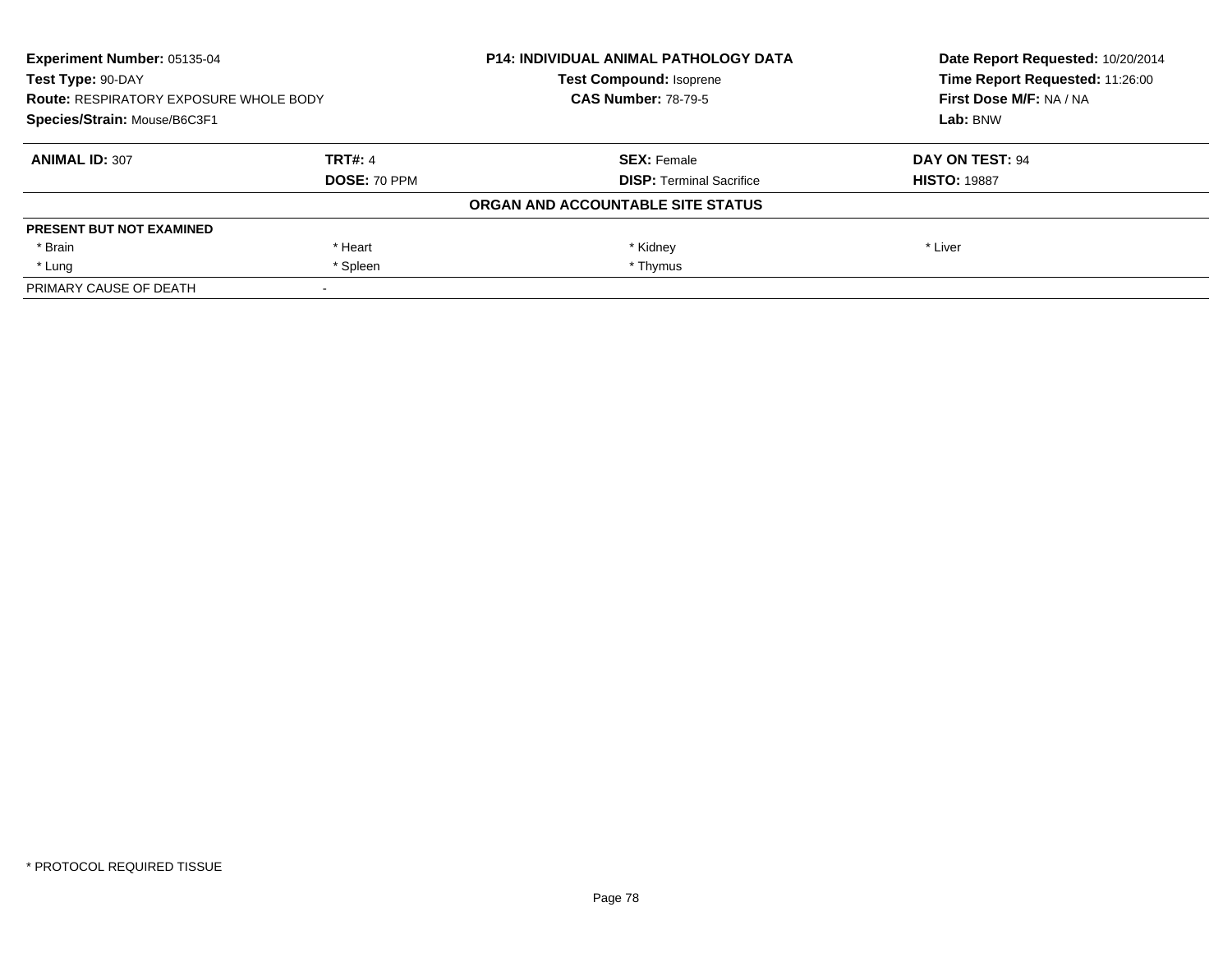| <b>Experiment Number: 05135-04</b><br>Test Type: 90-DAY<br><b>Route: RESPIRATORY EXPOSURE WHOLE BODY</b><br>Species/Strain: Mouse/B6C3F1 |                | <b>P14: INDIVIDUAL ANIMAL PATHOLOGY DATA</b> | Date Report Requested: 10/20/2014<br>Time Report Requested: 11:26:00<br>First Dose M/F: NA / NA<br>Lab: BNW |
|------------------------------------------------------------------------------------------------------------------------------------------|----------------|----------------------------------------------|-------------------------------------------------------------------------------------------------------------|
|                                                                                                                                          |                | <b>Test Compound: Isoprene</b>               |                                                                                                             |
|                                                                                                                                          |                | <b>CAS Number: 78-79-5</b>                   |                                                                                                             |
|                                                                                                                                          |                |                                              |                                                                                                             |
| <b>ANIMAL ID: 308</b>                                                                                                                    | <b>TRT#: 4</b> | <b>SEX: Female</b>                           | DAY ON TEST: 94                                                                                             |
|                                                                                                                                          | DOSE: 70 PPM   | <b>DISP:</b> Terminal Sacrifice              | <b>HISTO: 19888</b>                                                                                         |
|                                                                                                                                          |                | ORGAN AND ACCOUNTABLE SITE STATUS            |                                                                                                             |
| <b>PRESENT BUT NOT EXAMINED</b>                                                                                                          |                |                                              |                                                                                                             |
| * Brain                                                                                                                                  | * Heart        | * Kidney                                     | * Liver                                                                                                     |
| * Lung                                                                                                                                   | * Spleen       | * Thymus                                     |                                                                                                             |
| PRIMARY CAUSE OF DEATH                                                                                                                   |                |                                              |                                                                                                             |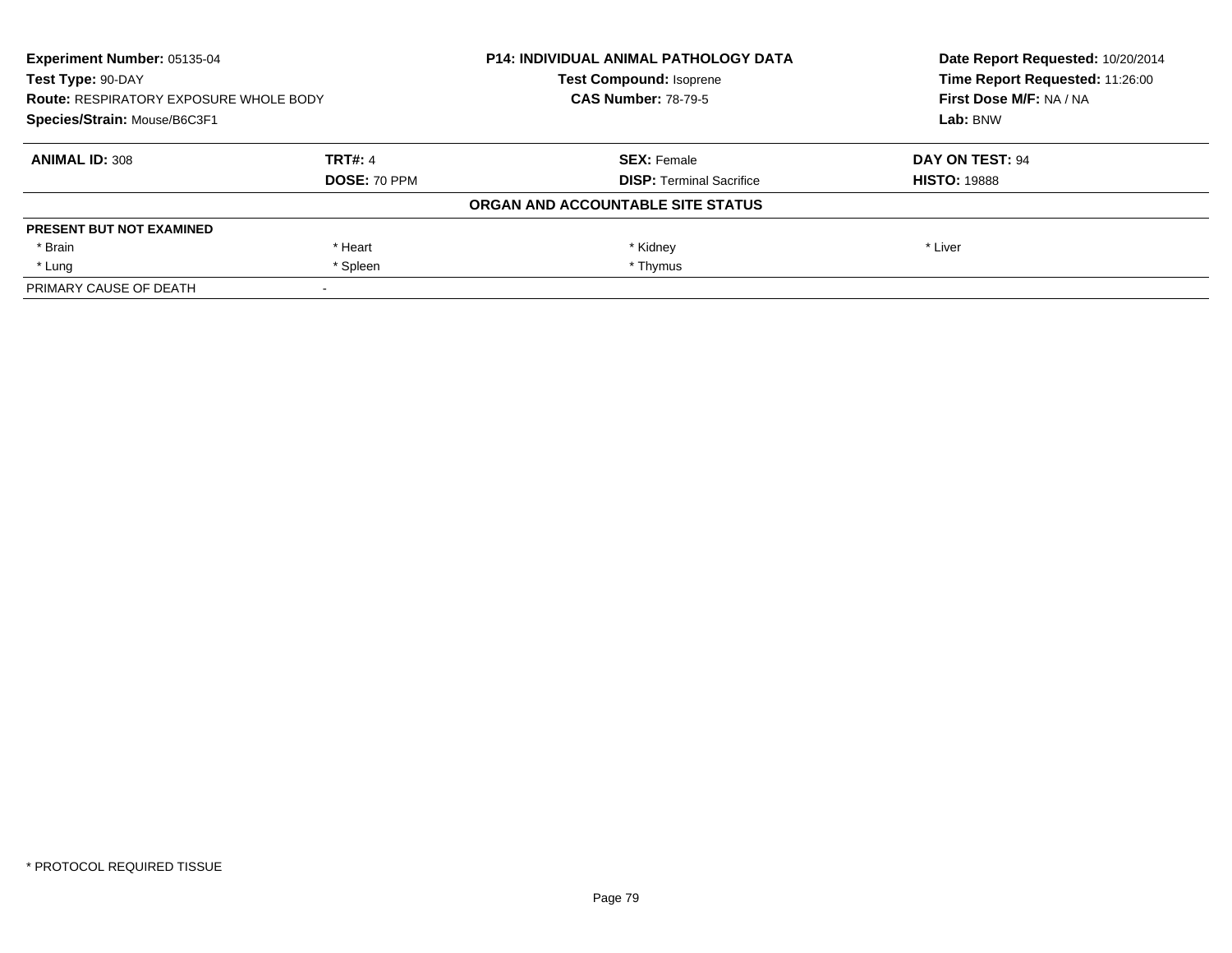| <b>Experiment Number: 05135-04</b><br>Test Type: 90-DAY<br><b>Route: RESPIRATORY EXPOSURE WHOLE BODY</b><br>Species/Strain: Mouse/B6C3F1 |                | <b>P14: INDIVIDUAL ANIMAL PATHOLOGY DATA</b> | Date Report Requested: 10/20/2014<br>Time Report Requested: 11:26:00<br>First Dose M/F: NA / NA<br>Lab: BNW |
|------------------------------------------------------------------------------------------------------------------------------------------|----------------|----------------------------------------------|-------------------------------------------------------------------------------------------------------------|
|                                                                                                                                          |                | <b>Test Compound: Isoprene</b>               |                                                                                                             |
|                                                                                                                                          |                | <b>CAS Number: 78-79-5</b>                   |                                                                                                             |
|                                                                                                                                          |                |                                              |                                                                                                             |
| <b>ANIMAL ID: 309</b>                                                                                                                    | <b>TRT#: 4</b> | <b>SEX: Female</b>                           | DAY ON TEST: 94                                                                                             |
|                                                                                                                                          | DOSE: 70 PPM   | <b>DISP:</b> Terminal Sacrifice              | <b>HISTO: 19889</b>                                                                                         |
|                                                                                                                                          |                | ORGAN AND ACCOUNTABLE SITE STATUS            |                                                                                                             |
| <b>PRESENT BUT NOT EXAMINED</b>                                                                                                          |                |                                              |                                                                                                             |
| * Brain                                                                                                                                  | * Heart        | * Kidney                                     | * Liver                                                                                                     |
| * Lung                                                                                                                                   | * Spleen       | * Thymus                                     |                                                                                                             |
| PRIMARY CAUSE OF DEATH                                                                                                                   |                |                                              |                                                                                                             |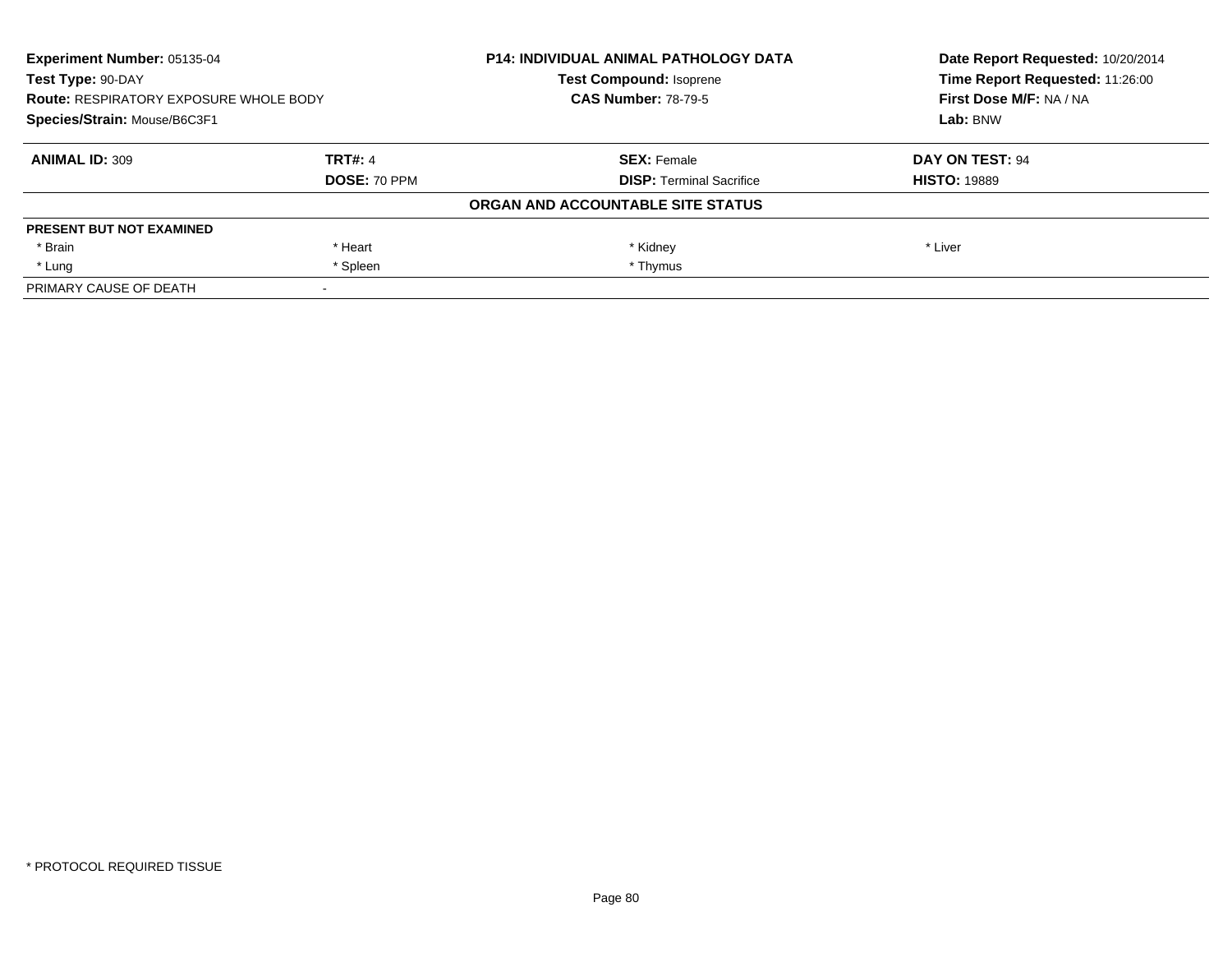| <b>Experiment Number: 05135-04</b><br>Test Type: 90-DAY<br><b>Route: RESPIRATORY EXPOSURE WHOLE BODY</b><br>Species/Strain: Mouse/B6C3F1 |                | <b>P14: INDIVIDUAL ANIMAL PATHOLOGY DATA</b> | Date Report Requested: 10/20/2014<br>Time Report Requested: 11:26:00 |
|------------------------------------------------------------------------------------------------------------------------------------------|----------------|----------------------------------------------|----------------------------------------------------------------------|
|                                                                                                                                          |                | <b>Test Compound: Isoprene</b>               |                                                                      |
|                                                                                                                                          |                | <b>CAS Number: 78-79-5</b>                   | First Dose M/F: NA / NA                                              |
|                                                                                                                                          |                |                                              | Lab: BNW                                                             |
| <b>ANIMAL ID: 310</b>                                                                                                                    | <b>TRT#: 4</b> | <b>SEX: Female</b>                           | DAY ON TEST: 94                                                      |
|                                                                                                                                          | DOSE: 70 PPM   | <b>DISP:</b> Terminal Sacrifice              | <b>HISTO: 19890</b>                                                  |
|                                                                                                                                          |                | ORGAN AND ACCOUNTABLE SITE STATUS            |                                                                      |
| <b>PRESENT BUT NOT EXAMINED</b>                                                                                                          |                |                                              |                                                                      |
| * Brain                                                                                                                                  | * Heart        | * Kidney                                     | * Liver                                                              |
| * Lung                                                                                                                                   | * Spleen       | * Thymus                                     |                                                                      |
| PRIMARY CAUSE OF DEATH                                                                                                                   |                |                                              |                                                                      |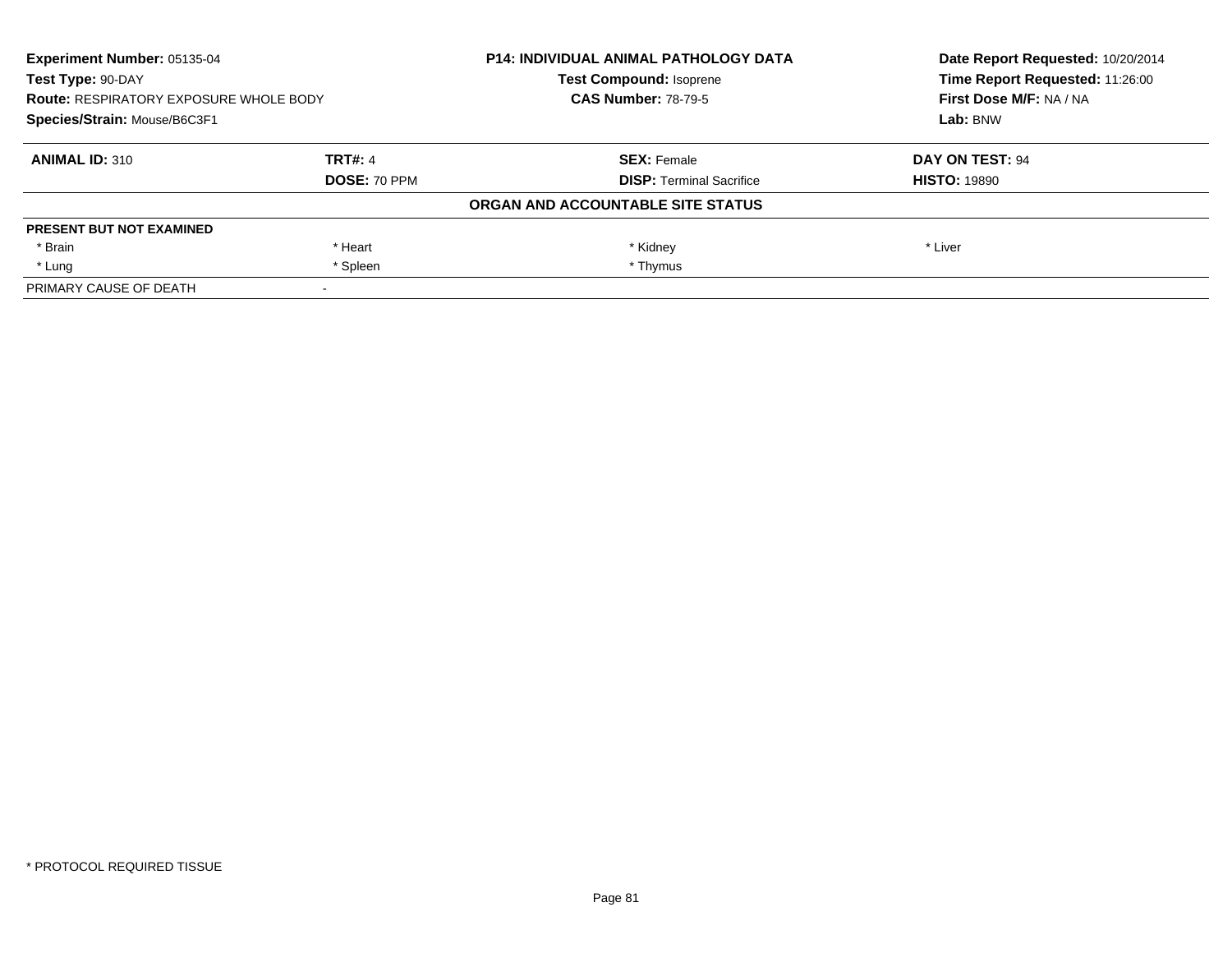| <b>Experiment Number: 05135-04</b><br>Test Type: 90-DAY<br><b>Route: RESPIRATORY EXPOSURE WHOLE BODY</b><br>Species/Strain: Mouse/B6C3F1 |                      | <b>P14: INDIVIDUAL ANIMAL PATHOLOGY DATA</b> | Date Report Requested: 10/20/2014<br>Time Report Requested: 11:26:00 |
|------------------------------------------------------------------------------------------------------------------------------------------|----------------------|----------------------------------------------|----------------------------------------------------------------------|
|                                                                                                                                          |                      | <b>Test Compound: Isoprene</b>               |                                                                      |
|                                                                                                                                          |                      | <b>CAS Number: 78-79-5</b>                   | First Dose M/F: NA / NA                                              |
|                                                                                                                                          |                      |                                              | Lab: BNW                                                             |
| <b>ANIMAL ID: 501</b>                                                                                                                    | TRT#: 6              | <b>SEX: Female</b>                           | DAY ON TEST: 94                                                      |
|                                                                                                                                          | <b>DOSE: 220 PPM</b> | <b>DISP:</b> Terminal Sacrifice              | <b>HISTO: 19821</b>                                                  |
|                                                                                                                                          |                      | ORGAN AND ACCOUNTABLE SITE STATUS            |                                                                      |
| <b>PRESENT BUT NOT EXAMINED</b>                                                                                                          |                      |                                              |                                                                      |
| * Brain                                                                                                                                  | * Heart              | * Kidney                                     | * Liver                                                              |
| * Lung                                                                                                                                   | * Spleen             | * Thymus                                     |                                                                      |
| PRIMARY CAUSE OF DEATH                                                                                                                   |                      |                                              |                                                                      |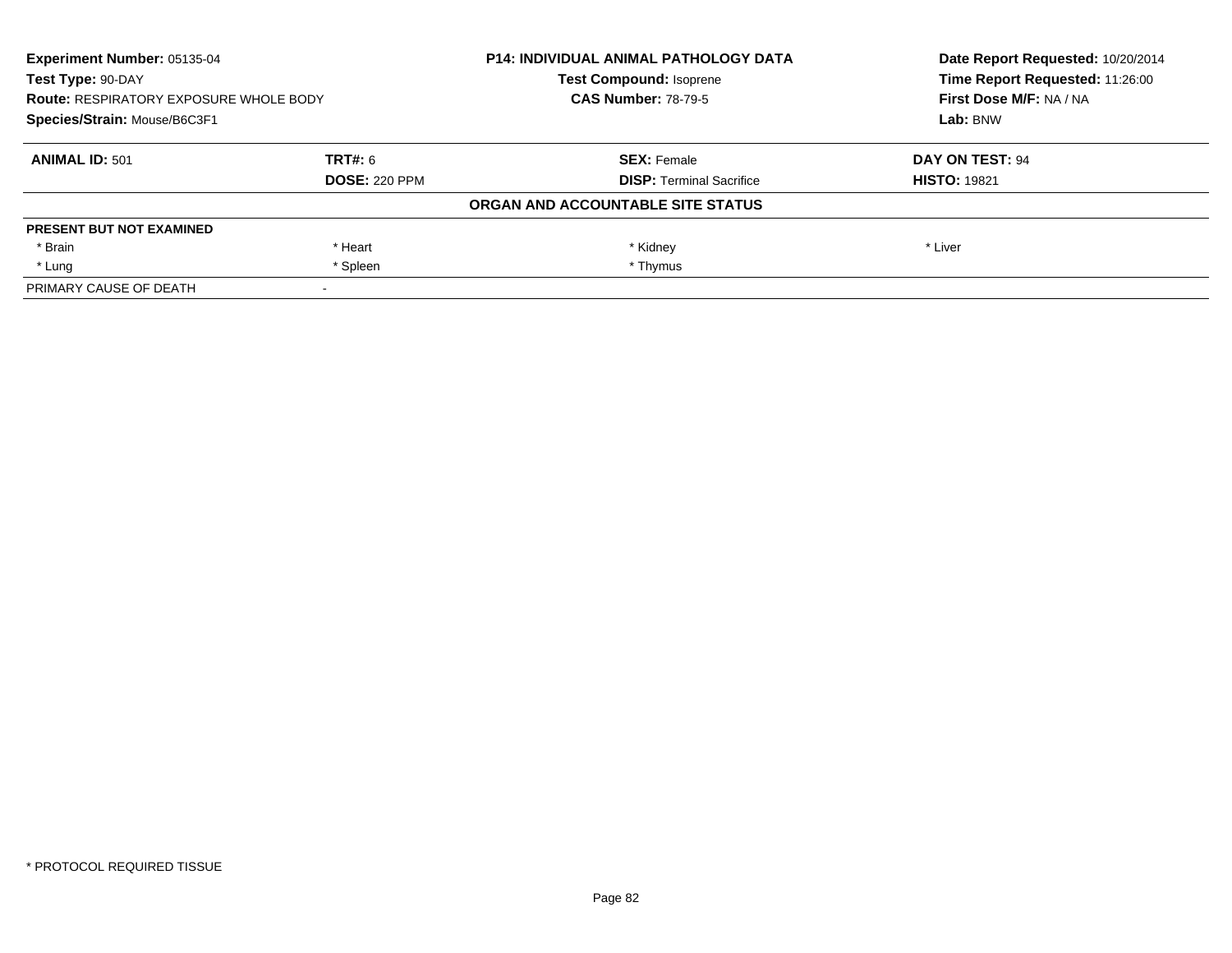| <b>Experiment Number: 05135-04</b><br>Test Type: 90-DAY<br><b>Route: RESPIRATORY EXPOSURE WHOLE BODY</b><br>Species/Strain: Mouse/B6C3F1 |                      | <b>P14: INDIVIDUAL ANIMAL PATHOLOGY DATA</b> | Date Report Requested: 10/20/2014<br>Time Report Requested: 11:26:00 |
|------------------------------------------------------------------------------------------------------------------------------------------|----------------------|----------------------------------------------|----------------------------------------------------------------------|
|                                                                                                                                          |                      | <b>Test Compound: Isoprene</b>               |                                                                      |
|                                                                                                                                          |                      | <b>CAS Number: 78-79-5</b>                   | First Dose M/F: NA / NA                                              |
|                                                                                                                                          |                      |                                              | Lab: BNW                                                             |
| <b>ANIMAL ID: 502</b>                                                                                                                    | TRT#: 6              | <b>SEX: Female</b>                           | DAY ON TEST: 94                                                      |
|                                                                                                                                          | <b>DOSE: 220 PPM</b> | <b>DISP:</b> Terminal Sacrifice              | <b>HISTO: 19822</b>                                                  |
|                                                                                                                                          |                      | ORGAN AND ACCOUNTABLE SITE STATUS            |                                                                      |
| <b>PRESENT BUT NOT EXAMINED</b>                                                                                                          |                      |                                              |                                                                      |
| * Brain                                                                                                                                  | * Heart              | * Kidney                                     | * Liver                                                              |
| * Lung                                                                                                                                   | * Spleen             | * Thymus                                     |                                                                      |
| PRIMARY CAUSE OF DEATH                                                                                                                   |                      |                                              |                                                                      |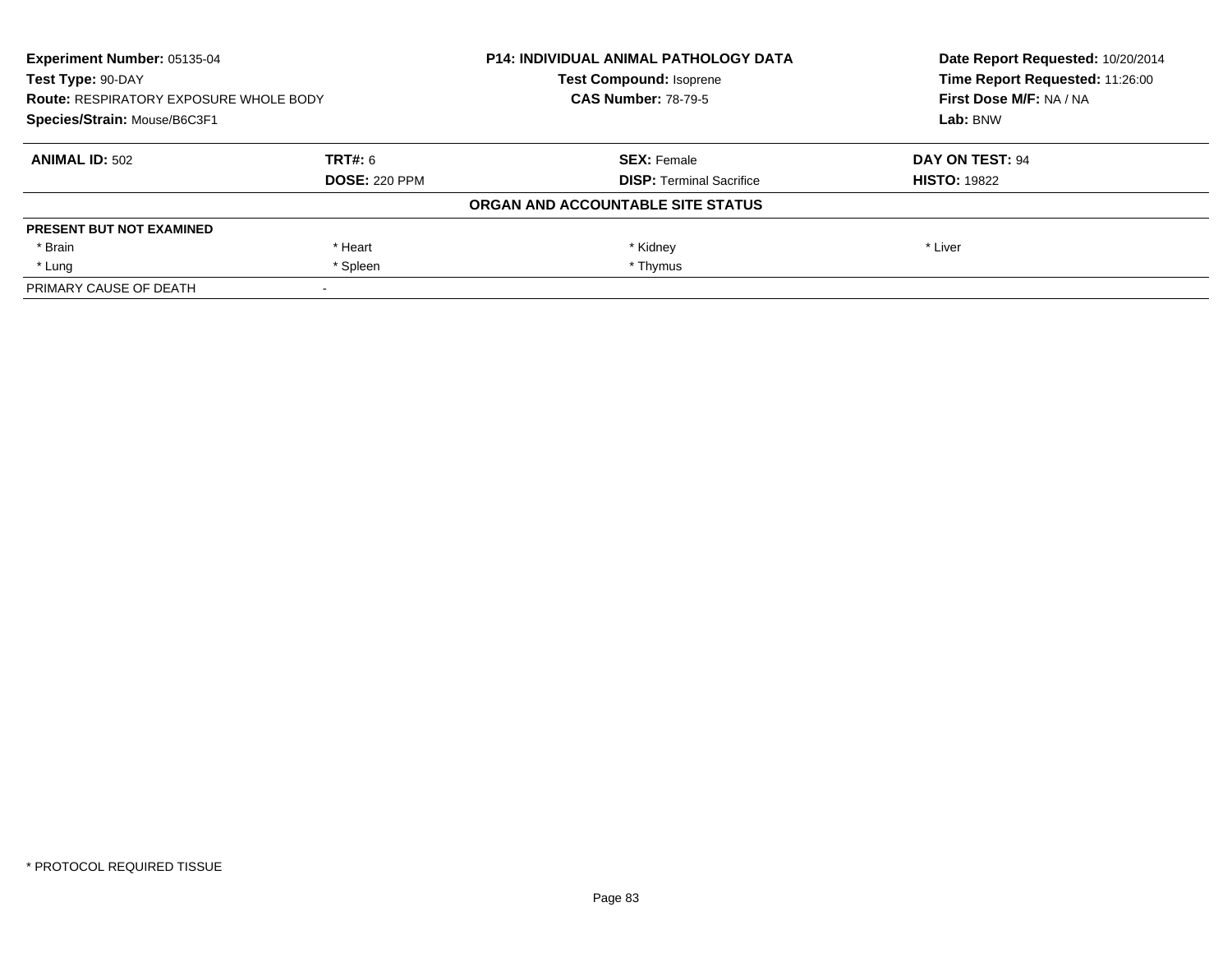| <b>Experiment Number: 05135-04</b><br>Test Type: 90-DAY<br><b>Route: RESPIRATORY EXPOSURE WHOLE BODY</b><br>Species/Strain: Mouse/B6C3F1 |                      | <b>P14: INDIVIDUAL ANIMAL PATHOLOGY DATA</b> | Date Report Requested: 10/20/2014<br>Time Report Requested: 11:26:00 |
|------------------------------------------------------------------------------------------------------------------------------------------|----------------------|----------------------------------------------|----------------------------------------------------------------------|
|                                                                                                                                          |                      | <b>Test Compound: Isoprene</b>               |                                                                      |
|                                                                                                                                          |                      | <b>CAS Number: 78-79-5</b>                   | First Dose M/F: NA / NA                                              |
|                                                                                                                                          |                      |                                              | Lab: BNW                                                             |
| <b>ANIMAL ID: 503</b>                                                                                                                    | TRT#: 6              | <b>SEX: Female</b>                           | DAY ON TEST: 94                                                      |
|                                                                                                                                          | <b>DOSE: 220 PPM</b> | <b>DISP:</b> Terminal Sacrifice              | <b>HISTO: 19823</b>                                                  |
|                                                                                                                                          |                      | ORGAN AND ACCOUNTABLE SITE STATUS            |                                                                      |
| <b>PRESENT BUT NOT EXAMINED</b>                                                                                                          |                      |                                              |                                                                      |
| * Brain                                                                                                                                  | * Heart              | * Kidney                                     | * Liver                                                              |
| * Lung                                                                                                                                   | * Spleen             | * Thymus                                     |                                                                      |
| PRIMARY CAUSE OF DEATH                                                                                                                   |                      |                                              |                                                                      |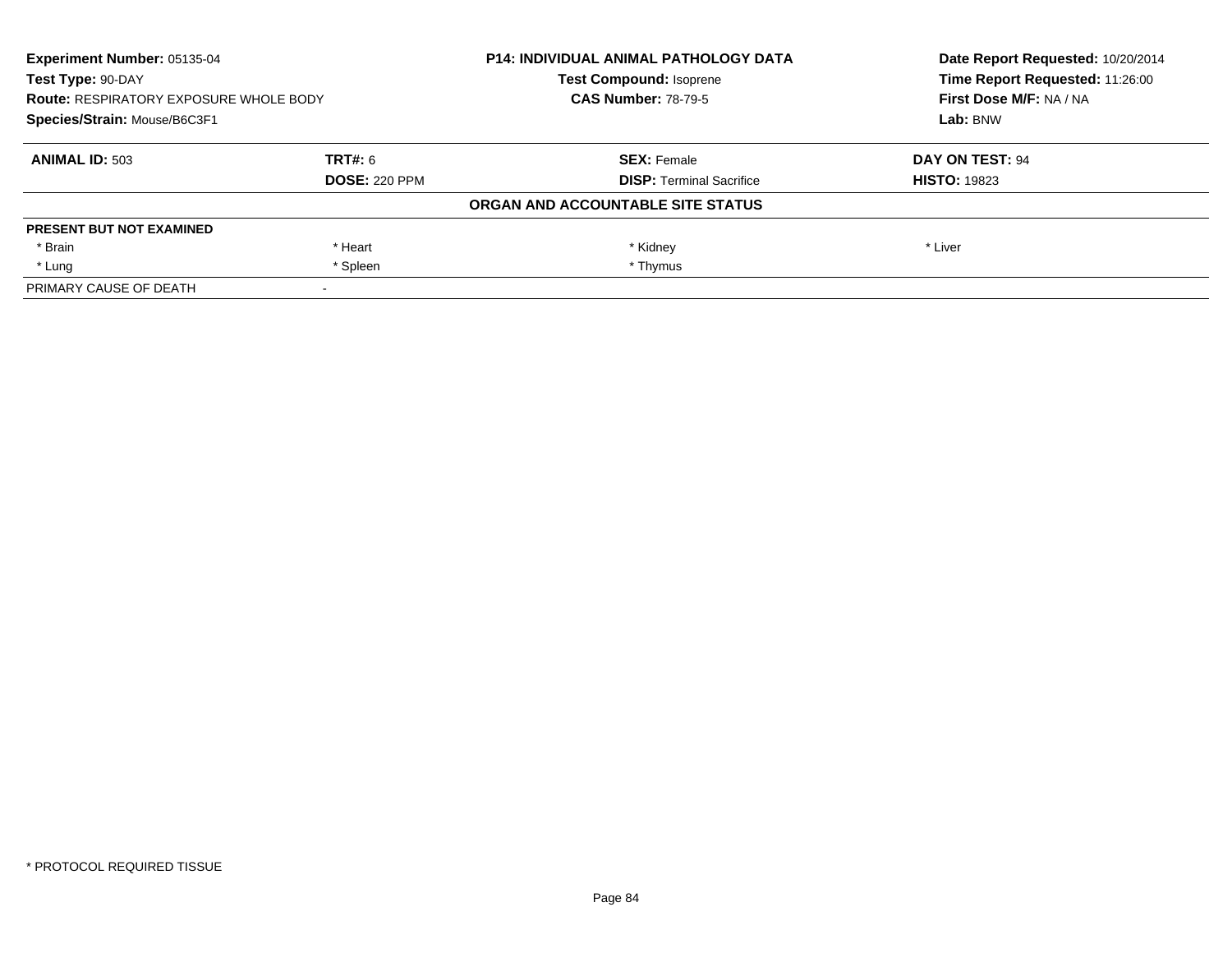| <b>Experiment Number: 05135-04</b><br>Test Type: 90-DAY<br><b>Route: RESPIRATORY EXPOSURE WHOLE BODY</b><br>Species/Strain: Mouse/B6C3F1 |                      | <b>P14: INDIVIDUAL ANIMAL PATHOLOGY DATA</b> | Date Report Requested: 10/20/2014<br>Time Report Requested: 11:26:00 |
|------------------------------------------------------------------------------------------------------------------------------------------|----------------------|----------------------------------------------|----------------------------------------------------------------------|
|                                                                                                                                          |                      | <b>Test Compound: Isoprene</b>               |                                                                      |
|                                                                                                                                          |                      | <b>CAS Number: 78-79-5</b>                   | First Dose M/F: NA / NA                                              |
|                                                                                                                                          |                      |                                              | Lab: BNW                                                             |
| <b>ANIMAL ID: 504</b>                                                                                                                    | TRT#: 6              | <b>SEX: Female</b>                           | DAY ON TEST: 94                                                      |
|                                                                                                                                          | <b>DOSE: 220 PPM</b> | <b>DISP:</b> Terminal Sacrifice              | <b>HISTO: 19824</b>                                                  |
|                                                                                                                                          |                      | ORGAN AND ACCOUNTABLE SITE STATUS            |                                                                      |
| <b>PRESENT BUT NOT EXAMINED</b>                                                                                                          |                      |                                              |                                                                      |
| * Brain                                                                                                                                  | * Heart              | * Kidney                                     | * Liver                                                              |
| * Lung                                                                                                                                   | * Spleen             | * Thymus                                     |                                                                      |
| PRIMARY CAUSE OF DEATH                                                                                                                   |                      |                                              |                                                                      |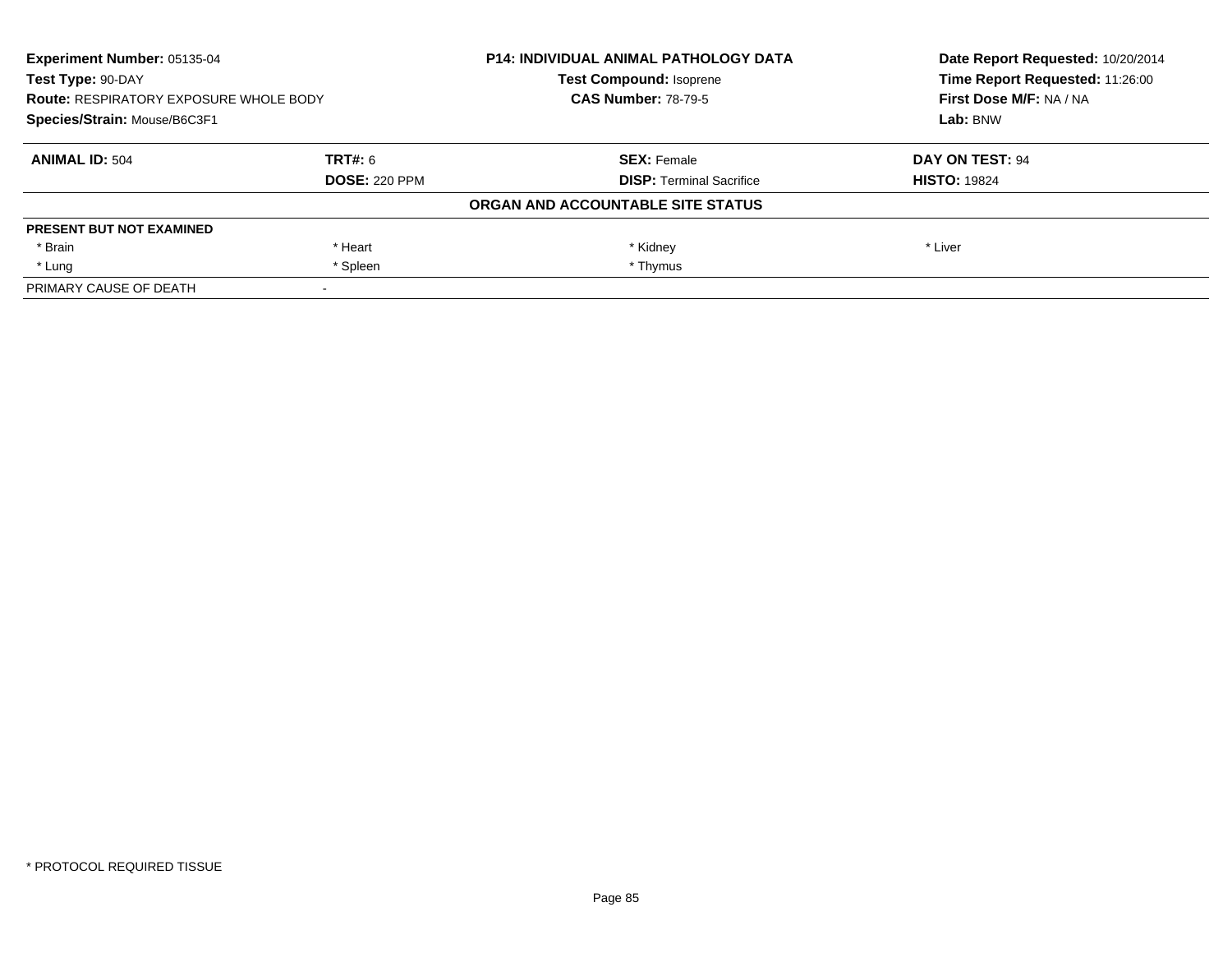| <b>Experiment Number: 05135-04</b><br>Test Type: 90-DAY<br><b>Route: RESPIRATORY EXPOSURE WHOLE BODY</b><br>Species/Strain: Mouse/B6C3F1 |                      | <b>P14: INDIVIDUAL ANIMAL PATHOLOGY DATA</b> | Date Report Requested: 10/20/2014<br>Time Report Requested: 11:26:00<br>First Dose M/F: NA / NA<br>Lab: BNW |
|------------------------------------------------------------------------------------------------------------------------------------------|----------------------|----------------------------------------------|-------------------------------------------------------------------------------------------------------------|
|                                                                                                                                          |                      | <b>Test Compound: Isoprene</b>               |                                                                                                             |
|                                                                                                                                          |                      | <b>CAS Number: 78-79-5</b>                   |                                                                                                             |
|                                                                                                                                          |                      |                                              |                                                                                                             |
| <b>ANIMAL ID: 505</b>                                                                                                                    | TRT#: 6              | <b>SEX: Female</b>                           | DAY ON TEST: 94                                                                                             |
|                                                                                                                                          | <b>DOSE: 220 PPM</b> | <b>DISP:</b> Terminal Sacrifice              | <b>HISTO: 19825</b>                                                                                         |
|                                                                                                                                          |                      | ORGAN AND ACCOUNTABLE SITE STATUS            |                                                                                                             |
| <b>PRESENT BUT NOT EXAMINED</b>                                                                                                          |                      |                                              |                                                                                                             |
| * Brain                                                                                                                                  | * Heart              | * Kidney                                     | * Liver                                                                                                     |
| * Lung                                                                                                                                   | * Spleen             | * Thymus                                     |                                                                                                             |
| PRIMARY CAUSE OF DEATH                                                                                                                   |                      |                                              |                                                                                                             |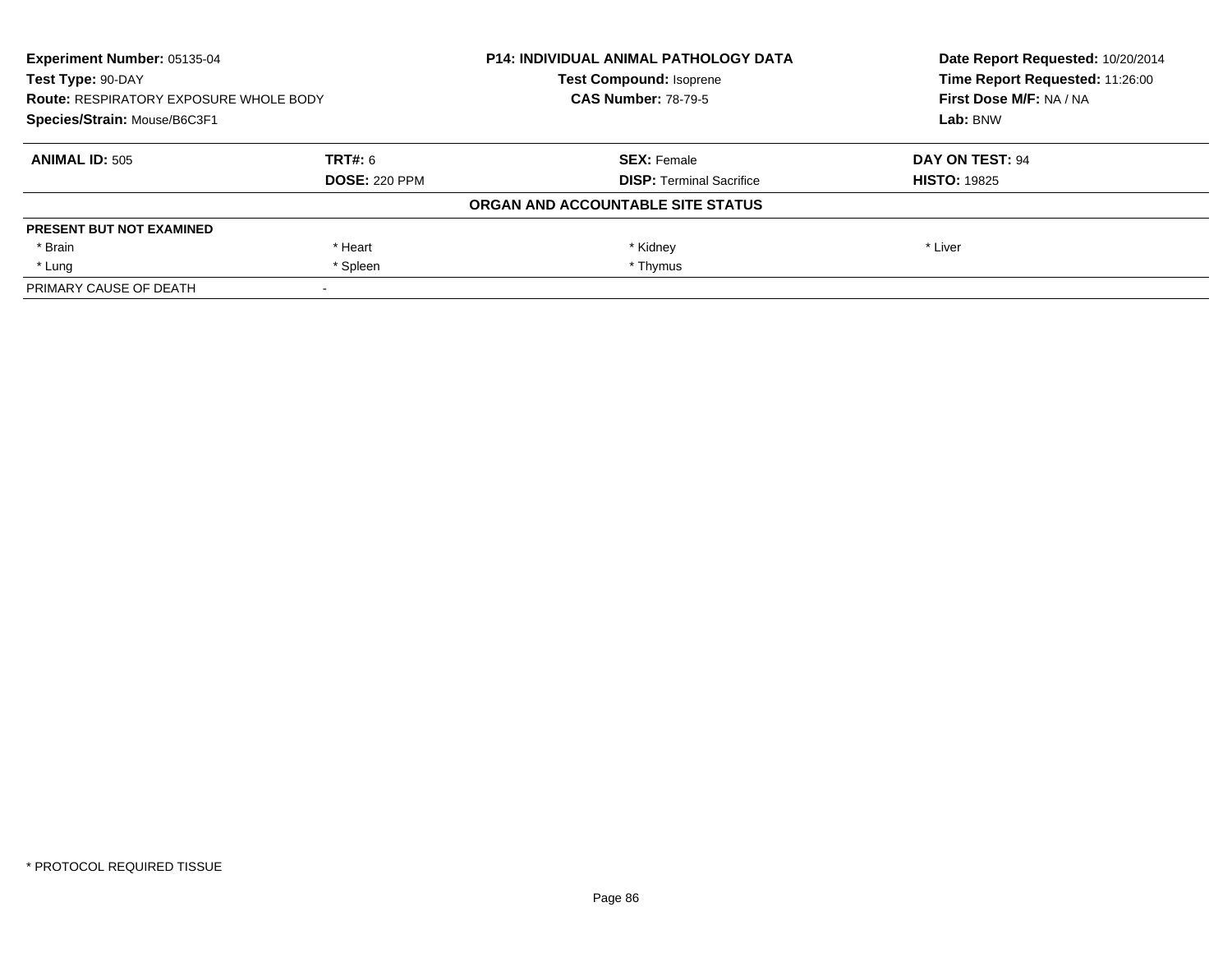| Experiment Number: 05135-04                   |                      | <b>P14: INDIVIDUAL ANIMAL PATHOLOGY DATA</b> | Date Report Requested: 10/20/2014 |
|-----------------------------------------------|----------------------|----------------------------------------------|-----------------------------------|
| Test Type: 90-DAY                             |                      | <b>Test Compound: Isoprene</b>               | Time Report Requested: 11:26:00   |
| <b>Route: RESPIRATORY EXPOSURE WHOLE BODY</b> |                      | <b>CAS Number: 78-79-5</b>                   | First Dose M/F: NA / NA           |
| Species/Strain: Mouse/B6C3F1                  |                      |                                              | Lab: BNW                          |
| <b>ANIMAL ID: 506</b>                         | <b>TRT#: 6</b>       | <b>SEX: Female</b>                           | DAY ON TEST: 94                   |
|                                               | <b>DOSE: 220 PPM</b> | <b>DISP:</b> Terminal Sacrifice              | <b>HISTO: 19826</b>               |
|                                               |                      | ORGAN AND ACCOUNTABLE SITE STATUS            |                                   |
| <b>NORMAL</b>                                 |                      |                                              |                                   |
| * Brain                                       | * Heart              | * Kidney                                     | * Liver                           |
| * Lung                                        | * Spleen             | * Thymus                                     |                                   |
| <b>OBSERVATIONS</b>                           |                      |                                              |                                   |
| Ovary                                         |                      | Teratoma Nos                                 |                                   |
| [Teratoma Nos TGLS = 1-10]                    |                      |                                              |                                   |
| PRIMARY CAUSE OF DEATH                        |                      |                                              |                                   |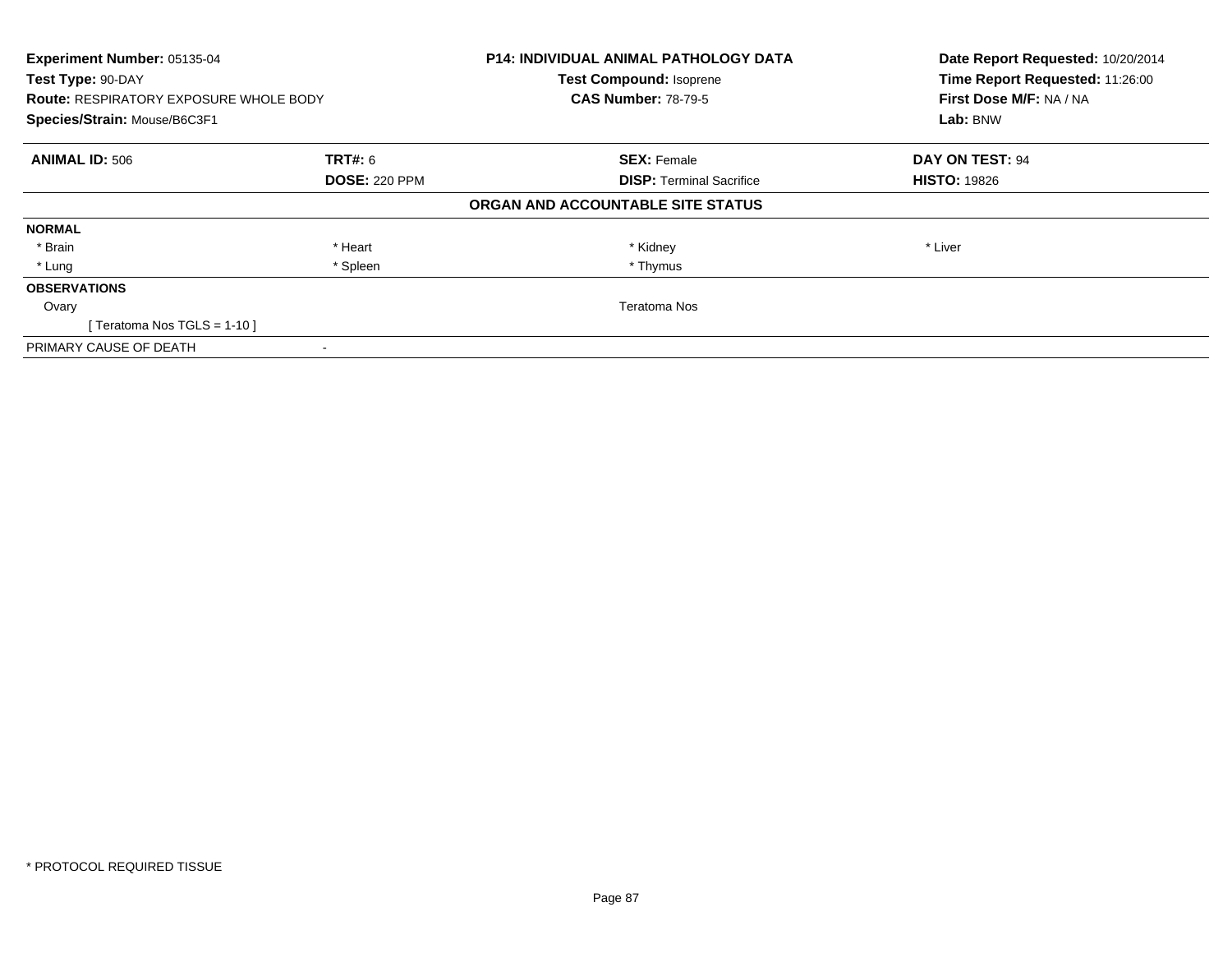| Experiment Number: 05135-04<br>Test Type: 90-DAY<br><b>Route: RESPIRATORY EXPOSURE WHOLE BODY</b><br>Species/Strain: Mouse/B6C3F1 |                      | <b>P14: INDIVIDUAL ANIMAL PATHOLOGY DATA</b> | Date Report Requested: 10/20/2014<br>Time Report Requested: 11:26:00 |
|-----------------------------------------------------------------------------------------------------------------------------------|----------------------|----------------------------------------------|----------------------------------------------------------------------|
|                                                                                                                                   |                      | <b>Test Compound: Isoprene</b>               |                                                                      |
|                                                                                                                                   |                      | <b>CAS Number: 78-79-5</b>                   | First Dose M/F: NA / NA                                              |
|                                                                                                                                   |                      |                                              | Lab: BNW                                                             |
| <b>ANIMAL ID: 507</b>                                                                                                             | <b>TRT#: 6</b>       | <b>SEX: Female</b>                           | DAY ON TEST: 94                                                      |
|                                                                                                                                   | <b>DOSE: 220 PPM</b> | <b>DISP:</b> Terminal Sacrifice              | <b>HISTO: 19827</b>                                                  |
|                                                                                                                                   |                      | ORGAN AND ACCOUNTABLE SITE STATUS            |                                                                      |
| <b>PRESENT BUT NOT EXAMINED</b>                                                                                                   |                      |                                              |                                                                      |
| * Brain                                                                                                                           | * Heart              | * Kidney                                     | * Liver                                                              |
| * Lung                                                                                                                            | * Spleen             | * Thymus                                     |                                                                      |
| PRIMARY CAUSE OF DEATH                                                                                                            |                      |                                              |                                                                      |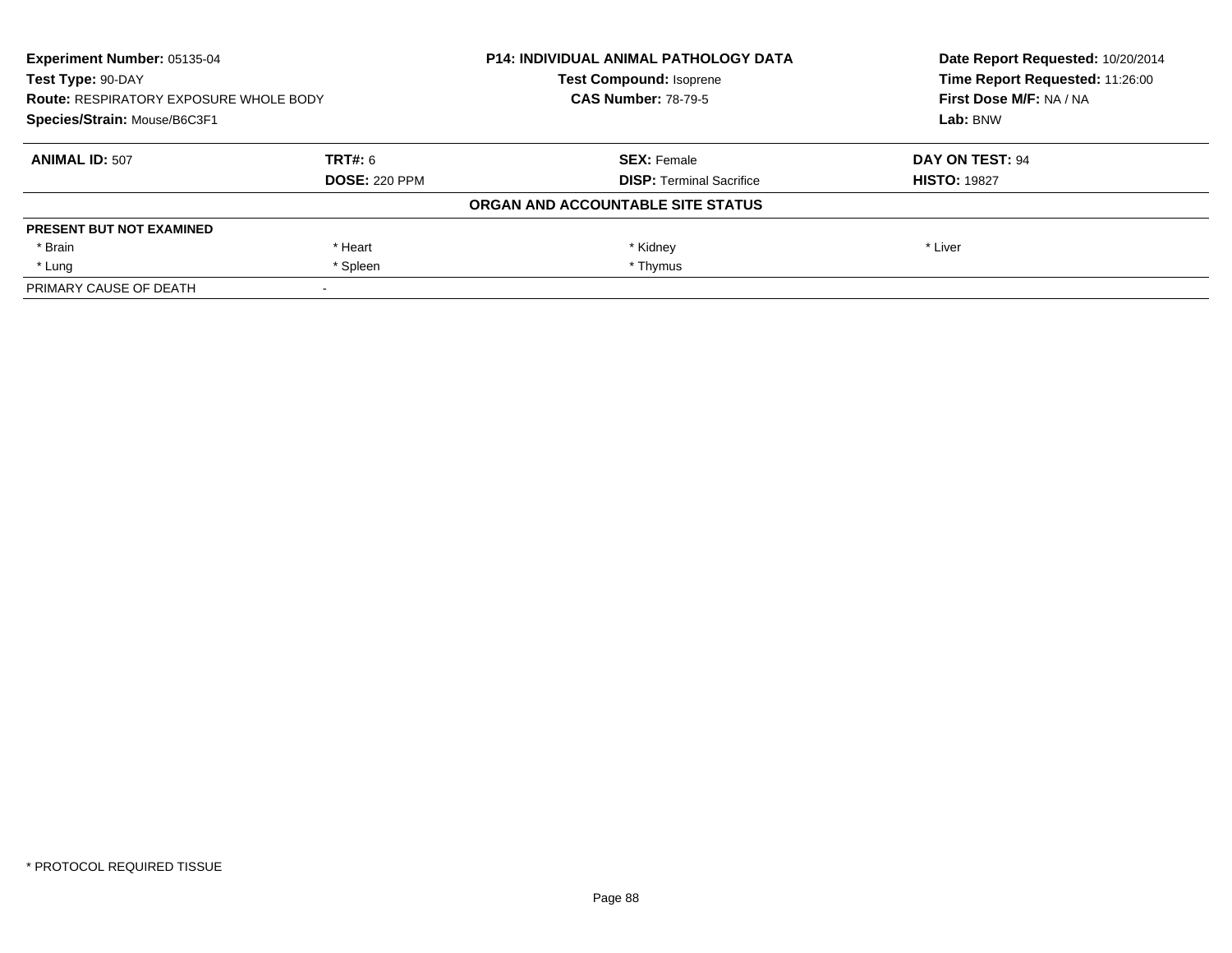| <b>Experiment Number: 05135-04</b><br>Test Type: 90-DAY<br><b>Route: RESPIRATORY EXPOSURE WHOLE BODY</b><br>Species/Strain: Mouse/B6C3F1 |                      | <b>P14: INDIVIDUAL ANIMAL PATHOLOGY DATA</b> | Date Report Requested: 10/20/2014<br>Time Report Requested: 11:26:00<br>First Dose M/F: NA / NA<br>Lab: BNW |
|------------------------------------------------------------------------------------------------------------------------------------------|----------------------|----------------------------------------------|-------------------------------------------------------------------------------------------------------------|
|                                                                                                                                          |                      | <b>Test Compound: Isoprene</b>               |                                                                                                             |
|                                                                                                                                          |                      | <b>CAS Number: 78-79-5</b>                   |                                                                                                             |
|                                                                                                                                          |                      |                                              |                                                                                                             |
| <b>ANIMAL ID: 508</b>                                                                                                                    | TRT#: 6              | <b>SEX: Female</b>                           | DAY ON TEST: 94                                                                                             |
|                                                                                                                                          | <b>DOSE: 220 PPM</b> | <b>DISP:</b> Terminal Sacrifice              | <b>HISTO: 19828</b>                                                                                         |
|                                                                                                                                          |                      | ORGAN AND ACCOUNTABLE SITE STATUS            |                                                                                                             |
| <b>PRESENT BUT NOT EXAMINED</b>                                                                                                          |                      |                                              |                                                                                                             |
| * Brain                                                                                                                                  | * Heart              | * Kidney                                     | * Liver                                                                                                     |
| * Lung                                                                                                                                   | * Spleen             | * Thymus                                     |                                                                                                             |
| PRIMARY CAUSE OF DEATH                                                                                                                   |                      |                                              |                                                                                                             |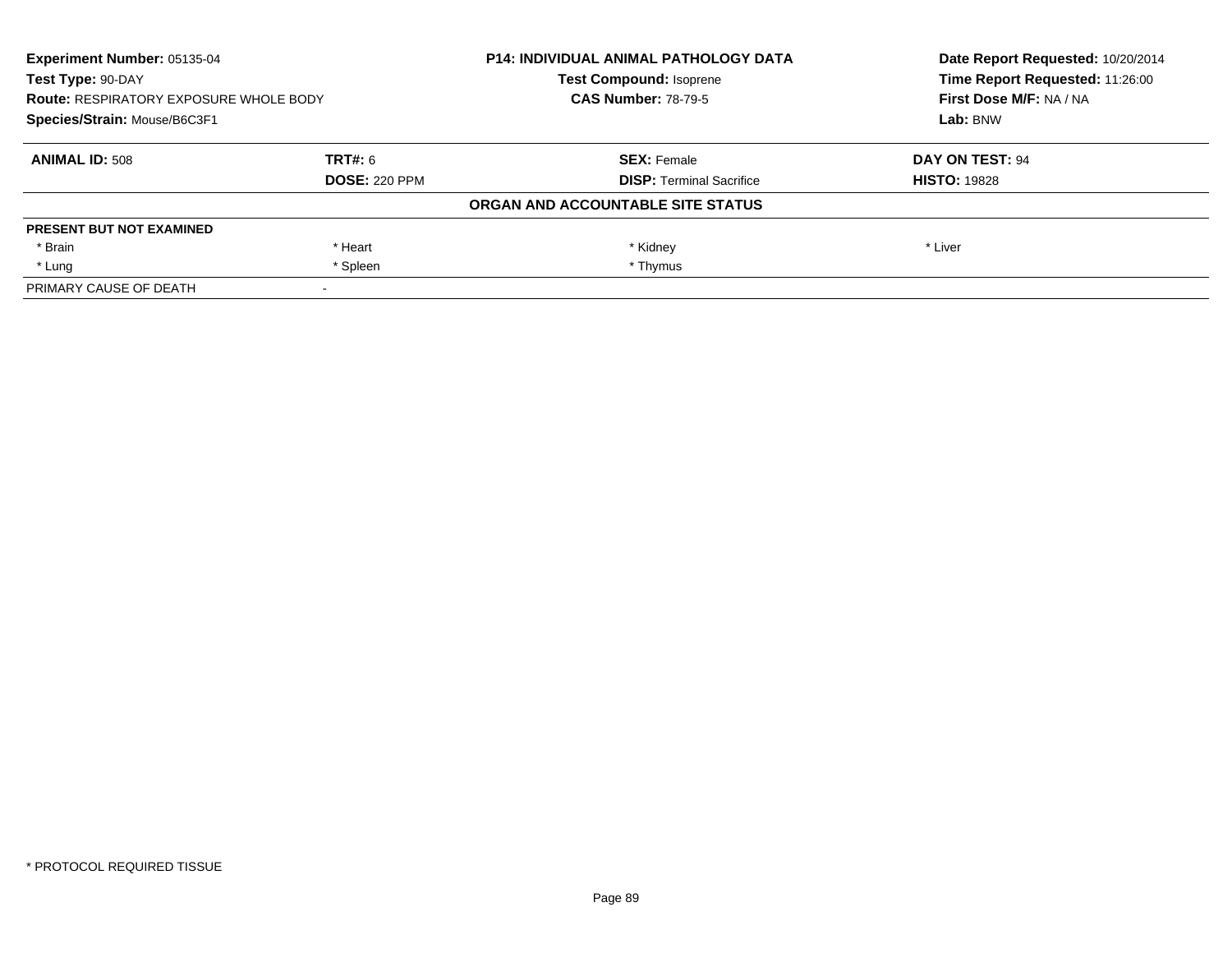| <b>Experiment Number: 05135-04</b><br>Test Type: 90-DAY<br><b>Route: RESPIRATORY EXPOSURE WHOLE BODY</b><br>Species/Strain: Mouse/B6C3F1 |                      | <b>P14: INDIVIDUAL ANIMAL PATHOLOGY DATA</b> | Date Report Requested: 10/20/2014<br>Time Report Requested: 11:26:00 |
|------------------------------------------------------------------------------------------------------------------------------------------|----------------------|----------------------------------------------|----------------------------------------------------------------------|
|                                                                                                                                          |                      | <b>Test Compound: Isoprene</b>               |                                                                      |
|                                                                                                                                          |                      | <b>CAS Number: 78-79-5</b>                   | First Dose M/F: NA / NA                                              |
|                                                                                                                                          |                      |                                              | Lab: BNW                                                             |
| <b>ANIMAL ID: 509</b>                                                                                                                    | TRT#: 6              | <b>SEX: Female</b>                           | DAY ON TEST: 94                                                      |
|                                                                                                                                          | <b>DOSE: 220 PPM</b> | <b>DISP:</b> Terminal Sacrifice              | <b>HISTO: 19829</b>                                                  |
|                                                                                                                                          |                      | ORGAN AND ACCOUNTABLE SITE STATUS            |                                                                      |
| <b>PRESENT BUT NOT EXAMINED</b>                                                                                                          |                      |                                              |                                                                      |
| * Brain                                                                                                                                  | * Heart              | * Kidney                                     | * Liver                                                              |
| * Lung                                                                                                                                   | * Spleen             | * Thymus                                     |                                                                      |
| PRIMARY CAUSE OF DEATH                                                                                                                   |                      |                                              |                                                                      |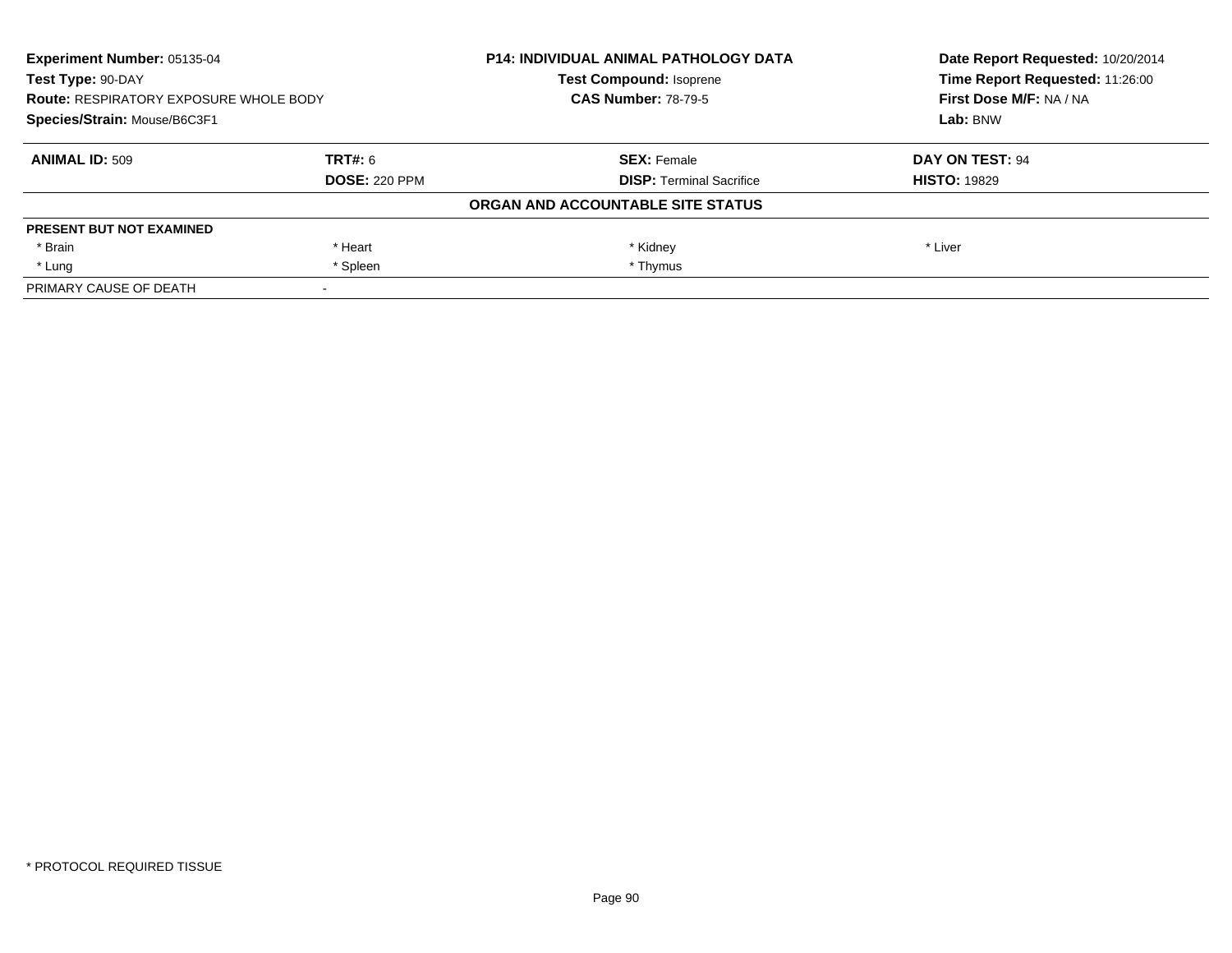| <b>Experiment Number: 05135-04</b><br>Test Type: 90-DAY<br><b>Route: RESPIRATORY EXPOSURE WHOLE BODY</b><br>Species/Strain: Mouse/B6C3F1 |                      | <b>P14: INDIVIDUAL ANIMAL PATHOLOGY DATA</b> | Date Report Requested: 10/20/2014<br>Time Report Requested: 11:26:00 |
|------------------------------------------------------------------------------------------------------------------------------------------|----------------------|----------------------------------------------|----------------------------------------------------------------------|
|                                                                                                                                          |                      | <b>Test Compound: Isoprene</b>               |                                                                      |
|                                                                                                                                          |                      | <b>CAS Number: 78-79-5</b>                   | First Dose M/F: NA / NA                                              |
|                                                                                                                                          |                      |                                              | Lab: BNW                                                             |
| <b>ANIMAL ID: 510</b>                                                                                                                    | TRT#: 6              | <b>SEX: Female</b>                           | DAY ON TEST: 94                                                      |
|                                                                                                                                          | <b>DOSE: 220 PPM</b> | <b>DISP:</b> Terminal Sacrifice              | <b>HISTO: 19830</b>                                                  |
|                                                                                                                                          |                      | ORGAN AND ACCOUNTABLE SITE STATUS            |                                                                      |
| <b>PRESENT BUT NOT EXAMINED</b>                                                                                                          |                      |                                              |                                                                      |
| * Brain                                                                                                                                  | * Heart              | * Kidney                                     | * Liver                                                              |
| * Lung                                                                                                                                   | * Spleen             | * Thymus                                     |                                                                      |
| PRIMARY CAUSE OF DEATH                                                                                                                   |                      |                                              |                                                                      |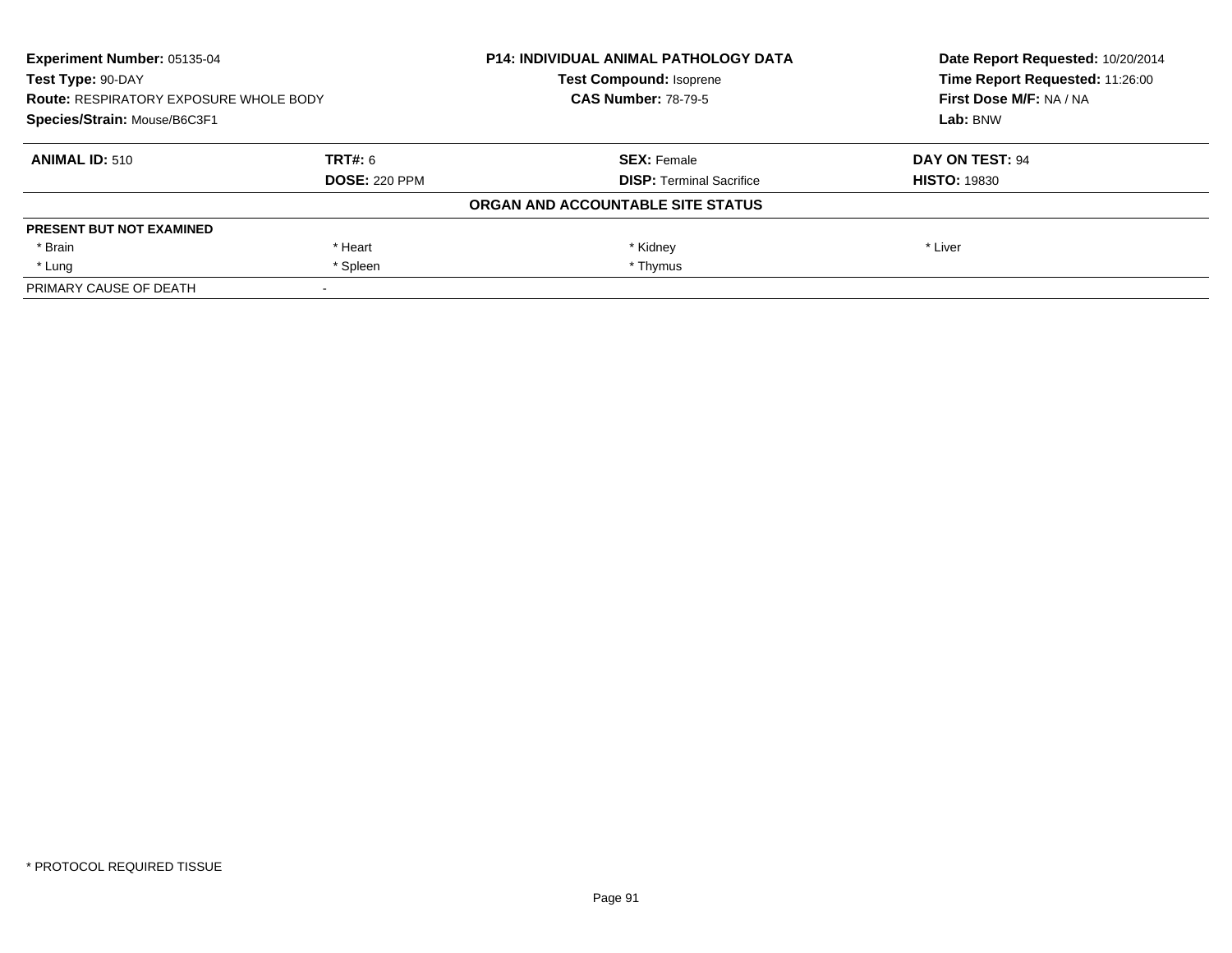| Experiment Number: 05135-04<br>Test Type: 90-DAY<br><b>Route: RESPIRATORY EXPOSURE WHOLE BODY</b> |                      | <b>P14: INDIVIDUAL ANIMAL PATHOLOGY DATA</b><br><b>Test Compound: Isoprene</b><br><b>CAS Number: 78-79-5</b> | Date Report Requested: 10/20/2014<br>Time Report Requested: 11:26:00<br>First Dose M/F: NA / NA |
|---------------------------------------------------------------------------------------------------|----------------------|--------------------------------------------------------------------------------------------------------------|-------------------------------------------------------------------------------------------------|
| Species/Strain: Mouse/B6C3F1                                                                      |                      |                                                                                                              | Lab: BNW                                                                                        |
| <b>ANIMAL ID: 701</b>                                                                             | <b>TRT#: 8</b>       | <b>SEX: Female</b>                                                                                           | DAY ON TEST: 94                                                                                 |
|                                                                                                   | <b>DOSE: 700 PPM</b> | <b>DISP:</b> Terminal Sacrifice                                                                              | <b>HISTO: 19761</b>                                                                             |
|                                                                                                   |                      | ORGAN AND ACCOUNTABLE SITE STATUS                                                                            |                                                                                                 |
| <b>NORMAL</b>                                                                                     |                      |                                                                                                              |                                                                                                 |
| * Brain                                                                                           | * Heart              | * Kidney                                                                                                     | * Liver                                                                                         |
| * Lung                                                                                            | * Spleen             | * Thymus                                                                                                     |                                                                                                 |
| <b>OBSERVATIONS</b>                                                                               |                      |                                                                                                              |                                                                                                 |
| Stomach, Forestomach                                                                              | Epithelium           | Hyperplasia                                                                                                  | Marked                                                                                          |
| [Hyperplasia TGLS = $1-8$ ]                                                                       |                      |                                                                                                              |                                                                                                 |
| PRIMARY CAUSE OF DEATH                                                                            |                      |                                                                                                              |                                                                                                 |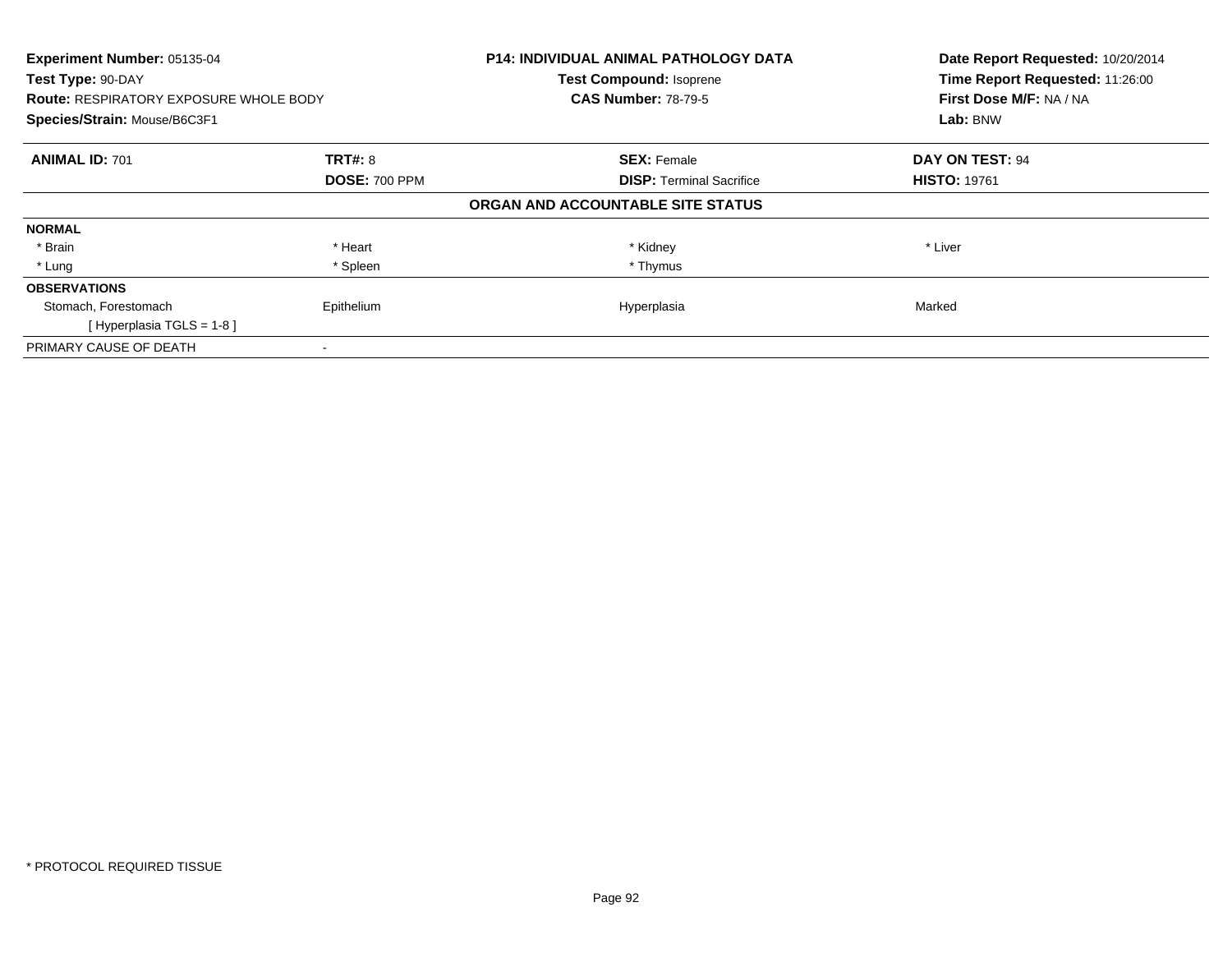| Experiment Number: 05135-04<br>Test Type: 90-DAY<br><b>Route: RESPIRATORY EXPOSURE WHOLE BODY</b> |                      | <b>P14: INDIVIDUAL ANIMAL PATHOLOGY DATA</b><br><b>Test Compound: Isoprene</b><br><b>CAS Number: 78-79-5</b> | Date Report Requested: 10/20/2014<br>Time Report Requested: 11:26:00<br>First Dose M/F: NA / NA |
|---------------------------------------------------------------------------------------------------|----------------------|--------------------------------------------------------------------------------------------------------------|-------------------------------------------------------------------------------------------------|
| Species/Strain: Mouse/B6C3F1                                                                      |                      |                                                                                                              | Lab: BNW                                                                                        |
| <b>ANIMAL ID: 702</b>                                                                             | <b>TRT#: 8</b>       | <b>SEX: Female</b>                                                                                           | DAY ON TEST: 94                                                                                 |
|                                                                                                   | <b>DOSE: 700 PPM</b> | <b>DISP:</b> Terminal Sacrifice                                                                              | <b>HISTO: 19762</b>                                                                             |
|                                                                                                   |                      | ORGAN AND ACCOUNTABLE SITE STATUS                                                                            |                                                                                                 |
| <b>NORMAL</b>                                                                                     |                      |                                                                                                              |                                                                                                 |
| * Brain                                                                                           | * Heart              | * Kidney                                                                                                     | * Liver                                                                                         |
| * Lung                                                                                            | * Spleen             | * Thymus                                                                                                     |                                                                                                 |
| <b>OBSERVATIONS</b>                                                                               |                      |                                                                                                              |                                                                                                 |
| Stomach, Forestomach                                                                              | Epithelium           | Hyperplasia                                                                                                  | Marked                                                                                          |
| [Hyperplasia TGLS = $1-8$ ]                                                                       |                      |                                                                                                              |                                                                                                 |
| PRIMARY CAUSE OF DEATH                                                                            |                      |                                                                                                              |                                                                                                 |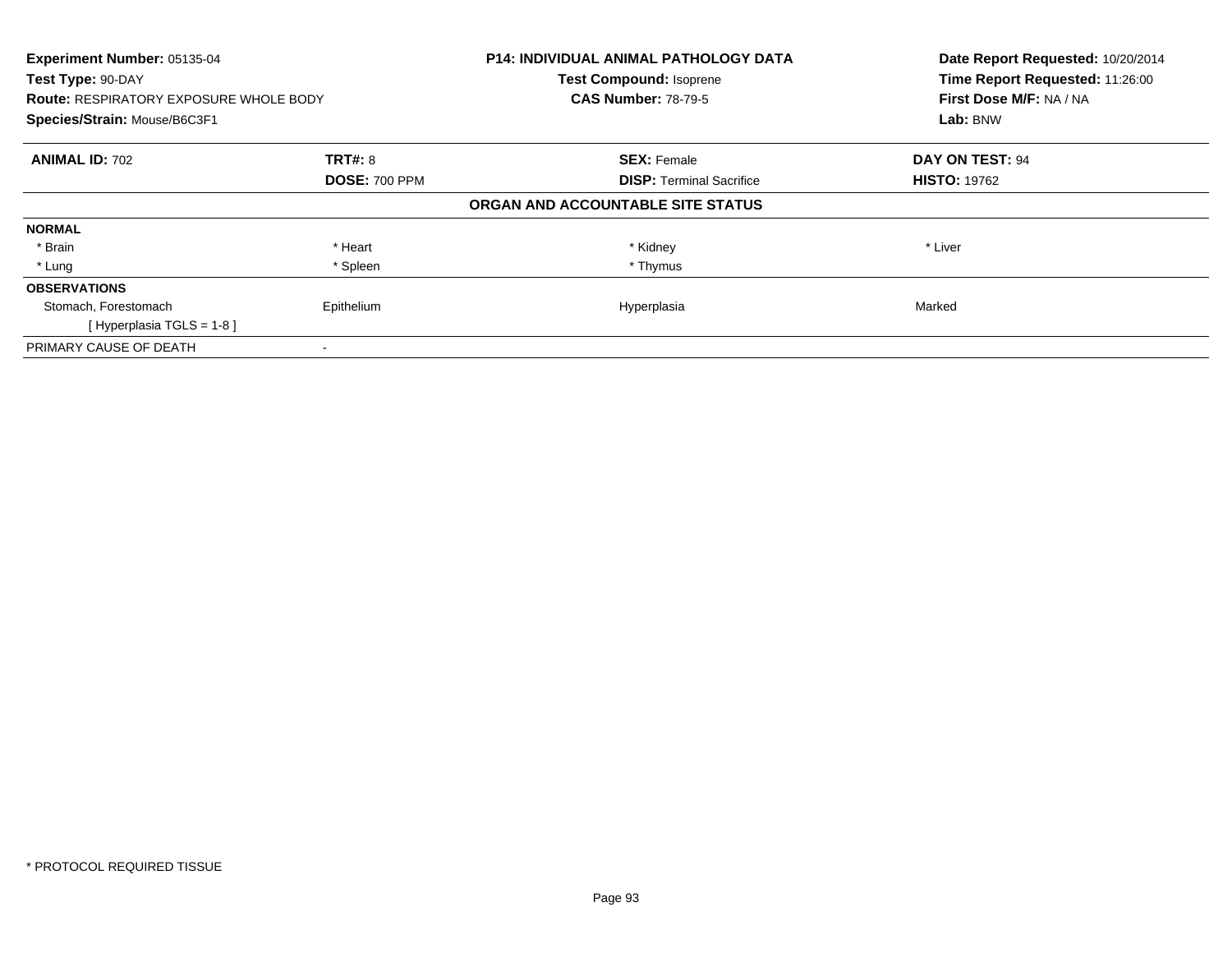| <b>Experiment Number: 05135-04</b><br>Test Type: 90-DAY |                      | <b>P14: INDIVIDUAL ANIMAL PATHOLOGY DATA</b> | Date Report Requested: 10/20/2014<br>Time Report Requested: 11:26:00 |
|---------------------------------------------------------|----------------------|----------------------------------------------|----------------------------------------------------------------------|
|                                                         |                      | Test Compound: Isoprene                      |                                                                      |
| <b>Route: RESPIRATORY EXPOSURE WHOLE BODY</b>           |                      | <b>CAS Number: 78-79-5</b>                   | First Dose M/F: NA / NA                                              |
| Species/Strain: Mouse/B6C3F1                            |                      |                                              | Lab: BNW                                                             |
| <b>ANIMAL ID: 703</b>                                   | <b>TRT#: 8</b>       | <b>SEX: Female</b>                           | DAY ON TEST: 94                                                      |
|                                                         | <b>DOSE: 700 PPM</b> | <b>DISP:</b> Terminal Sacrifice              | <b>HISTO: 19763</b>                                                  |
|                                                         |                      | ORGAN AND ACCOUNTABLE SITE STATUS            |                                                                      |
| <b>NORMAL</b>                                           |                      |                                              |                                                                      |
| * Brain                                                 | * Heart              | * Kidney                                     | * Liver                                                              |
| * Lung                                                  | * Thymus             |                                              |                                                                      |
| <b>OBSERVATIONS</b>                                     |                      |                                              |                                                                      |
| * Spleen                                                |                      | Pigmentation                                 | Melanin, Mild                                                        |
| [Pigmentation TGLS = $1-4$ ]                            |                      |                                              |                                                                      |
| Stomach, Forestomach                                    | Epithelium           | Hyperplasia                                  | Mild                                                                 |
| [Hyperplasia TGLS = $2-8$ ]                             |                      |                                              |                                                                      |
| PRIMARY CAUSE OF DEATH                                  |                      |                                              |                                                                      |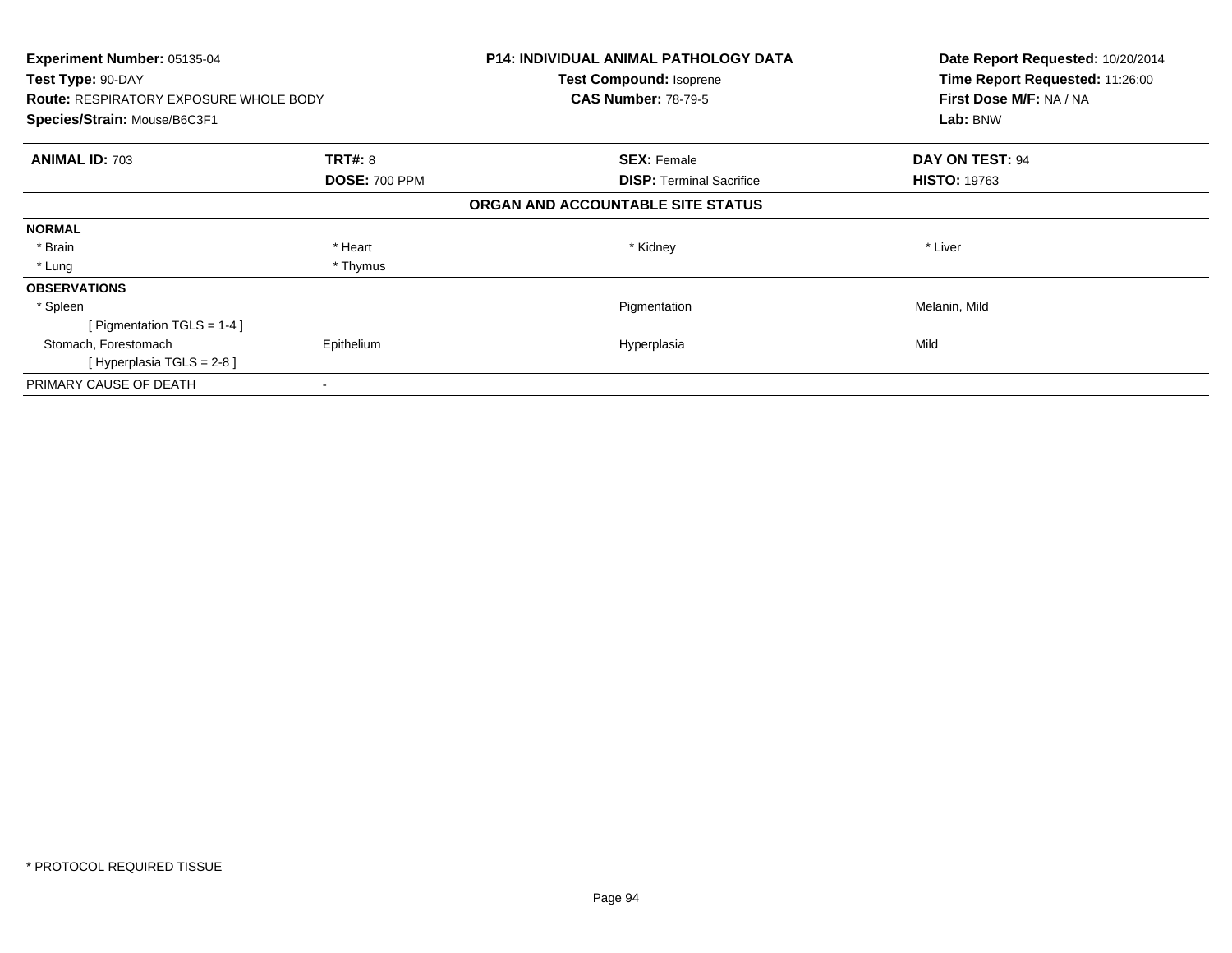| Experiment Number: 05135-04<br>Test Type: 90-DAY<br><b>Route: RESPIRATORY EXPOSURE WHOLE BODY</b> |                      | <b>P14: INDIVIDUAL ANIMAL PATHOLOGY DATA</b><br><b>Test Compound: Isoprene</b><br><b>CAS Number: 78-79-5</b> | Date Report Requested: 10/20/2014<br>Time Report Requested: 11:26:00<br>First Dose M/F: NA / NA |
|---------------------------------------------------------------------------------------------------|----------------------|--------------------------------------------------------------------------------------------------------------|-------------------------------------------------------------------------------------------------|
| Species/Strain: Mouse/B6C3F1                                                                      |                      |                                                                                                              | Lab: BNW                                                                                        |
| <b>ANIMAL ID: 704</b>                                                                             | <b>TRT#: 8</b>       | <b>SEX: Female</b>                                                                                           | DAY ON TEST: 94                                                                                 |
|                                                                                                   | <b>DOSE: 700 PPM</b> | <b>DISP:</b> Terminal Sacrifice                                                                              | <b>HISTO: 19764</b>                                                                             |
|                                                                                                   |                      | ORGAN AND ACCOUNTABLE SITE STATUS                                                                            |                                                                                                 |
| <b>NORMAL</b>                                                                                     |                      |                                                                                                              |                                                                                                 |
| * Brain                                                                                           | * Heart              | * Kidney                                                                                                     | * Liver                                                                                         |
| * Lung                                                                                            | * Spleen             | * Thymus                                                                                                     |                                                                                                 |
| <b>OBSERVATIONS</b>                                                                               |                      |                                                                                                              |                                                                                                 |
| Stomach, Forestomach                                                                              | Epithelium           | Hyperplasia                                                                                                  | Moderate                                                                                        |
| [Hyperplasia TGLS = $1-8$ ]                                                                       |                      |                                                                                                              |                                                                                                 |
| PRIMARY CAUSE OF DEATH                                                                            |                      |                                                                                                              |                                                                                                 |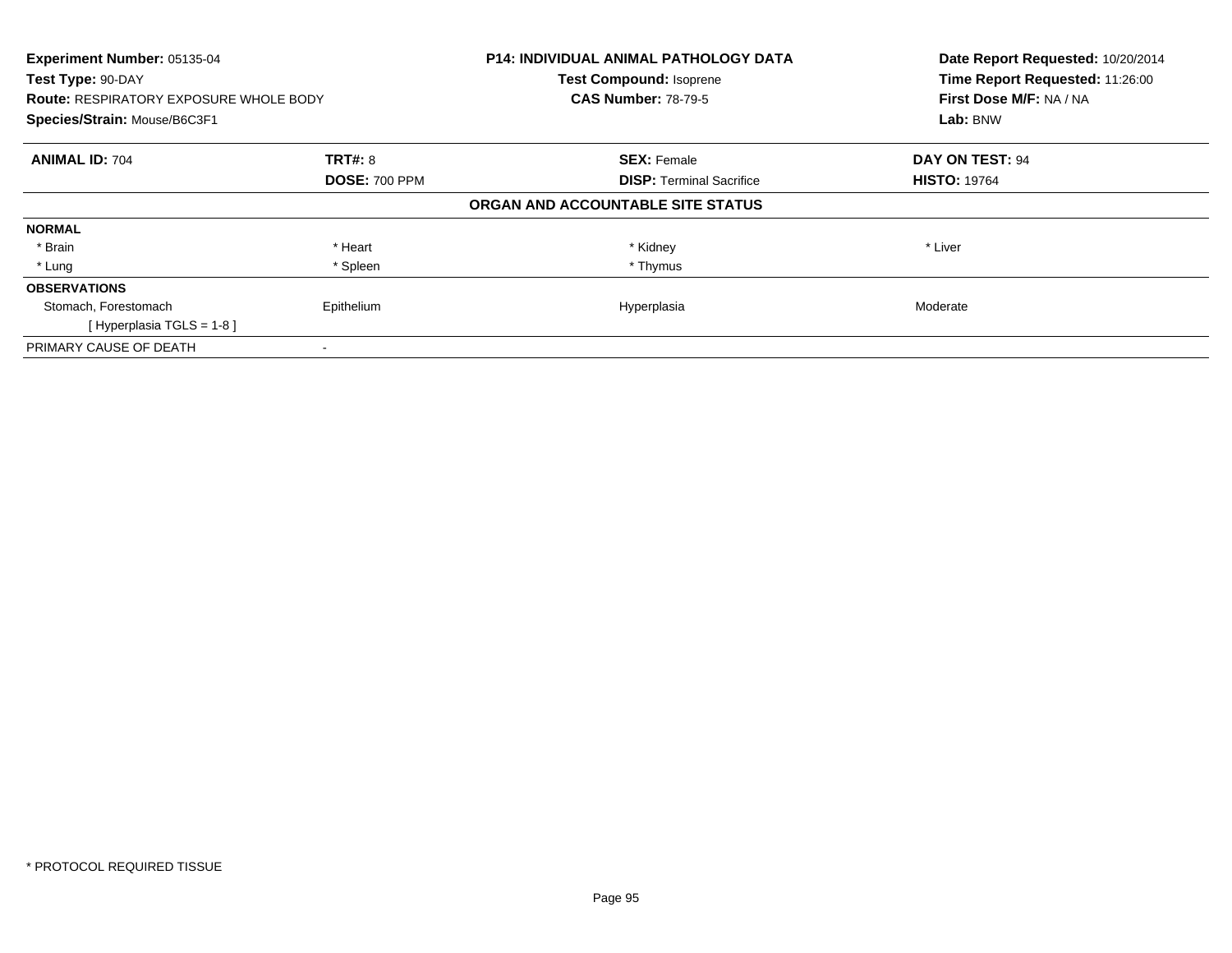| Experiment Number: 05135-04<br>Test Type: 90-DAY<br><b>Route: RESPIRATORY EXPOSURE WHOLE BODY</b> |                      | <b>P14: INDIVIDUAL ANIMAL PATHOLOGY DATA</b><br><b>Test Compound: Isoprene</b><br><b>CAS Number: 78-79-5</b> | Date Report Requested: 10/20/2014<br>Time Report Requested: 11:26:00<br>First Dose M/F: NA / NA<br>Lab: BNW |
|---------------------------------------------------------------------------------------------------|----------------------|--------------------------------------------------------------------------------------------------------------|-------------------------------------------------------------------------------------------------------------|
| Species/Strain: Mouse/B6C3F1                                                                      |                      |                                                                                                              |                                                                                                             |
| <b>ANIMAL ID: 705</b>                                                                             | <b>TRT#: 8</b>       | <b>SEX: Female</b>                                                                                           | DAY ON TEST: 94                                                                                             |
|                                                                                                   | <b>DOSE: 700 PPM</b> | <b>DISP:</b> Terminal Sacrifice                                                                              | <b>HISTO: 19765</b>                                                                                         |
|                                                                                                   |                      | ORGAN AND ACCOUNTABLE SITE STATUS                                                                            |                                                                                                             |
| <b>NORMAL</b>                                                                                     |                      |                                                                                                              |                                                                                                             |
| * Brain                                                                                           | * Heart              | * Kidney                                                                                                     | * Liver                                                                                                     |
| * Lung                                                                                            | * Spleen             | * Thymus                                                                                                     |                                                                                                             |
| <b>OBSERVATIONS</b>                                                                               |                      |                                                                                                              |                                                                                                             |
| Stomach, Forestomach                                                                              | Epithelium           | Hyperplasia                                                                                                  | Moderate                                                                                                    |
| [Hyperplasia TGLS = $1-8$ ]                                                                       |                      |                                                                                                              |                                                                                                             |
| PRIMARY CAUSE OF DEATH                                                                            |                      |                                                                                                              |                                                                                                             |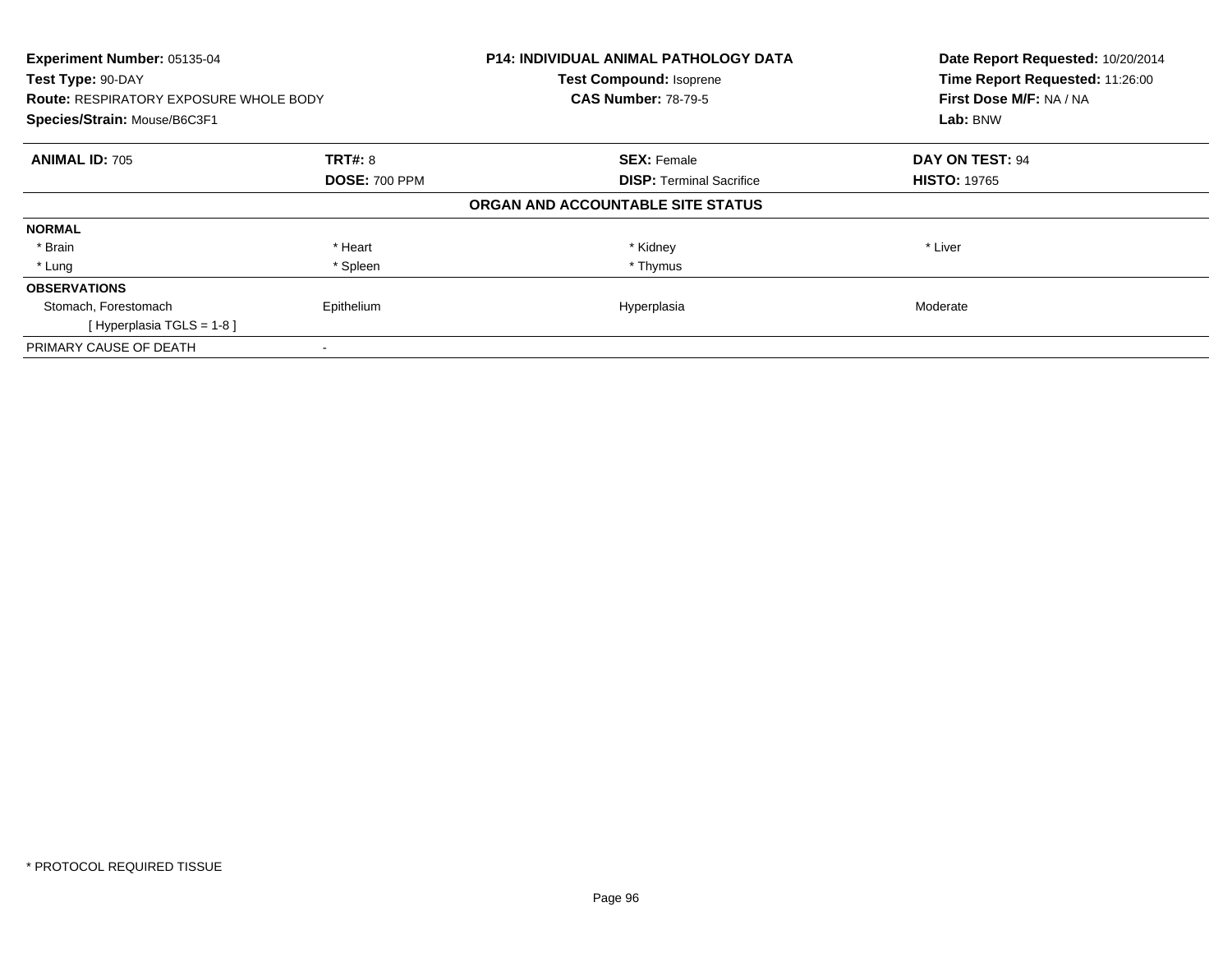| Experiment Number: 05135-04<br>Test Type: 90-DAY<br><b>Route: RESPIRATORY EXPOSURE WHOLE BODY</b> |                      | <b>P14: INDIVIDUAL ANIMAL PATHOLOGY DATA</b><br><b>Test Compound: Isoprene</b><br><b>CAS Number: 78-79-5</b> | Date Report Requested: 10/20/2014<br>Time Report Requested: 11:26:00<br>First Dose M/F: NA / NA |
|---------------------------------------------------------------------------------------------------|----------------------|--------------------------------------------------------------------------------------------------------------|-------------------------------------------------------------------------------------------------|
| Species/Strain: Mouse/B6C3F1                                                                      |                      |                                                                                                              | Lab: BNW                                                                                        |
| <b>ANIMAL ID: 706</b>                                                                             | <b>TRT#: 8</b>       | <b>SEX: Female</b>                                                                                           | DAY ON TEST: 94                                                                                 |
|                                                                                                   | <b>DOSE: 700 PPM</b> | <b>DISP:</b> Terminal Sacrifice                                                                              | <b>HISTO: 19766</b>                                                                             |
|                                                                                                   |                      | ORGAN AND ACCOUNTABLE SITE STATUS                                                                            |                                                                                                 |
| <b>NORMAL</b>                                                                                     |                      |                                                                                                              |                                                                                                 |
| * Brain                                                                                           | * Heart              | * Kidney                                                                                                     | * Liver                                                                                         |
| * Lung                                                                                            | * Spleen             | * Thymus                                                                                                     |                                                                                                 |
| <b>OBSERVATIONS</b>                                                                               |                      |                                                                                                              |                                                                                                 |
| Stomach, Forestomach                                                                              | Epithelium           | Hyperplasia                                                                                                  | Mild                                                                                            |
| [Hyperplasia TGLS = $1-8$ ]                                                                       |                      |                                                                                                              |                                                                                                 |
| PRIMARY CAUSE OF DEATH                                                                            |                      |                                                                                                              |                                                                                                 |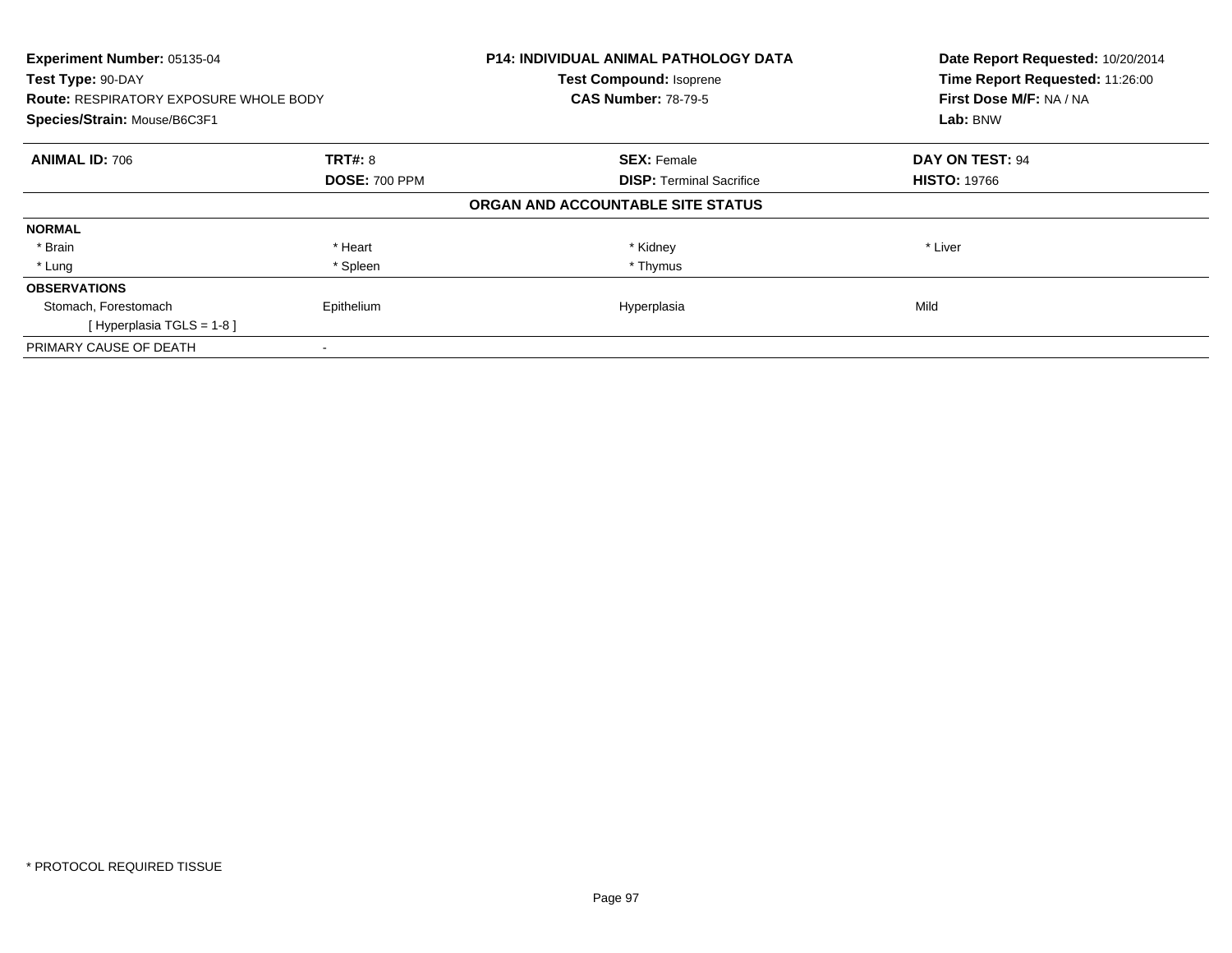| Experiment Number: 05135-04<br>Test Type: 90-DAY<br><b>Route: RESPIRATORY EXPOSURE WHOLE BODY</b> |                      | <b>P14: INDIVIDUAL ANIMAL PATHOLOGY DATA</b><br><b>Test Compound: Isoprene</b><br><b>CAS Number: 78-79-5</b> | Date Report Requested: 10/20/2014<br>Time Report Requested: 11:26:00<br>First Dose M/F: NA / NA |
|---------------------------------------------------------------------------------------------------|----------------------|--------------------------------------------------------------------------------------------------------------|-------------------------------------------------------------------------------------------------|
| Species/Strain: Mouse/B6C3F1                                                                      |                      |                                                                                                              | Lab: BNW                                                                                        |
| <b>ANIMAL ID: 707</b>                                                                             | <b>TRT#: 8</b>       | <b>SEX: Female</b>                                                                                           | DAY ON TEST: 94                                                                                 |
|                                                                                                   | <b>DOSE: 700 PPM</b> | <b>DISP:</b> Terminal Sacrifice                                                                              | <b>HISTO: 19767</b>                                                                             |
|                                                                                                   |                      | ORGAN AND ACCOUNTABLE SITE STATUS                                                                            |                                                                                                 |
| <b>NORMAL</b>                                                                                     |                      |                                                                                                              |                                                                                                 |
| * Brain                                                                                           | * Heart              | * Kidney                                                                                                     | * Liver                                                                                         |
| * Lung                                                                                            | * Spleen             | * Thymus                                                                                                     |                                                                                                 |
| <b>OBSERVATIONS</b>                                                                               |                      |                                                                                                              |                                                                                                 |
| Stomach, Forestomach                                                                              | Epithelium           | Hyperplasia                                                                                                  | Marked                                                                                          |
| [Hyperplasia TGLS = $1-8$ ]                                                                       |                      |                                                                                                              |                                                                                                 |
| PRIMARY CAUSE OF DEATH                                                                            |                      |                                                                                                              |                                                                                                 |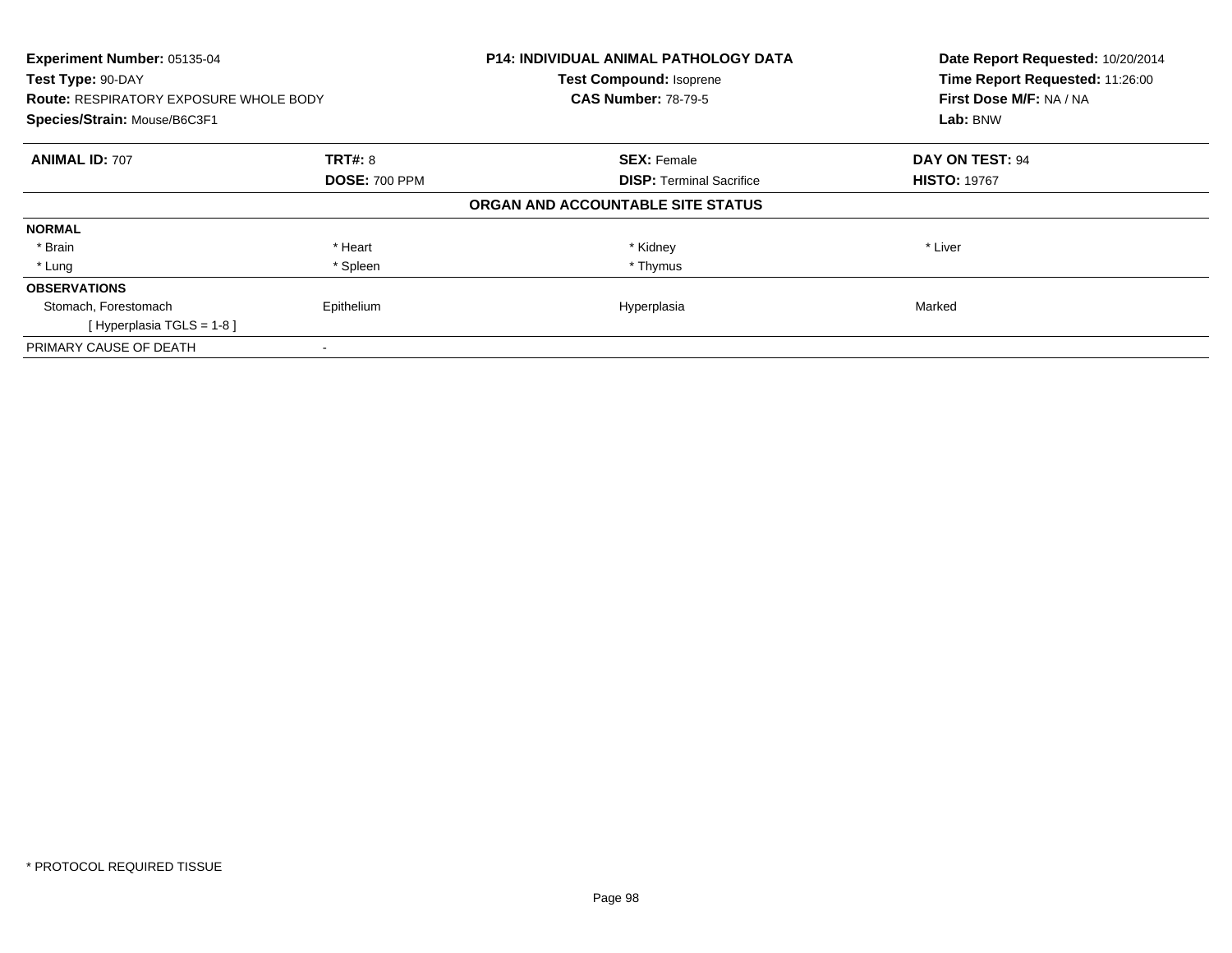| Experiment Number: 05135-04<br>Test Type: 90-DAY<br><b>Route: RESPIRATORY EXPOSURE WHOLE BODY</b> |                      | <b>P14: INDIVIDUAL ANIMAL PATHOLOGY DATA</b><br><b>Test Compound: Isoprene</b><br><b>CAS Number: 78-79-5</b> | Date Report Requested: 10/20/2014<br>Time Report Requested: 11:26:00<br>First Dose M/F: NA / NA |
|---------------------------------------------------------------------------------------------------|----------------------|--------------------------------------------------------------------------------------------------------------|-------------------------------------------------------------------------------------------------|
| Species/Strain: Mouse/B6C3F1                                                                      |                      |                                                                                                              | Lab: BNW                                                                                        |
| <b>ANIMAL ID: 708</b>                                                                             | <b>TRT#: 8</b>       | <b>SEX: Female</b>                                                                                           | DAY ON TEST: 94                                                                                 |
|                                                                                                   | <b>DOSE: 700 PPM</b> | <b>DISP:</b> Terminal Sacrifice                                                                              | <b>HISTO: 19768</b>                                                                             |
|                                                                                                   |                      | ORGAN AND ACCOUNTABLE SITE STATUS                                                                            |                                                                                                 |
| <b>NORMAL</b>                                                                                     |                      |                                                                                                              |                                                                                                 |
| * Brain                                                                                           | * Heart              | * Kidney                                                                                                     | * Liver                                                                                         |
| * Lung                                                                                            | * Spleen             | * Thymus                                                                                                     |                                                                                                 |
| <b>OBSERVATIONS</b>                                                                               |                      |                                                                                                              |                                                                                                 |
| Stomach, Forestomach                                                                              | Epithelium           | Hyperplasia                                                                                                  | Marked                                                                                          |
| [Hyperplasia TGLS = $1-8$ ]                                                                       |                      |                                                                                                              |                                                                                                 |
| PRIMARY CAUSE OF DEATH                                                                            |                      |                                                                                                              |                                                                                                 |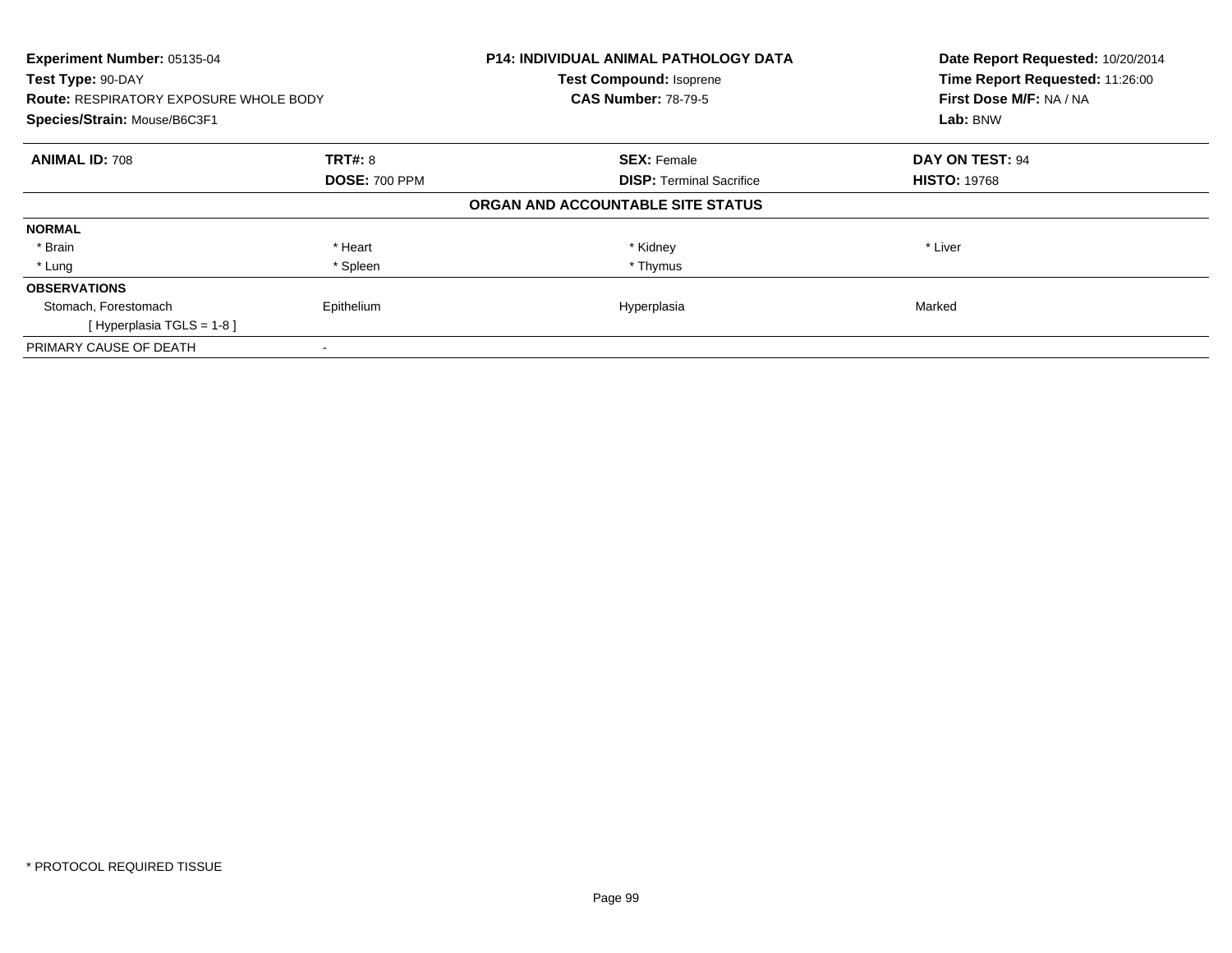| Experiment Number: 05135-04<br>Test Type: 90-DAY<br><b>Route: RESPIRATORY EXPOSURE WHOLE BODY</b> |                      | <b>P14: INDIVIDUAL ANIMAL PATHOLOGY DATA</b><br><b>Test Compound: Isoprene</b><br><b>CAS Number: 78-79-5</b> | Date Report Requested: 10/20/2014<br>Time Report Requested: 11:26:00<br>First Dose M/F: NA / NA |
|---------------------------------------------------------------------------------------------------|----------------------|--------------------------------------------------------------------------------------------------------------|-------------------------------------------------------------------------------------------------|
| Species/Strain: Mouse/B6C3F1                                                                      |                      |                                                                                                              | Lab: BNW                                                                                        |
| <b>ANIMAL ID: 709</b>                                                                             | <b>TRT#: 8</b>       | <b>SEX: Female</b>                                                                                           | DAY ON TEST: 94                                                                                 |
|                                                                                                   | <b>DOSE: 700 PPM</b> | <b>DISP:</b> Terminal Sacrifice                                                                              | <b>HISTO: 19769</b>                                                                             |
|                                                                                                   |                      | ORGAN AND ACCOUNTABLE SITE STATUS                                                                            |                                                                                                 |
| <b>NORMAL</b>                                                                                     |                      |                                                                                                              |                                                                                                 |
| * Brain                                                                                           | * Heart              | * Kidney                                                                                                     | * Liver                                                                                         |
| * Lung                                                                                            | * Spleen             | * Thymus                                                                                                     |                                                                                                 |
| <b>OBSERVATIONS</b>                                                                               |                      |                                                                                                              |                                                                                                 |
| Stomach, Forestomach                                                                              | Epithelium           | Hyperplasia                                                                                                  | Marked                                                                                          |
| [Hyperplasia TGLS = $1-8$ ]                                                                       |                      |                                                                                                              |                                                                                                 |
| PRIMARY CAUSE OF DEATH                                                                            |                      |                                                                                                              |                                                                                                 |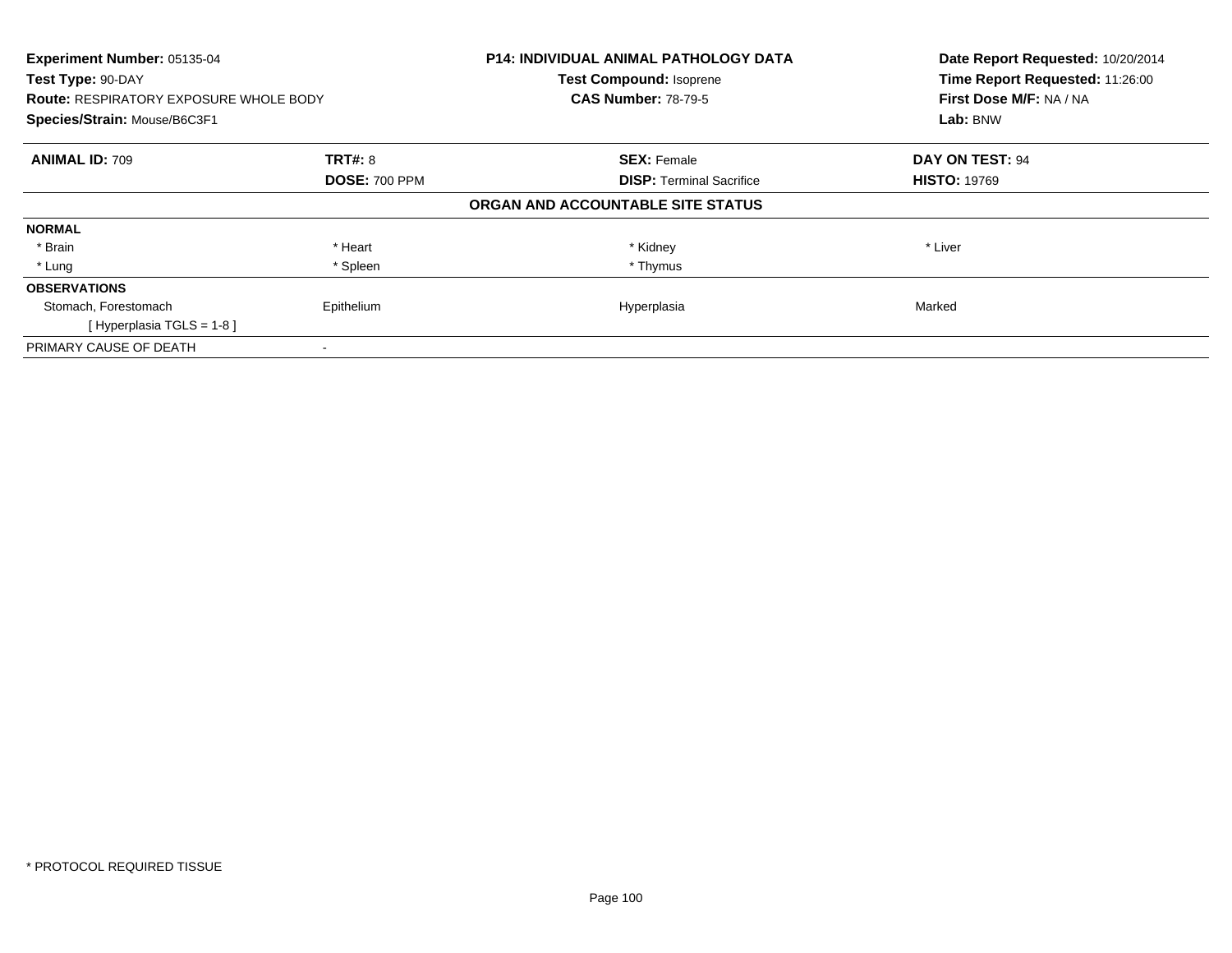| Experiment Number: 05135-04<br>Test Type: 90-DAY<br><b>Route: RESPIRATORY EXPOSURE WHOLE BODY</b> |                      | <b>P14: INDIVIDUAL ANIMAL PATHOLOGY DATA</b><br><b>Test Compound: Isoprene</b><br><b>CAS Number: 78-79-5</b> | Date Report Requested: 10/20/2014<br>Time Report Requested: 11:26:00<br>First Dose M/F: NA / NA |
|---------------------------------------------------------------------------------------------------|----------------------|--------------------------------------------------------------------------------------------------------------|-------------------------------------------------------------------------------------------------|
| Species/Strain: Mouse/B6C3F1                                                                      |                      |                                                                                                              | Lab: BNW                                                                                        |
| <b>ANIMAL ID: 710</b>                                                                             | <b>TRT#: 8</b>       | <b>SEX: Female</b>                                                                                           | DAY ON TEST: 94                                                                                 |
|                                                                                                   | <b>DOSE: 700 PPM</b> | <b>DISP:</b> Terminal Sacrifice                                                                              | <b>HISTO: 19770</b>                                                                             |
|                                                                                                   |                      | ORGAN AND ACCOUNTABLE SITE STATUS                                                                            |                                                                                                 |
| <b>NORMAL</b>                                                                                     |                      |                                                                                                              |                                                                                                 |
| * Brain                                                                                           | * Heart              | * Kidney                                                                                                     | * Liver                                                                                         |
| * Lung                                                                                            | * Spleen             | * Thymus                                                                                                     |                                                                                                 |
| <b>OBSERVATIONS</b>                                                                               |                      |                                                                                                              |                                                                                                 |
| Stomach, Forestomach                                                                              | Epithelium           | Hyperplasia                                                                                                  | Marked                                                                                          |
| [Hyperplasia TGLS = 1-8]                                                                          |                      |                                                                                                              |                                                                                                 |
| PRIMARY CAUSE OF DEATH                                                                            |                      |                                                                                                              |                                                                                                 |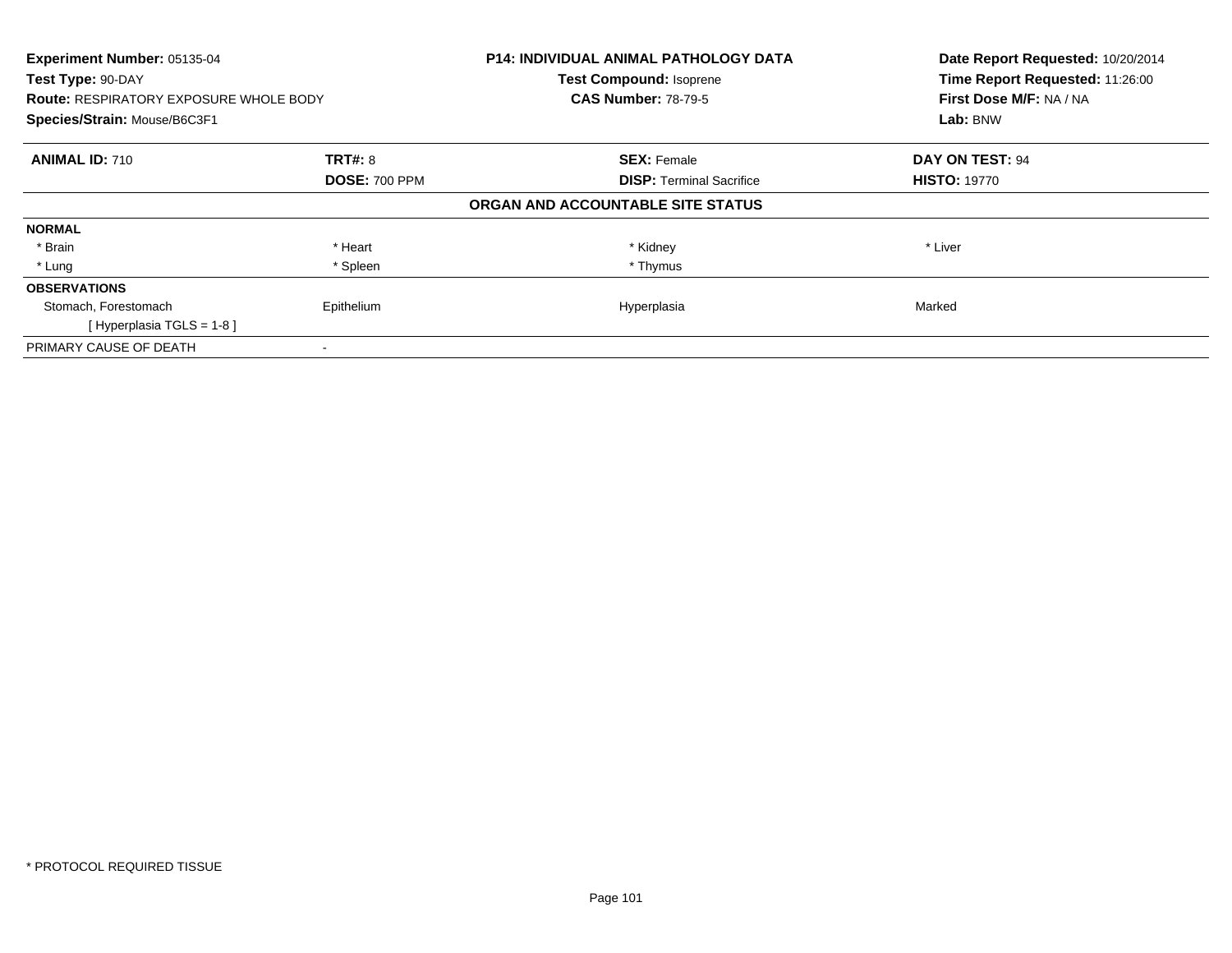| Experiment Number: 05135-04<br>Test Type: 90-DAY<br><b>Route: RESPIRATORY EXPOSURE WHOLE BODY</b> |                       | <b>P14: INDIVIDUAL ANIMAL PATHOLOGY DATA</b><br><b>Test Compound: Isoprene</b><br><b>CAS Number: 78-79-5</b> | Date Report Requested: 10/20/2014<br>Time Report Requested: 11:26:00<br>First Dose M/F: NA / NA |
|---------------------------------------------------------------------------------------------------|-----------------------|--------------------------------------------------------------------------------------------------------------|-------------------------------------------------------------------------------------------------|
| Species/Strain: Mouse/B6C3F1                                                                      |                       |                                                                                                              | Lab: BNW                                                                                        |
| <b>ANIMAL ID: 901</b>                                                                             | <b>TRT#: 10</b>       | <b>SEX: Female</b>                                                                                           | DAY ON TEST: 94                                                                                 |
|                                                                                                   | <b>DOSE: 2200 PPM</b> | <b>DISP:</b> Terminal Sacrifice                                                                              | <b>HISTO: 19701</b>                                                                             |
|                                                                                                   |                       | ORGAN AND ACCOUNTABLE SITE STATUS                                                                            |                                                                                                 |
| <b>NORMAL</b>                                                                                     |                       |                                                                                                              |                                                                                                 |
| * Brain                                                                                           | * Heart               | * Kidney                                                                                                     | * Liver                                                                                         |
| * Lung                                                                                            | * Spleen              | * Thymus                                                                                                     |                                                                                                 |
| <b>OBSERVATIONS</b>                                                                               |                       |                                                                                                              |                                                                                                 |
| Stomach, Forestomach                                                                              | Epithelium            | Hyperplasia                                                                                                  | Marked                                                                                          |
| [Hyperplasia TGLS = $1-8$ ]                                                                       |                       |                                                                                                              |                                                                                                 |
| PRIMARY CAUSE OF DEATH                                                                            |                       |                                                                                                              |                                                                                                 |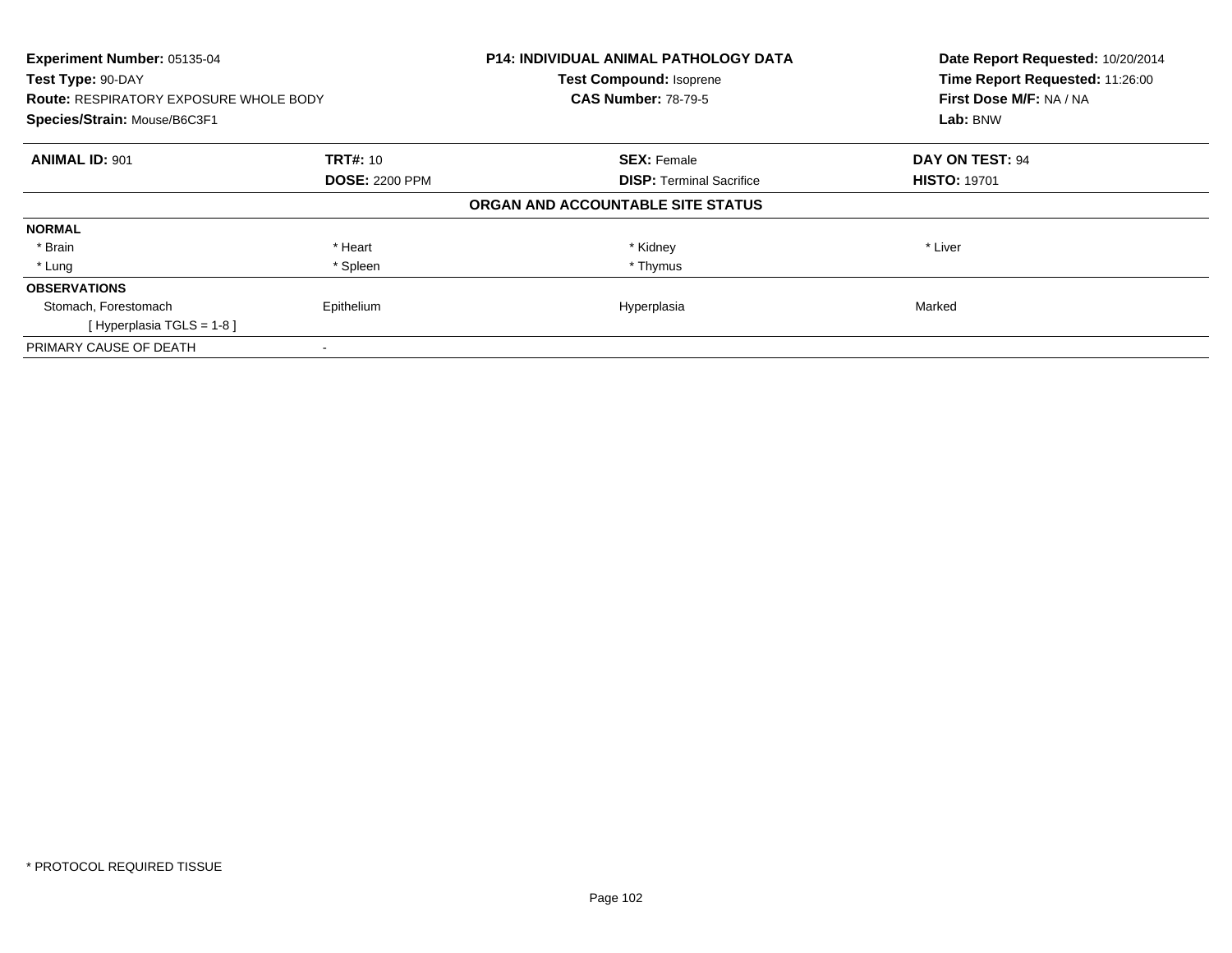| <b>Experiment Number: 05135-04</b>            |                       | <b>P14: INDIVIDUAL ANIMAL PATHOLOGY DATA</b> | Date Report Requested: 10/20/2014 |
|-----------------------------------------------|-----------------------|----------------------------------------------|-----------------------------------|
| Test Type: 90-DAY                             |                       | Test Compound: Isoprene                      | Time Report Requested: 11:26:00   |
| <b>Route: RESPIRATORY EXPOSURE WHOLE BODY</b> |                       | <b>CAS Number: 78-79-5</b>                   | First Dose M/F: NA / NA           |
| Species/Strain: Mouse/B6C3F1                  |                       |                                              | Lab: BNW                          |
| <b>ANIMAL ID: 902</b>                         | <b>TRT#: 10</b>       | <b>SEX: Female</b>                           | <b>DAY ON TEST: 94</b>            |
|                                               | <b>DOSE: 2200 PPM</b> | <b>DISP:</b> Terminal Sacrifice              | <b>HISTO: 19702</b>               |
|                                               |                       | ORGAN AND ACCOUNTABLE SITE STATUS            |                                   |
| <b>NORMAL</b>                                 |                       |                                              |                                   |
| * Brain                                       | * Heart               | * Kidney                                     | * Liver                           |
| * Lung                                        | * Thymus              |                                              |                                   |
| <b>OBSERVATIONS</b>                           |                       |                                              |                                   |
| * Spleen                                      |                       | Pigmentation                                 | Melanin, Minimal                  |
| [Pigmentation TGLS = $1-4$ ]                  |                       |                                              |                                   |
| Stomach, Forestomach                          | Epithelium            | Hyperplasia                                  | Marked                            |
| [Hyperplasia TGLS = $2-8$ ]                   |                       |                                              |                                   |
| PRIMARY CAUSE OF DEATH                        | $\,$                  |                                              |                                   |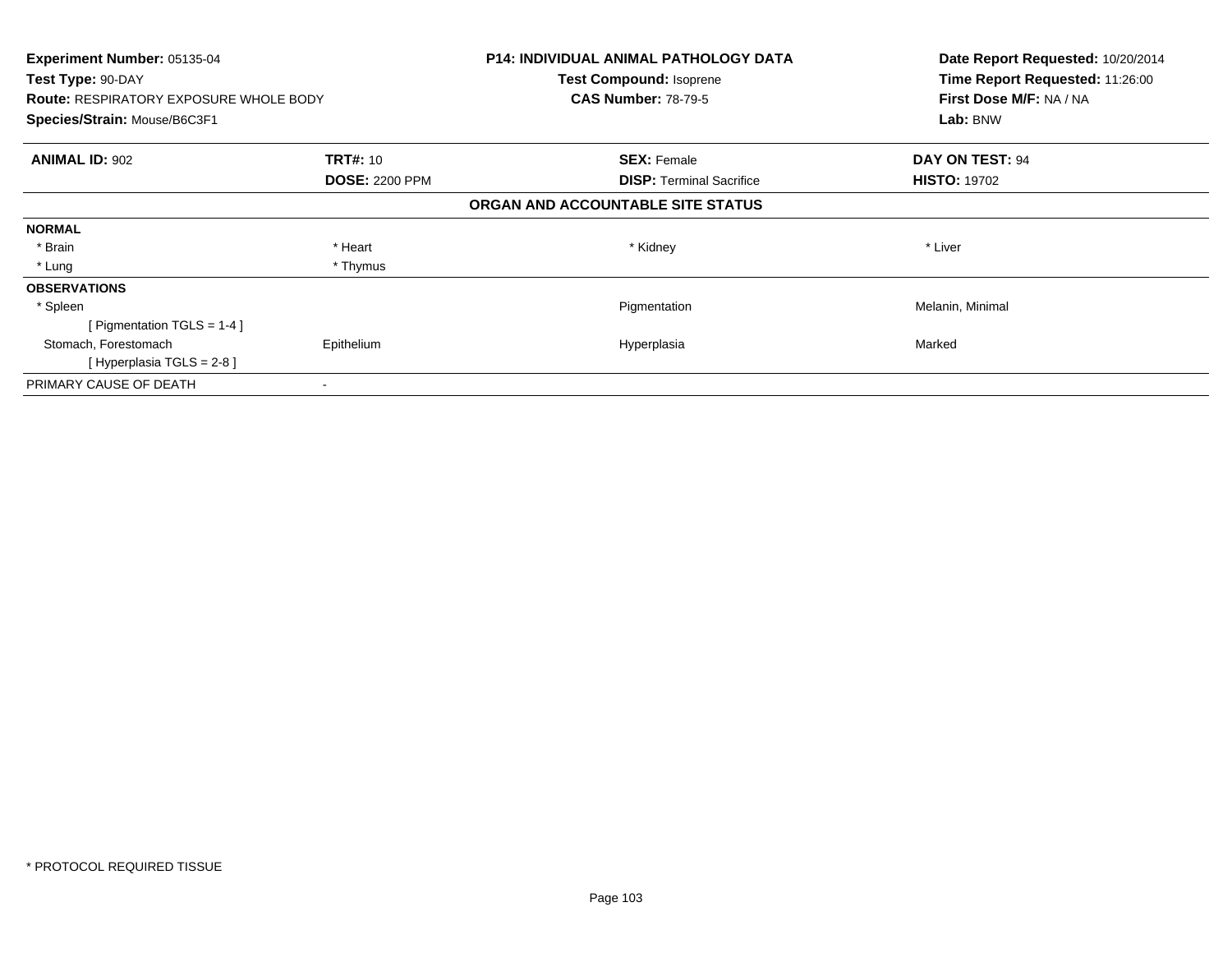| Experiment Number: 05135-04<br>Test Type: 90-DAY<br><b>Route: RESPIRATORY EXPOSURE WHOLE BODY</b> |                       | <b>P14: INDIVIDUAL ANIMAL PATHOLOGY DATA</b><br><b>Test Compound: Isoprene</b><br><b>CAS Number: 78-79-5</b> | Date Report Requested: 10/20/2014<br>Time Report Requested: 11:26:00<br>First Dose M/F: NA / NA |
|---------------------------------------------------------------------------------------------------|-----------------------|--------------------------------------------------------------------------------------------------------------|-------------------------------------------------------------------------------------------------|
| Species/Strain: Mouse/B6C3F1                                                                      |                       |                                                                                                              | Lab: BNW                                                                                        |
| <b>ANIMAL ID: 903</b>                                                                             | <b>TRT#: 10</b>       | <b>SEX: Female</b>                                                                                           | DAY ON TEST: 94                                                                                 |
|                                                                                                   | <b>DOSE: 2200 PPM</b> | <b>DISP:</b> Terminal Sacrifice                                                                              | <b>HISTO: 19703</b>                                                                             |
|                                                                                                   |                       | ORGAN AND ACCOUNTABLE SITE STATUS                                                                            |                                                                                                 |
| <b>NORMAL</b>                                                                                     |                       |                                                                                                              |                                                                                                 |
| * Brain                                                                                           | * Heart               | * Kidney                                                                                                     | * Liver                                                                                         |
| * Lung                                                                                            | * Spleen              | * Thymus                                                                                                     |                                                                                                 |
| <b>OBSERVATIONS</b>                                                                               |                       |                                                                                                              |                                                                                                 |
| Stomach, Forestomach                                                                              | Epithelium            | Hyperplasia                                                                                                  | Mild                                                                                            |
| [Hyperplasia TGLS = $1-8$ ]                                                                       |                       |                                                                                                              |                                                                                                 |
| PRIMARY CAUSE OF DEATH                                                                            |                       |                                                                                                              |                                                                                                 |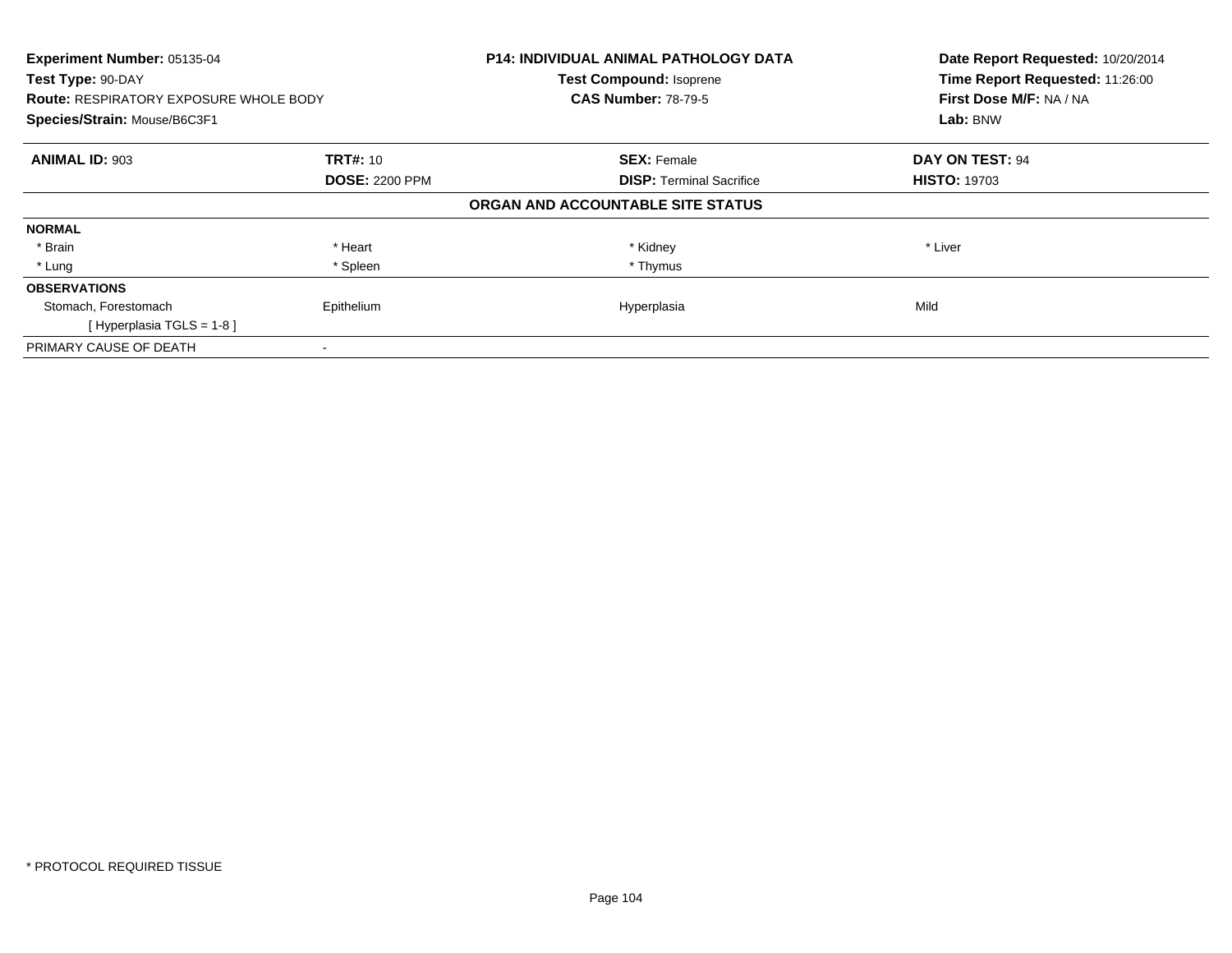| <b>Experiment Number: 05135-04</b><br>Test Type: 90-DAY |                       | <b>P14: INDIVIDUAL ANIMAL PATHOLOGY DATA</b> | Date Report Requested: 10/20/2014<br>Time Report Requested: 11:26:00 |
|---------------------------------------------------------|-----------------------|----------------------------------------------|----------------------------------------------------------------------|
|                                                         |                       | Test Compound: Isoprene                      |                                                                      |
| <b>Route: RESPIRATORY EXPOSURE WHOLE BODY</b>           |                       | <b>CAS Number: 78-79-5</b>                   | First Dose M/F: NA / NA                                              |
| Species/Strain: Mouse/B6C3F1                            |                       |                                              | Lab: BNW                                                             |
| <b>ANIMAL ID: 904</b>                                   | <b>TRT#: 10</b>       | <b>SEX: Female</b>                           | DAY ON TEST: 94                                                      |
|                                                         | <b>DOSE: 2200 PPM</b> | <b>DISP:</b> Terminal Sacrifice              | <b>HISTO: 19704</b>                                                  |
|                                                         |                       | ORGAN AND ACCOUNTABLE SITE STATUS            |                                                                      |
| <b>NORMAL</b>                                           |                       |                                              |                                                                      |
| * Brain                                                 | * Heart               | * Kidney                                     | * Liver                                                              |
| * Lung                                                  | * Spleen              | * Thymus                                     |                                                                      |
| <b>OBSERVATIONS</b>                                     |                       |                                              |                                                                      |
| Stomach, Forestomach                                    | Epithelium            | Hyperplasia                                  | Mild                                                                 |
| [Hyperplasia TGLS = $2-8$ ]                             |                       |                                              |                                                                      |
| * Thymus                                                |                       |                                              |                                                                      |
| Note: No lesions to account for tgl 1.                  |                       |                                              |                                                                      |
| PRIMARY CAUSE OF DEATH                                  |                       |                                              |                                                                      |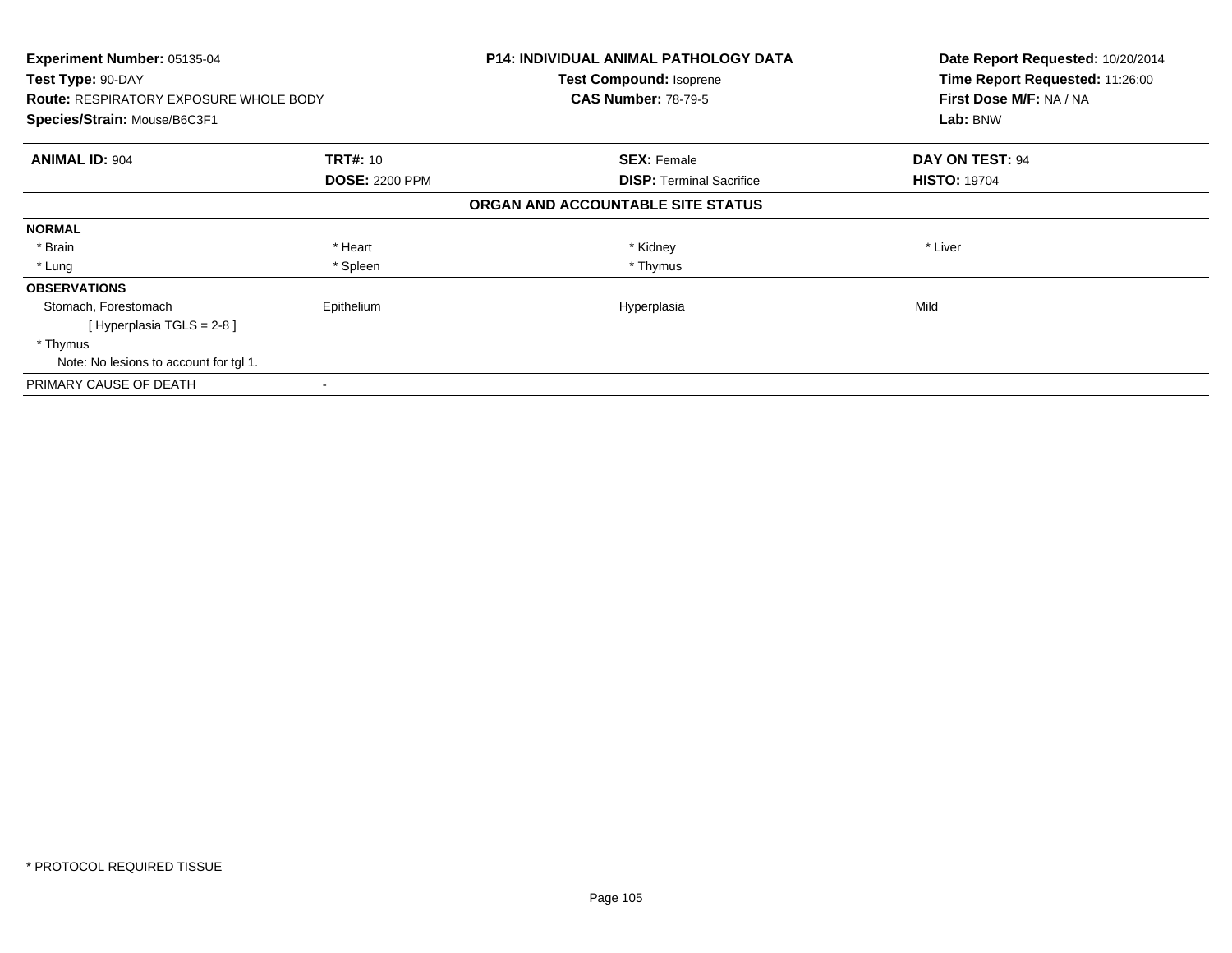| Experiment Number: 05135-04<br>Test Type: 90-DAY<br><b>Route: RESPIRATORY EXPOSURE WHOLE BODY</b> |                       | <b>P14: INDIVIDUAL ANIMAL PATHOLOGY DATA</b><br><b>Test Compound: Isoprene</b><br><b>CAS Number: 78-79-5</b> | Date Report Requested: 10/20/2014<br>Time Report Requested: 11:26:00<br>First Dose M/F: NA / NA |
|---------------------------------------------------------------------------------------------------|-----------------------|--------------------------------------------------------------------------------------------------------------|-------------------------------------------------------------------------------------------------|
| Species/Strain: Mouse/B6C3F1                                                                      |                       |                                                                                                              | Lab: BNW                                                                                        |
| <b>ANIMAL ID: 905</b>                                                                             | <b>TRT#: 10</b>       | <b>SEX: Female</b>                                                                                           | DAY ON TEST: 94                                                                                 |
|                                                                                                   | <b>DOSE: 2200 PPM</b> | <b>DISP:</b> Terminal Sacrifice                                                                              | <b>HISTO: 19705</b>                                                                             |
|                                                                                                   |                       | ORGAN AND ACCOUNTABLE SITE STATUS                                                                            |                                                                                                 |
| <b>NORMAL</b>                                                                                     |                       |                                                                                                              |                                                                                                 |
| * Brain                                                                                           | * Heart               | * Kidney                                                                                                     | * Liver                                                                                         |
| * Lung                                                                                            | * Spleen              | * Thymus                                                                                                     |                                                                                                 |
| <b>OBSERVATIONS</b>                                                                               |                       |                                                                                                              |                                                                                                 |
| Stomach, Forestomach                                                                              | Epithelium            | Hyperplasia                                                                                                  | Mild                                                                                            |
| [Hyperplasia TGLS = 1-8]                                                                          |                       |                                                                                                              |                                                                                                 |
| PRIMARY CAUSE OF DEATH                                                                            |                       |                                                                                                              |                                                                                                 |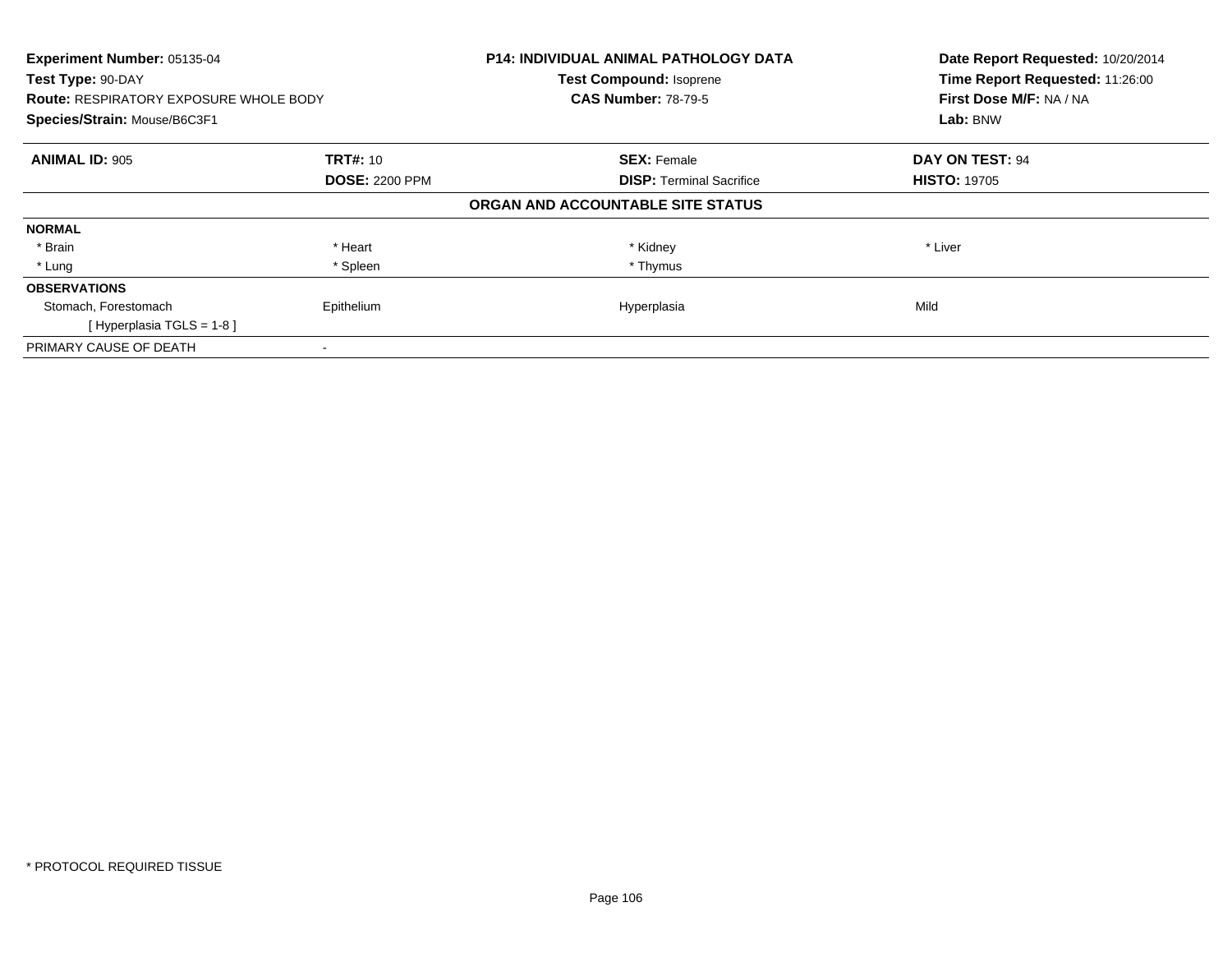| Experiment Number: 05135-04<br>Test Type: 90-DAY<br><b>Route: RESPIRATORY EXPOSURE WHOLE BODY</b> |                       | <b>P14: INDIVIDUAL ANIMAL PATHOLOGY DATA</b><br><b>Test Compound: Isoprene</b><br><b>CAS Number: 78-79-5</b> | Date Report Requested: 10/20/2014<br>Time Report Requested: 11:26:00<br>First Dose M/F: NA / NA |
|---------------------------------------------------------------------------------------------------|-----------------------|--------------------------------------------------------------------------------------------------------------|-------------------------------------------------------------------------------------------------|
| Species/Strain: Mouse/B6C3F1                                                                      |                       |                                                                                                              | Lab: BNW                                                                                        |
| <b>ANIMAL ID: 906</b>                                                                             | <b>TRT#: 10</b>       | <b>SEX: Female</b>                                                                                           | DAY ON TEST: 94                                                                                 |
|                                                                                                   | <b>DOSE: 2200 PPM</b> | <b>DISP:</b> Terminal Sacrifice                                                                              | <b>HISTO: 19706</b>                                                                             |
|                                                                                                   |                       | ORGAN AND ACCOUNTABLE SITE STATUS                                                                            |                                                                                                 |
| <b>NORMAL</b>                                                                                     |                       |                                                                                                              |                                                                                                 |
| * Brain                                                                                           | * Heart               | * Kidney                                                                                                     | * Liver                                                                                         |
| * Lung                                                                                            | * Spleen              | * Thymus                                                                                                     |                                                                                                 |
| <b>OBSERVATIONS</b>                                                                               |                       |                                                                                                              |                                                                                                 |
| Stomach, Forestomach                                                                              | Epithelium            | Hyperplasia                                                                                                  | Marked                                                                                          |
| [Hyperplasia TGLS = $1-8$ ]                                                                       |                       |                                                                                                              |                                                                                                 |
| PRIMARY CAUSE OF DEATH                                                                            |                       |                                                                                                              |                                                                                                 |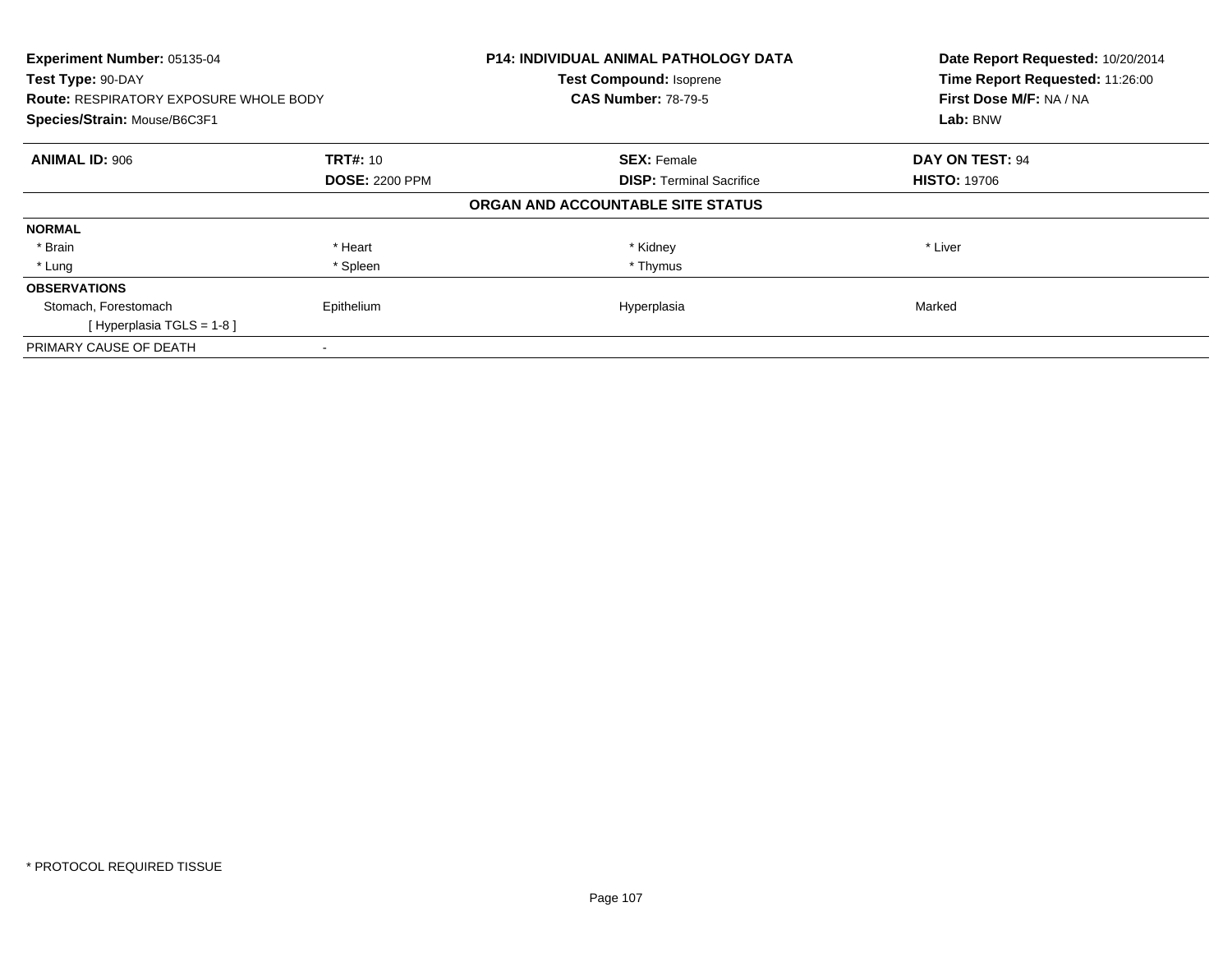| Experiment Number: 05135-04<br>Test Type: 90-DAY<br><b>Route: RESPIRATORY EXPOSURE WHOLE BODY</b> |                       | <b>P14: INDIVIDUAL ANIMAL PATHOLOGY DATA</b><br><b>Test Compound: Isoprene</b><br><b>CAS Number: 78-79-5</b> | Date Report Requested: 10/20/2014<br>Time Report Requested: 11:26:00<br>First Dose M/F: NA / NA |
|---------------------------------------------------------------------------------------------------|-----------------------|--------------------------------------------------------------------------------------------------------------|-------------------------------------------------------------------------------------------------|
| Species/Strain: Mouse/B6C3F1                                                                      |                       |                                                                                                              | Lab: BNW                                                                                        |
| <b>ANIMAL ID: 907</b>                                                                             | <b>TRT#: 10</b>       | <b>SEX: Female</b>                                                                                           | DAY ON TEST: 94                                                                                 |
|                                                                                                   | <b>DOSE: 2200 PPM</b> | <b>DISP:</b> Terminal Sacrifice                                                                              | <b>HISTO: 19707</b>                                                                             |
|                                                                                                   |                       | ORGAN AND ACCOUNTABLE SITE STATUS                                                                            |                                                                                                 |
| <b>NORMAL</b>                                                                                     |                       |                                                                                                              |                                                                                                 |
| * Brain                                                                                           | * Heart               | * Kidney                                                                                                     | * Liver                                                                                         |
| * Lung                                                                                            | * Spleen              | * Thymus                                                                                                     |                                                                                                 |
| <b>OBSERVATIONS</b>                                                                               |                       |                                                                                                              |                                                                                                 |
| Stomach, Forestomach                                                                              | Epithelium            | Hyperplasia                                                                                                  | Marked                                                                                          |
| [Hyperplasia TGLS = $1-8$ ]                                                                       |                       |                                                                                                              |                                                                                                 |
| PRIMARY CAUSE OF DEATH                                                                            |                       |                                                                                                              |                                                                                                 |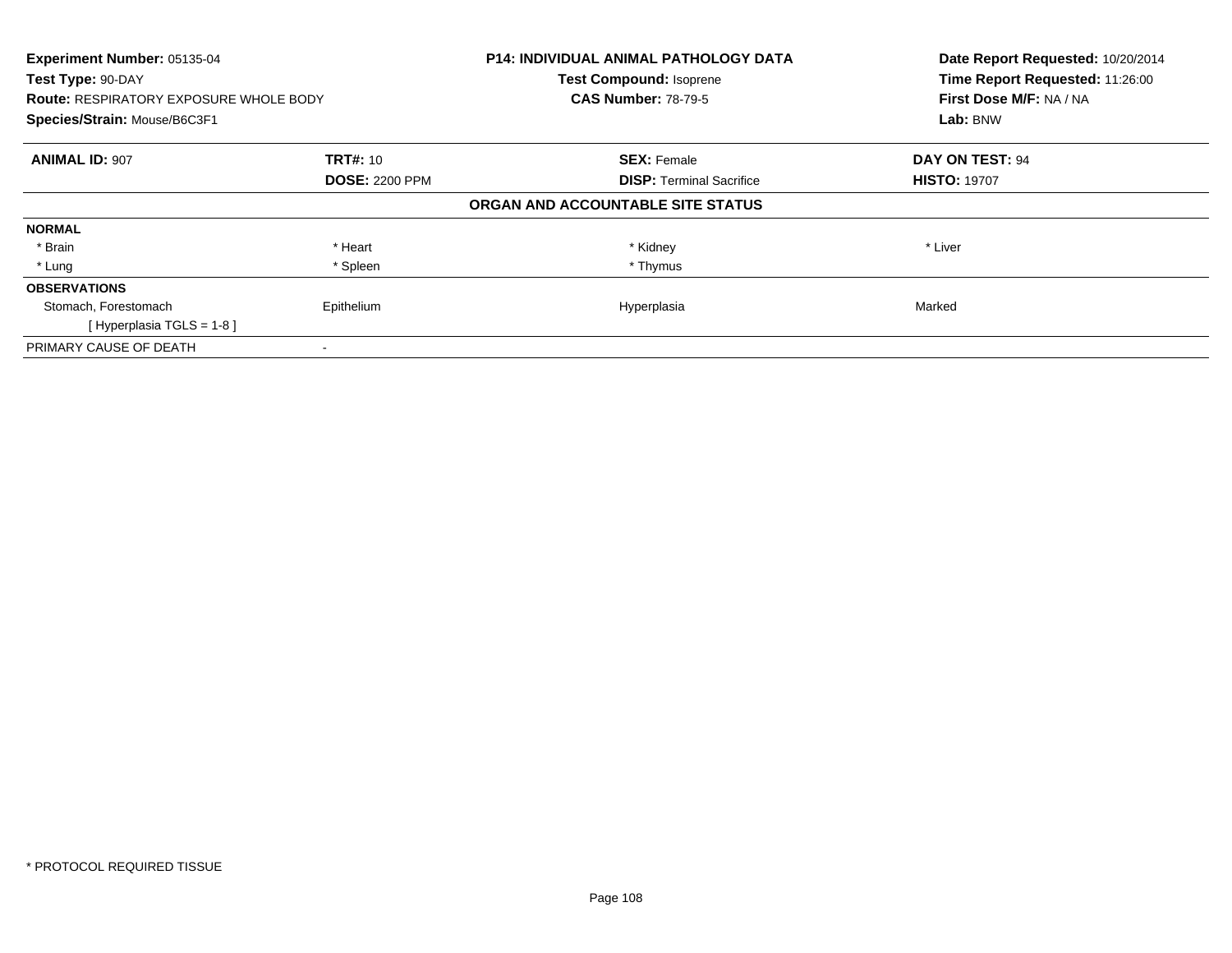| Experiment Number: 05135-04<br>Test Type: 90-DAY |                       | <b>P14: INDIVIDUAL ANIMAL PATHOLOGY DATA</b> | Date Report Requested: 10/20/2014 |
|--------------------------------------------------|-----------------------|----------------------------------------------|-----------------------------------|
|                                                  |                       | <b>Test Compound: Isoprene</b>               | Time Report Requested: 11:26:00   |
| <b>Route: RESPIRATORY EXPOSURE WHOLE BODY</b>    |                       | <b>CAS Number: 78-79-5</b>                   | First Dose M/F: NA / NA           |
| Species/Strain: Mouse/B6C3F1                     |                       |                                              | Lab: BNW                          |
| <b>ANIMAL ID: 908</b>                            | <b>TRT#: 10</b>       | <b>SEX: Female</b>                           | DAY ON TEST: 94                   |
|                                                  | <b>DOSE: 2200 PPM</b> | <b>DISP:</b> Terminal Sacrifice              | <b>HISTO: 19708</b>               |
|                                                  |                       | ORGAN AND ACCOUNTABLE SITE STATUS            |                                   |
| <b>NORMAL</b>                                    |                       |                                              |                                   |
| * Brain                                          | * Heart               | * Kidney                                     | * Liver                           |
| * Lung                                           | * Spleen              | Stomach, Forestomach                         | * Thymus                          |
| <b>OBSERVATIONS</b>                              |                       |                                              |                                   |
| Stom Forestom                                    |                       |                                              |                                   |
| Note: No lesion found to account for tgl 2.      |                       |                                              |                                   |
| PRIMARY CAUSE OF DEATH                           |                       |                                              |                                   |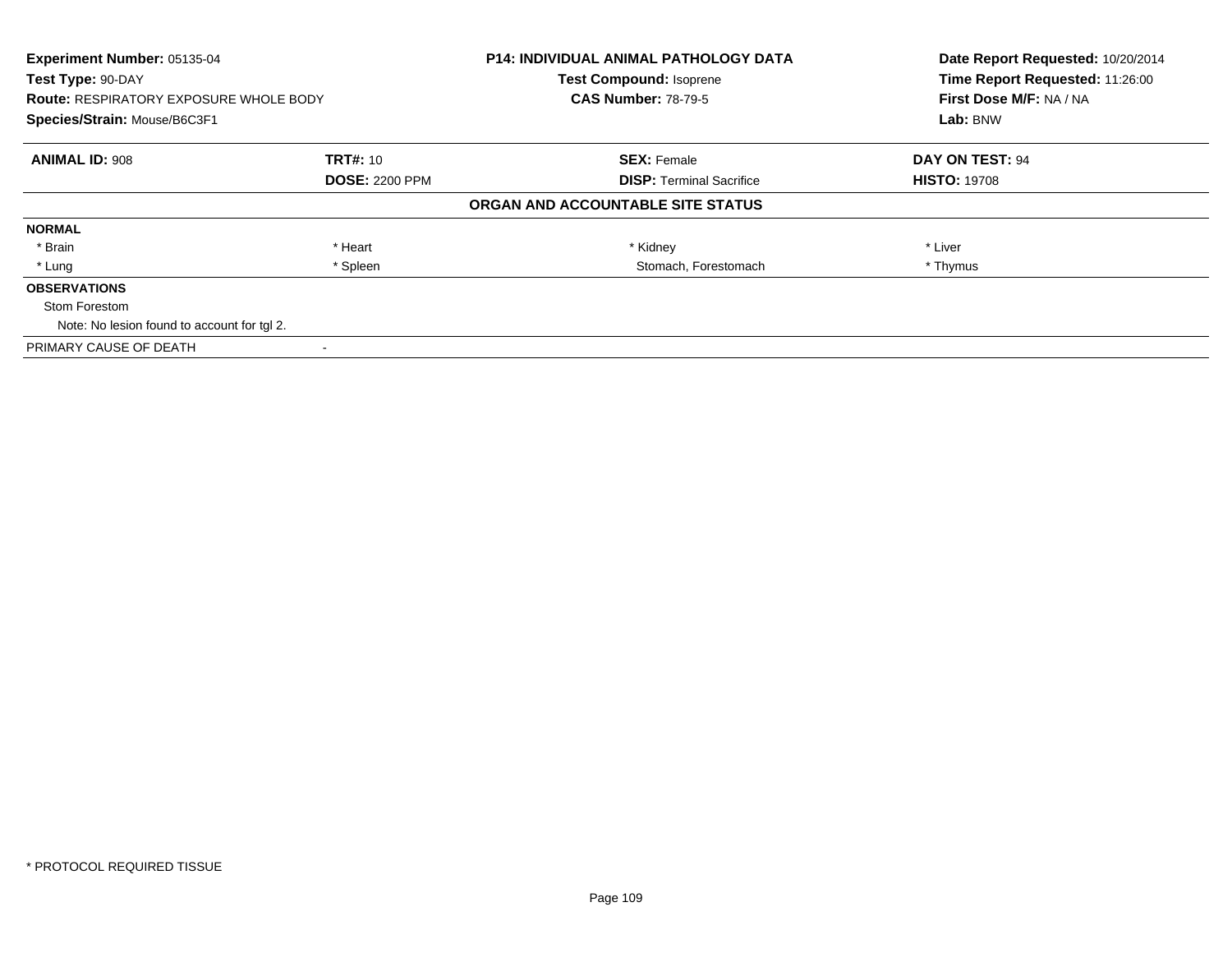| Experiment Number: 05135-04<br>Test Type: 90-DAY<br><b>Route: RESPIRATORY EXPOSURE WHOLE BODY</b> |                       | <b>P14: INDIVIDUAL ANIMAL PATHOLOGY DATA</b><br><b>Test Compound: Isoprene</b><br><b>CAS Number: 78-79-5</b> | Date Report Requested: 10/20/2014<br>Time Report Requested: 11:26:00<br>First Dose M/F: NA / NA |  |
|---------------------------------------------------------------------------------------------------|-----------------------|--------------------------------------------------------------------------------------------------------------|-------------------------------------------------------------------------------------------------|--|
| Species/Strain: Mouse/B6C3F1                                                                      |                       |                                                                                                              | Lab: BNW                                                                                        |  |
| <b>ANIMAL ID: 909</b>                                                                             | <b>TRT#: 10</b>       | <b>SEX: Female</b>                                                                                           | DAY ON TEST: 94                                                                                 |  |
|                                                                                                   | <b>DOSE: 2200 PPM</b> | <b>DISP:</b> Terminal Sacrifice                                                                              | <b>HISTO: 19709</b>                                                                             |  |
|                                                                                                   |                       | ORGAN AND ACCOUNTABLE SITE STATUS                                                                            |                                                                                                 |  |
| <b>NORMAL</b>                                                                                     |                       |                                                                                                              |                                                                                                 |  |
| * Brain                                                                                           | * Heart               | * Kidney                                                                                                     | * Liver                                                                                         |  |
| * Lung                                                                                            | * Spleen              | * Thymus                                                                                                     |                                                                                                 |  |
| <b>OBSERVATIONS</b>                                                                               |                       |                                                                                                              |                                                                                                 |  |
| Stomach, Forestomach                                                                              | Epithelium            | Hyperplasia                                                                                                  | Marked                                                                                          |  |
| [Hyperplasia TGLS = $1-8$ ]                                                                       |                       |                                                                                                              |                                                                                                 |  |
| PRIMARY CAUSE OF DEATH                                                                            |                       |                                                                                                              |                                                                                                 |  |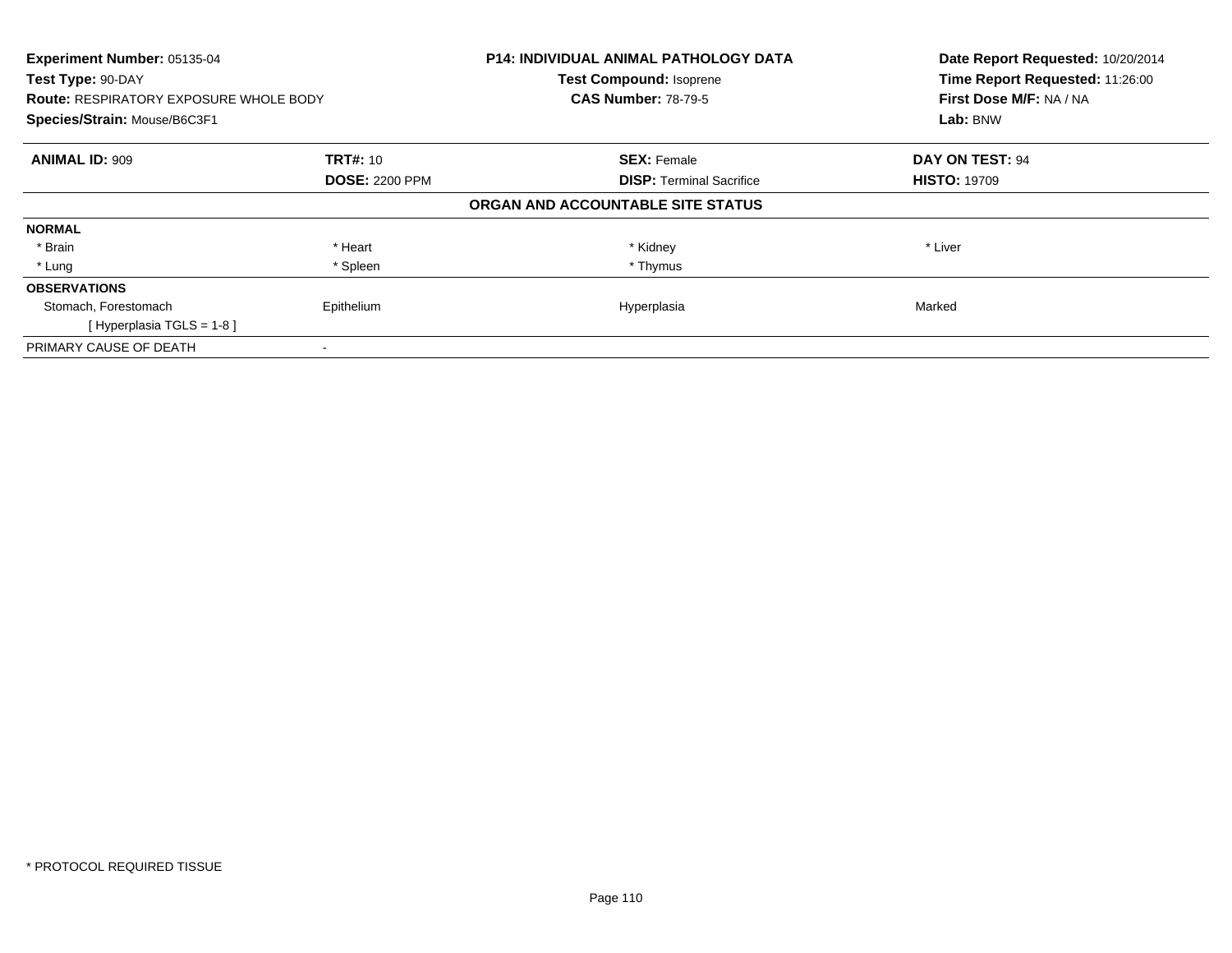| Experiment Number: 05135-04<br>Test Type: 90-DAY<br><b>Route: RESPIRATORY EXPOSURE WHOLE BODY</b> |                       | <b>P14: INDIVIDUAL ANIMAL PATHOLOGY DATA</b><br><b>Test Compound: Isoprene</b><br><b>CAS Number: 78-79-5</b> | Date Report Requested: 10/20/2014<br>Time Report Requested: 11:26:00<br>First Dose M/F: NA / NA |  |
|---------------------------------------------------------------------------------------------------|-----------------------|--------------------------------------------------------------------------------------------------------------|-------------------------------------------------------------------------------------------------|--|
| Species/Strain: Mouse/B6C3F1                                                                      |                       |                                                                                                              | Lab: BNW                                                                                        |  |
| <b>ANIMAL ID: 910</b>                                                                             | <b>TRT#: 10</b>       | <b>SEX: Female</b>                                                                                           | DAY ON TEST: 94                                                                                 |  |
|                                                                                                   | <b>DOSE: 2200 PPM</b> | <b>DISP:</b> Terminal Sacrifice                                                                              | <b>HISTO: 19710</b>                                                                             |  |
|                                                                                                   |                       | ORGAN AND ACCOUNTABLE SITE STATUS                                                                            |                                                                                                 |  |
| <b>NORMAL</b>                                                                                     |                       |                                                                                                              |                                                                                                 |  |
| * Brain                                                                                           | * Heart               | * Kidney                                                                                                     | * Liver                                                                                         |  |
| * Lung                                                                                            | * Spleen              | * Thymus                                                                                                     |                                                                                                 |  |
| <b>OBSERVATIONS</b>                                                                               |                       |                                                                                                              |                                                                                                 |  |
| Stomach, Forestomach                                                                              | Epithelium            | Hyperplasia                                                                                                  | Mild                                                                                            |  |
| [Hyperplasia TGLS = $1-8$ ]                                                                       |                       |                                                                                                              |                                                                                                 |  |
| PRIMARY CAUSE OF DEATH                                                                            |                       |                                                                                                              |                                                                                                 |  |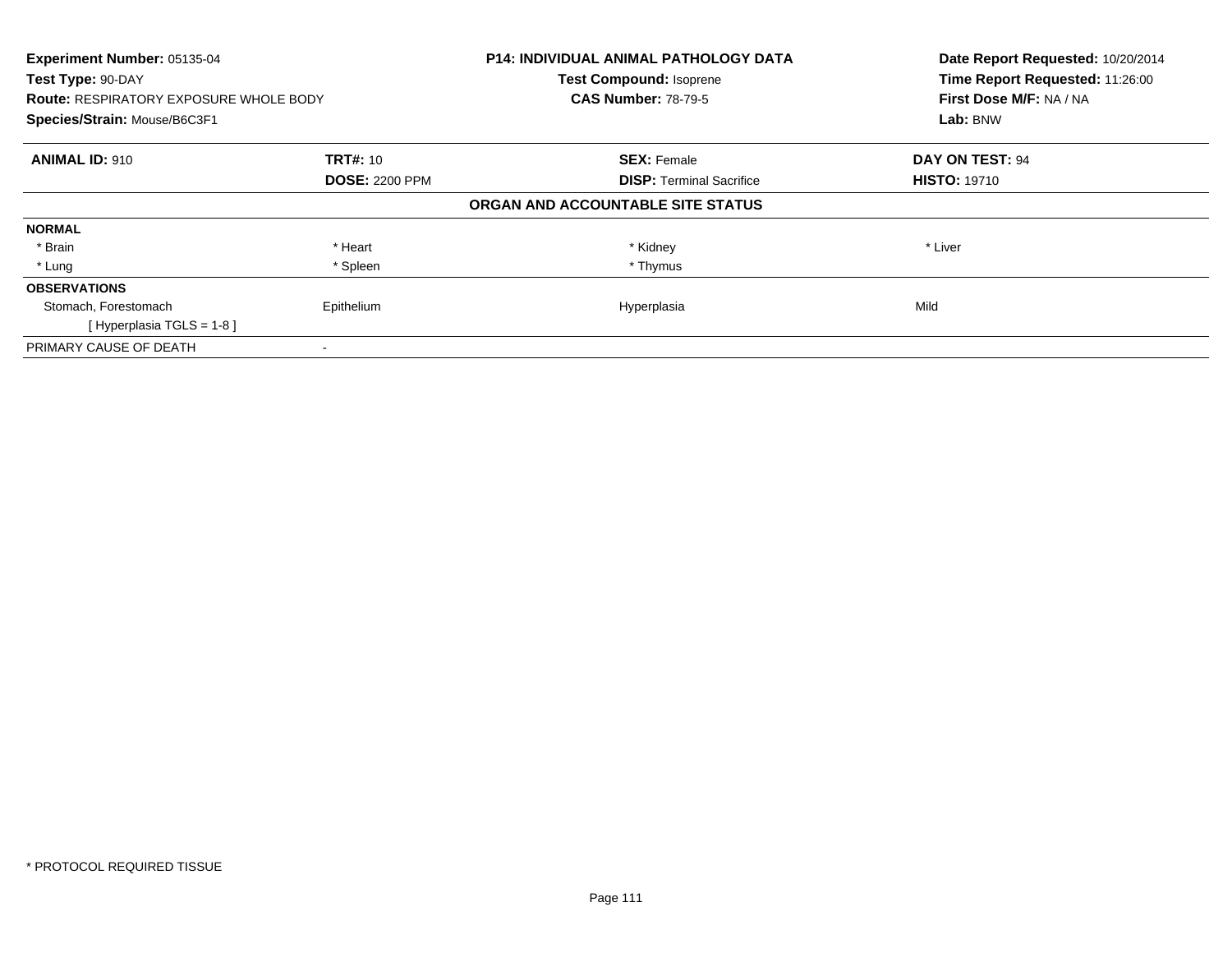| Experiment Number: 05135-04                  |                          | <b>P14: INDIVIDUAL ANIMAL PATHOLOGY DATA</b> |                                   |                     | Date Report Requested: 10/20/2014 |  |  |
|----------------------------------------------|--------------------------|----------------------------------------------|-----------------------------------|---------------------|-----------------------------------|--|--|
| Test Type: 90-DAY                            |                          |                                              | Test Compound: Isoprene           |                     | Time Report Requested: 11:26:00   |  |  |
| Route: RESPIRATORY EXPOSURE WHOLE BODY       |                          | <b>CAS Number: 78-79-5</b>                   |                                   |                     | First Dose M/F: NA / NA           |  |  |
| Species/Strain: Mouse/B6C3F1                 |                          |                                              |                                   |                     | Lab: BNW                          |  |  |
| <b>ANIMAL ID: 1101</b>                       | <b>TRT#: 12</b>          |                                              | <b>SEX: Female</b>                |                     | <b>DAY ON TEST: 94</b>            |  |  |
|                                              | <b>DOSE: 7000 PPM</b>    |                                              | <b>DISP: Terminal Sacrifice</b>   | <b>HISTO: 19641</b> |                                   |  |  |
|                                              |                          |                                              | ORGAN AND ACCOUNTABLE SITE STATUS |                     |                                   |  |  |
| <b>NORMAL</b>                                |                          |                                              |                                   |                     |                                   |  |  |
| * Adrenal Cortex                             | * Adrenal Medulla        |                                              | * Blood Vessel                    | * Bone              |                                   |  |  |
| * Bone Marrow                                | * Brain                  |                                              | * Esophagus                       | * Gallbladder       |                                   |  |  |
| * Heart                                      | * Intestine Large, Cecum |                                              | * Intestine Large, Colon          |                     | * Intestine Large, Rectum         |  |  |
| * Intestine Small, Duodenum                  | * Intestine Small, Ileum |                                              | * Intestine Small, Jejunum        |                     | * Islets, Pancreatic              |  |  |
| * Kidney                                     | * Larynx                 |                                              | * Liver                           | * Lung              |                                   |  |  |
| * Lymph Node, Bronchial                      | * Lymph Node, Mesenteric |                                              | * Mammary Gland                   | * Nose              |                                   |  |  |
| * Ovary                                      | * Pancreas               |                                              | * Parathyroid Gland               |                     | * Peripheral Nerve                |  |  |
| * Pituitary Gland                            | * Salivary Glands        |                                              | * Skeletal Muscle                 | * Skin              |                                   |  |  |
| * Spinal Cord                                | * Spleen                 |                                              | * Stomach, Glandular              | * Thymus            |                                   |  |  |
| * Thyroid Gland                              | * Trachea                |                                              | * Urinary Bladder                 | * Uterus            |                                   |  |  |
| * Vagina                                     |                          |                                              |                                   |                     |                                   |  |  |
| <b>MISSING</b>                               |                          |                                              |                                   |                     |                                   |  |  |
| * Clitoral Gland                             | * Lymph Node, Mandibular |                                              | * Lymph Node, Mediastinal         |                     |                                   |  |  |
| <b>OBSERVATIONS</b>                          |                          |                                              |                                   |                     |                                   |  |  |
| * Blood Vessel                               |                          |                                              |                                   |                     |                                   |  |  |
| Note: Aorta is normal.                       |                          |                                              |                                   |                     |                                   |  |  |
| * Lym Node Bron                              |                          |                                              |                                   |                     |                                   |  |  |
| Note: Tracheobronchial lymph node is normal. |                          |                                              |                                   |                     |                                   |  |  |
| * Perph Nerve                                |                          |                                              |                                   |                     |                                   |  |  |
| Note: Sciatic nerve is normal.               |                          |                                              |                                   |                     |                                   |  |  |
| * Stomach, Forestomach                       | Epithelium               |                                              | Hyperplasia                       | Marked              |                                   |  |  |
| [Hyperplasia TGLS = 1-8]                     |                          |                                              |                                   |                     |                                   |  |  |
| PRIMARY CAUSE OF DEATH                       | ä,                       |                                              |                                   |                     |                                   |  |  |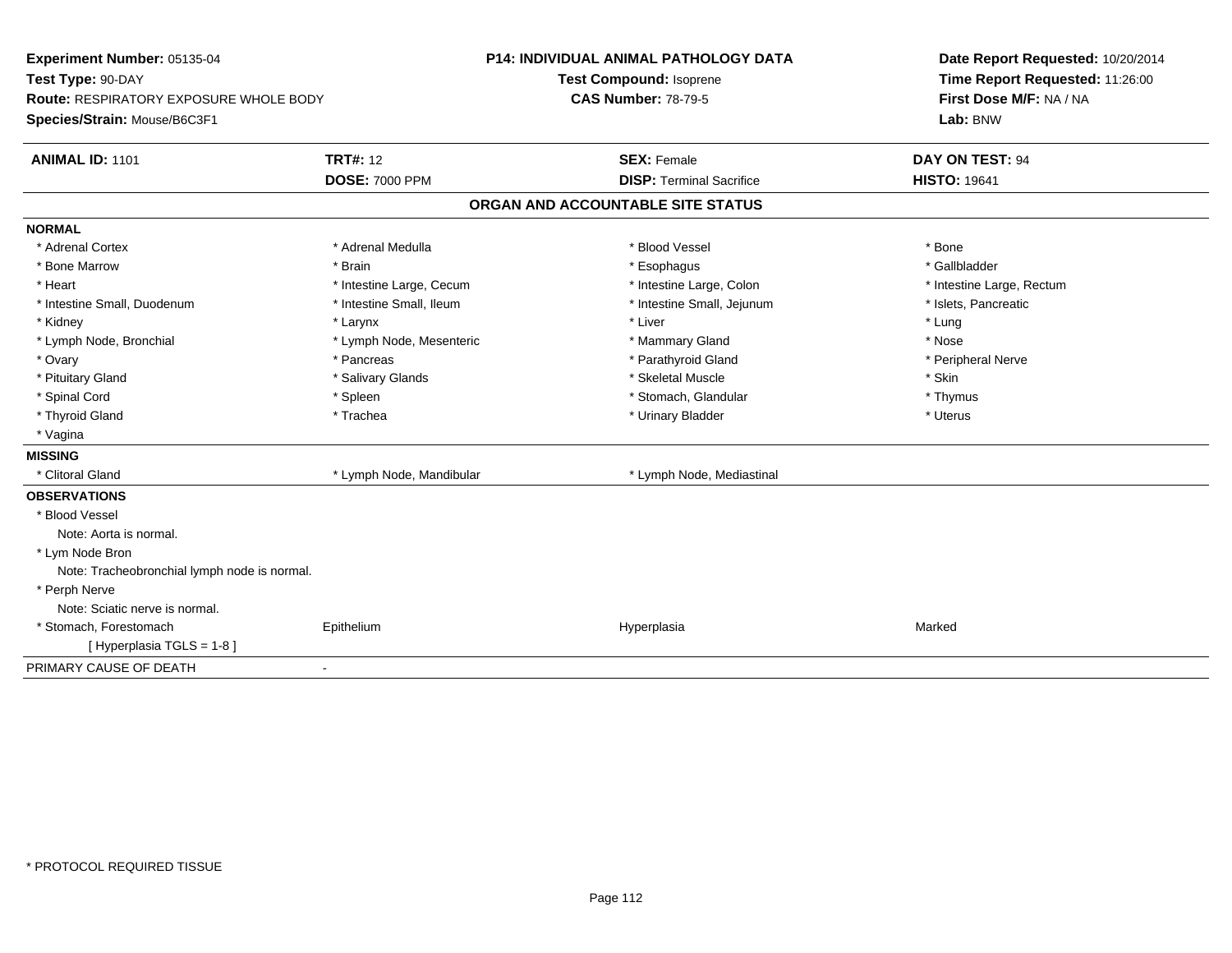| Experiment Number: 05135-04<br>Test Type: 90-DAY |                             | P14: INDIVIDUAL ANIMAL PATHOLOGY DATA |                                   |  | Date Report Requested: 10/20/2014 |  |  |
|--------------------------------------------------|-----------------------------|---------------------------------------|-----------------------------------|--|-----------------------------------|--|--|
|                                                  |                             |                                       | Test Compound: Isoprene           |  | Time Report Requested: 11:26:00   |  |  |
| <b>Route: RESPIRATORY EXPOSURE WHOLE BODY</b>    |                             |                                       | <b>CAS Number: 78-79-5</b>        |  | First Dose M/F: NA / NA           |  |  |
| Species/Strain: Mouse/B6C3F1                     |                             |                                       |                                   |  | Lab: BNW                          |  |  |
| <b>ANIMAL ID: 1102</b>                           | <b>TRT#: 12</b>             |                                       | <b>SEX: Female</b>                |  | DAY ON TEST: 94                   |  |  |
|                                                  | <b>DOSE: 7000 PPM</b>       |                                       | <b>DISP: Terminal Sacrifice</b>   |  | <b>HISTO: 19642</b>               |  |  |
|                                                  |                             |                                       | ORGAN AND ACCOUNTABLE SITE STATUS |  |                                   |  |  |
| <b>NORMAL</b>                                    |                             |                                       |                                   |  |                                   |  |  |
| * Adrenal Cortex                                 | * Adrenal Medulla           |                                       | * Blood Vessel                    |  | * Bone                            |  |  |
| * Bone Marrow                                    | * Brain                     |                                       | * Clitoral Gland                  |  | * Esophagus                       |  |  |
| * Gallbladder                                    | * Heart                     |                                       | * Intestine Large, Cecum          |  | * Intestine Large, Colon          |  |  |
| * Intestine Large, Rectum                        | * Intestine Small, Duodenum |                                       | * Intestine Small, Ileum          |  | * Intestine Small, Jejunum        |  |  |
| * Islets, Pancreatic                             | * Kidney                    |                                       | * Larynx                          |  | * Lung                            |  |  |
| * Lymph Node, Bronchial                          | * Lymph Node, Mandibular    |                                       | * Lymph Node, Mesenteric          |  | * Mammary Gland                   |  |  |
| * Nose                                           | * Ovary                     |                                       | * Pancreas                        |  | * Parathyroid Gland               |  |  |
| * Peripheral Nerve                               | * Pituitary Gland           |                                       | * Salivary Glands                 |  | * Skeletal Muscle                 |  |  |
| * Skin                                           | * Spinal Cord               |                                       | * Spleen                          |  | * Stomach, Glandular              |  |  |
| * Thymus                                         | * Thyroid Gland             |                                       | * Trachea                         |  | * Urinary Bladder                 |  |  |
| * Uterus                                         | * Vagina                    |                                       |                                   |  |                                   |  |  |
| <b>MISSING</b>                                   |                             |                                       |                                   |  |                                   |  |  |
| * Lymph Node, Mediastinal                        |                             |                                       |                                   |  |                                   |  |  |
| <b>OBSERVATIONS</b>                              |                             |                                       |                                   |  |                                   |  |  |
| * Blood Vessel                                   |                             |                                       |                                   |  |                                   |  |  |
| Note: Aorta is normal.                           |                             |                                       |                                   |  |                                   |  |  |
| * Liver                                          |                             |                                       | Vacuolization Cytoplasmic         |  | Mild                              |  |  |
| * Lym Node Bron                                  |                             |                                       |                                   |  |                                   |  |  |
| Note: Tracheobronchial lymph node is normal.     |                             |                                       |                                   |  |                                   |  |  |
| * Perph Nerve                                    |                             |                                       |                                   |  |                                   |  |  |
| Note: Sciatic nerve is normal.                   |                             |                                       |                                   |  |                                   |  |  |
| * Stomach, Forestomach                           | Epithelium                  |                                       | Hyperplasia                       |  | Marked                            |  |  |
| [ Hyperplasia TGLS = 1-8 ]                       |                             |                                       |                                   |  |                                   |  |  |
| PRIMARY CAUSE OF DEATH                           |                             |                                       |                                   |  |                                   |  |  |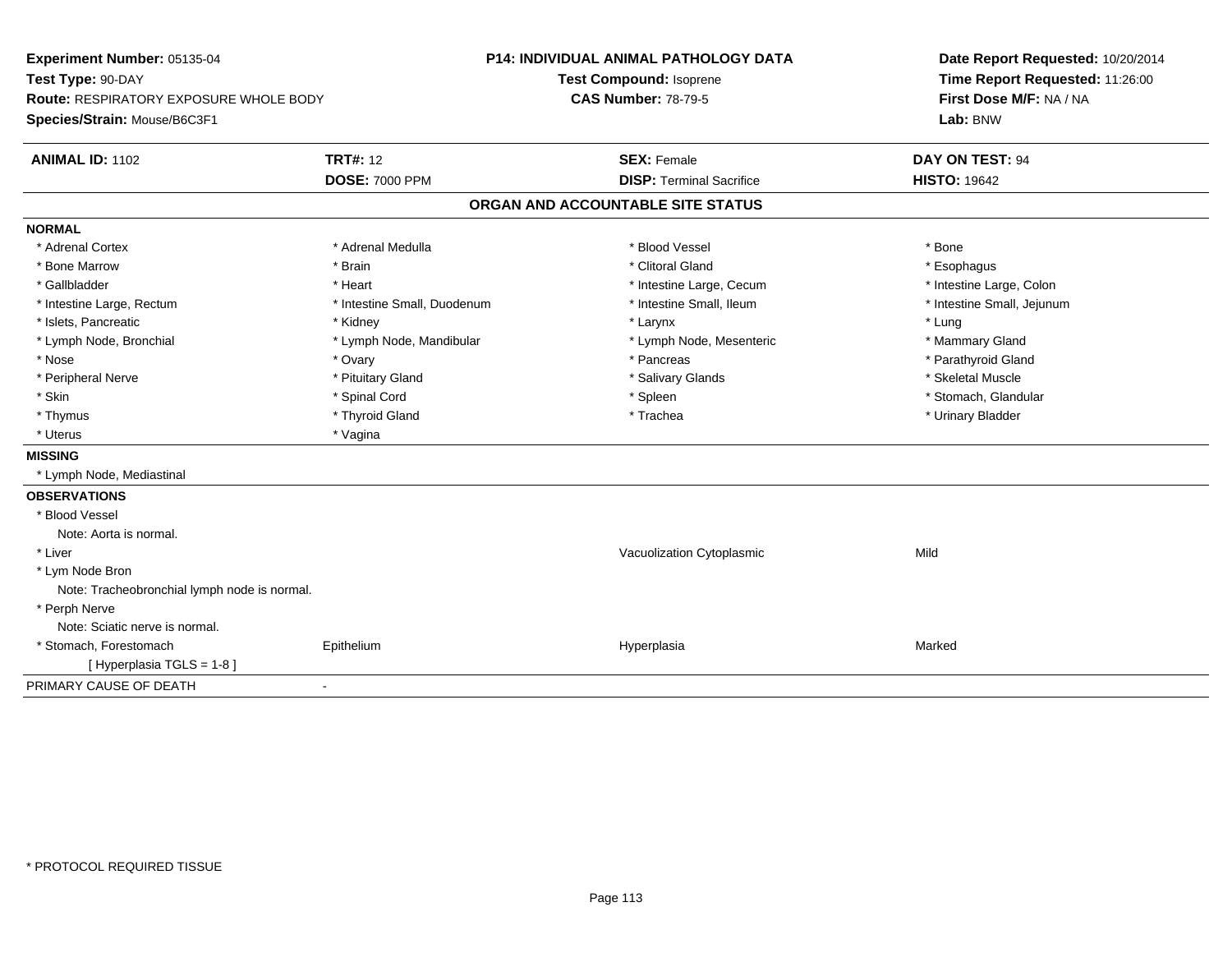| Experiment Number: 05135-04                  |                             | <b>P14: INDIVIDUAL ANIMAL PATHOLOGY DATA</b> | Date Report Requested: 10/20/2014 |  |  |
|----------------------------------------------|-----------------------------|----------------------------------------------|-----------------------------------|--|--|
| Test Type: 90-DAY                            |                             | Test Compound: Isoprene                      | Time Report Requested: 11:26:00   |  |  |
| Route: RESPIRATORY EXPOSURE WHOLE BODY       |                             | <b>CAS Number: 78-79-5</b>                   | First Dose M/F: NA / NA           |  |  |
| Species/Strain: Mouse/B6C3F1                 |                             |                                              | Lab: BNW                          |  |  |
| <b>ANIMAL ID: 1103</b>                       | <b>TRT#: 12</b>             | <b>SEX: Female</b>                           | <b>DAY ON TEST: 94</b>            |  |  |
|                                              | <b>DOSE: 7000 PPM</b>       | <b>DISP: Terminal Sacrifice</b>              | <b>HISTO: 19643</b>               |  |  |
|                                              |                             | ORGAN AND ACCOUNTABLE SITE STATUS            |                                   |  |  |
| <b>NORMAL</b>                                |                             |                                              |                                   |  |  |
| * Adrenal Cortex                             | * Adrenal Medulla           | * Blood Vessel                               | * Bone                            |  |  |
| * Bone Marrow                                | * Brain                     | * Clitoral Gland                             | * Esophagus                       |  |  |
| * Gallbladder                                | * Heart                     | * Intestine Large, Cecum                     | * Intestine Large, Colon          |  |  |
| * Intestine Large, Rectum                    | * Intestine Small, Duodenum | * Intestine Small, Ileum                     | * Intestine Small, Jejunum        |  |  |
| * Islets, Pancreatic                         | * Kidney                    | * Larynx                                     | * Liver                           |  |  |
| * Lung                                       | * Lymph Node, Bronchial     | * Lymph Node, Mandibular                     | * Lymph Node, Mesenteric          |  |  |
| * Mammary Gland                              | * Nose                      | * Ovary                                      | * Pancreas                        |  |  |
| * Peripheral Nerve                           | * Pituitary Gland           | * Salivary Glands                            | * Skeletal Muscle                 |  |  |
| * Skin                                       | * Spinal Cord               | * Spleen                                     | * Stomach, Glandular              |  |  |
| * Thymus                                     | * Thyroid Gland             | * Trachea                                    | * Urinary Bladder                 |  |  |
| * Uterus                                     | * Vagina                    |                                              |                                   |  |  |
| <b>MISSING</b>                               |                             |                                              |                                   |  |  |
| * Lymph Node, Mediastinal                    | * Parathyroid Gland         |                                              |                                   |  |  |
| <b>OBSERVATIONS</b>                          |                             |                                              |                                   |  |  |
| * Blood Vessel                               |                             |                                              |                                   |  |  |
| Note: Aorta is normal.                       |                             |                                              |                                   |  |  |
| * Lym Node Bron                              |                             |                                              |                                   |  |  |
| Note: Tracheobronchial lymph node is normal. |                             |                                              |                                   |  |  |
| * Perph Nerve                                |                             |                                              |                                   |  |  |
| Note: Sciatic nerve is normal.               |                             |                                              |                                   |  |  |
| * Stomach, Forestomach                       | Epithelium                  | Hyperplasia                                  | Marked                            |  |  |
| [Hyperplasia TGLS = 1-8]                     |                             |                                              |                                   |  |  |
| PRIMARY CAUSE OF DEATH                       | ä,                          |                                              |                                   |  |  |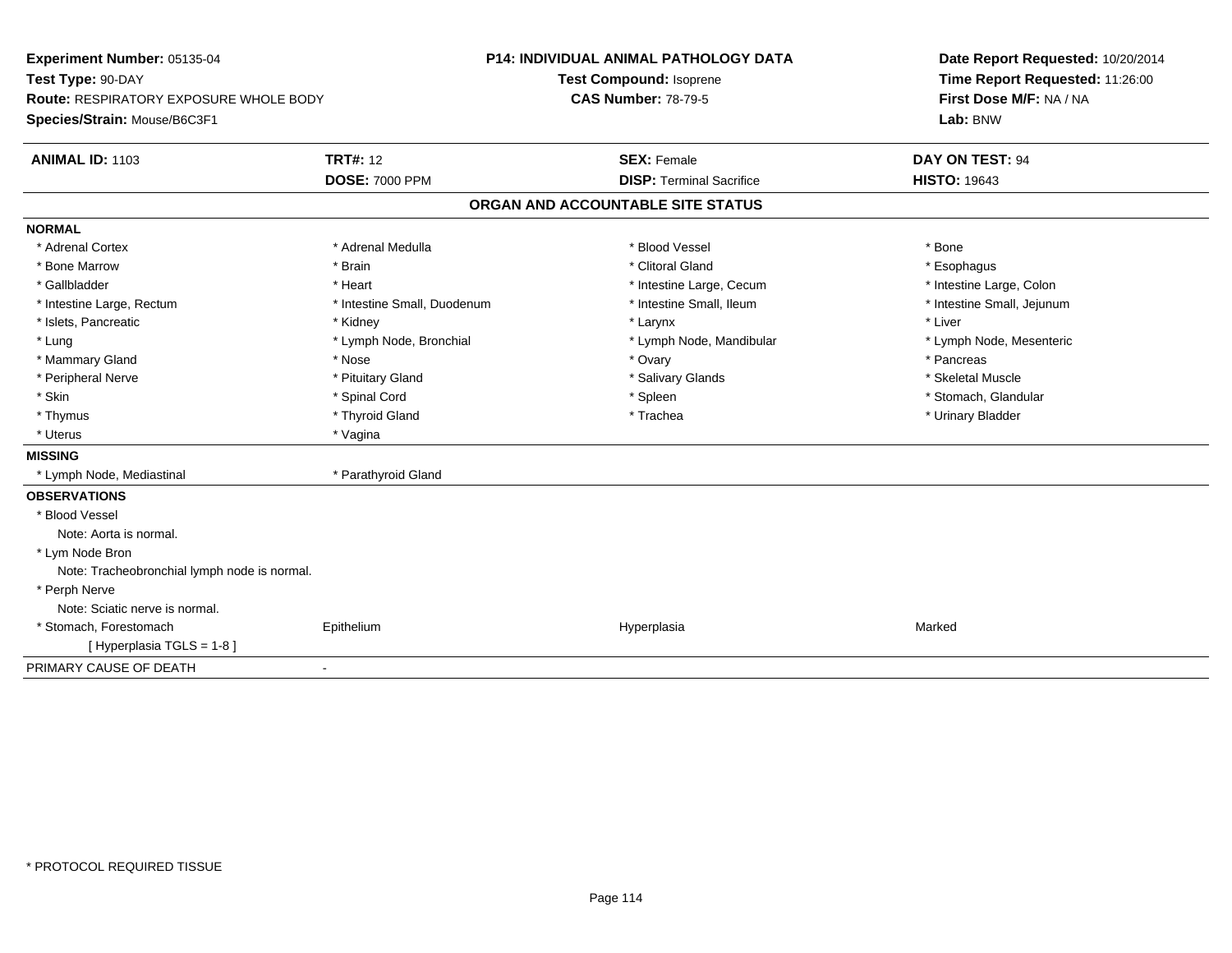| Experiment Number: 05135-04                  |                             | P14: INDIVIDUAL ANIMAL PATHOLOGY DATA |                                   |  | Date Report Requested: 10/20/2014 |  |  |
|----------------------------------------------|-----------------------------|---------------------------------------|-----------------------------------|--|-----------------------------------|--|--|
| Test Type: 90-DAY                            |                             | <b>Test Compound: Isoprene</b>        |                                   |  | Time Report Requested: 11:26:00   |  |  |
| Route: RESPIRATORY EXPOSURE WHOLE BODY       |                             | <b>CAS Number: 78-79-5</b>            |                                   |  | First Dose M/F: NA / NA           |  |  |
| Species/Strain: Mouse/B6C3F1                 |                             |                                       |                                   |  | Lab: BNW                          |  |  |
| <b>ANIMAL ID: 1104</b>                       | <b>TRT#: 12</b>             |                                       | <b>SEX: Female</b>                |  | DAY ON TEST: 94                   |  |  |
|                                              | <b>DOSE: 7000 PPM</b>       |                                       | <b>DISP: Terminal Sacrifice</b>   |  | <b>HISTO: 19644</b>               |  |  |
|                                              |                             |                                       | ORGAN AND ACCOUNTABLE SITE STATUS |  |                                   |  |  |
| <b>NORMAL</b>                                |                             |                                       |                                   |  |                                   |  |  |
| * Adrenal Cortex                             | * Adrenal Medulla           |                                       | * Blood Vessel                    |  | * Bone                            |  |  |
| * Bone Marrow                                | * Brain                     |                                       | * Clitoral Gland                  |  | * Esophagus                       |  |  |
| * Gallbladder                                | * Heart                     |                                       | * Intestine Large, Cecum          |  | * Intestine Large, Colon          |  |  |
| * Intestine Large, Rectum                    | * Intestine Small, Duodenum |                                       | * Intestine Small, Ileum          |  | * Intestine Small, Jejunum        |  |  |
| * Islets, Pancreatic                         | * Kidney                    |                                       | * Larynx                          |  | * Liver                           |  |  |
| * Lung                                       | * Lymph Node, Bronchial     |                                       | * Lymph Node, Mandibular          |  | * Lymph Node, Mesenteric          |  |  |
| * Mammary Gland                              | * Nose                      |                                       | * Ovary                           |  | * Pancreas                        |  |  |
| * Parathyroid Gland                          | * Peripheral Nerve          |                                       | * Pituitary Gland                 |  | * Salivary Glands                 |  |  |
| * Skeletal Muscle                            | * Skin                      |                                       | * Spinal Cord                     |  | * Spleen                          |  |  |
| * Stomach, Glandular                         | * Thymus                    |                                       | * Thyroid Gland                   |  | * Trachea                         |  |  |
| * Urinary Bladder                            | * Uterus                    |                                       | * Vagina                          |  |                                   |  |  |
| <b>MISSING</b>                               |                             |                                       |                                   |  |                                   |  |  |
| * Lymph Node, Mediastinal                    |                             |                                       |                                   |  |                                   |  |  |
| <b>OBSERVATIONS</b>                          |                             |                                       |                                   |  |                                   |  |  |
| * Blood Vessel                               |                             |                                       |                                   |  |                                   |  |  |
| Note: Aorta is normal.                       |                             |                                       |                                   |  |                                   |  |  |
| * Lym Node Bron                              |                             |                                       |                                   |  |                                   |  |  |
| Note: Tracheobronchial lymph node is normal. |                             |                                       |                                   |  |                                   |  |  |
| * Perph Nerve                                |                             |                                       |                                   |  |                                   |  |  |
| Note: Sciatic Nerve is normal.               |                             |                                       |                                   |  |                                   |  |  |
| * Stomach, Forestomach                       | Epithelium                  |                                       | Hyperplasia                       |  | Marked                            |  |  |
| [ Hyperplasia TGLS = 1-8 ]                   |                             |                                       |                                   |  |                                   |  |  |
| PRIMARY CAUSE OF DEATH                       | $\blacksquare$              |                                       |                                   |  |                                   |  |  |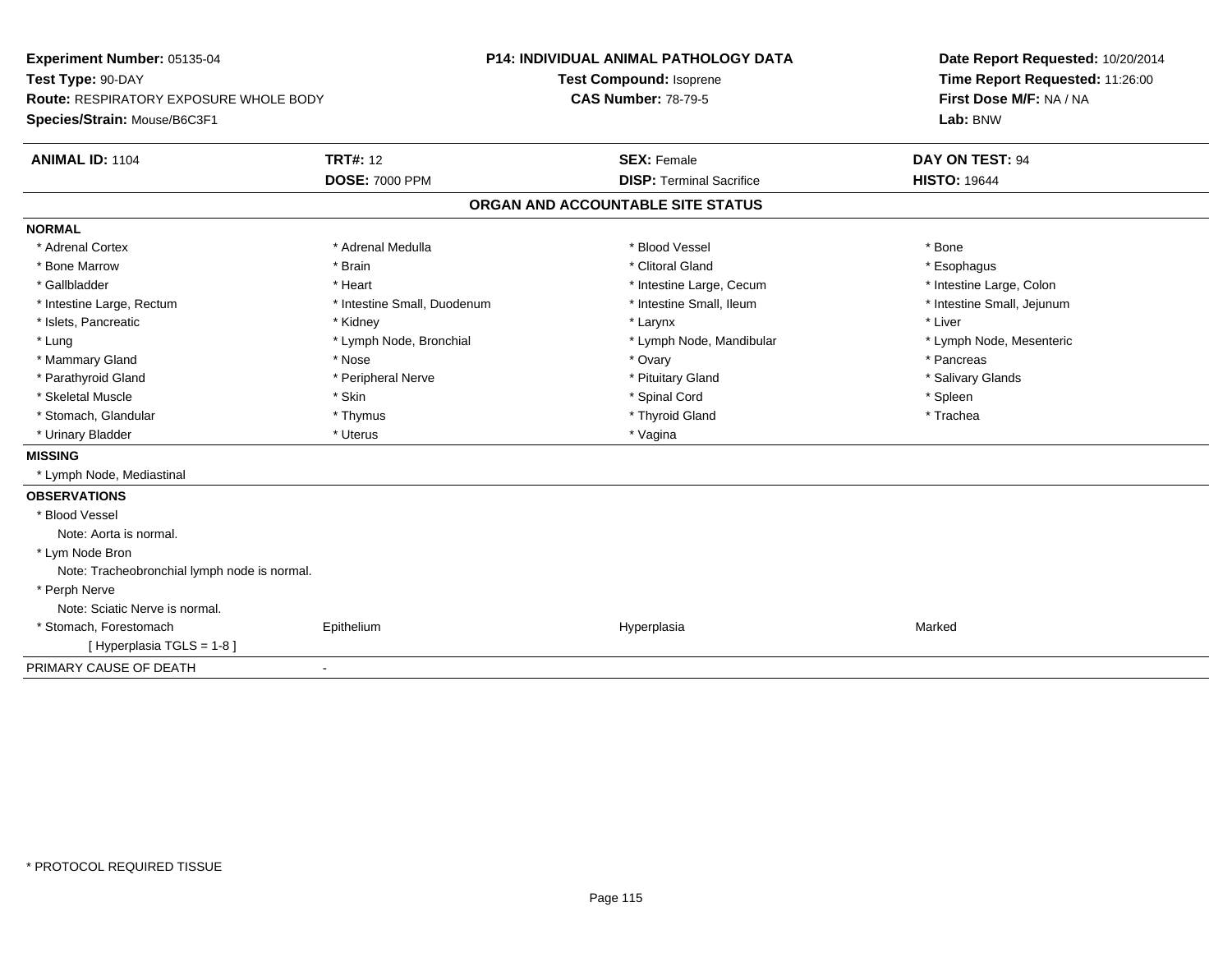| Experiment Number: 05135-04<br>Test Type: 90-DAY |                             | <b>P14: INDIVIDUAL ANIMAL PATHOLOGY DATA</b> |                                   |  | Date Report Requested: 10/20/2014 |  |  |
|--------------------------------------------------|-----------------------------|----------------------------------------------|-----------------------------------|--|-----------------------------------|--|--|
|                                                  |                             |                                              | Test Compound: Isoprene           |  | Time Report Requested: 11:26:00   |  |  |
| <b>Route: RESPIRATORY EXPOSURE WHOLE BODY</b>    |                             |                                              | <b>CAS Number: 78-79-5</b>        |  | First Dose M/F: NA / NA           |  |  |
| Species/Strain: Mouse/B6C3F1                     |                             |                                              |                                   |  | Lab: BNW                          |  |  |
| <b>ANIMAL ID: 1105</b>                           | <b>TRT#: 12</b>             |                                              | <b>SEX: Female</b>                |  | DAY ON TEST: 94                   |  |  |
|                                                  | <b>DOSE: 7000 PPM</b>       |                                              | <b>DISP: Terminal Sacrifice</b>   |  | <b>HISTO: 19645</b>               |  |  |
|                                                  |                             |                                              | ORGAN AND ACCOUNTABLE SITE STATUS |  |                                   |  |  |
| <b>NORMAL</b>                                    |                             |                                              |                                   |  |                                   |  |  |
| * Adrenal Cortex                                 | * Adrenal Medulla           |                                              | * Blood Vessel                    |  | * Bone                            |  |  |
| * Bone Marrow                                    | * Brain                     |                                              | * Clitoral Gland                  |  | * Esophagus                       |  |  |
| * Gallbladder                                    | * Heart                     |                                              | * Intestine Large, Cecum          |  | * Intestine Large, Colon          |  |  |
| * Intestine Large, Rectum                        | * Intestine Small, Duodenum |                                              | * Intestine Small, Ileum          |  | * Intestine Small, Jejunum        |  |  |
| * Islets, Pancreatic                             | * Kidney                    |                                              | * Larynx                          |  | * Liver                           |  |  |
| * Lung                                           | * Lymph Node, Bronchial     |                                              | * Lymph Node, Mandibular          |  | * Lymph Node, Mediastinal         |  |  |
| * Lymph Node, Mesenteric                         | * Mammary Gland             |                                              | * Ovary                           |  | * Pancreas                        |  |  |
| * Parathyroid Gland                              | * Peripheral Nerve          |                                              | * Pituitary Gland                 |  | * Salivary Glands                 |  |  |
| * Skeletal Muscle                                | * Skin                      |                                              | * Spinal Cord                     |  | * Spleen                          |  |  |
| * Stomach, Glandular                             | * Thymus                    |                                              | * Thyroid Gland                   |  | * Trachea                         |  |  |
| * Urinary Bladder                                | * Uterus                    |                                              | * Vagina                          |  |                                   |  |  |
| <b>OBSERVATIONS</b>                              |                             |                                              |                                   |  |                                   |  |  |
| * Blood Vessel                                   |                             |                                              |                                   |  |                                   |  |  |
| Note: Aorta is normal                            |                             |                                              |                                   |  |                                   |  |  |
| * Lym Node Bron                                  |                             |                                              |                                   |  |                                   |  |  |
| Note: Tracheobronchial lymph node is normal.     |                             |                                              |                                   |  |                                   |  |  |
| * Nose                                           | Turbinate                   |                                              | Inflammation                      |  | Suppurative, Minimal              |  |  |
| * Perph Nerve                                    |                             |                                              |                                   |  |                                   |  |  |
| Note: Sciatic nerve is normal.                   |                             |                                              |                                   |  |                                   |  |  |
| * Stomach, Forestomach                           | Epithelium                  |                                              | Hyperplasia                       |  | Marked                            |  |  |
| [Hyperplasia TGLS = 1-8]                         |                             |                                              |                                   |  |                                   |  |  |
| PRIMARY CAUSE OF DEATH                           | $\blacksquare$              |                                              |                                   |  |                                   |  |  |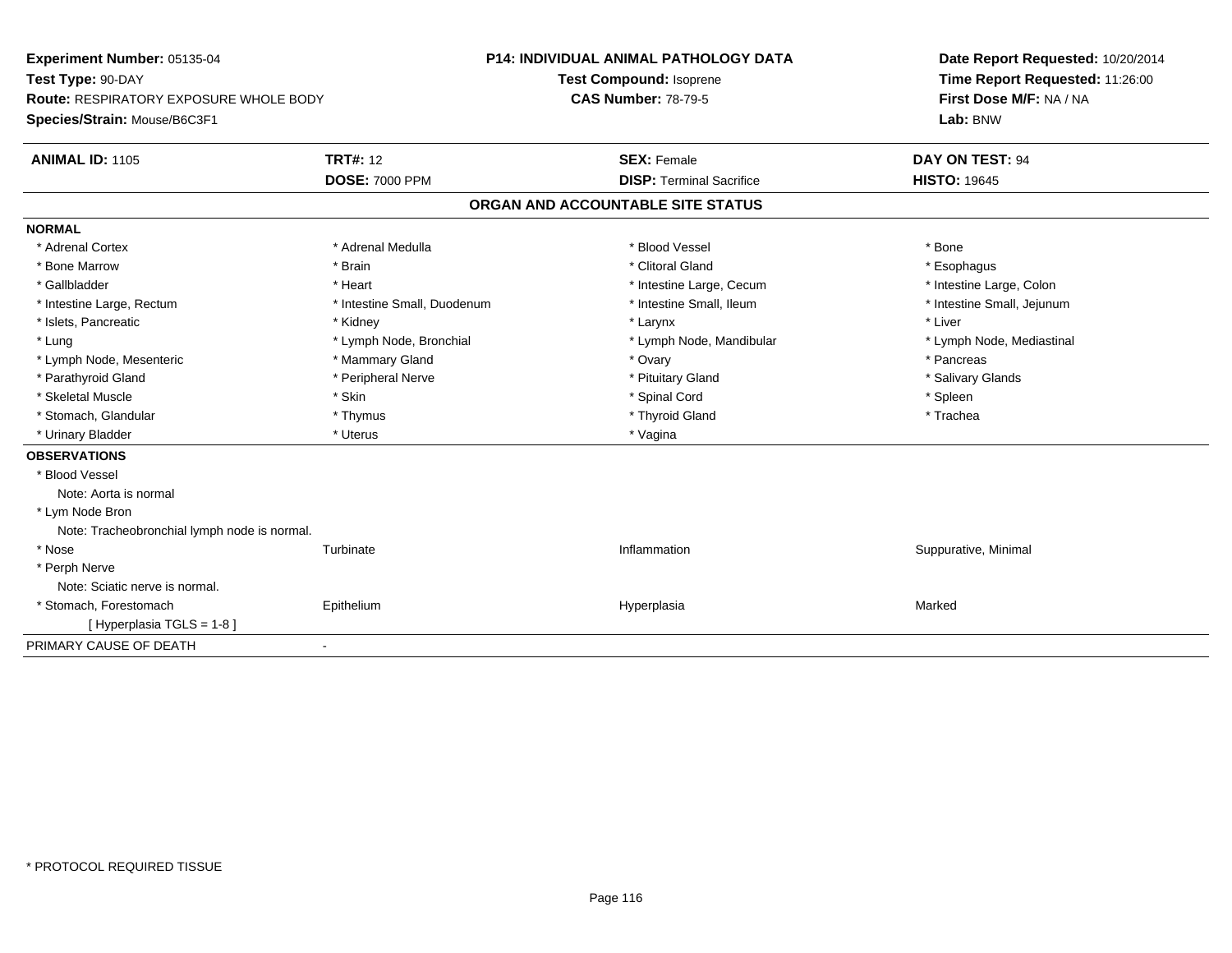| Experiment Number: 05135-04                   |                             | <b>P14: INDIVIDUAL ANIMAL PATHOLOGY DATA</b><br>Test Compound: Isoprene<br><b>CAS Number: 78-79-5</b> |                                   |  | Date Report Requested: 10/20/2014<br>Time Report Requested: 11:26:00 |  |  |
|-----------------------------------------------|-----------------------------|-------------------------------------------------------------------------------------------------------|-----------------------------------|--|----------------------------------------------------------------------|--|--|
| Test Type: 90-DAY                             |                             |                                                                                                       |                                   |  |                                                                      |  |  |
| Route: RESPIRATORY EXPOSURE WHOLE BODY        |                             |                                                                                                       |                                   |  | First Dose M/F: NA / NA                                              |  |  |
| Species/Strain: Mouse/B6C3F1                  |                             |                                                                                                       |                                   |  | Lab: BNW                                                             |  |  |
| <b>ANIMAL ID: 1106</b>                        | <b>TRT#: 12</b>             |                                                                                                       | <b>SEX: Female</b>                |  | DAY ON TEST: 94                                                      |  |  |
|                                               | <b>DOSE: 7000 PPM</b>       |                                                                                                       | <b>DISP: Terminal Sacrifice</b>   |  | <b>HISTO: 19646</b>                                                  |  |  |
|                                               |                             |                                                                                                       | ORGAN AND ACCOUNTABLE SITE STATUS |  |                                                                      |  |  |
| <b>NORMAL</b>                                 |                             |                                                                                                       |                                   |  |                                                                      |  |  |
| * Adrenal Cortex                              | * Adrenal Medulla           |                                                                                                       | * Blood Vessel                    |  | * Bone                                                               |  |  |
| * Bone Marrow                                 | * Brain                     |                                                                                                       | * Clitoral Gland                  |  | * Esophagus                                                          |  |  |
| * Gallbladder                                 | * Heart                     |                                                                                                       | * Intestine Large, Cecum          |  | * Intestine Large, Colon                                             |  |  |
| * Intestine Large, Rectum                     | * Intestine Small, Duodenum |                                                                                                       | * Intestine Small, Ileum          |  | * Intestine Small, Jejunum                                           |  |  |
| * Islets, Pancreatic                          | * Kidney                    |                                                                                                       | * Larynx                          |  | * Liver                                                              |  |  |
| * Lung                                        | * Lymph Node, Mandibular    |                                                                                                       | * Lymph Node, Mesenteric          |  | * Mammary Gland                                                      |  |  |
| * Nose                                        | * Ovary                     |                                                                                                       | * Pancreas                        |  | * Parathyroid Gland                                                  |  |  |
| * Peripheral Nerve                            | * Pituitary Gland           |                                                                                                       | * Salivary Glands                 |  | * Skeletal Muscle                                                    |  |  |
| * Skin                                        | * Spinal Cord               |                                                                                                       | * Spleen                          |  | * Stomach, Glandular                                                 |  |  |
| * Thymus                                      | * Thyroid Gland             |                                                                                                       | * Trachea                         |  | * Urinary Bladder                                                    |  |  |
| * Uterus                                      | * Vagina                    |                                                                                                       |                                   |  |                                                                      |  |  |
| <b>MISSING</b>                                |                             |                                                                                                       |                                   |  |                                                                      |  |  |
| * Lymph Node, Bronchial                       | * Lymph Node, Mediastinal   |                                                                                                       |                                   |  |                                                                      |  |  |
| <b>OBSERVATIONS</b>                           |                             |                                                                                                       |                                   |  |                                                                      |  |  |
| * Blood Vessel                                |                             |                                                                                                       |                                   |  |                                                                      |  |  |
| Note: Aorta is normal.                        |                             |                                                                                                       |                                   |  |                                                                      |  |  |
| * Lym Node Bron                               |                             |                                                                                                       |                                   |  |                                                                      |  |  |
| Note: Tracheobronchial lymph node is missing. |                             |                                                                                                       |                                   |  |                                                                      |  |  |
| * Perph Nerve                                 |                             |                                                                                                       |                                   |  |                                                                      |  |  |
| Note: Sciatic nerve is normal.                |                             |                                                                                                       |                                   |  |                                                                      |  |  |
| * Stomach, Forestomach                        | Epithelium                  |                                                                                                       | Hyperplasia                       |  | Mild                                                                 |  |  |
| [Hyperplasia TGLS = 1-8]                      |                             |                                                                                                       |                                   |  |                                                                      |  |  |
| PRIMARY CAUSE OF DEATH                        | $\blacksquare$              |                                                                                                       |                                   |  |                                                                      |  |  |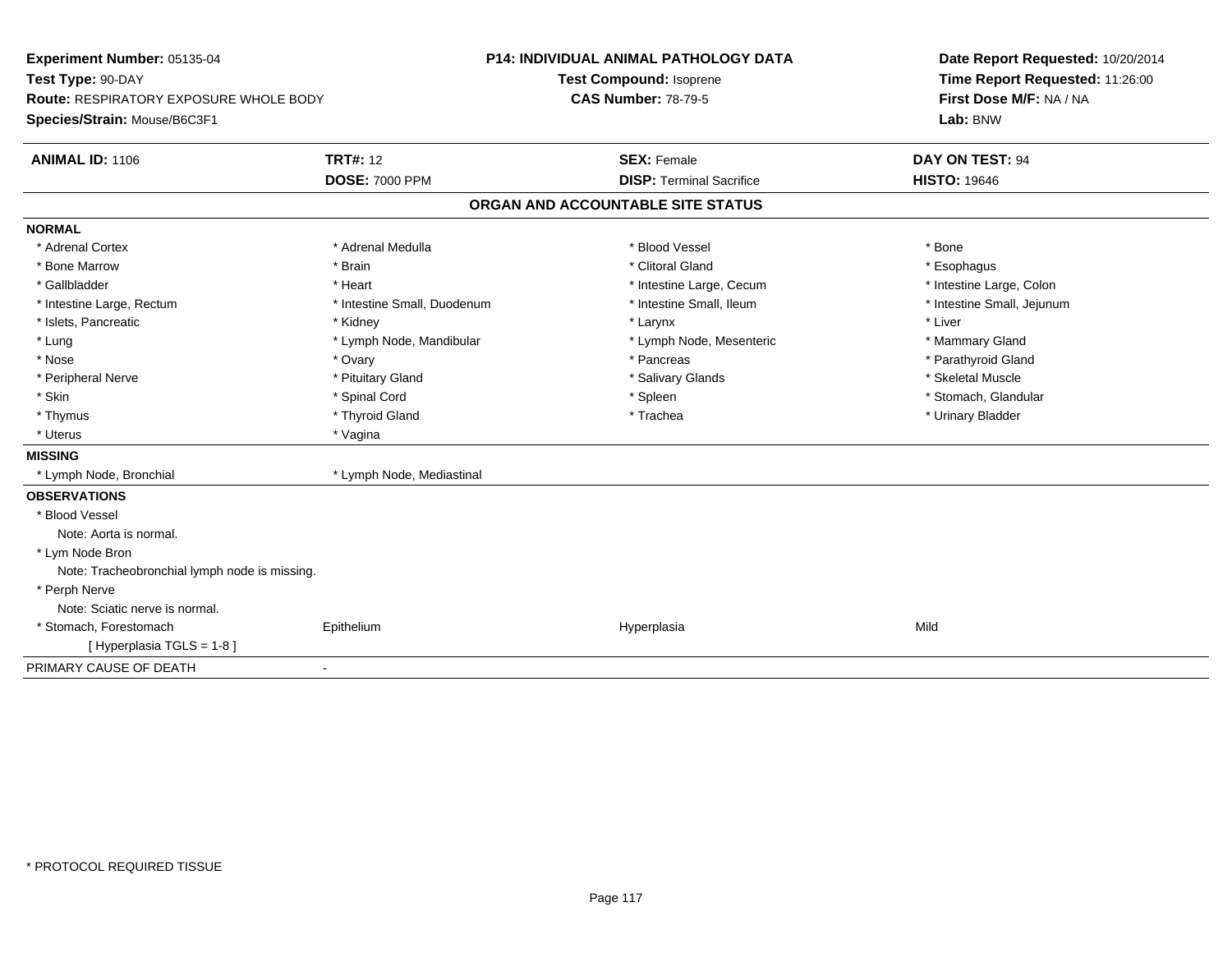| Experiment Number: 05135-04                  |                             | P14: INDIVIDUAL ANIMAL PATHOLOGY DATA |                                   |  | Date Report Requested: 10/20/2014 |  |  |
|----------------------------------------------|-----------------------------|---------------------------------------|-----------------------------------|--|-----------------------------------|--|--|
| Test Type: 90-DAY                            |                             |                                       | <b>Test Compound: Isoprene</b>    |  | Time Report Requested: 11:26:00   |  |  |
| Route: RESPIRATORY EXPOSURE WHOLE BODY       |                             | <b>CAS Number: 78-79-5</b>            |                                   |  | First Dose M/F: NA / NA           |  |  |
| Species/Strain: Mouse/B6C3F1                 |                             |                                       |                                   |  | Lab: BNW                          |  |  |
| <b>ANIMAL ID: 1107</b>                       | <b>TRT#: 12</b>             |                                       | <b>SEX: Female</b>                |  | DAY ON TEST: 94                   |  |  |
|                                              | <b>DOSE: 7000 PPM</b>       |                                       | <b>DISP: Terminal Sacrifice</b>   |  | <b>HISTO: 19647</b>               |  |  |
|                                              |                             |                                       | ORGAN AND ACCOUNTABLE SITE STATUS |  |                                   |  |  |
| <b>NORMAL</b>                                |                             |                                       |                                   |  |                                   |  |  |
| * Adrenal Cortex                             | * Adrenal Medulla           |                                       | * Blood Vessel                    |  | * Bone                            |  |  |
| * Bone Marrow                                | * Brain                     |                                       | * Clitoral Gland                  |  | * Esophagus                       |  |  |
| * Gallbladder                                | * Heart                     |                                       | * Intestine Large, Cecum          |  | * Intestine Large, Colon          |  |  |
| * Intestine Large, Rectum                    | * Intestine Small, Duodenum |                                       | * Intestine Small, Ileum          |  | * Intestine Small, Jejunum        |  |  |
| * Islets, Pancreatic                         | * Kidney                    |                                       | * Larynx                          |  | * Liver                           |  |  |
| * Lung                                       | * Lymph Node, Bronchial     |                                       | * Lymph Node, Mediastinal         |  | * Lymph Node, Mesenteric          |  |  |
| * Mammary Gland                              | * Nose                      |                                       | * Ovary                           |  | * Pancreas                        |  |  |
| * Parathyroid Gland                          | * Peripheral Nerve          |                                       | * Pituitary Gland                 |  | * Salivary Glands                 |  |  |
| * Skeletal Muscle                            | * Skin                      |                                       | * Spinal Cord                     |  | * Spleen                          |  |  |
| * Stomach, Glandular                         | * Thymus                    |                                       | * Thyroid Gland                   |  | * Trachea                         |  |  |
| * Urinary Bladder                            | * Uterus                    |                                       | * Vagina                          |  |                                   |  |  |
| <b>MISSING</b>                               |                             |                                       |                                   |  |                                   |  |  |
| * Lymph Node, Mandibular                     |                             |                                       |                                   |  |                                   |  |  |
| <b>OBSERVATIONS</b>                          |                             |                                       |                                   |  |                                   |  |  |
| * Blood Vessel                               |                             |                                       |                                   |  |                                   |  |  |
| Note: Aorta is normal.                       |                             |                                       |                                   |  |                                   |  |  |
| * Lym Node Bron                              |                             |                                       |                                   |  |                                   |  |  |
| Note: Tracheobronchial lymph node is normal. |                             |                                       |                                   |  |                                   |  |  |
| * Perph Nerve                                |                             |                                       |                                   |  |                                   |  |  |
| Note: Sciatic nerve is normal.               |                             |                                       |                                   |  |                                   |  |  |
| * Stomach, Forestomach                       | Epithelium                  |                                       | Hyperplasia                       |  | Mild                              |  |  |
| [ Hyperplasia TGLS = 1-8 ]                   |                             |                                       |                                   |  |                                   |  |  |
| PRIMARY CAUSE OF DEATH                       | $\blacksquare$              |                                       |                                   |  |                                   |  |  |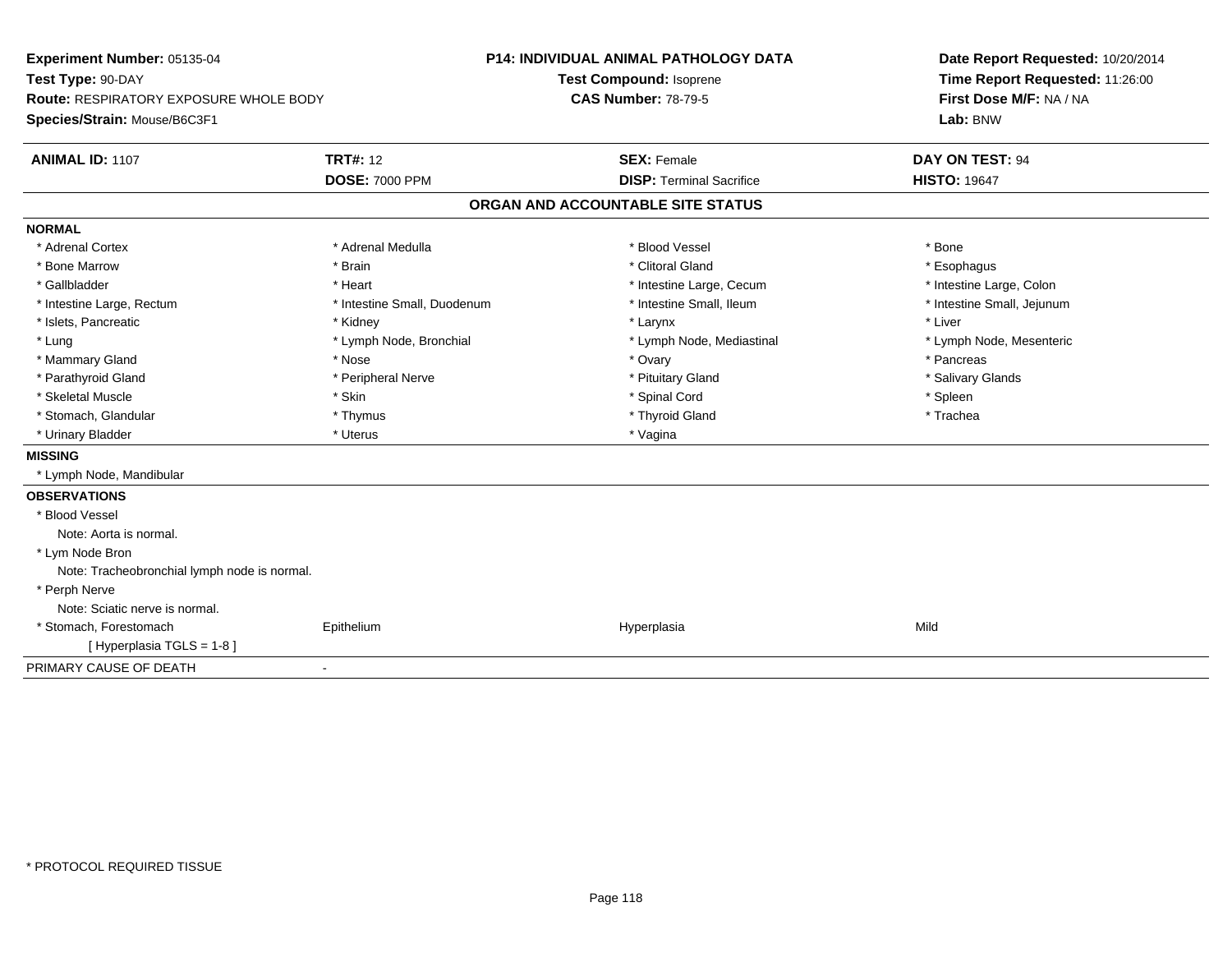| Experiment Number: 05135-04<br>Test Type: 90-DAY |                           | <b>P14: INDIVIDUAL ANIMAL PATHOLOGY DATA</b> |                                   |  | Date Report Requested: 10/20/2014 |  |  |
|--------------------------------------------------|---------------------------|----------------------------------------------|-----------------------------------|--|-----------------------------------|--|--|
|                                                  |                           |                                              | Test Compound: Isoprene           |  | Time Report Requested: 11:26:00   |  |  |
| Route: RESPIRATORY EXPOSURE WHOLE BODY           |                           | <b>CAS Number: 78-79-5</b>                   |                                   |  | First Dose M/F: NA / NA           |  |  |
| Species/Strain: Mouse/B6C3F1                     |                           |                                              |                                   |  | Lab: BNW                          |  |  |
| <b>ANIMAL ID: 1108</b>                           | <b>TRT#: 12</b>           |                                              | <b>SEX: Female</b>                |  | DAY ON TEST: 94                   |  |  |
|                                                  | <b>DOSE: 7000 PPM</b>     |                                              | <b>DISP: Terminal Sacrifice</b>   |  | <b>HISTO: 19648</b>               |  |  |
|                                                  |                           |                                              | ORGAN AND ACCOUNTABLE SITE STATUS |  |                                   |  |  |
| <b>NORMAL</b>                                    |                           |                                              |                                   |  |                                   |  |  |
| * Adrenal Cortex                                 | * Adrenal Medulla         |                                              | * Blood Vessel                    |  | * Bone                            |  |  |
| * Bone Marrow                                    | * Brain                   |                                              | * Esophagus                       |  | * Gallbladder                     |  |  |
| * Heart                                          | * Intestine Large, Cecum  |                                              | * Intestine Large, Colon          |  | * Intestine Large, Rectum         |  |  |
| * Intestine Small, Duodenum                      | * Intestine Small, Ileum  |                                              | * Intestine Small, Jejunum        |  | * Islets, Pancreatic              |  |  |
| * Kidney                                         | * Larynx                  |                                              | * Liver                           |  | * Lung                            |  |  |
| * Lymph Node, Bronchial                          | * Lymph Node, Mandibular  |                                              | * Lymph Node, Mesenteric          |  | * Mammary Gland                   |  |  |
| * Nose                                           | * Ovary                   |                                              | * Pancreas                        |  | * Parathyroid Gland               |  |  |
| * Peripheral Nerve                               | * Pituitary Gland         |                                              | * Salivary Glands                 |  | * Skeletal Muscle                 |  |  |
| * Skin                                           | * Spinal Cord             |                                              | * Spleen                          |  | * Stomach, Glandular              |  |  |
| * Thymus                                         | * Thyroid Gland           |                                              | * Trachea                         |  | * Urinary Bladder                 |  |  |
| * Uterus                                         | * Vagina                  |                                              |                                   |  |                                   |  |  |
| <b>MISSING</b>                                   |                           |                                              |                                   |  |                                   |  |  |
| * Clitoral Gland                                 | * Lymph Node, Mediastinal |                                              |                                   |  |                                   |  |  |
| <b>OBSERVATIONS</b>                              |                           |                                              |                                   |  |                                   |  |  |
| * Blood Vessel                                   |                           |                                              |                                   |  |                                   |  |  |
| Note: Aorta is normal.                           |                           |                                              |                                   |  |                                   |  |  |
| * Lym Node Bron                                  |                           |                                              |                                   |  |                                   |  |  |
| Note: Tracheobronchial lymph node is normal.     |                           |                                              |                                   |  |                                   |  |  |
| * Perph Nerve                                    |                           |                                              |                                   |  |                                   |  |  |
| Note: Sciatic nerve is normal.                   |                           |                                              |                                   |  |                                   |  |  |
| * Stomach, Forestomach                           | Epithelium                |                                              | Hyperplasia                       |  | Marked                            |  |  |
| [Hyperplasia TGLS = 1-8]                         |                           |                                              |                                   |  |                                   |  |  |
| PRIMARY CAUSE OF DEATH                           | $\blacksquare$            |                                              |                                   |  |                                   |  |  |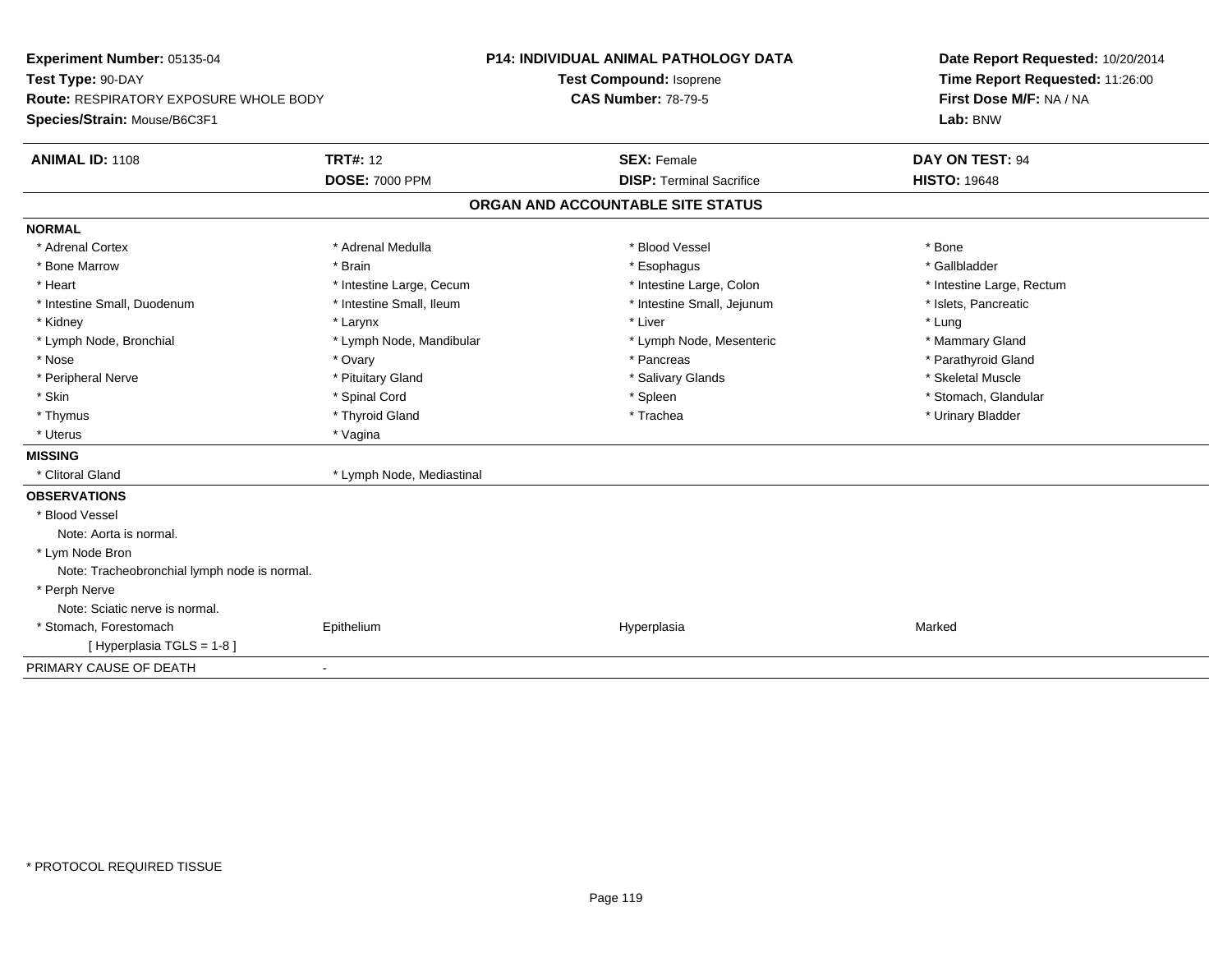| Experiment Number: 05135-04                   |                             | <b>P14: INDIVIDUAL ANIMAL PATHOLOGY DATA</b> | Date Report Requested: 10/20/2014<br>Time Report Requested: 11:26:00 |  |  |
|-----------------------------------------------|-----------------------------|----------------------------------------------|----------------------------------------------------------------------|--|--|
| Test Type: 90-DAY                             |                             | <b>Test Compound: Isoprene</b>               |                                                                      |  |  |
| Route: RESPIRATORY EXPOSURE WHOLE BODY        |                             | <b>CAS Number: 78-79-5</b>                   | First Dose M/F: NA / NA                                              |  |  |
| Species/Strain: Mouse/B6C3F1                  |                             |                                              | Lab: BNW                                                             |  |  |
| <b>ANIMAL ID: 1109</b>                        | <b>TRT#: 12</b>             | <b>SEX: Female</b>                           | DAY ON TEST: 94                                                      |  |  |
|                                               | <b>DOSE: 7000 PPM</b>       | <b>DISP: Terminal Sacrifice</b>              | <b>HISTO: 19649</b>                                                  |  |  |
|                                               |                             | ORGAN AND ACCOUNTABLE SITE STATUS            |                                                                      |  |  |
| <b>NORMAL</b>                                 |                             |                                              |                                                                      |  |  |
| * Adrenal Cortex                              | * Adrenal Medulla           | * Blood Vessel                               | * Bone                                                               |  |  |
| * Bone Marrow                                 | * Brain                     | * Clitoral Gland                             | * Esophagus                                                          |  |  |
| * Gallbladder                                 | * Heart                     | * Intestine Large, Cecum                     | * Intestine Large, Colon                                             |  |  |
| * Intestine Large, Rectum                     | * Intestine Small, Duodenum | * Intestine Small, Ileum                     | * Intestine Small, Jejunum                                           |  |  |
| * Islets, Pancreatic                          | * Kidney                    | * Larynx                                     | * Liver                                                              |  |  |
| * Lung                                        | * Lymph Node, Mandibular    | * Lymph Node, Mesenteric                     | * Mammary Gland                                                      |  |  |
| * Nose                                        | * Ovary                     | * Pancreas                                   | * Peripheral Nerve                                                   |  |  |
| * Pituitary Gland                             | * Salivary Glands           | * Skeletal Muscle                            | * Skin                                                               |  |  |
| * Spinal Cord                                 | * Spleen                    | * Stomach, Glandular                         | * Thymus                                                             |  |  |
| * Thyroid Gland                               | * Trachea                   | * Urinary Bladder                            | * Uterus                                                             |  |  |
| * Vagina                                      |                             |                                              |                                                                      |  |  |
| <b>MISSING</b>                                |                             |                                              |                                                                      |  |  |
| * Lymph Node, Bronchial                       | * Lymph Node, Mediastinal   | * Parathyroid Gland                          |                                                                      |  |  |
| <b>OBSERVATIONS</b>                           |                             |                                              |                                                                      |  |  |
| * Blood Vessel                                |                             |                                              |                                                                      |  |  |
| Note: Aorta is normal.                        |                             |                                              |                                                                      |  |  |
| * Lym Node Bron                               |                             |                                              |                                                                      |  |  |
| Note: Tracheobronchial lymph node is missing. |                             |                                              |                                                                      |  |  |
| * Perph Nerve                                 |                             |                                              |                                                                      |  |  |
| Note: Sciatic nerve is normal.                |                             |                                              |                                                                      |  |  |
| * Stomach, Forestomach                        | Epithelium                  | Hyperplasia                                  | Mild                                                                 |  |  |
| [Hyperplasia TGLS = 1-8]                      |                             |                                              |                                                                      |  |  |
| PRIMARY CAUSE OF DEATH                        | ä,                          |                                              |                                                                      |  |  |